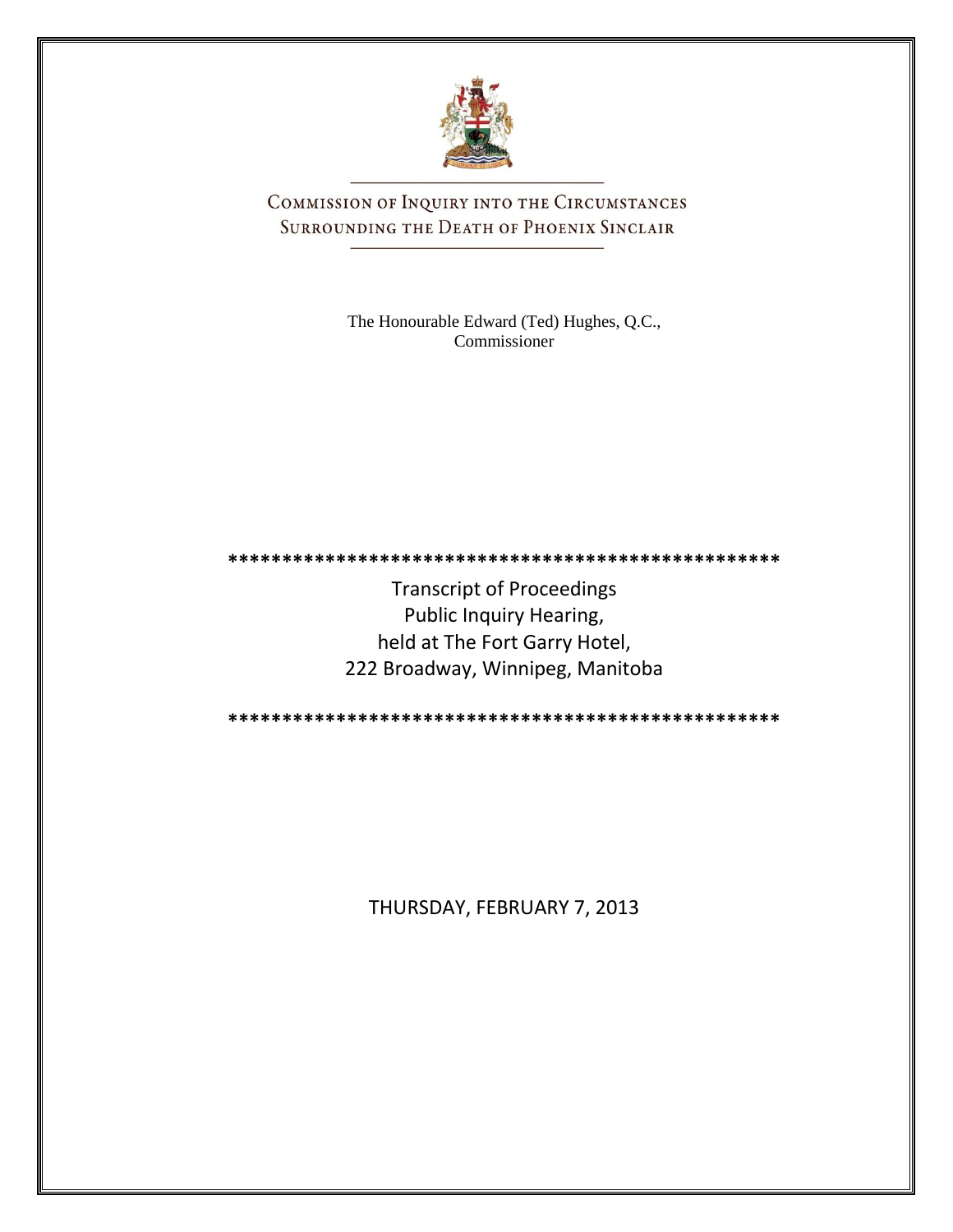# **APPEARANCES**

**MS. S. WALSH,** Commission Counsel **MR. D. OLSON,** Senior Associate Counsel **MS. K. MCCANDLESS,** Associate Commission Counsel **MR. N. GLOBERMAN,** Associate Commission Counsel **MR. R. MASCARENHAS,** Associate Commission Counsel

**MR. S. PAUL,** Department of Family Services and Labour

**MR. T. RAY,** Manitoba Government and General Employees Union

**MR. H. COCHRANE,** for General Child and Family Services Authority, First Nations of Northern Manitoba Child and Family Services Authority, First Nations of Southern Manitoba Child and Family Services Authority, Child and Family All Nation Coordinated Response Network; Ms. A. Murdock, Ms. S. Cochrane, Ms. A. Kakewash, Ms. D. McKay-Garson and Mr. K. Murdock

**MR. H. KHAN** and **MR. J. BENSON,** Intertribal Child and Family Services

**MR. J. GINDIN** and **MR. D. IRELAND,** Mr. Nelson Draper Steve Sinclair**,** Ms. Kimberly-Ann Edwards

**MR. J. FUNKE,** Assembly of Manitoba Chiefs and Southern Chiefs Organization Inc.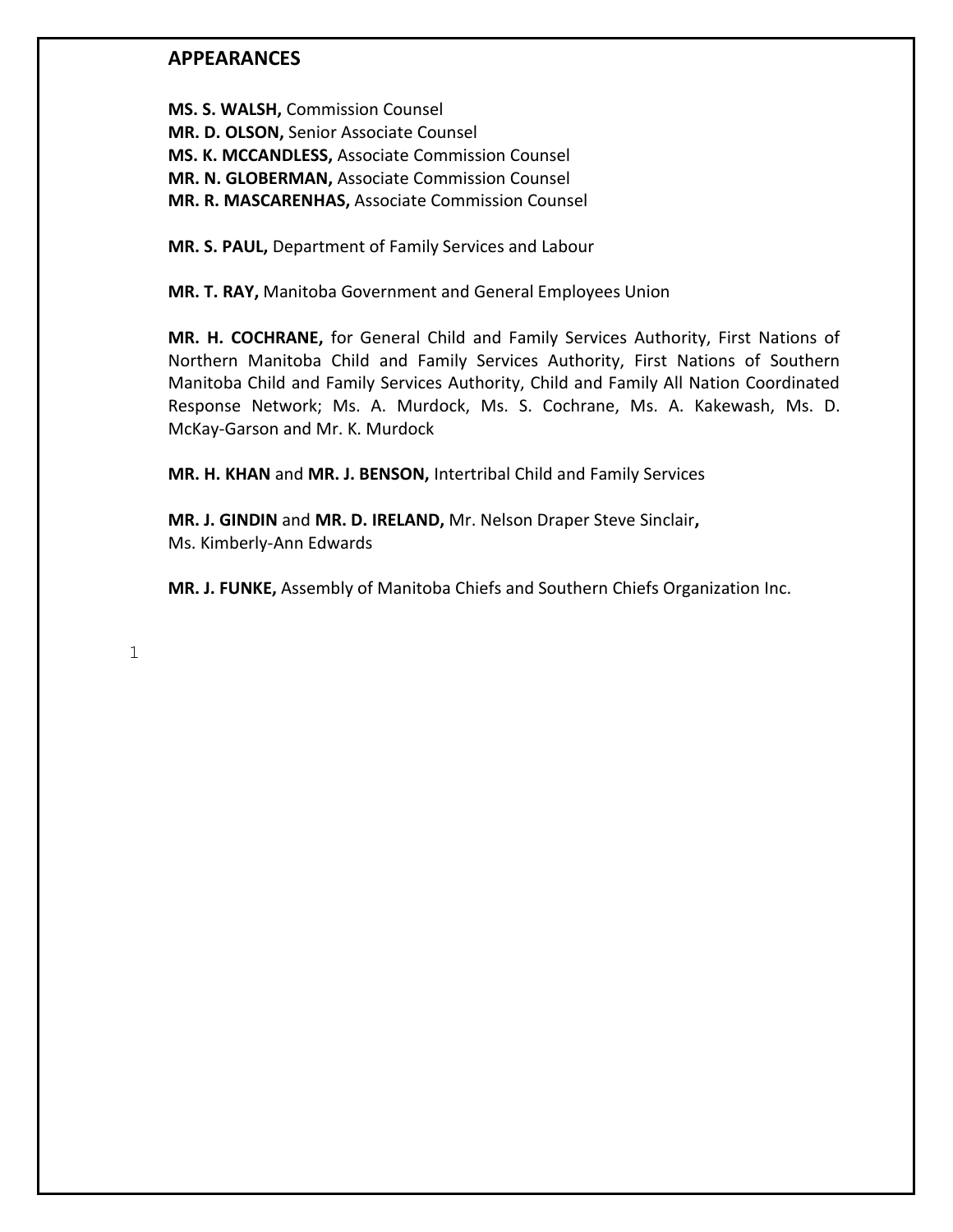# **INDEX**

| PROCEEDINGS |  |
|-------------|--|
|-------------|--|

### **WITNESSES**:

### ANGELA MARY MURDOCK

| Direct Examination | (Globerman) |    |
|--------------------|-------------|----|
| Cross-Examination  | (Ireland)   | 17 |

# SHIRLEY NORMA COCHRANE

| Direct Examination | (Globerman) | 27  |
|--------------------|-------------|-----|
| Cross-Examination  | (Ireland)   | 58. |
| Cross-Examination  | (Paul)      | 65  |
| Cross-Examination  | (Khan)      | 66  |

### FLORENCE AGNES BEAR

| Direct Examination | (McCandless) | 67  |
|--------------------|--------------|-----|
| Cross-Examination  | (Ireland)    | 95  |
| Cross-Examination  | (Khan)       | 107 |

### DARLENE MAY MCKAY-GARSON

| Direct Examination | (McCandless) | 110 |
|--------------------|--------------|-----|
| Cross-Examination  | (Ireland)    | 133 |
| Cross-Examination  | (Khan)       | 135 |

## KEITH STANFORD MURDOCK

| Direct Examination | (McCandless) | 138 |
|--------------------|--------------|-----|
| Cross-Examination  | (Ireland)    | 154 |
| Cross-Examination  | (Paul)       | 158 |

### PROCEEDINGS 159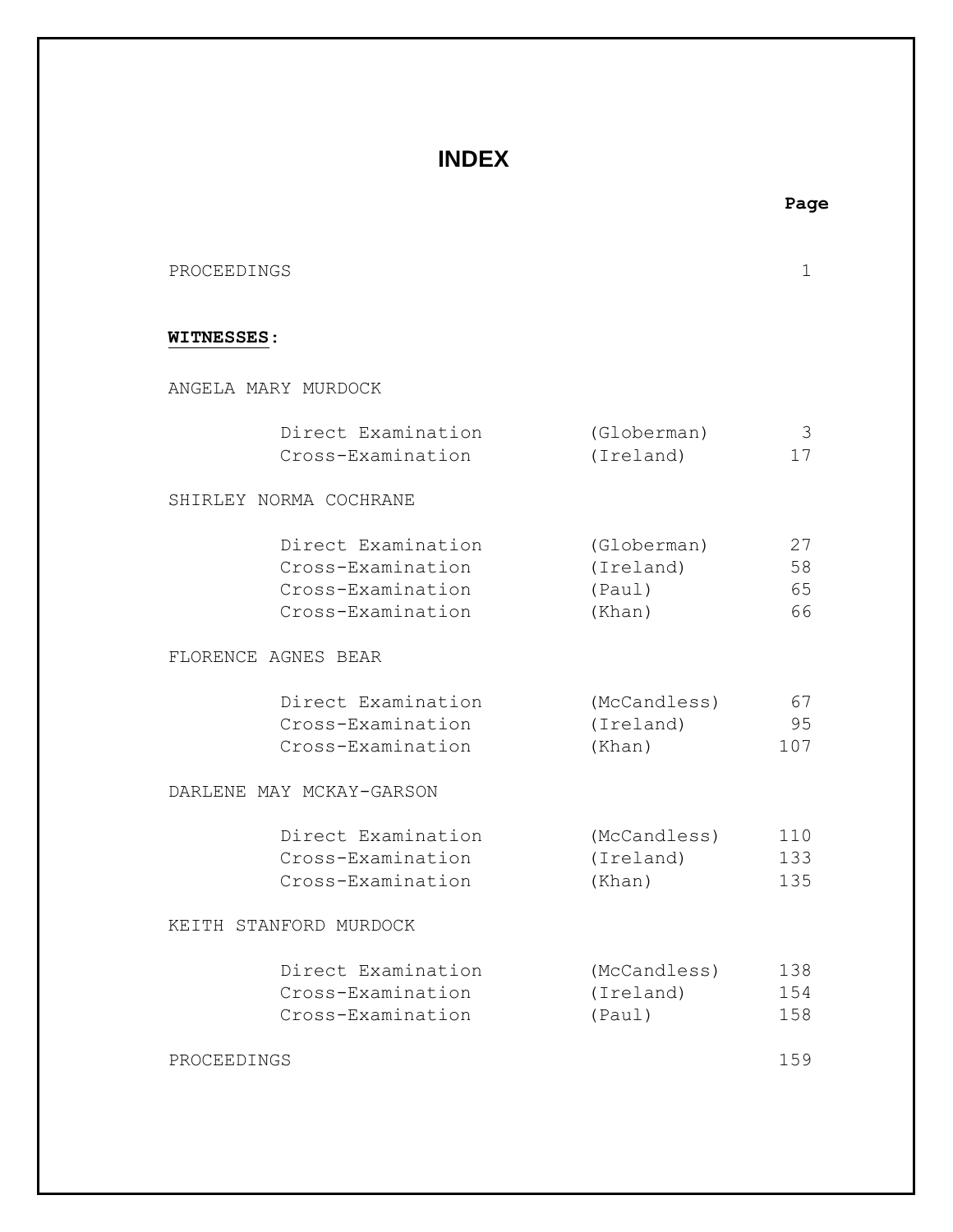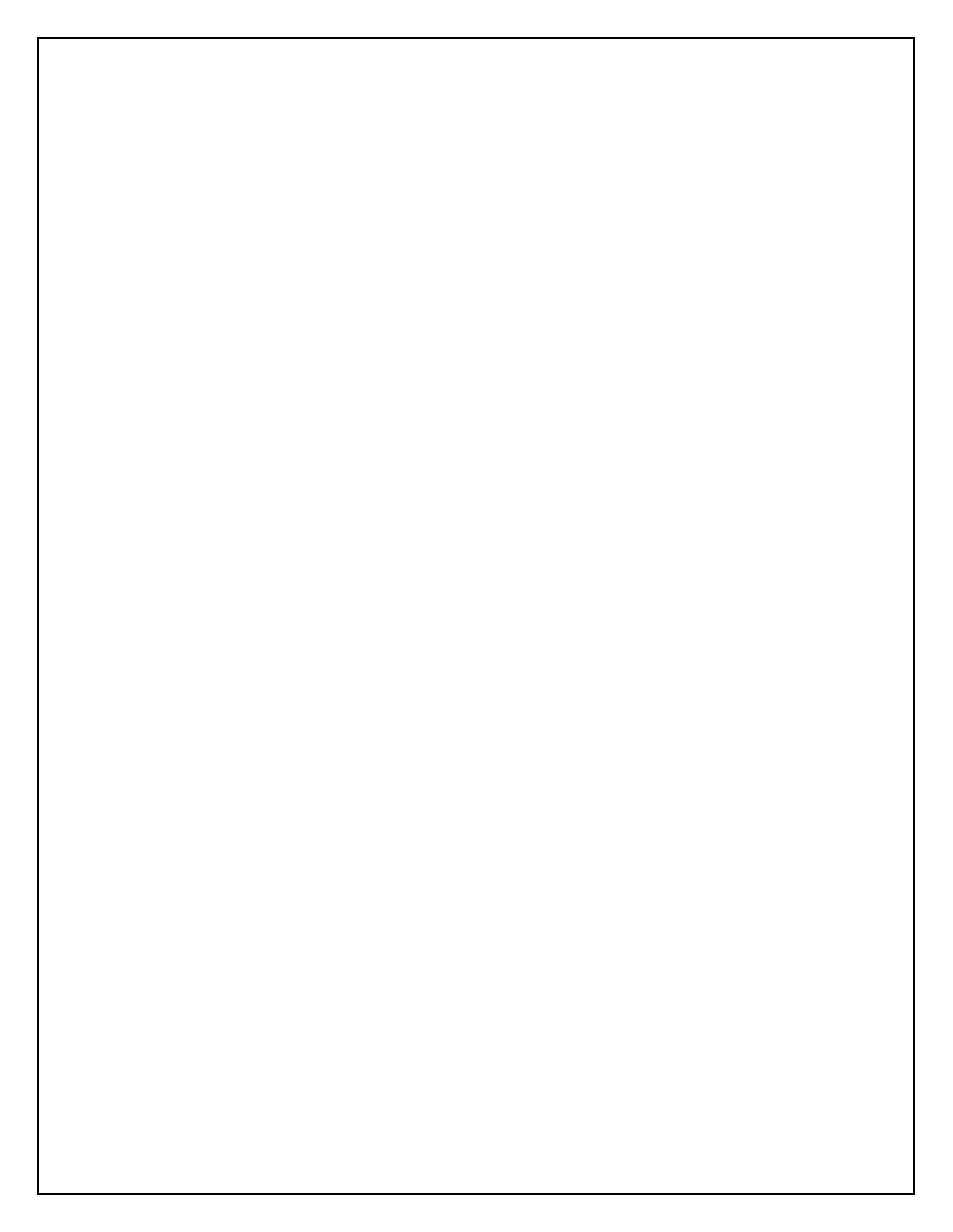FEBRUARY 7, 2013 PROCEEDINGS CONTINUED FROM FEBRUARY 6, 2013 THE COMMISSIONER: Good morning. Oh, I see we have a change of players at the counsel table this morning. Mr. Globerman, you're ready? Mr. Cochrane, you're representing -- 8 MR. COCHRANE: Yes. THE COMMISSIONER: -- all four, all four witnesses today -- 11 MR. COCHRANE: That's right. 12 THE COMMISSIONER: -- or five, I guess there are? 13 MR. COCHRANE: There's five, yes, Mr. Commissioner. THE COMMISSIONER: Yes. You're counsel for them? 16 MR. COCHRANE: That's correct. 17 THE COMMISSIONER: Right? All right. Mr. Globerman, are you ready? MR. GLOBERMAN: I am. Before we begin, Mr. Commissioner -- before we begin, yesterday you granted an interim order prohibiting the publication of certain names, identities, and, and granting them anonymity. These individuals are going to testify in March. Some of the witnesses that will testify today will be asked about their involvement and knowledge of those individuals and for that

 $- 1 -$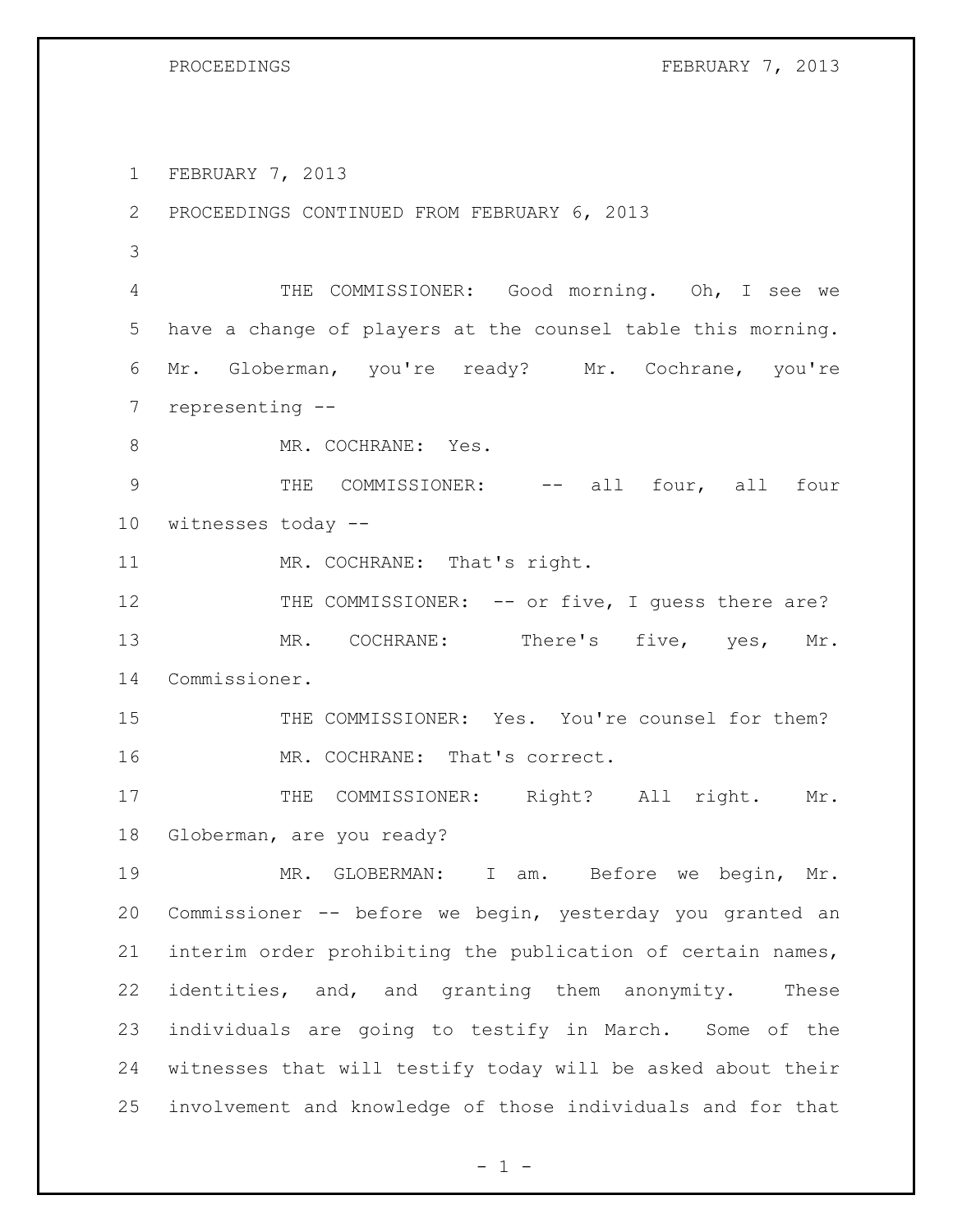PROCEEDINGS FEBRUARY 7, 2013

 reason those individuals that will testify in March, the subject of the publication ban, have been given pseudonyms. A key has been provided to the witness and one for yourself and, and all counsel, providing the pseudonyms to each of those individuals. So I, I ask you, Ms. Murdock, to be aware of that when giving your evidence today, to use the pseudonyms instead of their actual identities.

 THE COMMISSIONER: And you've instructed the witnesses to make reference to those individuals by the, the DOE number?

 MR. GLOBERMAN: Yes. The witnesses are aware of that.

 THE COMMISSIONER: And as was pointed out yesterday, if there's a slip up and we'll advise on that occurring if a name comes out that shouldn't, so that the media understands where they're at on that point.

MR. GLOBERMAN: Yes, Mr. Commissioner.

18 THE COMMISSIONER: All right. So we're ready to proceed then?

20 MR. GLOBERMAN: We are.

 THE COMMISSIONER: You can swear the witness or affirm the witness, please.

23 THE CLERK: Yes. If you could stand for a moment. Take the Bible in your right hand. State your full name to the court.

 $- 2 -$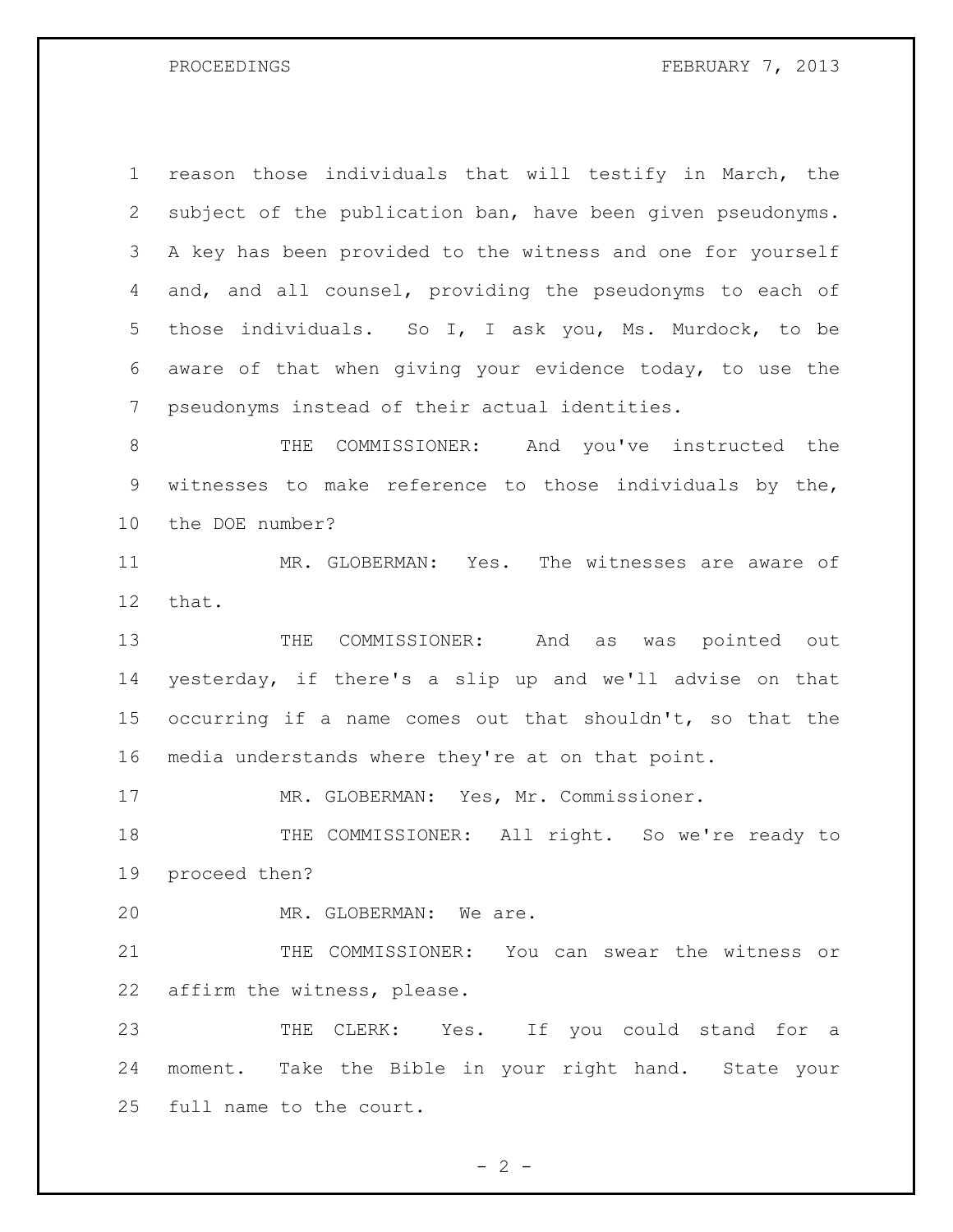1 THE WITNESS: Angela Mary Murdock. THE CLERK: And just spell me your first name, please. THE WITNESS: A-N-G-E-L-A. 5 THE CLERK: And your middle name? THE WITNESS: Mary, M-A-R-Y. 7 THE CLERK: And your last name. 8 THE WITNESS: Murdock, M-U-R-D-O-C-K. 9 THE CLERK: Thank you. **ANGELA MARY MURDOCK,** sworn, testified as follows: 14 THE CLERK: Thank you, you may be seated. DIRECT EXAMINATION BY MR. GLOBERMAN: Q Good morning, Ms. Murdock. A Good morning. Q I understand that originally you are from Fisher River, Manitoba? A Yes. Q Did you live there in 2005? A No. 24 THE COMMISSIONER: Witness, just move in to the microphone, will you be so kind? Thank you.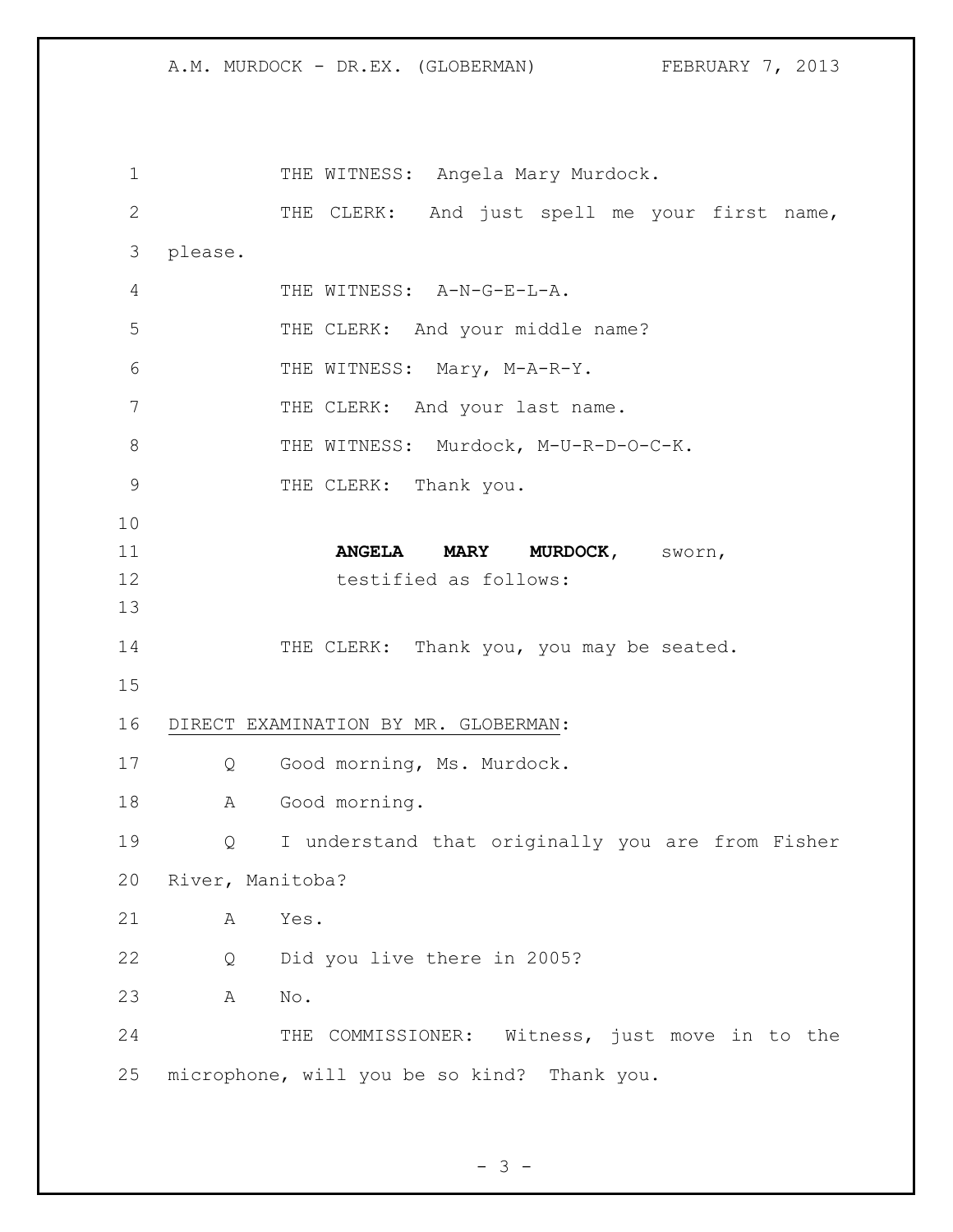BY MR. GLOBERMAN: Q Where did you live in 2005? A In Selkirk, Manitoba. Q I understand that you now live in Winnipeg, Manitoba? A No, I live in, in Fisher River. Q Okay. How long have you lived there? 8 A For the past year. 9 THE COMMISSIONER: Mr. Globerman, just raise your microphone a bit, please. BY MR. GLOBERMAN: Q Have you ever lived in Winnipeg? A Off and on. Q Do you have any family from Fisher River? A Yes, all my family is from there. Q Okay. And you keep in contact with them? A Yes. Q In 2005 did you ever go to Fisher River? A Yes, I did. Q How often would you say you went there? A I went there often because my family is from there. Q Have you ever owned a house in Fisher River? A Yes.

 $- 4 -$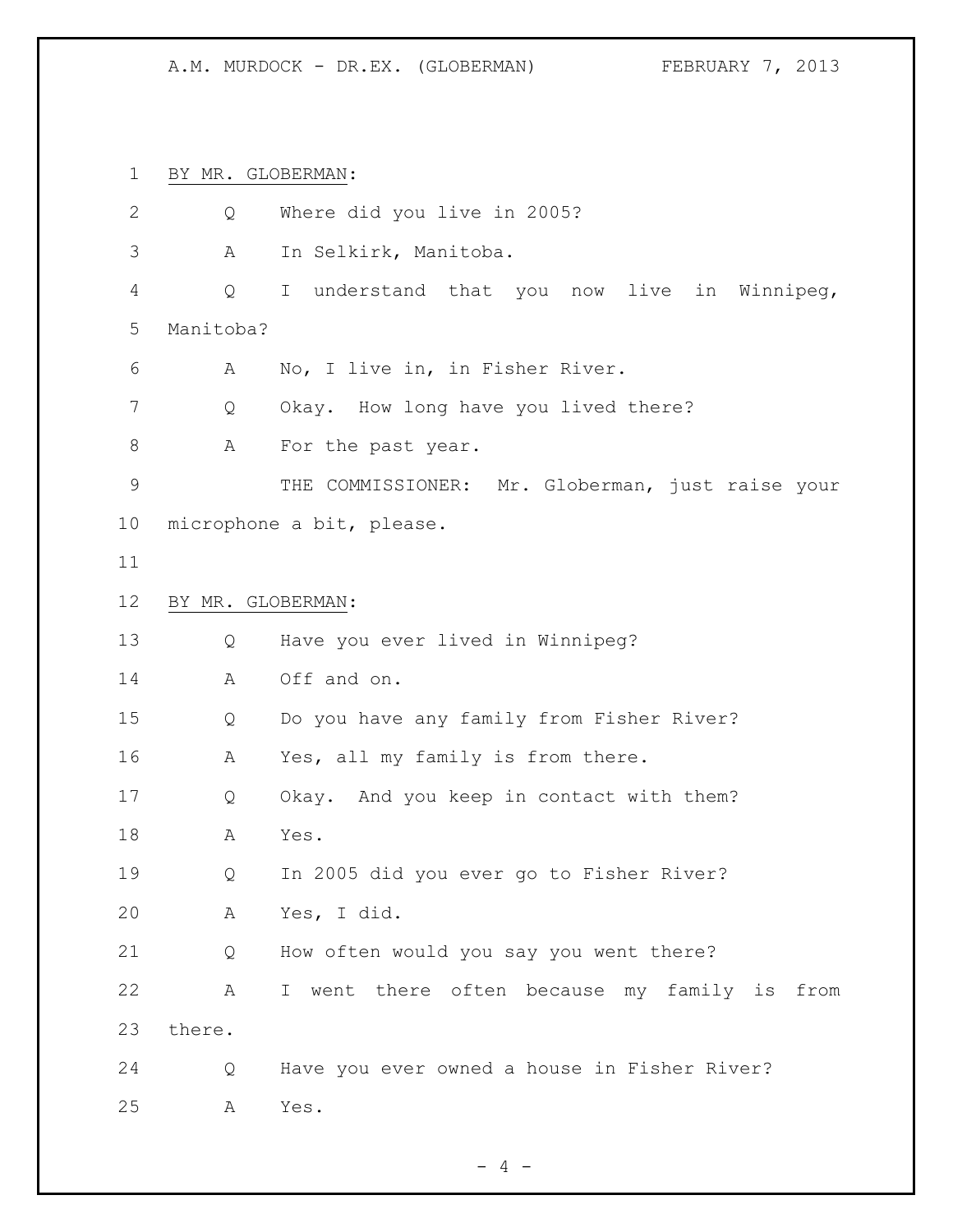Q I'd like to show you a few photographs. Madam Clerk, can you please pull up Commission disclosure 0045, page 3056?

 These photographs were taken by Constable Chartier and Corporal Hooker of Forensic Identification Services, in Winnipeg, in March of 2006, and were filed as exhibits at the criminal trial of Karl Wesley McKay and Samantha Kematch. Photograph one, which is the top photograph on the page, shows the front of a residence and photograph two, if you could scroll down, shows the back of that same residence on PR224 in Fisher River. Is this the house you owned in Fisher River?

A Yes.

Q And you owned this house in 2005?

A Yes.

 Q Now, in looking at these two photographs, is this an accurate reflection of what the outside of your house looked like in 2005?

A Yes.

Q Have you ever lived in this house?

A Yeah, I did.

Q When did you live in this house?

A When it was first built.

 Q Can you recall how long you lived in the house for?

 $-5 -$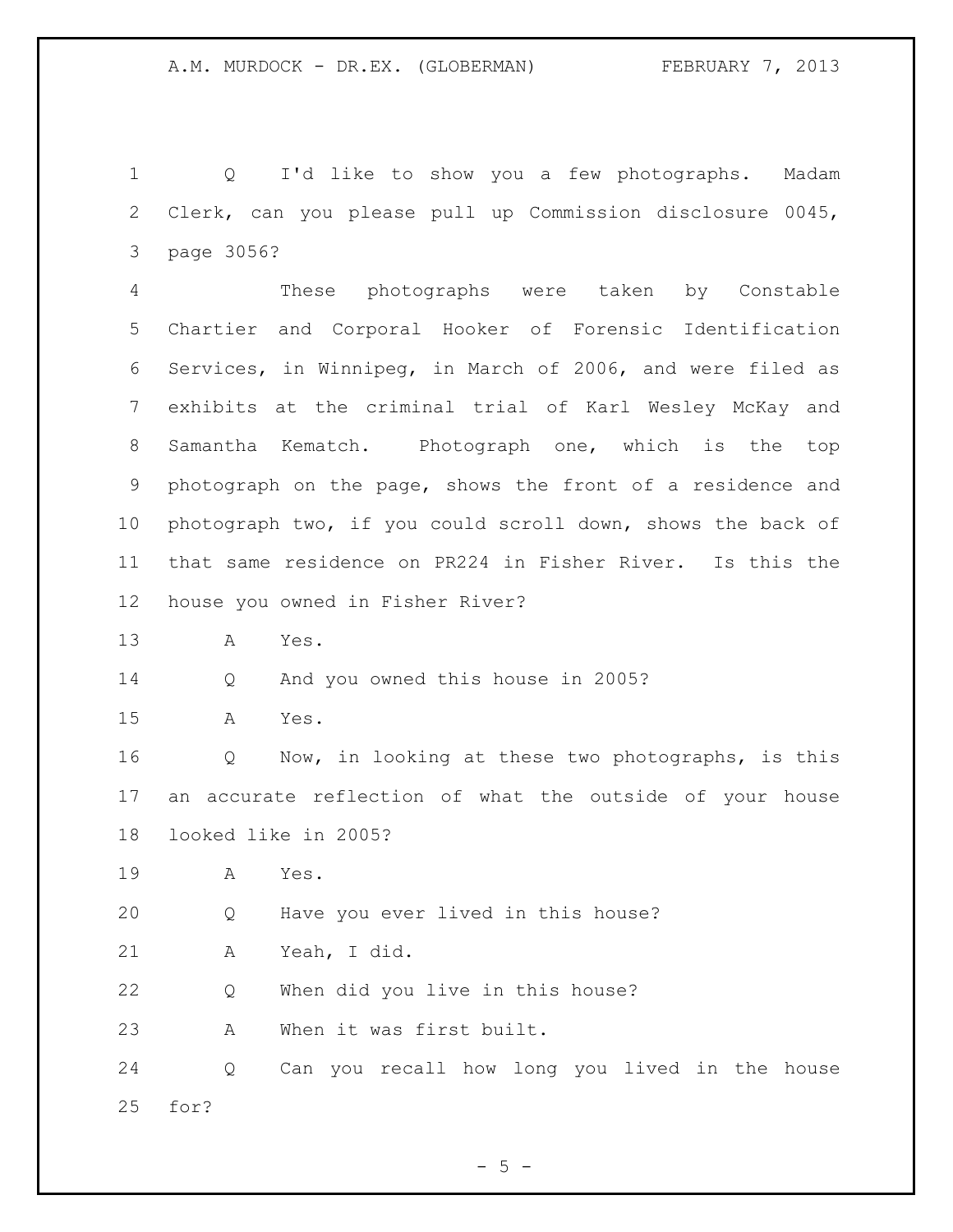1 A A couple of years, two years. 2 Q Do you still own this house? A No, I don't. Q How long did you own the house for? A I, I don't recall. Q I'd like to show you one more photograph, it's page 26 -- pardon me, photograph 26 on page 3069. Again, this photograph was filed as an exhibit at the criminal trial of Karl McKay and Samantha Kematch. Now, this photograph is an aerial view of the front of the house and it shows a house to the southeast of your house and a house across the street. The road that's depicted there is that PR224? A Yes. Q Now -- 16 THE COMMISSIONER: What do you call it, Key R24? MR. GLOBERMAN: P-R. 18 THE COMMISSIONER: P-R. BY MR. GLOBERMAN: Q Is this an accurate reflection of how that area looked in 2005? A Yes. Q Now, PR224, the road you've just identified, is this a main road that goes into Fisher River First Nation

 $- 6 -$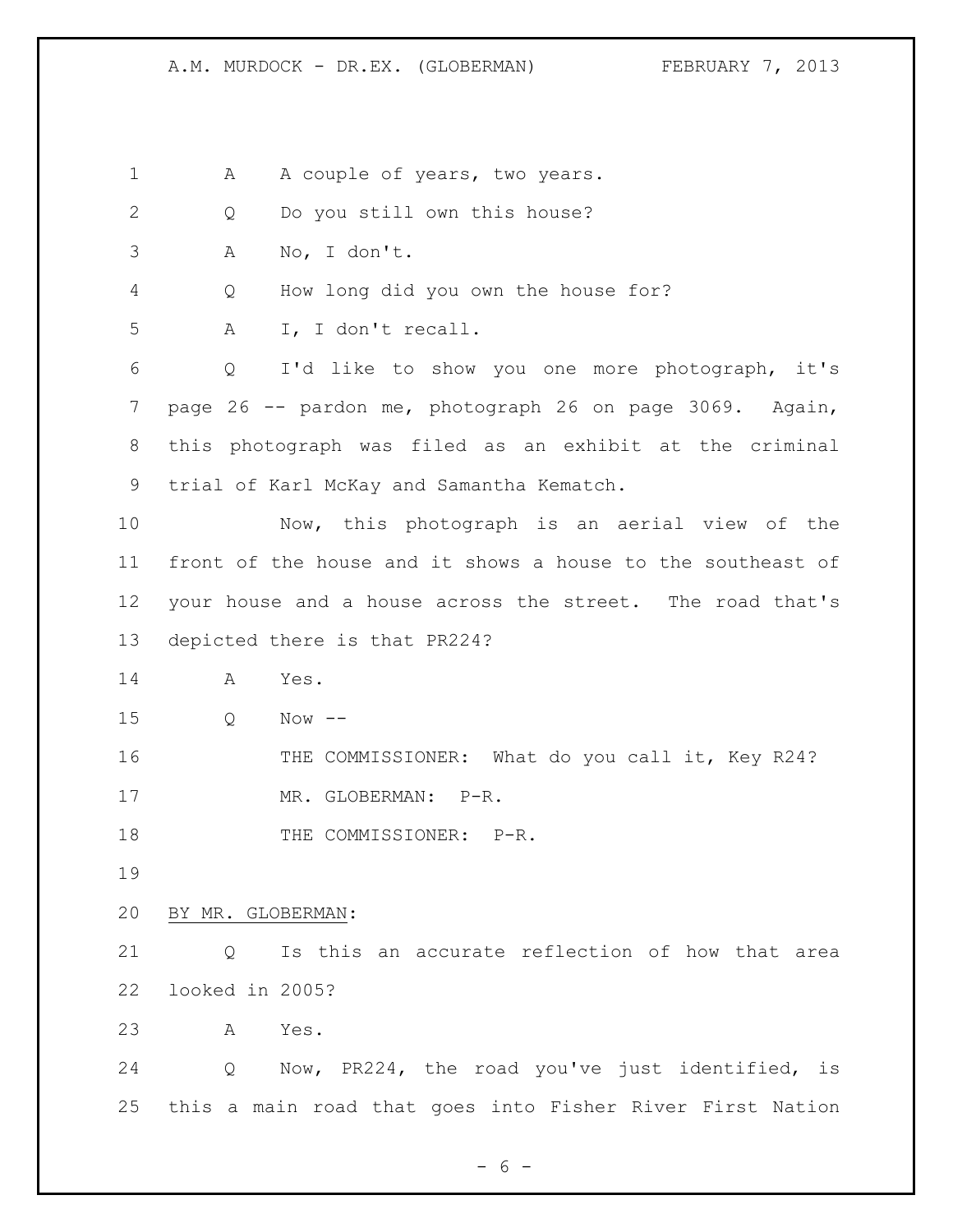Reserve?

A Yes, it is.

 THE COMMISSIONER: Now, in, in picture 26 there are three buildings there, which one is the one we're dealing with as one time owned by this witness? The one on the right at the bottom, near 26, or the one up in the trees?

8 MR. GLOBERMAN: The one in the middle, Mr. Commissioner.

 THE COMMISSIONER: Thank you. That's, that's the house there in the middle, witness, is it; correct? In, in picture 26?

13 THE WITNESS: Yes.

14 THE COMMISSIONER: Thank you.

BY MR. GLOBERMAN:

Q In 2005, was this a busy area?

 A Well, it's the main highway going through the reserve. Yes, it is.

Q Lots of people would drive by?

A Yeah.

 Q We can see a home across the street and one beside your house but would you say your house, was it close to neighbours?

A Yes, it is.

- 7 -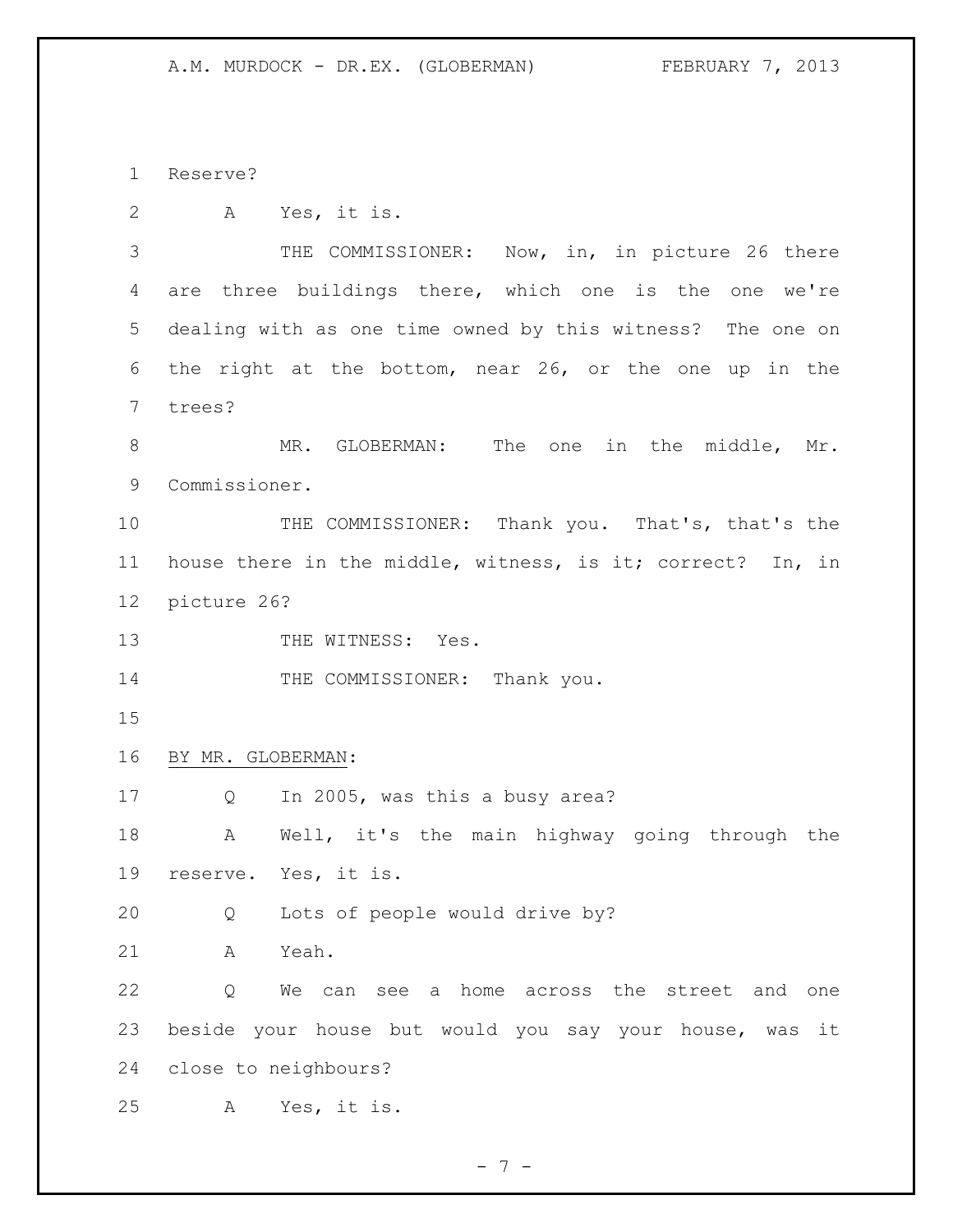Q Again, we can see on the photograph but it's hard to tell how far away these, these homes are. How far away were these houses from your home? A I don't know exactly how far they are but you can see everything. Q Could you see people if -- when they were outside? 8 A Yes, you can see who the people are. Q Okay. Now, again, I'm looking at this photograph. We can see a house across from PR224, across from your house, and it's in the upper right-hand corner. A Um-hum. Q Was that house there in 2005? A Yes. Q Do you recall whose house that was in 2005? A Keith Murdock. Q And, again, I suppose you can't tell me how far away that house was from yours? A No. Q Now, we, we can't see because of this photograph but were there other houses across from your house on the other side of PR224 in, in 2005? A Yes. Q How many houses were there? A Three.

 $- 8 -$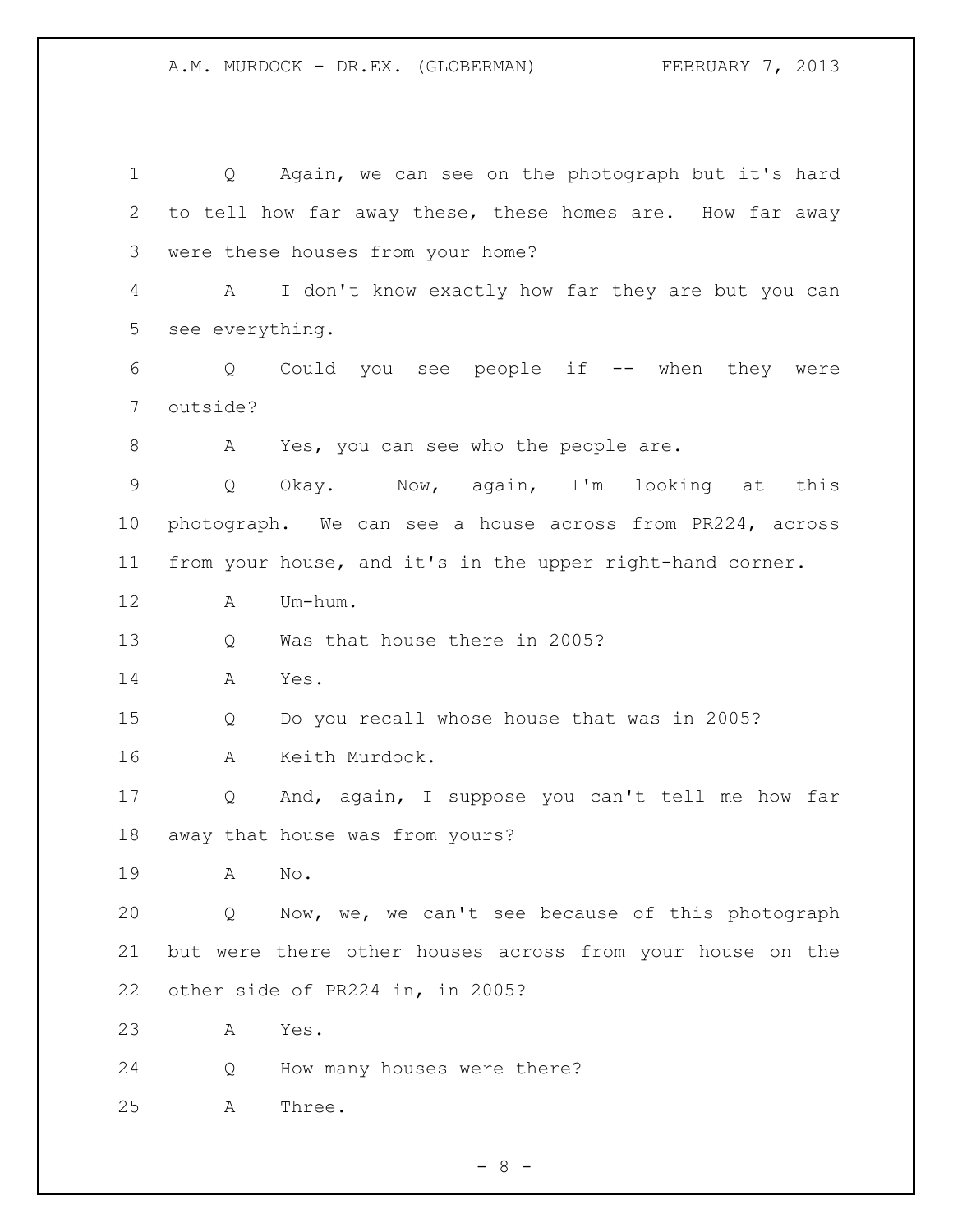Q And were they close to Mr. Murdock's house? A Yes. Q And could you see those houses clearly? A Yes. Q If people were outside could you see them? A Um-hum. Q Again, in looking at this photograph we can see a house towards the bottom of the photograph, towards the southeast of your house. Was that house there in 2005? A Yes. Q Do you recall who owned that house in 2005? A Larry Murdock. Q Larry Murdock. Okay. Can you tell me how far away that house is from yours? 15 A I can't tell you how far. It's, it's close. Q Now, again, because we can't tell from this photograph, were there other houses located along your side of the street on PR224 in 2005? A Yes, there was. Q How many would you say were, were there? A One on each side. Q Okay. Can you tell me how far away they were? A No. Q Okay. The house you owned in Fisher River, depicted on photograph one and two on page 3056, and the

- 9 -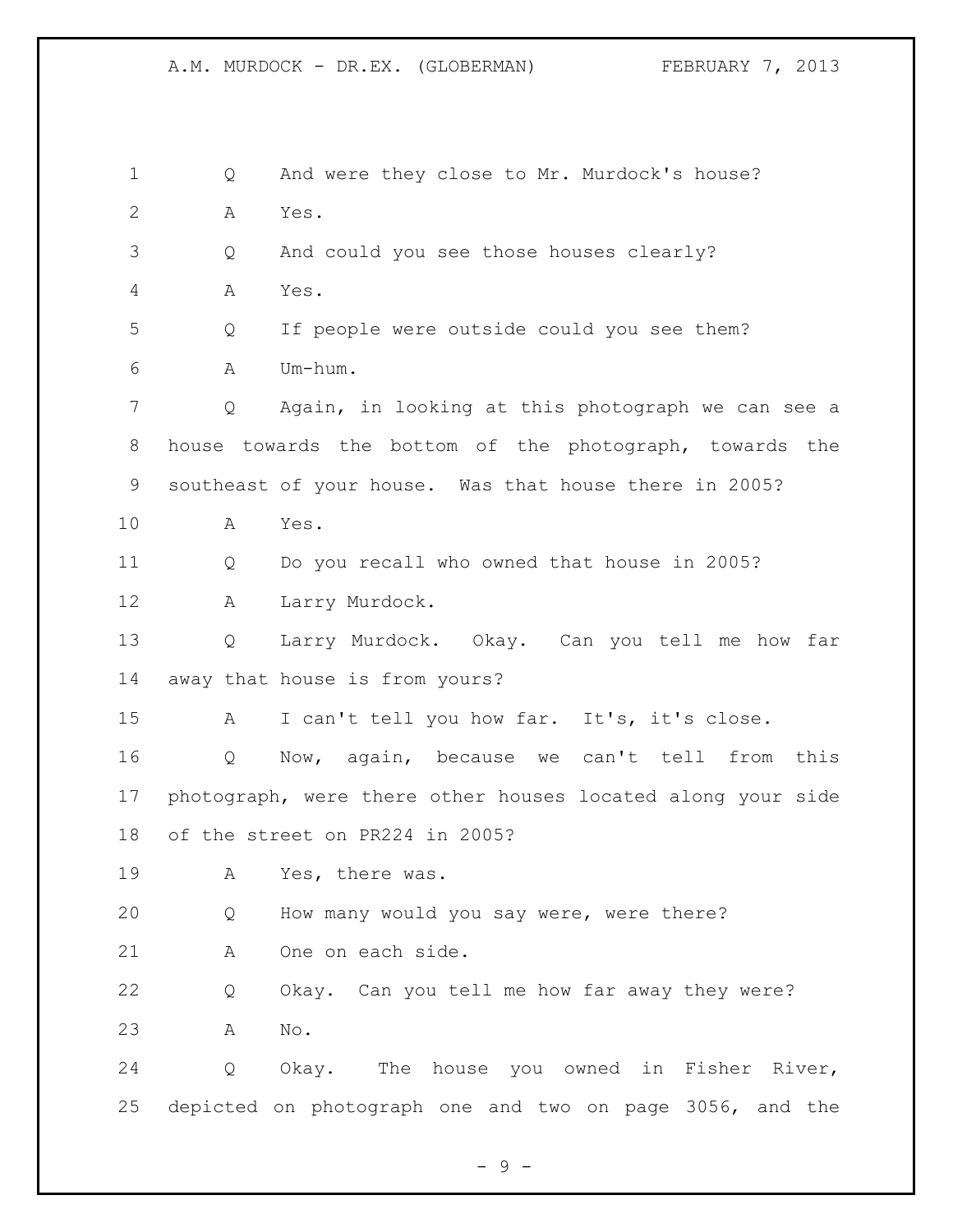middle house on page 3069, did you rent this house out to people on the reserve? A Yes, I did. Q When did you begin renting this house out? A Before I rented to that Wesley I rented it out once before that. 7 Q And you can't recall when that was? 8 A Nelson Sinclair, Junior. Q Okay. It was my understanding that the band controlled housing on the reserve? A Yes. Q How is it you were able to rent your house then? A I just -- I wasn't supposed to but I did. Q Okay. Are you still renting the house today? A No. Q You mentioned that you rented this house to Karl McKay. Do you recall when that was? 18 A I can't remember. Q We know that Samantha Kematch was seen by a Child and Family Services worker, in Winnipeg, on March 9th, 2005 and that sometime after that she and Karl Wesley McKay moved to Fisher River. Do you have any idea when in 2005 you may have rented the home to them? A I don't recall. Q Were you living in Winnipeg at that

 $- 10 -$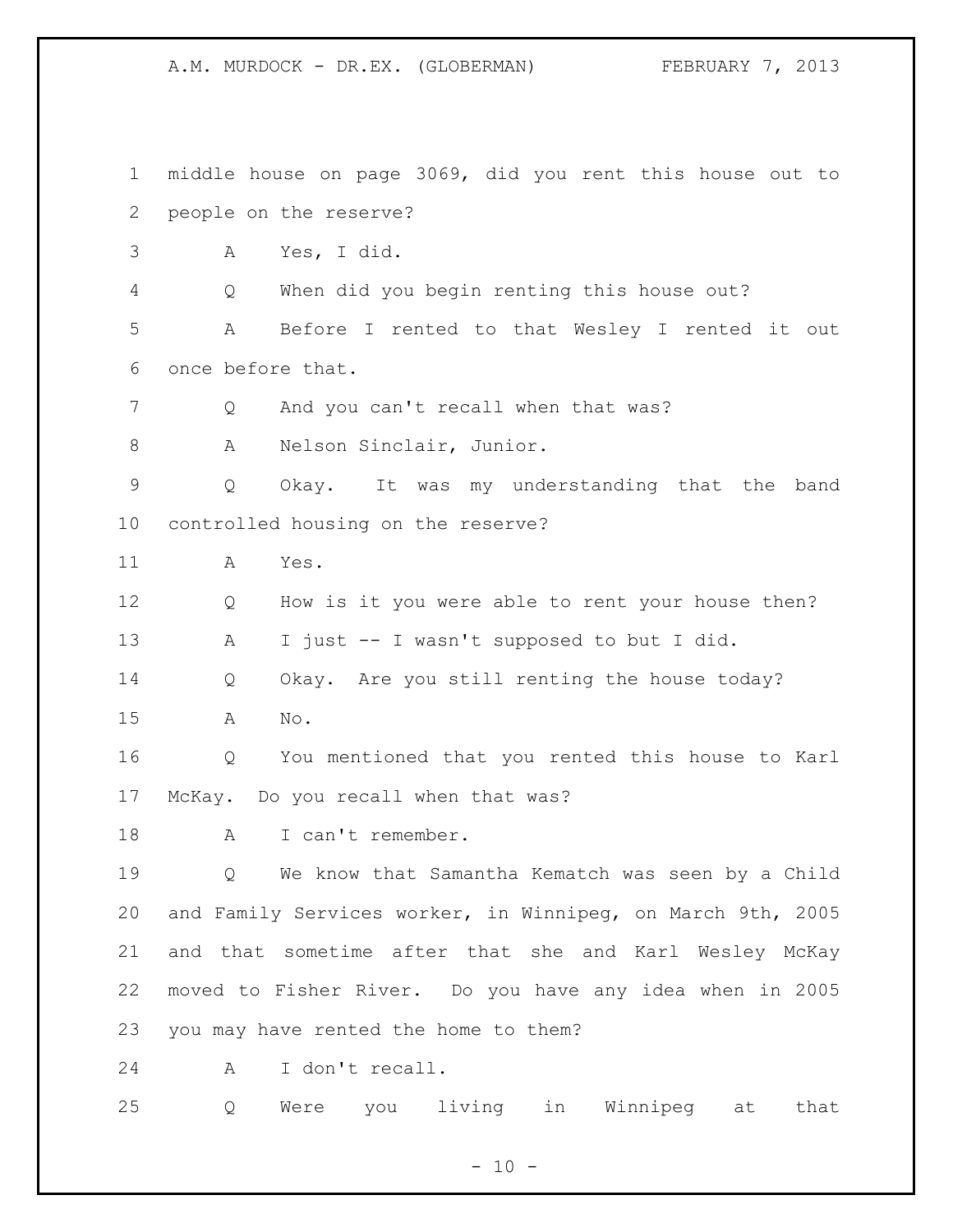time? A In Selkirk. Q In Selkirk, pardon me. A Yes. Q How were you able to rent the home to them if you were living in Selkirk? A Through my mother. Q Is that how you came to rent the home to Mr. McKay and Ms. Kematch? A Yes. Q What did your mother tell you? 12 A Just by word, that she heard that they were looking for a place and were willing to give me money for it. Q How did your mother know Mr. McKay and Ms. Kematch? A I don't know. She doesn't know them. Q So how, how would she have become aware that they were renting the home? Or needed the home, pardon me. A I don't know. Q What is your mother's name? A Marilyn Garson. 23 THE COMMISSIONER: What was that, your mother's name? THE WITNESS: Marilyn Garson.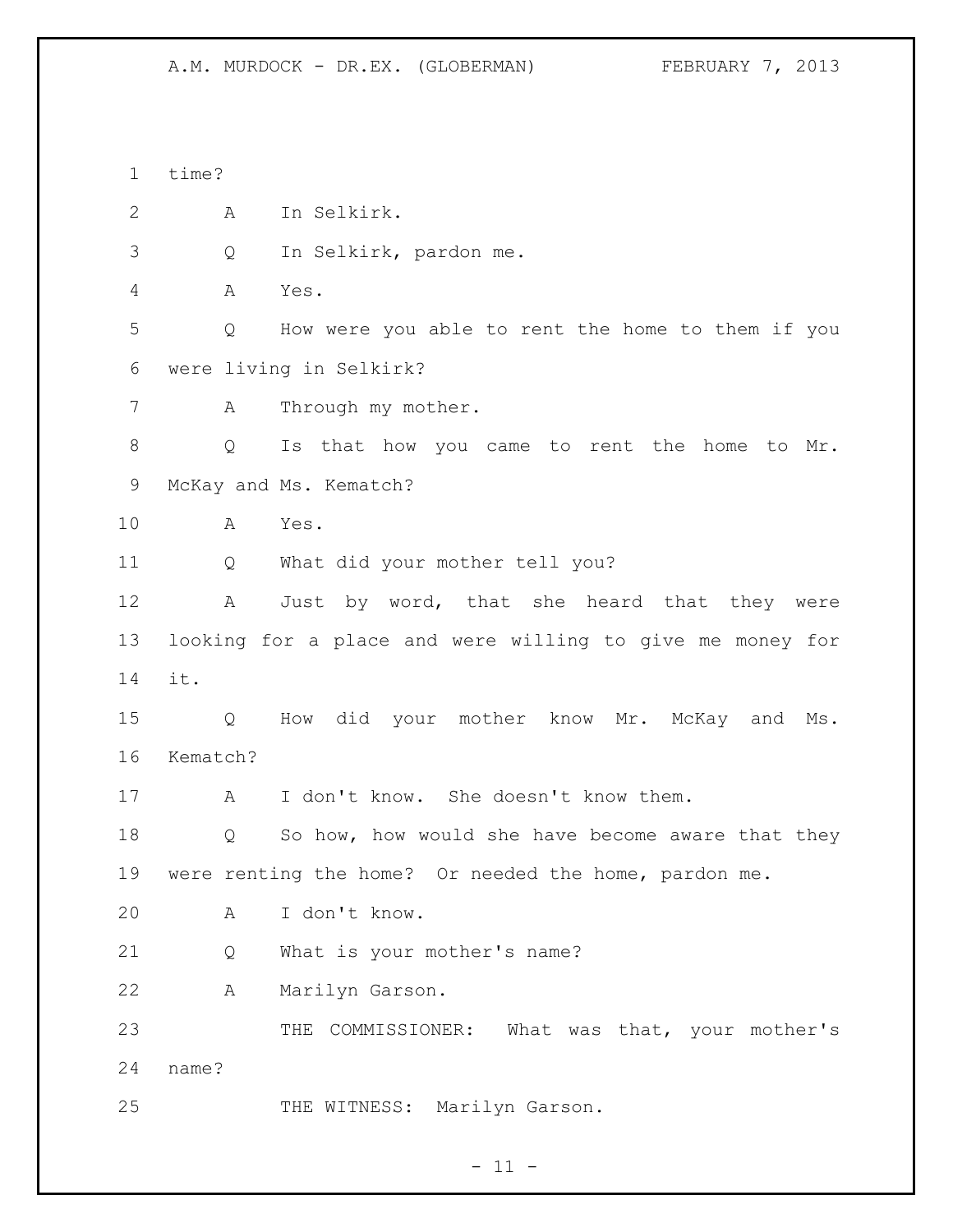BY MR. GLOBERMAN: Q Did you know anything about Mr. McKay and Ms. Kematch at that time? A No. Q Did you know anything at all about their family? A No, I didn't. Q Did your mother make the arrangements for the renting of your home to Mr. McKay and Ms. Kematch? A Yes. Q Did you or your mother keep any kinds of records with respect to renting the home to Mr. McKay or Ms. Kematch? A No. Q Did they have to sign anything in order to rent the home from you? A No. Q So it was just a verbal agreement? A Yes. Q Okay. Do you recall when Mr. McKay and Ms. Kematch moved into your house? 21 A I don't recall. Q Do you recall what season it was? A I can't even say. Q Had you ever met Mr. McKay or Ms. Kematch before they moved into your house?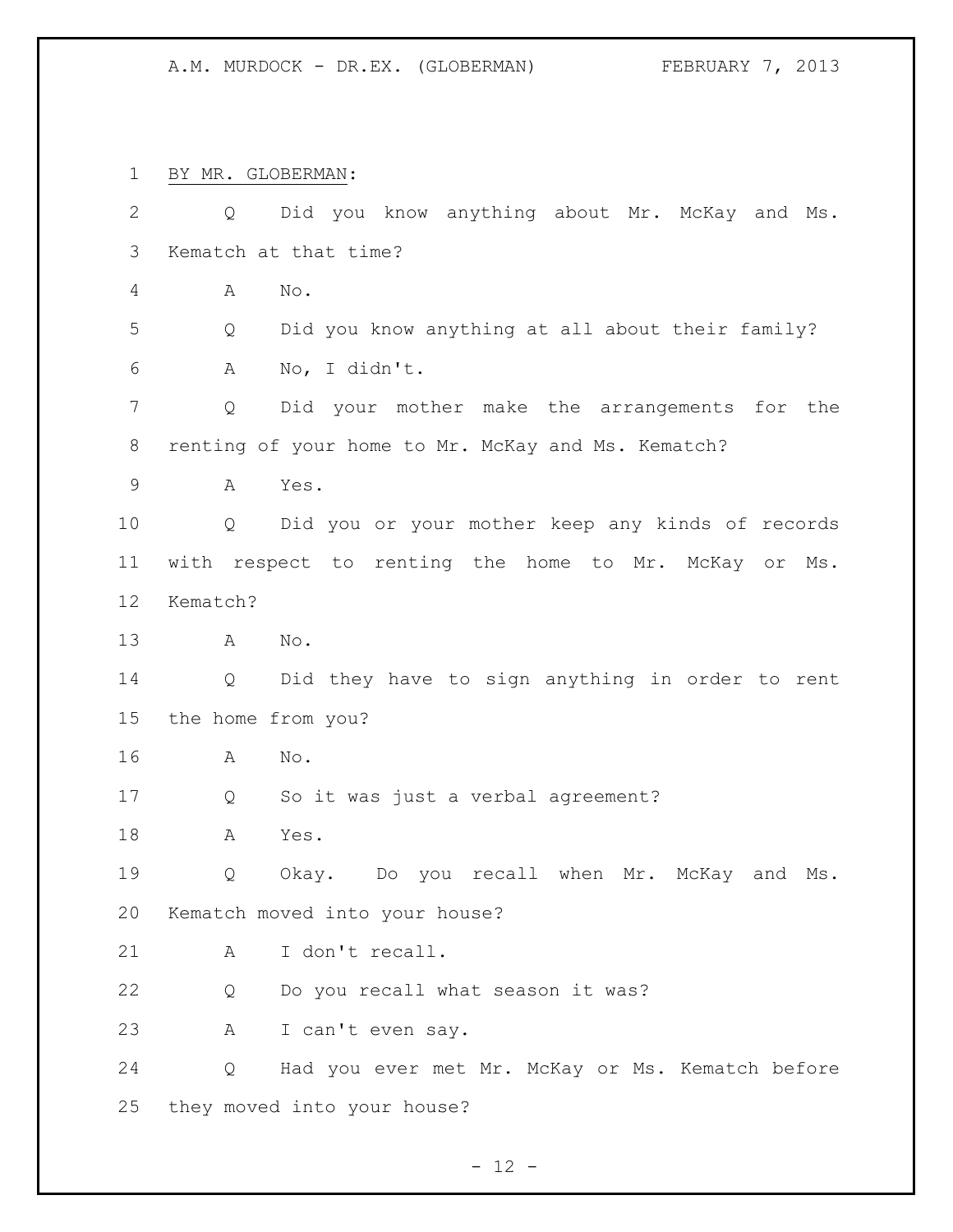A No. Q Did you know anything at all about them? A No. Q Did you know if they had any children? A No. THE COMMISSIONER: Did you ever meet them? 7 THE WITNESS: No. BY MR. GLOBERMAN: Q Did you know if anyone else besides them was living in that house that you rented to them? A No. Q You said that your mother made the arrangements for Mr. McKay and Ms. Kematch to rent your house. When they did move into your house were you aware of that? A Yes. Q How did you find out that Mr. McKay and Ms. Kematch had moved into your house? A How did I find out? Q Yeah. A Oh, my mother told me. Q Okay. Do you recall when you became aware of this? A Of when they moved in? Q Yes.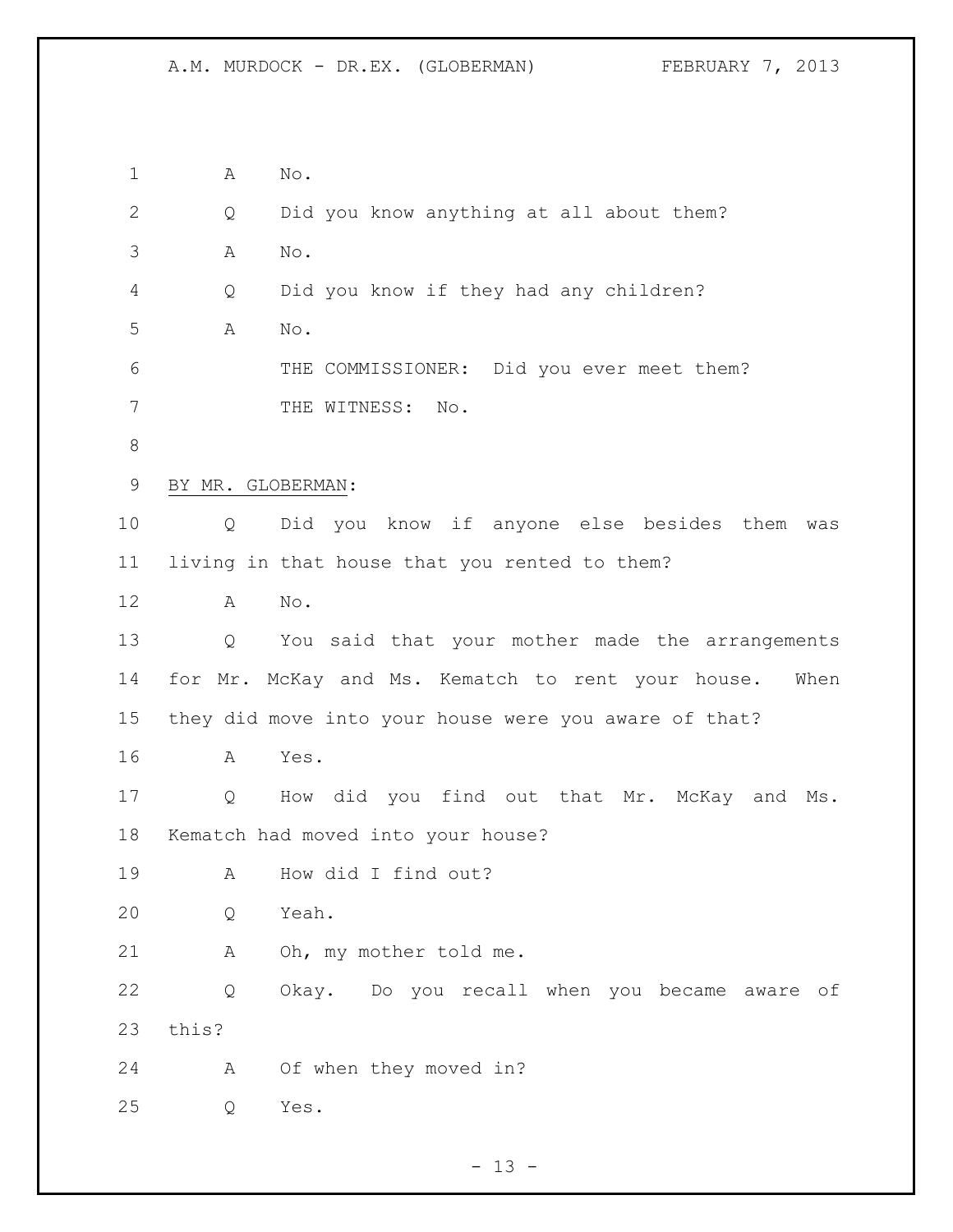A.M. MURDOCK - DR.EX. (GLOBERMAN) FEBRUARY 7, 2013 A Well, my, my mother told me when they moved in. Q How was rent collected from Mr. McKay and Ms. Kematch? A They would usually put it in my bank. Q So they had your account number? A Yes. Q How often would you collect the rent? A Once a month. Q Would you ever actually go to the house to collect the rent? A Just once. Q Okay. Did they pay the rent? A Yes. Q During the time that Mr. McKay and Ms. Kematch rented the home from you, did you ever talk to them on the phone? 17 A Once. Q Who did you talk to? 19 A The Karl, Wesley. Q How did you know how to get in touch with him? A I, I don't recall. Q Do you recall when you spoke to him? A I don't recall when I spoke to him, no. Q Do you recall what you talked about on the phone? A He's been -- he gave my rent money to somebody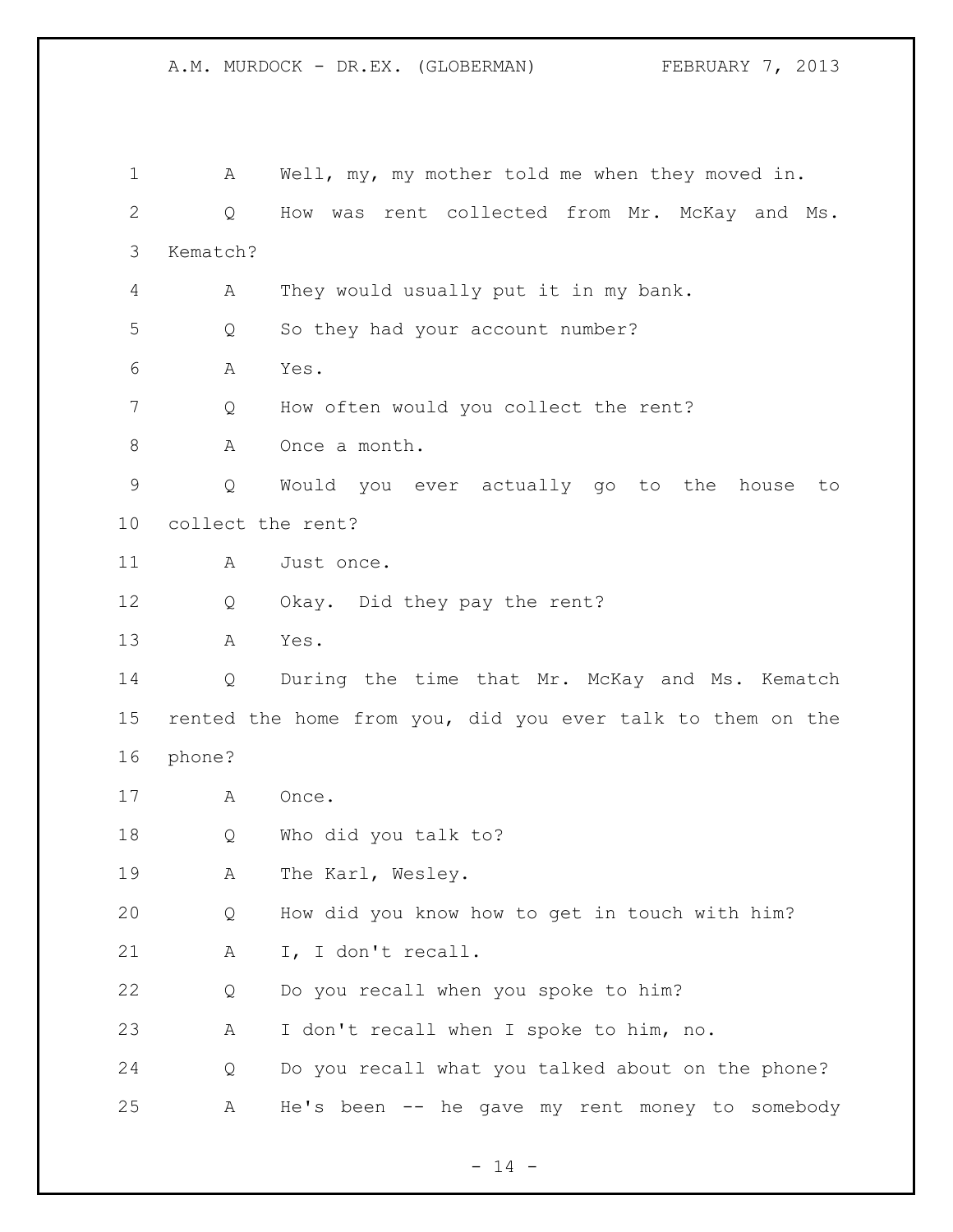else and they spent it. That's when I talked to him. Q Do you know who he would have given your rent money to? A Just people I knew. Q Did you go to the house while Mr. McKay and Ms. Kematch lived there? A Yes, I did. 8 O Do you recall when you went? A I don't recall. Q Do you recall who was there when you went to the house? 12 A I -- just the lady, the Samantha. Q Oaky. She answered the door? A Yes. Q When you went there that day were there ever any children around? A No, because she wouldn't open up the door. Just a crack she opened it up. Q So did you ever go inside the house? A No. Q Okay. Did you ask to go outside (sic) the house? A No. Q Did you ever see DOE number 1 or DOE number 2 at the time? And you can look at the key in front of you for assistance.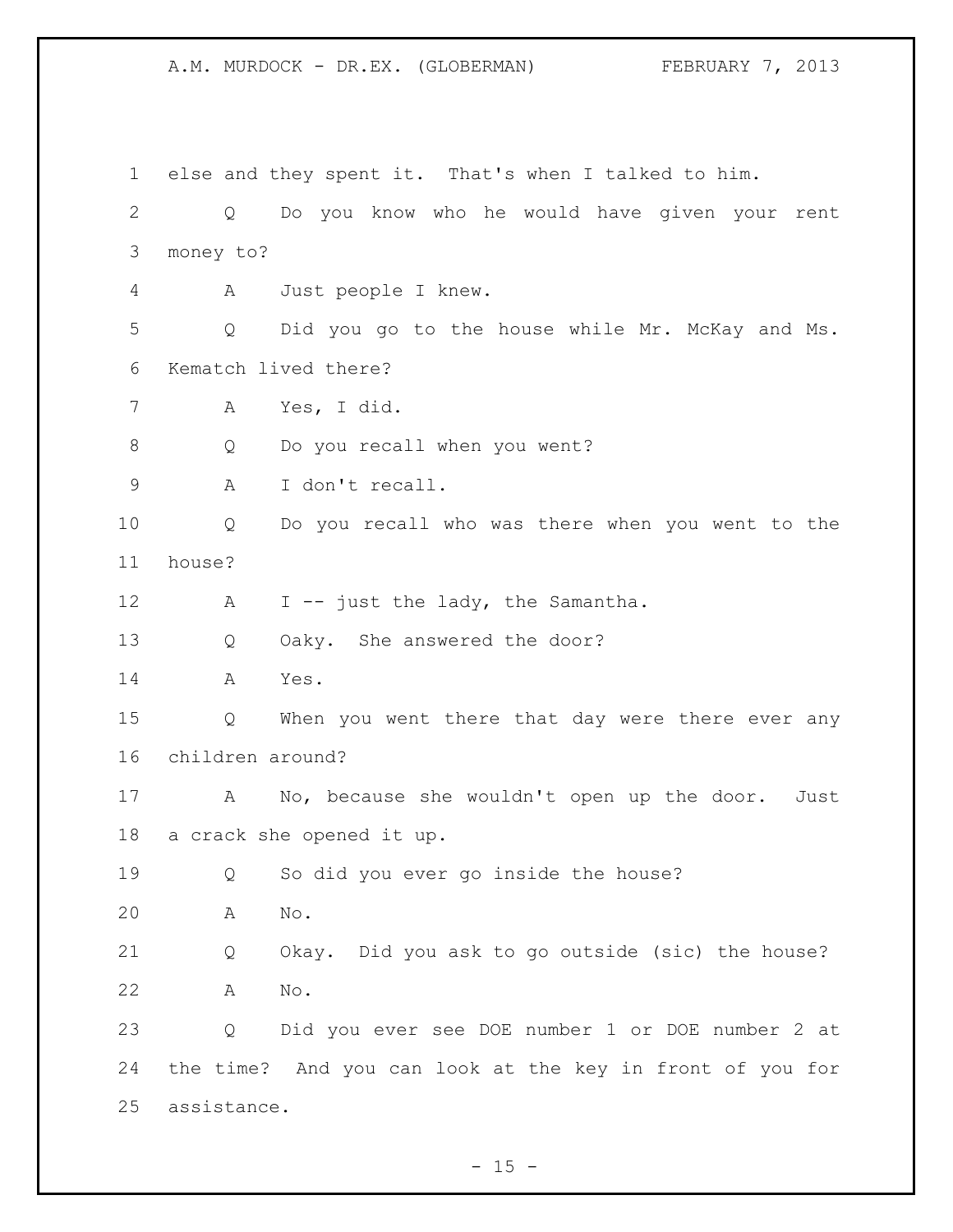A No. Q We heard evidence that Ms. Kematch had a baby on November 30th of 2004. Did you ever see that child in Fisher River? A No. Q Did you ever see a little girl at the house? A No. Q Did you ever see Phoenix Sinclair? A No, I didn't. Q Did you know anything about Phoenix Sinclair during the time that you were renting the home to Mr. McKay and Ms. Kematch? A No. 14 THE COMMISSIONER: What was your purpose of going to the house, witness? 16 THE WITNESS: To collect my money. 17 THE COMMISSIONER: Oh. 18 MR. WOOD: Yes. 19 THE COMMISSIONER: But you just went once though? 20 THE WITNESS: Yes. BY MR. GLOBERMAN: Q When did you first become aware of the existence of Phoenix Sinclair? A The news.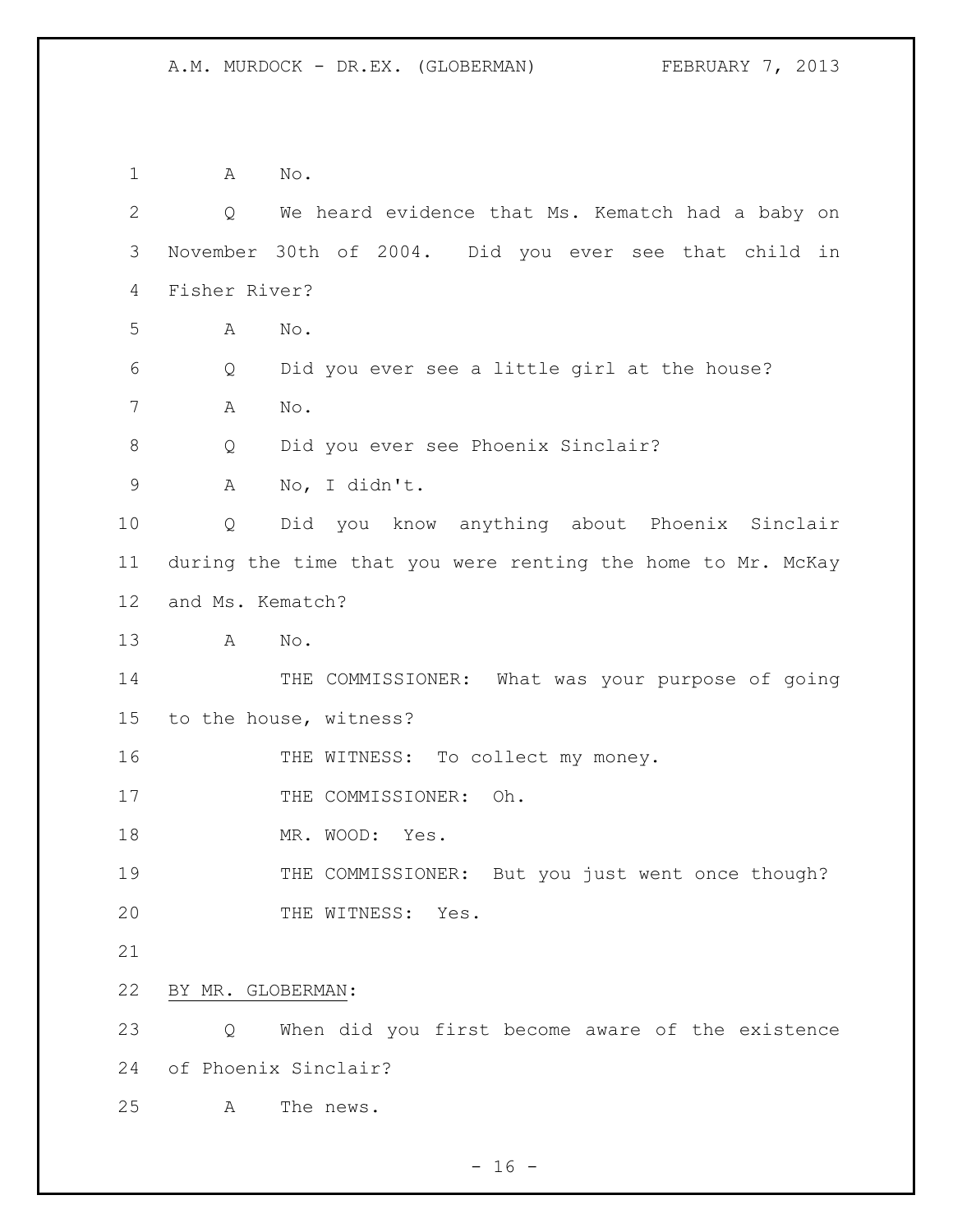Q After she had -- A Yeah. Q -- passed away? Do you recall anything unusual about your visit to the home that day? A No. Q And you only went to the house that one time during the time that they were renting the house from you? A Yes. Q Other than the telephone call with Mr. McKay that you refer to, did Mr. McKay or Ms. Kematch ever contact you when they lived in the house? A No. Q Do you know how long they lived in the house for? 14 A Six, seven months. Q Do you recall when they moved out? A I don't recall. Q Did they advise you that they were going to be moving out? 19 A No, I told them they had to move out. Q Why did you tell them that? A Because they didn't come up with the rent that one month. Q So you told them they had to move out -- A Yeah. Q -- because they didn't have the rent. Did she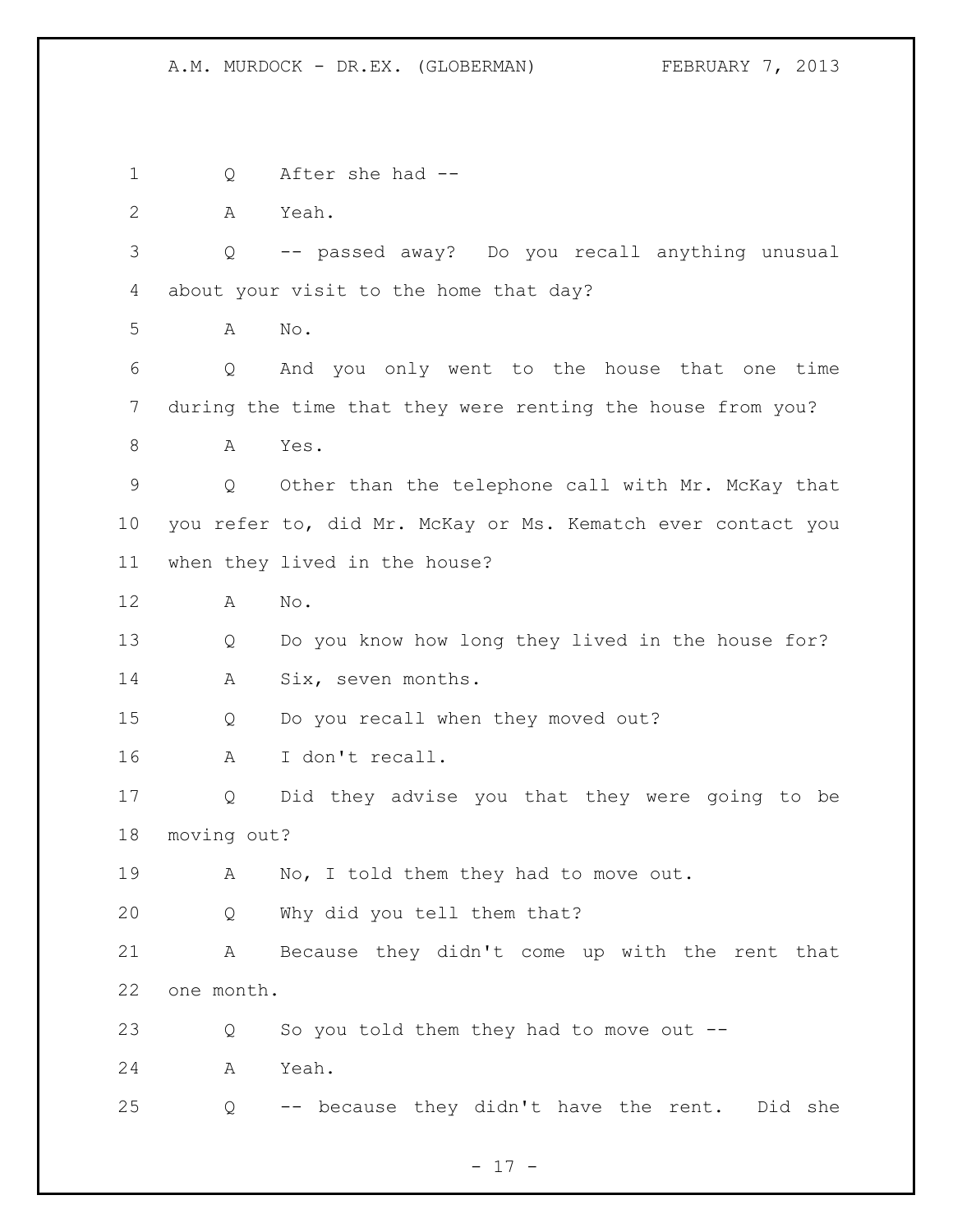respond to you or did Mr. McKay respond to you in any way? A They said that they were moving out anyway. Q Okay. Other than that occasion, did you see them or have any contact with them when they moved out? A No. Q And do you recall when it is that they moved out? A No, I don't. Q Did you see Mr. McKay or Ms. Kematch after they moved out of the house? A No. Q Do you know where they moved to after they moved out of the house? A No, I don't. Q And just to confirm, you said you learnt about Phoenix Sinclair's death on the news? A Yes. MR. GLOBERMAN: Okay. I have no further questions for this witness, Mr. Commissioner. THE COMMISSIONER: Thank you, Mr. Globerman. All right, who wishes to cross-examine this witness? Mr. Ireland, have I got it right? MR. IRELAND: We have never met on the record, Mr. Commissioner. It is David Ireland. 24 THE COMMISSIONER: Yes. MR. IRELAND: That's right. I'll continue the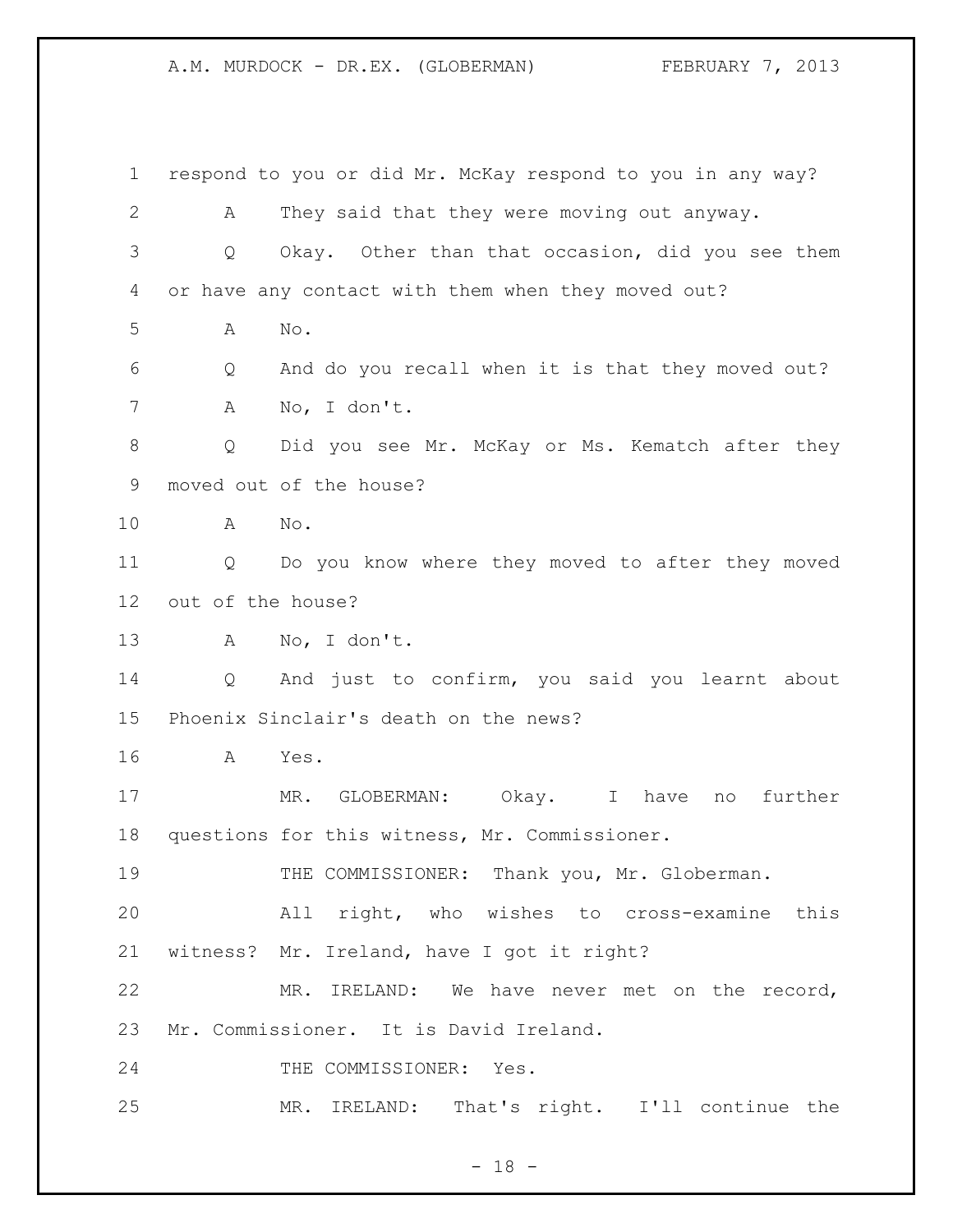theme with new faces. It's my first time at the podium. I don't have very many questions at all. THE COMMISSIONER: Very -- all very refreshing. MR. IRELAND: Yes, absolutely. THE COMMISSIONER: All the new faces. CROSS-EXAMINATION BY MR. IRELAND: Q Ms. Murdock, as I just said to Commissioner Hughes, my name is David Ireland. I'm one of the lawyers that acts for Steve Sinclair and Kim Edwards. You know who they are? A No. Q Okay. They're people who are parties to the inquiry; okay? A Okay. Q I originally had a number of questions I was going to ask you, Mr. Globerman has been quite thorough in his examination so I don't have as many as I thought. Just a couple of things. Mr. Globerman had asked you when you lived in your house in Fisher River and you said you weren't sure. Then you said it was when it was built. Do you know when it was built? A I don't recall when it was built though. Q Do you know roughly? Are we talking about 10

- 19 -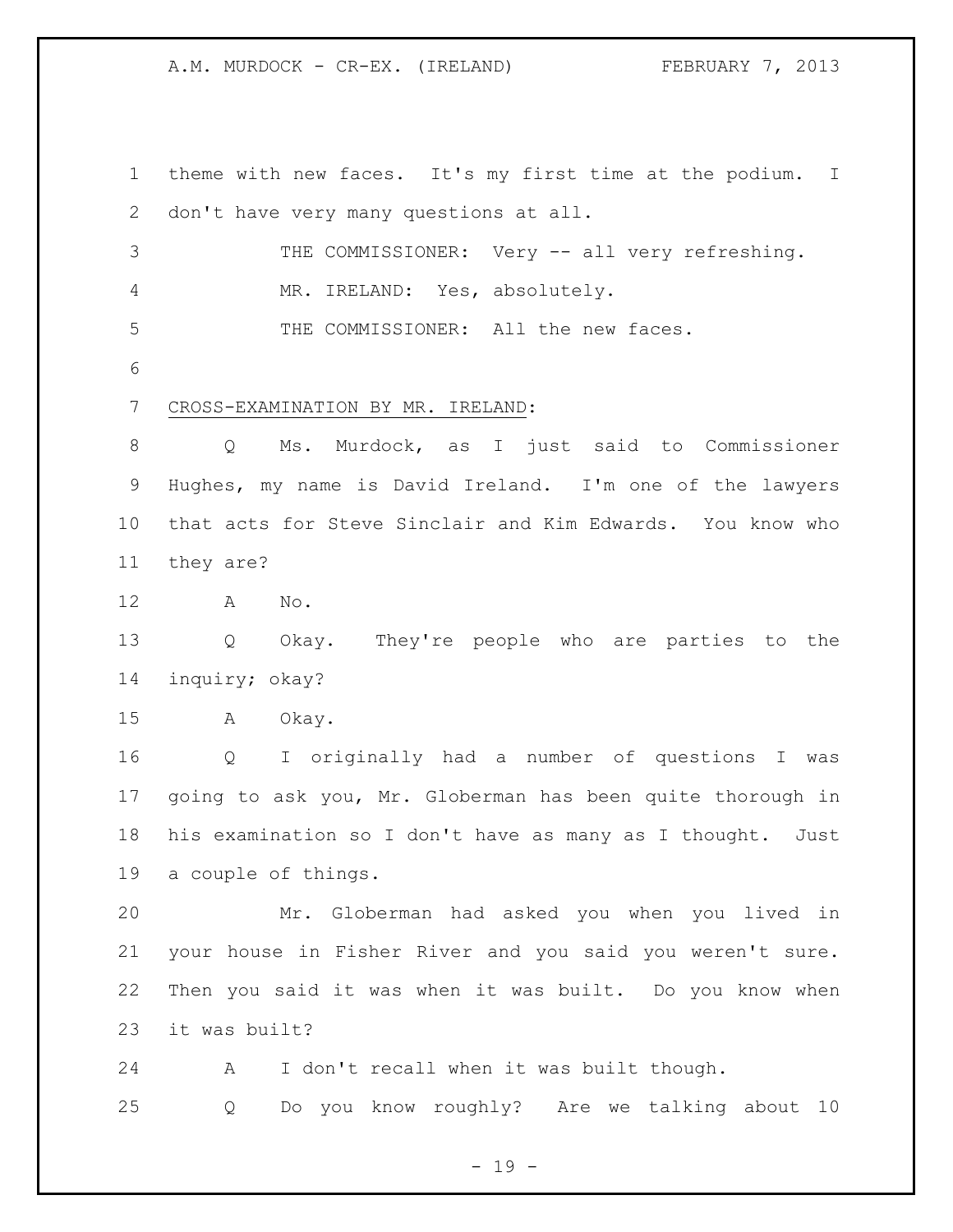years ago, 20 years ago? A Maybe '96. Q You were also asked questions about who lived in your home, who you rented your home to, before Samantha and Wesley were there and you said you rented it to a Mr. Sinclair, I think, Nelson Sinclair? A Yes. Q Okay. Was it just Nelson Sinclair who was living there? 10 A And Jen Crate, his girlfriend. Q Okay. Just the two of them? 12 A Yes. Oh, I, I think they had children. Q They had children? A Yes. Q Okay. And what about after Wesley and Sam lived there, did you rent your house again? A Yes, I did. Q Do you know who you rented it to? A Crystal McKay. Q Okay. And when Crystal moved there was it just Crystal? A I think she had children. Q Okay. And when you say you think she had children -- A Yeah, she did have children.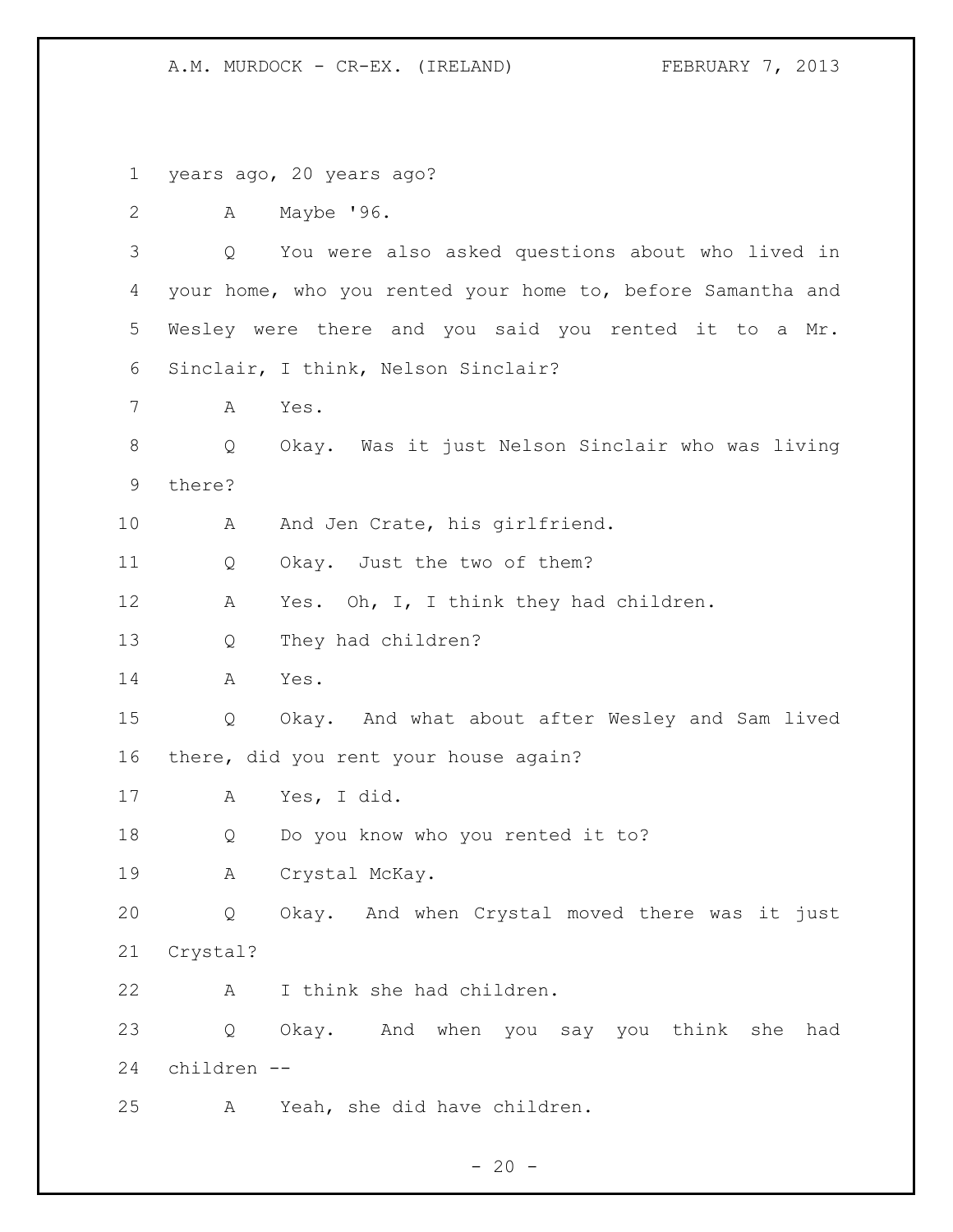Q Okay. Did you ask her if she had children or did you know Crystal? A I, I know she had children. Q Right. Did you know Crystal before she rented your house? A Yes. Q Is that how you knew she had children, you just happened to know? A Yeah, I knew her. Q Okay. You've testified that you didn't know there were any children living there when Sam and Wes were living there; is that right? A Yeah. Q Okay. Are we to take it from that that you didn't ask them if they had children? A No. Q Okay. Did it, did it matter to you who was living in the house? A No, it didn't. Q It wasn't a question that you typically ask how many people would be living there? A No. Q When the Commissioner asked you before if you'd met Samantha or Wesley you said no but then we, we talked about a brief meeting that you had when you were collecting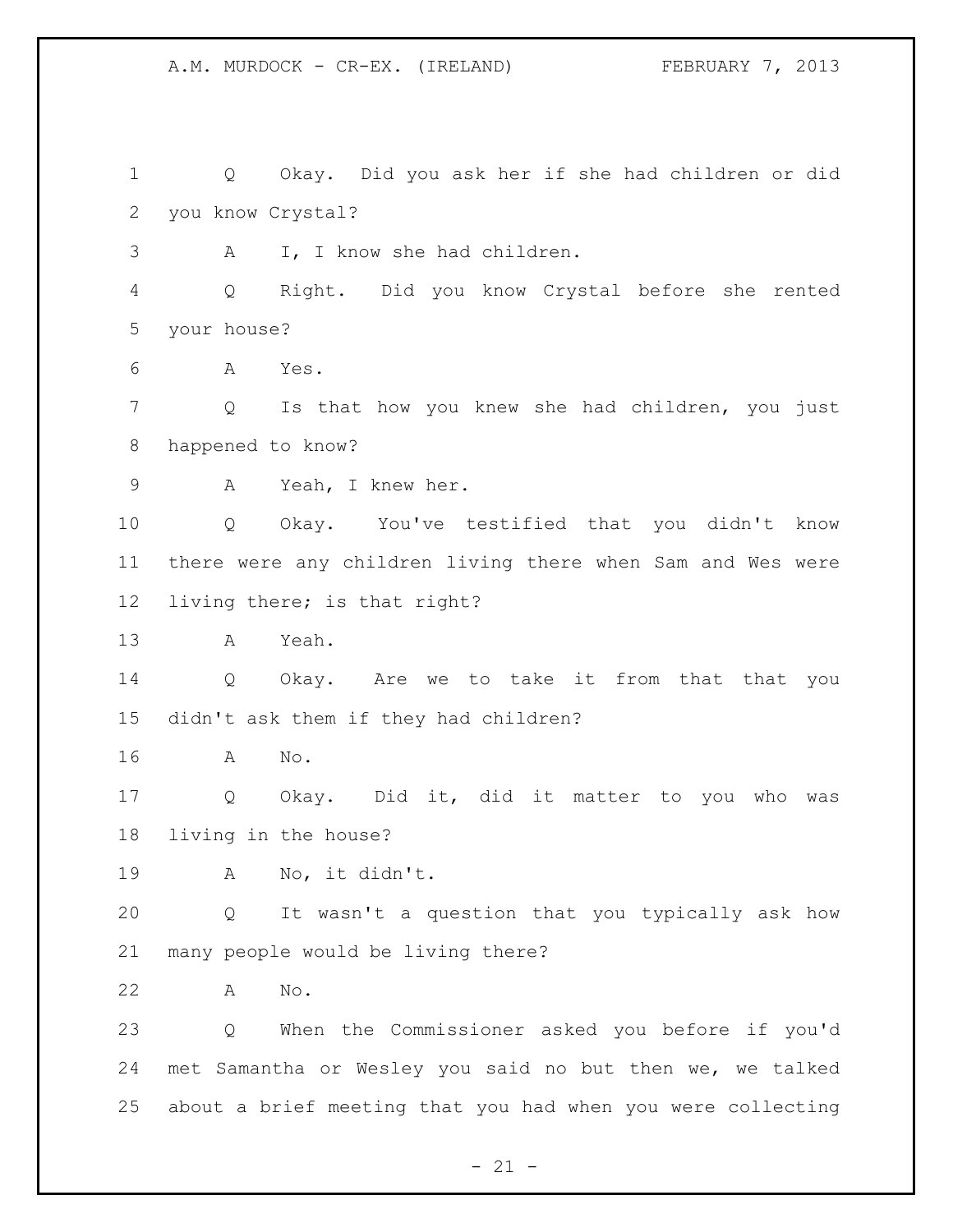| $\mathbf 1$  | rent. So you met Samantha just on one occasion?             |
|--------------|-------------------------------------------------------------|
| $\mathbf{2}$ | Um-hum.<br>А                                                |
| 3            | How long did you speak with her for?<br>Q                   |
| 4            | Just long enough to ask her where Wesley was and<br>A       |
| 5            | that was it. She said that he wasn't home.                  |
| 6            | Right. And, and to ask for your rent?<br>Q                  |
| 7            | Yes.<br>A                                                   |
| $\,8\,$      | Q<br>Okay. And did she pay you?                             |
| $\mathsf 9$  | No.<br>A                                                    |
| 10           | Okay. So she said Wesley's not here you'll have<br>Q        |
| 11           | to deal with him, that kind of thing?                       |
| 12           | A<br>Yes.                                                   |
| 13           | Okay. Another question Mr. Globerman asked you<br>Q         |
| 14           | was about this incident where you talked to Mr. McKay, Wes, |
| 15           | on the phone.                                               |
| 16           | Um-hum.<br>A                                                |
| 17           | He said that he'd given his rent cheque<br>Q<br>to          |
| 18           | someone else?                                               |
| 19           | A<br>Yes.                                                   |
| 20           | And you said just people I, I knew. Do you know<br>Q        |
| 21           | who those people are?                                       |
| 22           | Yes.<br>A                                                   |
| 23           | Yeah. Can you tell us who they are?<br>Q                    |
| 24           | It was my boyfriend's family at the time.<br>Α              |
| 25           | Okay. He just said I gave it -- did he -- what<br>Q         |

- 22 -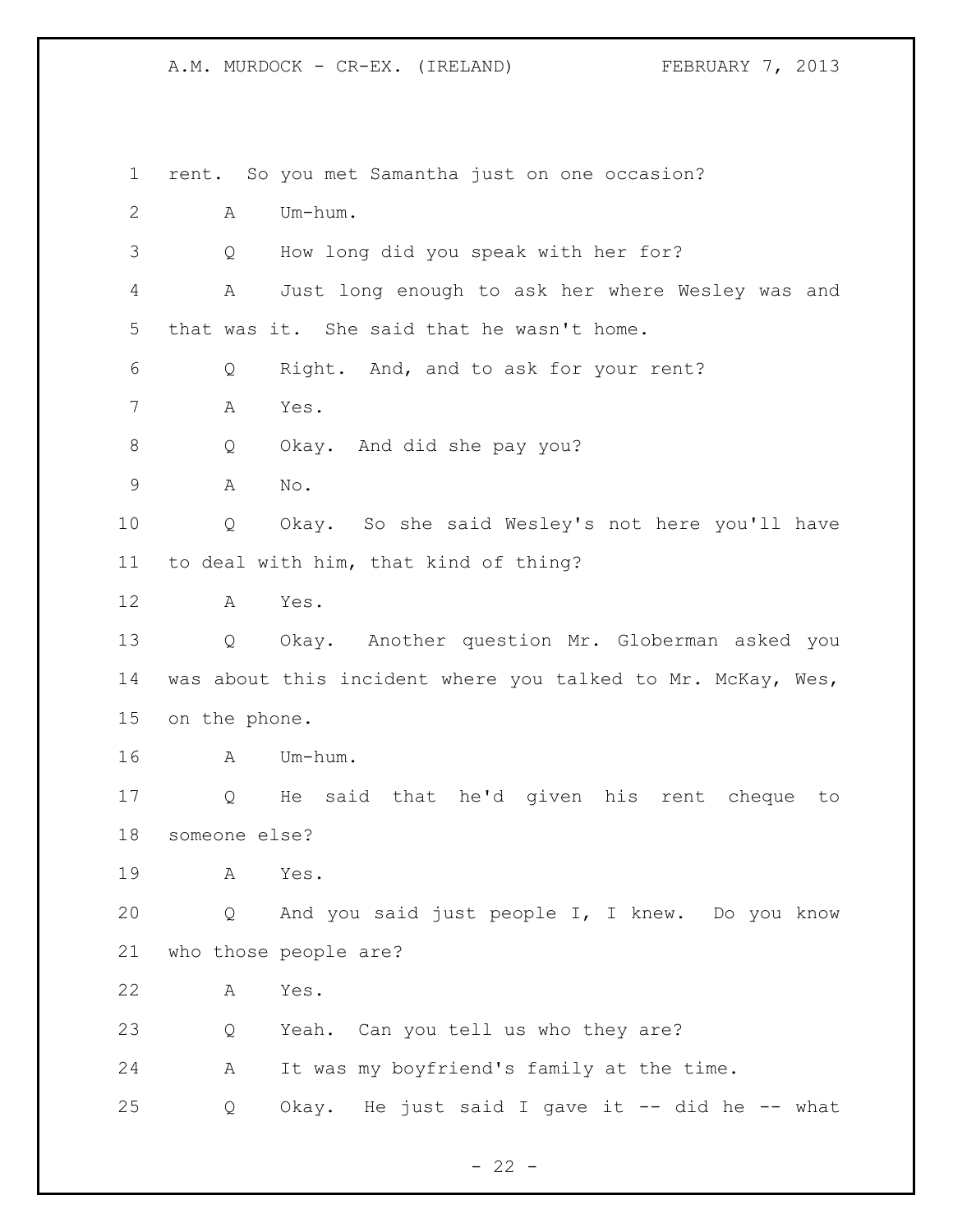| $\mathbf 1$  |                 | I'm asking you, I suppose, is did he give you a specific |
|--------------|-----------------|----------------------------------------------------------|
| $\mathbf{2}$ |                 | name? Did he say I gave it to so and so?                 |
| 3            | A               | He said he dropped it off at this house --               |
| 4            | Q               | Okay.                                                    |
| 5            | A               | -- in Selkirk, yeah.                                     |
| 6            | Q               | Whose house?                                             |
| 7            | Α               | Maureen.                                                 |
| 8            | Q               | Maureen?                                                 |
| $\mathsf 9$  | Α               | Maureen Walker.                                          |
| 10           | Q               | And that was somebody you knew?                          |
| 11           | А               | Yes.                                                     |
| 12           | Q               | And, in your view, was that the case, had he             |
| 13           |                 | dropped it off with Maureen?                             |
| 14           | А               | Pardon me?                                               |
| 15           | Q               | Had he dropped the rent with that person?                |
| 16           | Α               | Yes.                                                     |
| 17           | Q               | I know it's very difficult at this stage<br>to           |
| 18           | recall dates -- |                                                          |
| 19           | A               | Um-hum.                                                  |
| 20           | Q               | -- so long ago. Mr. Globerman asked you when you         |
| 21           |                 | found out about Phoenix had been murdered.               |
| 22           | A               | Um-hum.                                                  |
| 23           | Q               | You said you found out on the news. How did you          |
| 24           |                 | know it was your house? Was the house on the news?       |
| 25           | Α               | It was on the news, yes.                                 |

- 23 -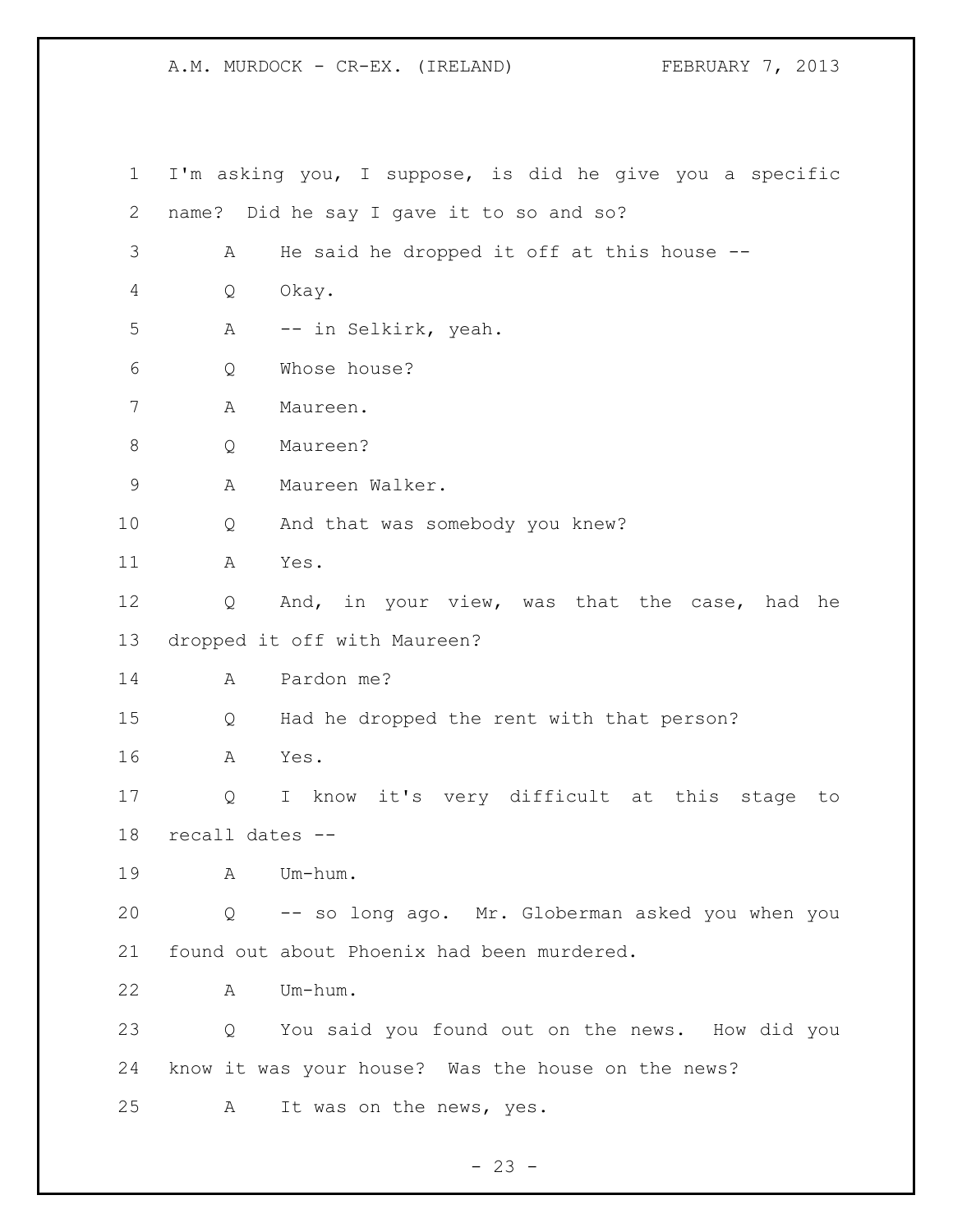Q Do you recall when you first heard from police? A I don't recall. Q But it was after you saw the news? A Yes. Q Okay. After you saw what had happened on the news, did you call anybody in Fisher River? A My mom. Q Okay. Was there anyone else that you recall speaking with? A No. Q When the police did speak to you, you recall 12 giving them a statement; is that right? A Um-hum, yes. Q Okay. When you gave the police your statement had you ever spoken to the police before that or was that the first time you'd spoken to them? A The first time. 18 Q Okay. And that was after, obviously, you knew what had happened from the news? A Yes. Q You have talked about, and it's -- the map is still on the screen -- the house where Keith Murdock lives. You know Keith? A Yes. Q Do you ever recall making a phone call to Keith?

 $- 24 -$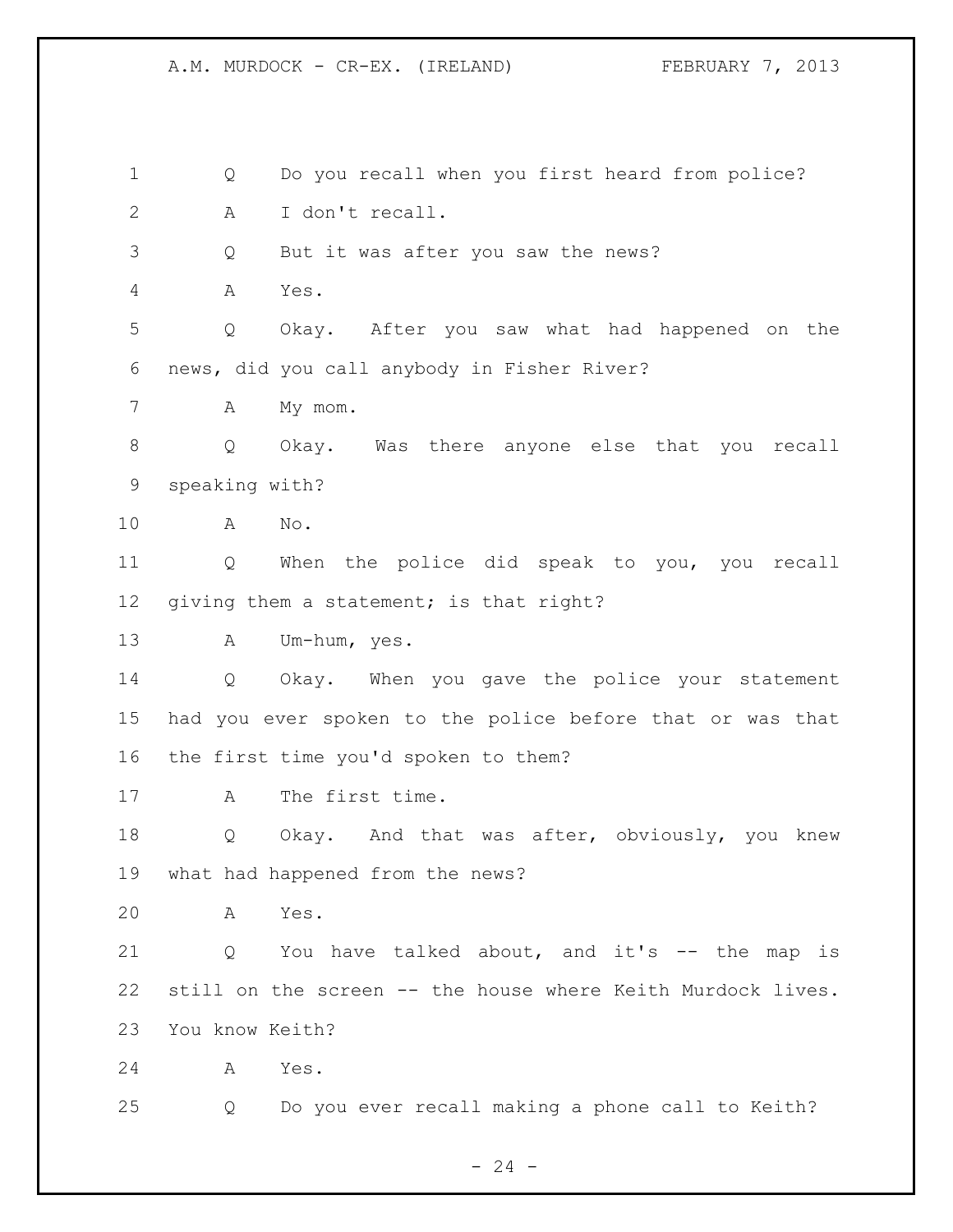A No.

2 Q You don't recall that?

A No.

 Q Okay. Perhaps we can have a quick look at your, at your statement that you made to the police that you recall making. If I might just take one second.

 If we go to page 5474. Again, excuse me. I beg your pardon, 5495. This is a statement that Mr. Murdock made to the police. Now, I obviously know you didn't make this statement. If we just scroll down.

 We can go through this but what Mr. Murdock says in the second paragraph is he's talking about getting a call from, from Angela Murdock. Is, is that you, do you think? You can just take a second to read that.

15 THE COMMISSIONER: Whose statement is this?

 MR. IRELAND: This is a statement of the gentleman who owned the house across the road, Keith Murdock, who is giving evidence at the inquiry, as well. Upcoming.

THE COMMISSIONER: Right.

BY MR. IRELAND:

 Q Have you had a read of that paragraph, Ms. Murdock?

A Um-hum.

 $- 25 -$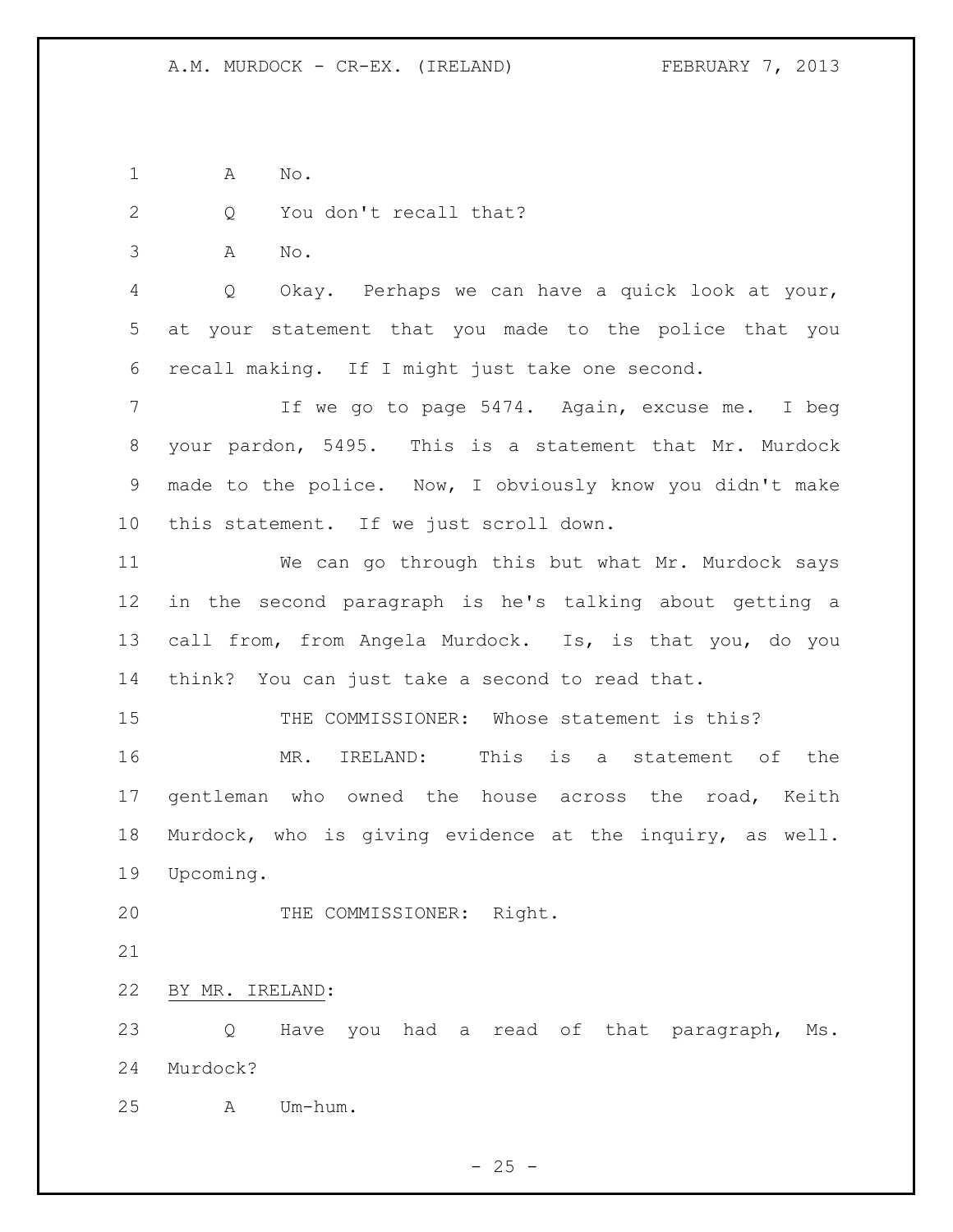Q And -- please go ahead. A I don't recall because it's been so long ago. Q Right. A Yeah. Q No, and that's, and that's fair. That's why I'm showing it to you. A Yes. Q That Mr. Murdock, Keith Murdock's likely going to testify that that's what occurred. A Um-hum. Q So that's why I'm showing it to you. You have no recollection of that conversation? A I, I don't. Q Okay. But it would be your understanding, having looked at it now, that you likely saw the news, knew it was your house -- A Yes. 18 Q -- and had made the call -- A Um-hum. Q -- and subsequently know that tests were made of your house and things like that, from the police? A Yes. Q Right. Very well, thank you. When we talked about the time that Wes and Samantha lived in your house in Fisher River you said you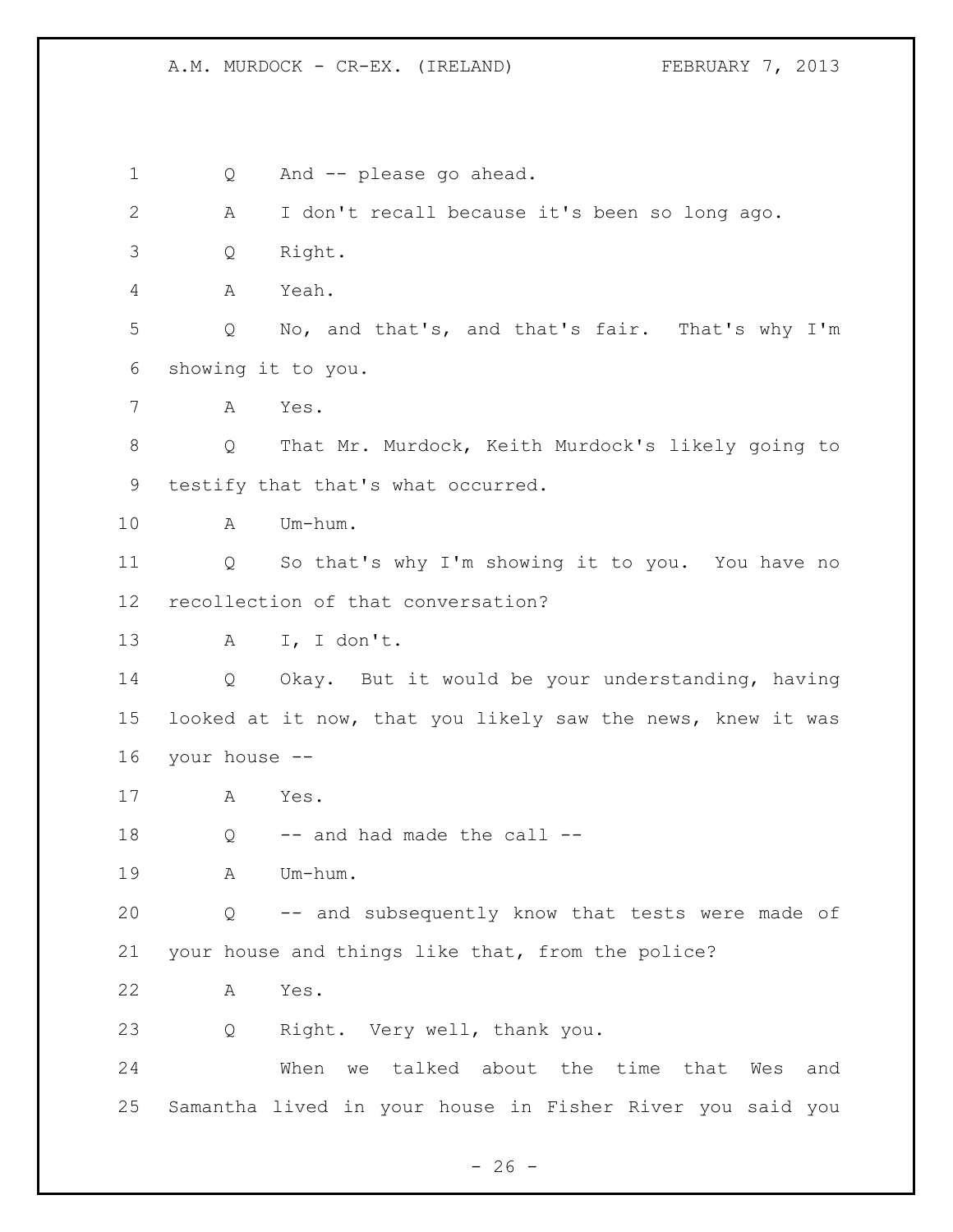$- 27 -$  really couldn't be sure of when it was and I appreciate that. When you went to collect rent that one time from Samantha, do you recall if it was in the summer or the winter? A I don't recall. Q Don't recall at all if there was snow or anything like that? A I, I don't recall. 9 MR. IRELAND: Okay. Mr. Commissioner, those are, 10 are my questions. Thank you, Ms. Murdock. 11 THE COMMISSIONER: Thank you, Mr. Ireland. All right, any -- MR. PAUL: No questions. 14 UNIDENTIFIED PERSON: No questions, Mr. Commissioner. 16 THE COMMISSIONER: Mr. Ray? 17 MR. RAY: No questions, thank you, Mr. Commissioner. THE COMMISSIONER: And no one else back there? No. All right. Well, I guess, Mr. Cochrane, your turn. MR. COCHRANE: I have no questions, Mr. Commissioner. 25 THE COMMISSIONER: Thank you. Any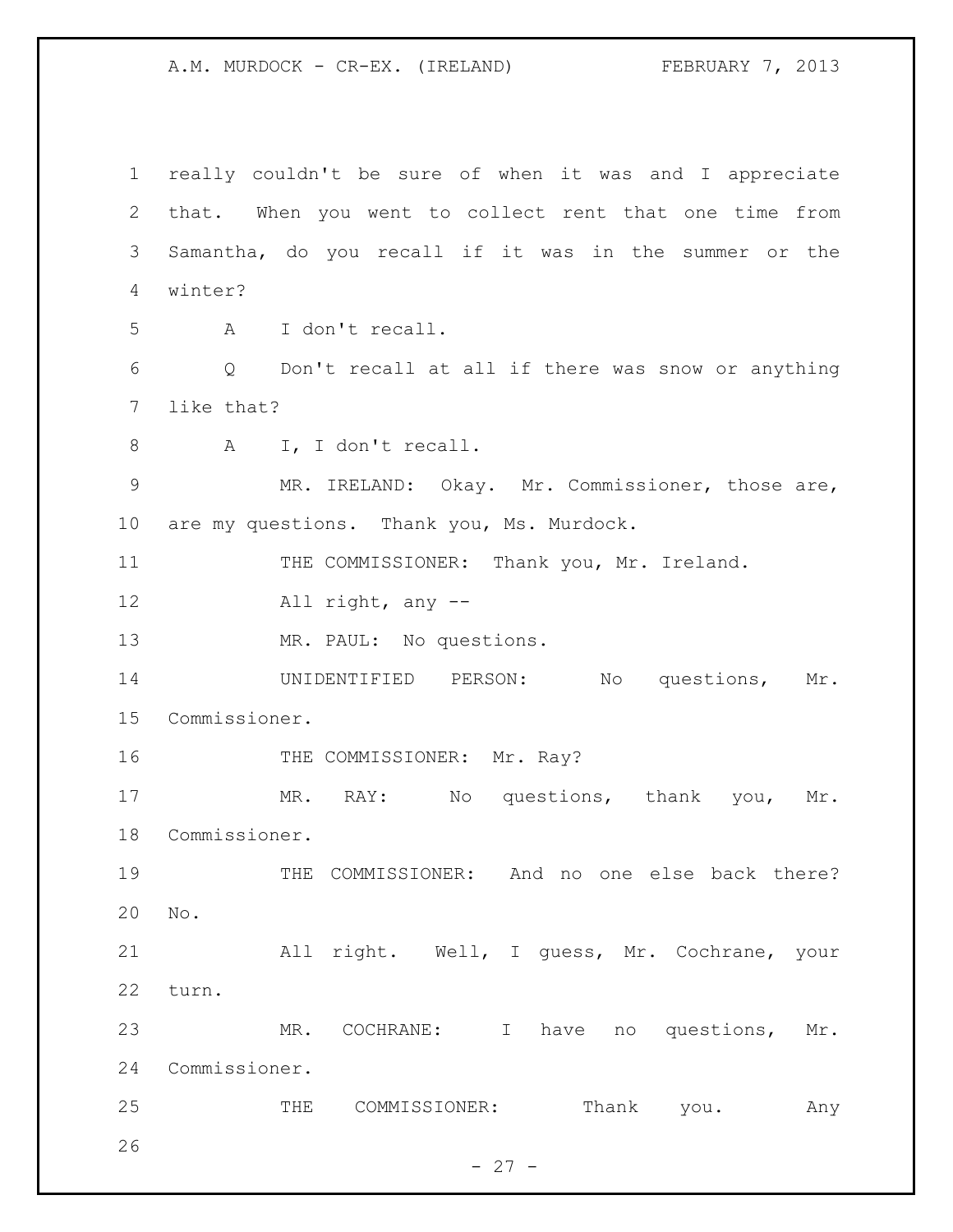PROCEEDINGS FEBRUARY 7, 2013

1 re-examination, Mr. Globerman? 2 MR. GLOBERMAN: No, Mr. Commissioner. 3 THE COMMISSIONER: All right. Witness, you are 4 completed and thank you very much for your attendance. 5 THE WITNESS: Thank you. 6 7 (WITNESS EXCUSED) 8 9 THE CLERK: Please stand for a moment. Is it 10 your choice to swear on the Bible or affirm without the 11 Bible? 12 THE WITNESS: The Bible. 13 THE CLERK: The Bible? 14 THE WITNESS: Yeah. 15 THE CLERK: Okay. Take the Bible in your right 16 hand. State your full name for the court. 17 THE WITNESS: Shirley Norma Cochrane. 18 THE CLERK: And spell your first name, please. 19 THE WITNESS: S-H-I-R-L-E-Y. 20 THE CLERK: And your middle name? 21 THE WITNESS: Norma, N-O-R-M-A. 22 THE CLERK: And the last name, please. 23 THE WITNESS: Cochrane, C-O-C-H-R-A-N-E. 24 THE CLERK: Thank you. 25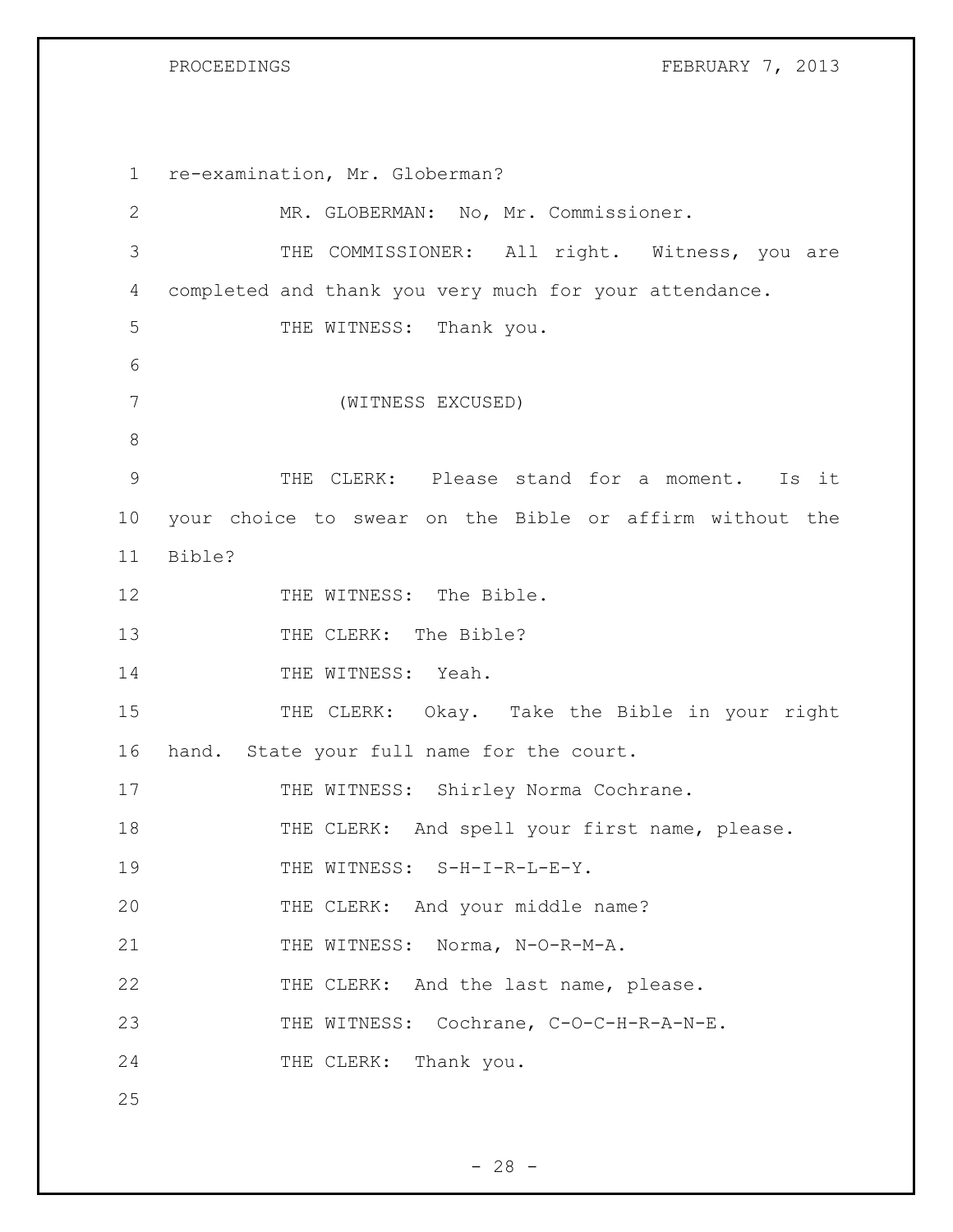S.N. COCHRANE - DR.EX. (GLOBERMAN) FEBRUARY 7, 2013

 **SHIRLEY NORMA COCHRANE,** sworn, 2 testified as follows: THE CLERK: Thank you. The water is fresh for you. THE WITNESS: Okay. DIRECT EXAMINATION BY MR. GLOBERMAN: Q Good morning, Ms. Cochrane. A Good morning. Q You live in Fisher River, Manitoba? A Yes, I do. Q Have you lived there your entire life? 14 A Yes, I have. Q I understand that in 2005 you were the Band Assistance administrator in Fisher River First Nation? A Yes, I was. Q Did you receive any training for this position? A No. Q Have you received any formal education for this position? A I've had some related to but not specific to the social service area. Q What education have you received? A Some business training.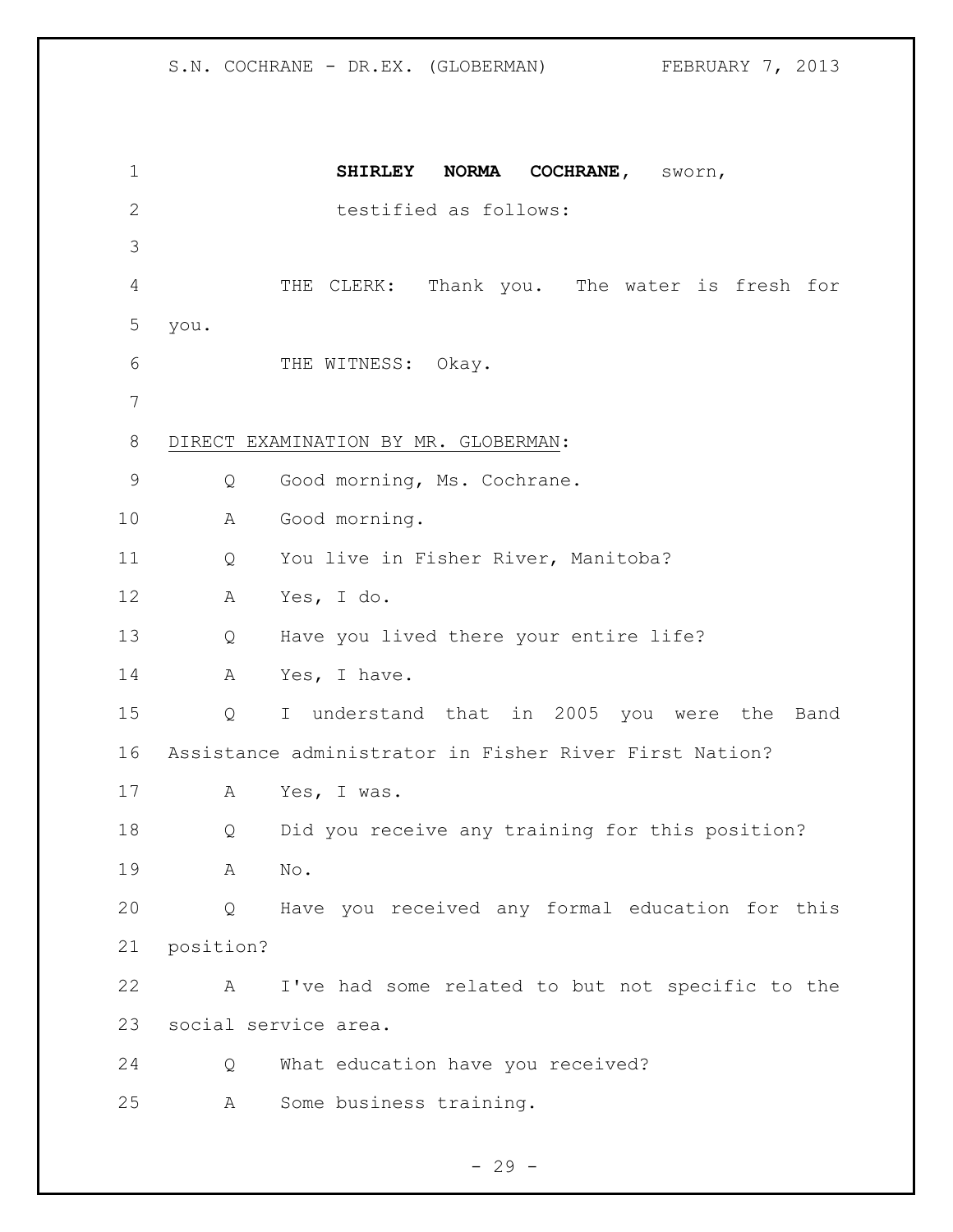Q What was involved in being a Band Assistance administrator, in 2005, in Fisher River? A To, to run the welfare program for clients. Like to -- for any -- sorry. We maintained, like, any clients that came in and I processed this, then we went -- we did their, their applications and, and just make sure they qualify for, for their, their benefits. Q Are you currently a Band Assistance administrator? A I'm assistant. I'm currently an Indian registration administrator. Q How long have you been doing that work for? 13 A I -- that was my main, my main -- that's my main employment or position and I just assist the, the current administrator. Q And how long have you been doing that for? A I've been -- June of 2003. 18 THE COMMISSIONER: June of '03? 19 THE WITNESS: Yes. BY MR. GLOBERMAN: Q And where do you do this work? A It's connected to our band office. We have our, we have our own social -- income -- we call it income assistance, I think the word for -- to that. Or do you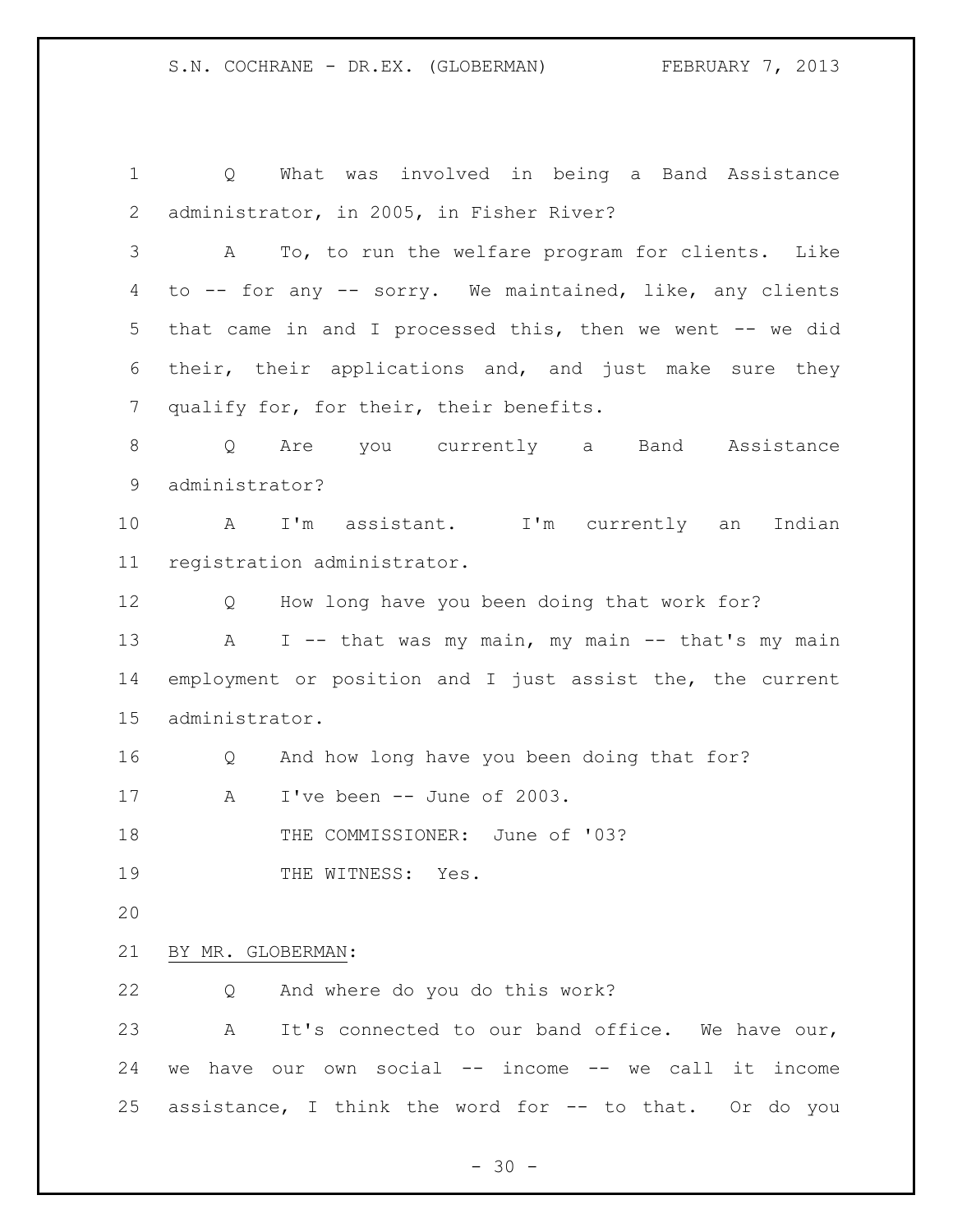S.N. COCHRANE - DR.EX. (GLOBERMAN) FEBRUARY 7, 2013

 want me to refer to it as social? 2 Q No, no, that's fine. A Social services. We have our own office. Q Okay. A Yeah. Q Have you ever worked for Intertribal Child and Family Services? A No, I've never worked for Child and Family Services. Q So you are not the Shirley Cochrane that worked for ICFS? A No. No. Q Okay. You mentioned working for Indian registration? A Yes. Q Briefly what's involved in, in that work? A That's maintaining a band, band list. Registering babies, reporting marriages, issuing treaty cards, assisting people in making sure that their children are registered under the Indian Act, mainly. Q I would just like to ask you a few general questions about how band assistance works in Fisher River. How would someone apply for band assistance in Fisher River in 2005? 25 THE COMMISSIONER: Apply for what?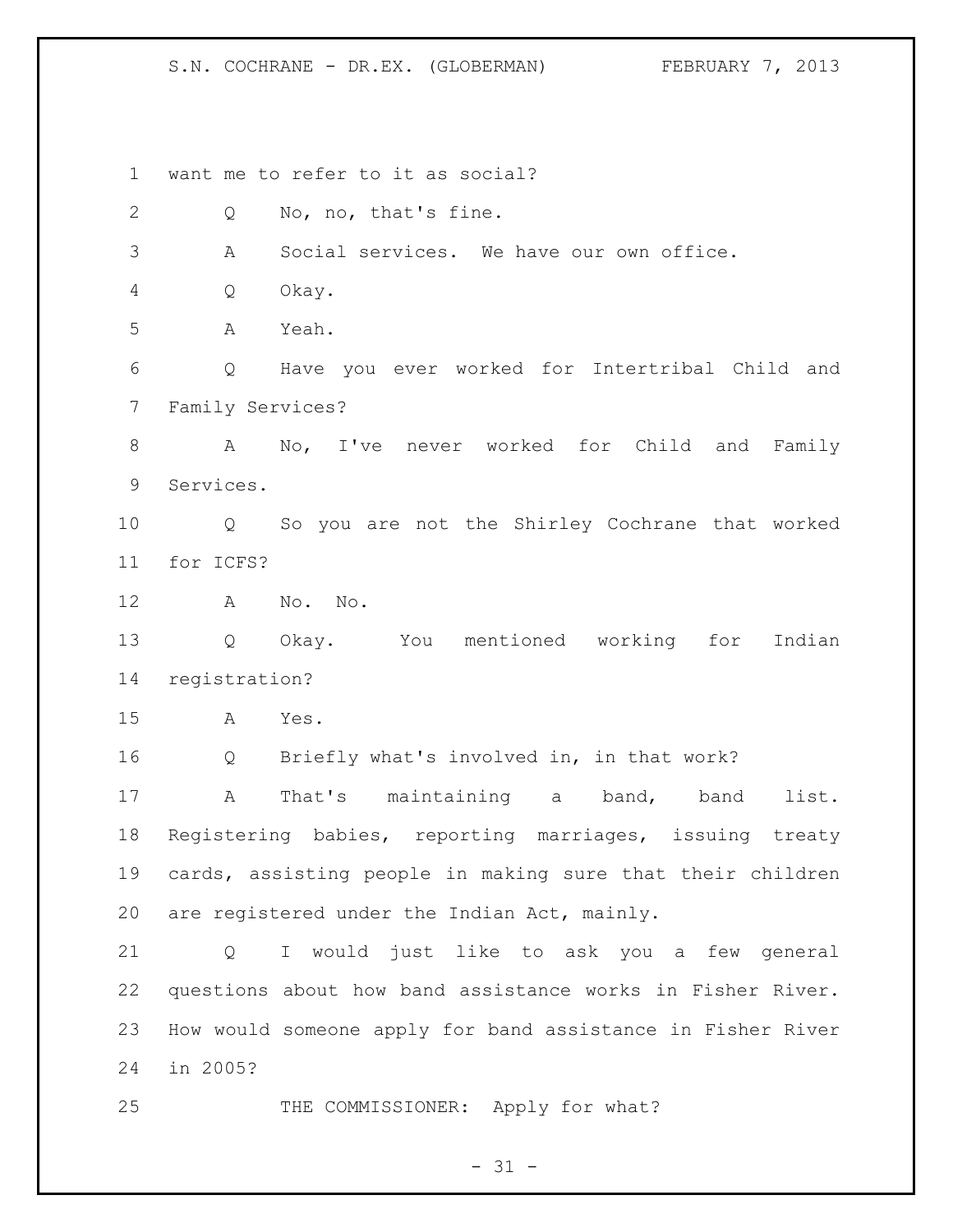1 MR. GLOBERMAN: Band assistance. 2 THE WITNESS: Well, welfare, band assistance. MR. GLOBERMAN: Okay. THE WITNESS: Again, there's many names. Well, normally clients come into the office and they meet with one of the workers and that they make it known that they want to apply for the assistance with Fisher River. BY MR. GLOBERMAN: Q Can you describe the, the process at all? A Normally they would -- one person would sit down with them and they would do intake on the information. So ... Q Are applications for welfare or band assistance, social assistance, are they made in person? A Yes. Q What are the eligibility requirements for band assistance in Fisher River? A That they're -- they have no other income and that -- coming to them so that it's supposed be their last resort. If not -- like if they have employment and so it's if -- income assistance is meant to be your last, your last resort for benefits, monies, a source, source of income, I guess. Q How many people in Fisher River are, are on band

- 32 -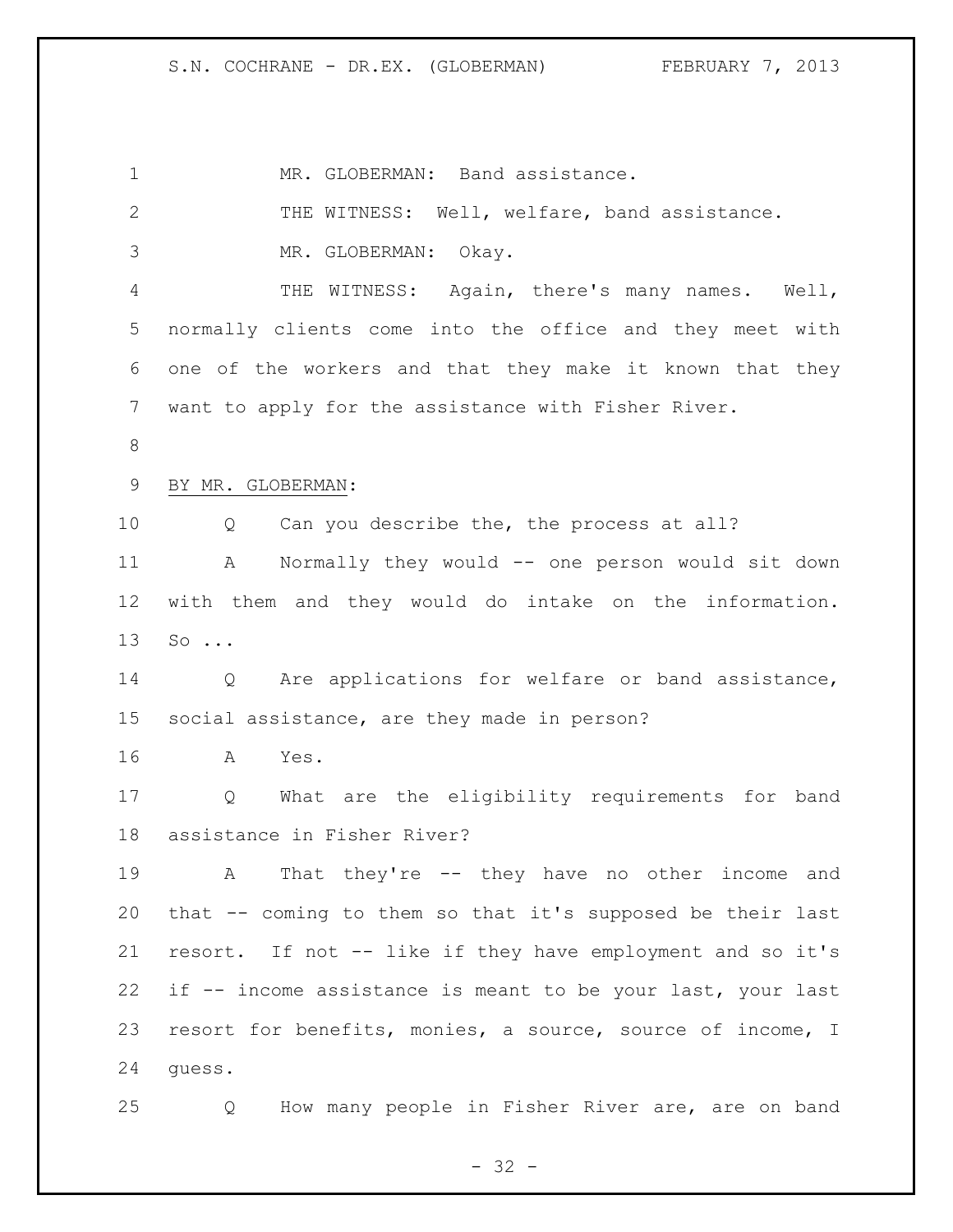assistance?

| 2       | Normally you would have a client, a client of<br>Α                     |
|---------|------------------------------------------------------------------------|
| 3       | about 320 and it sometimes goes up in the summer when                  |
| 4       | students come home or, or when fishermen are off the lake,             |
| 5       | that type of thing.                                                    |
| 6       | How often is band assistance paid out?<br>Q                            |
| 7       | Once a month or in the middle of the month.<br>А                       |
| $\,8\,$ | Can you pull the microphone a little bit closer<br>Q                   |
| 9       | to you?                                                                |
| 10      | Α<br>Sure, sorry.                                                      |
| 11      | I'm having a hard time hearing you. Thank you.<br>Q                    |
| 12      | Once a month or in the middle of the month.<br>Α                       |
| 13      | Okay.<br>Q                                                             |
| 14      | Some clients would go monthly or one was<br>A<br>we                    |
| 15      | call the other one semi-monthly.                                       |
| 16      | Do recipients of band assistance have to come to<br>Q                  |
| 17      | the actual band office to receive their cheques or are they            |
| 18      | mailed out?                                                            |
| 19      | No, they're received in person.<br>Α                                   |
| 20      | understand that band<br>$\mathbb{I}^-$<br>members<br>claim<br>can<br>Q |
| 21      | assistance for their children. In 2005, would every child              |
| 22      | claimed for have to be seen?                                           |
| 23      | It would be normal -- the normal practise, yes.<br>Α                   |
| 24      | And is that as of the time of the application?<br>Q                    |
| 25      | Α<br>Yes.                                                              |
|         |                                                                        |

- 33 -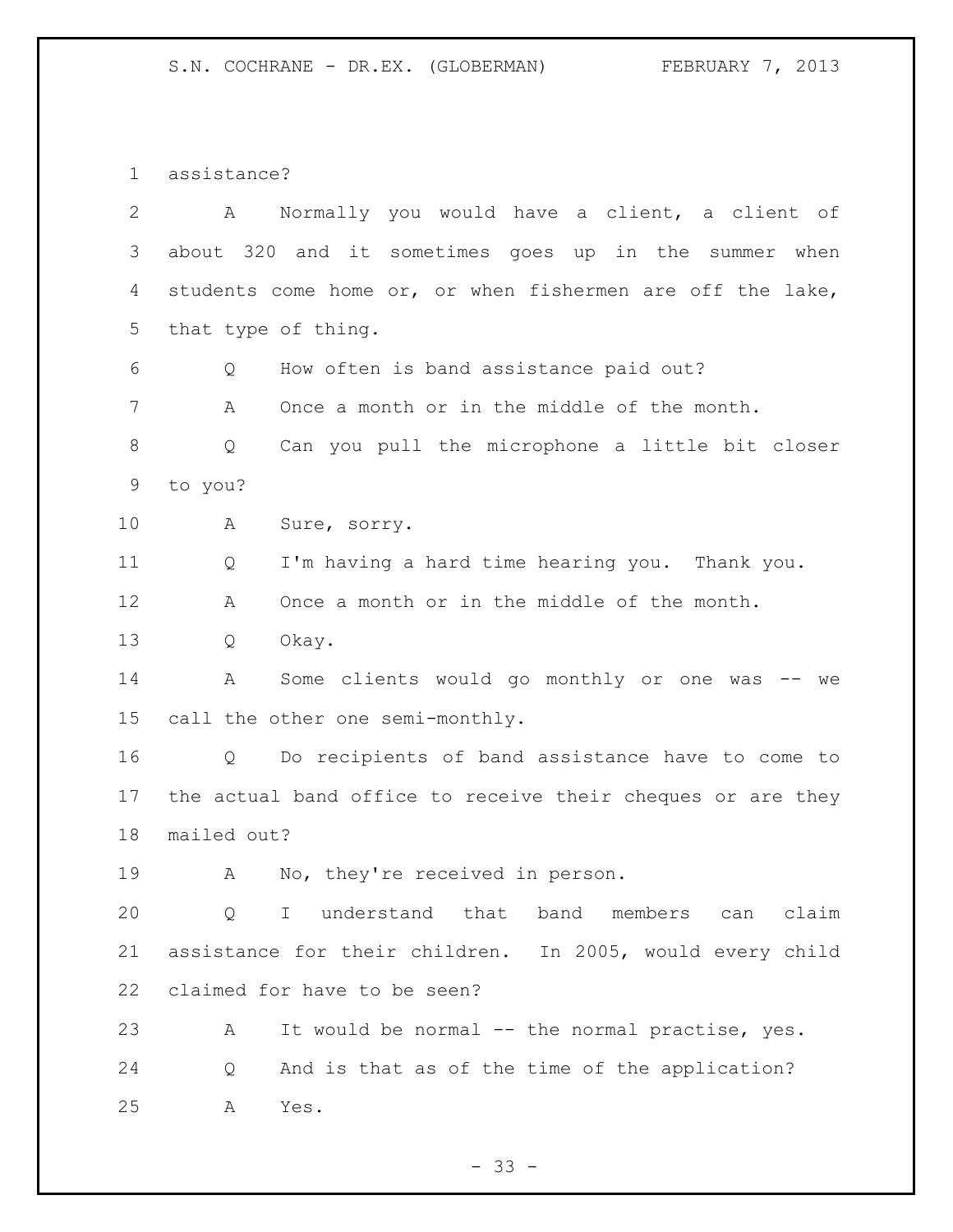Q Do you know if this was happening in practise at the time, in 2005? A I would have to assume so. Q And is this the case today? A Yes. Q In 2005, was there any kind of form or checklist for the band assistance person, like yourself, to indicate that the child was seen? A No. Q What about today? 11 A Today we, we, we do use a checklist, yes. Q In 2005, were notes kept of meetings that band assistance had with people applying for assistance? A Yes. Q At that time, in 2005, did Band Assistance do home visits for all families receiving assistance? A No. 18 Q What about today? A We do some but it's normally in area of special needs, when they put in requests for their home for the appliances or there's a, there's a list of things they qualify for. Q Are there random checks for families receiving social assistance? A No.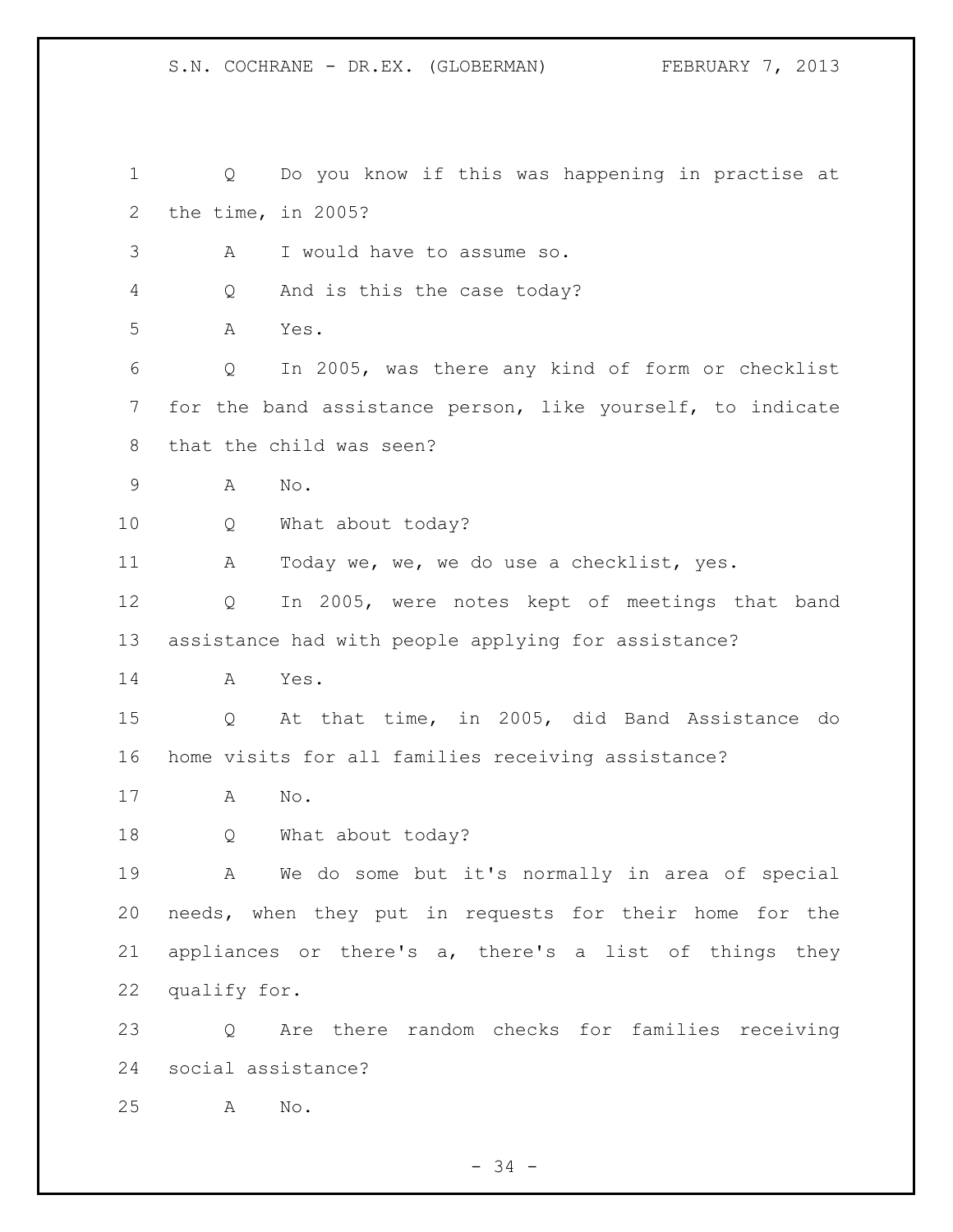1 O Were there in 2005?

A No.

 Q So you mentioned that for special needs there might be a home visit to assess whether or not the band paid out those special needs. In that situation there was a home visit made to the person's residence?

 A Yes. The individual would put in letters and that's how the home visits were done.

 Q If Band Assistance in Fisher River saw a child and had concerns about that child, would Band Assistance share that information with Child and Family Services?

A Yes.

13 Q In 2005, was that done?

 A On occasions I guess there would be cases when that would be done.

Q And under what circumstances?

 A Sometimes it would even be another individual that would contact us on behalf of that child, they didn't want to do it but they wanted us to. They'd let us know of information. Maybe, maybe if it was a school teacher or the child was not -- maybe they weren't getting -- having lunches the way normal kids would have a lunch or something like that. So, you know, their basic needs weren't being met so can you check into something like that for us.

Q Okay. Who would Band Assistance in Fisher River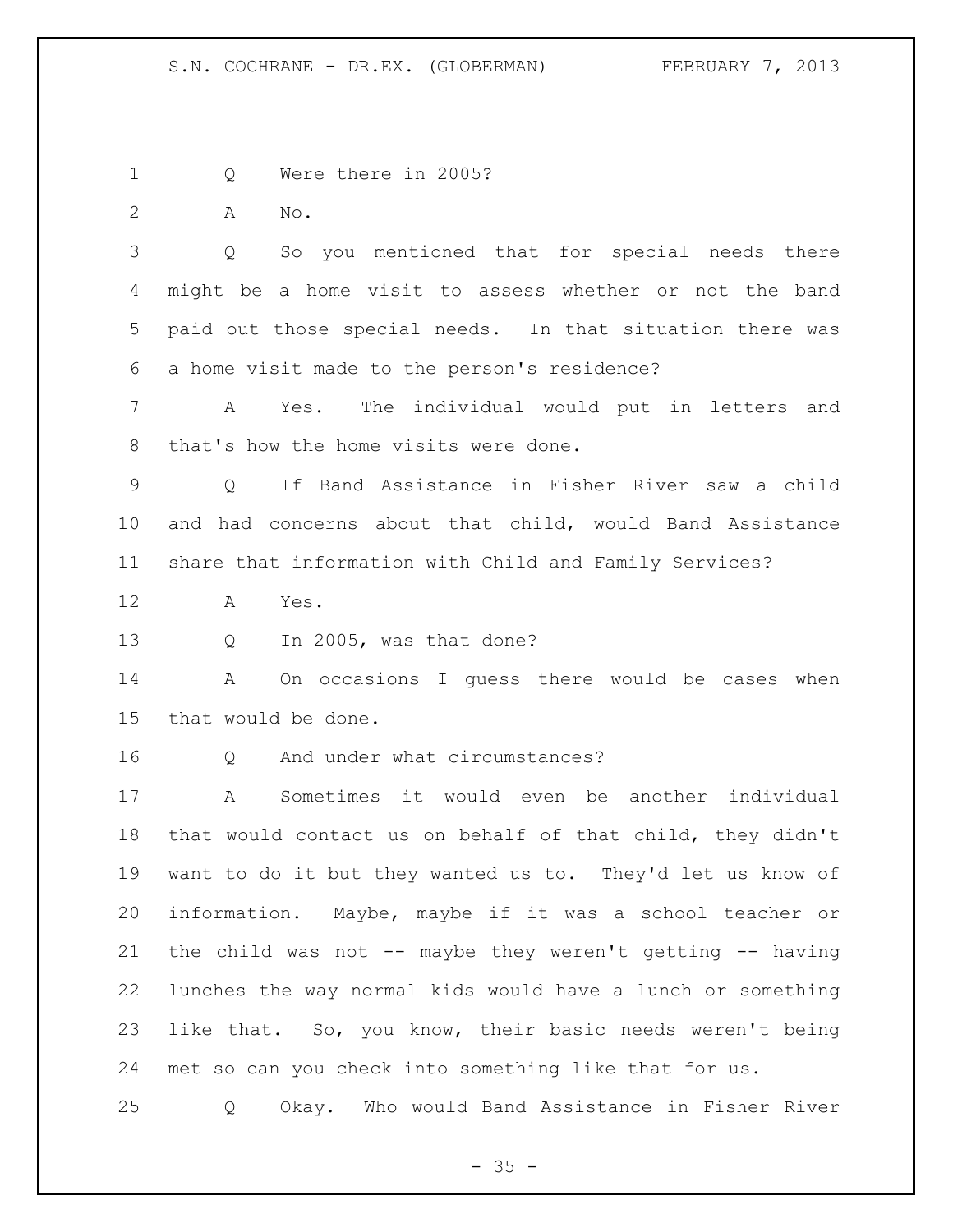contact if it had concerns about a child? Would it be Intertribal Child and Family Services, the school in Fisher River, Winnipeg CFS, or somewhere else? A I believe we were -- we would have been with something that's the closest to us which would be the Fisher River Child and Family or maybe the health centre. It depends on the situation, I guess, that the child was in. Q Are you aware of any privacy concerns that Band Assistance had in determining whether or not to share information with Child and Family Services? A No. Q In 2005, would Child and Family Services ever contact Band Assistance for information? A Yes. Q Under what circumstances? A Sometimes it's to see if they were on, on the program because then they work together, the programs would work together on situations. Q Is that -- A Whether -- Q Sorry. A Go ahead. Q No, no, you go ahead. A Like just -- well, we worked very closely with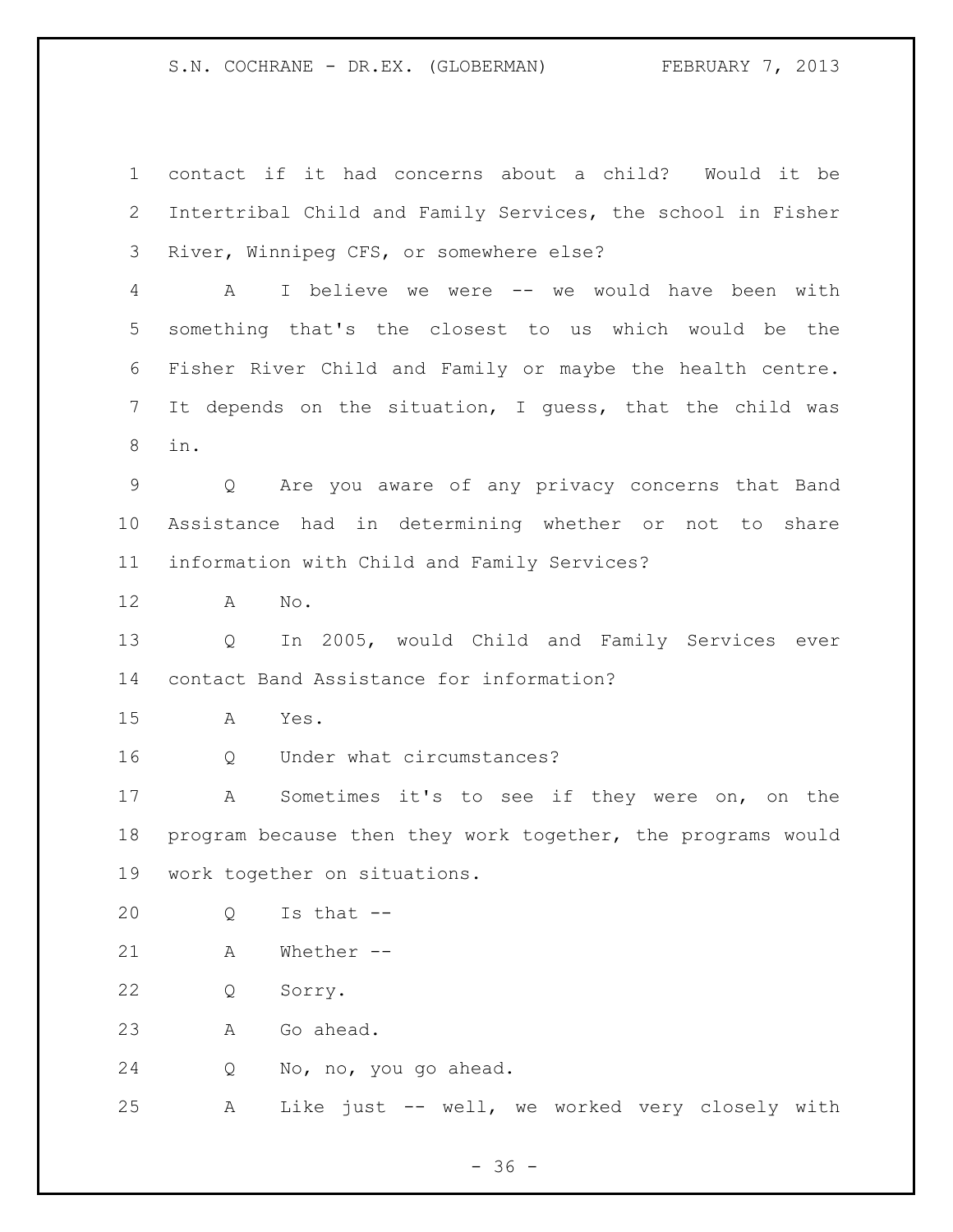our, our CFS in, in the community because -- making sure the children's needs are met or else letting us know this child has been apprehended, can you take this child off the budget. And they usually give us a paper for what the length of time that they're going to be off or -- sometimes it has a timeframe and that's pretty well it, just a general apprehension paper.

 Q Is that the case today that, that CFS would contact Band Assistance for information under those same circumstances?

A Yes.

 Q In 2005, did Employment and Income Assistance for the Province of Manitoba and Band Assistance in Fisher River ever share information?

A Yes.

Q When would you share information?

 A It would -- if a person was on EI or was eligible for EI then there -- they had a form that they would fill out with their name, their social insurance number and we would mail it -- fax it away and what would come back to us was the same form and it would tell us if that person was eligible for EI, how many weeks they had coming to them and the amount. And that's what came back to us.

 Q We heard evidence from Tim Herkert, who is the Director of the Service Delivery Support Branch with the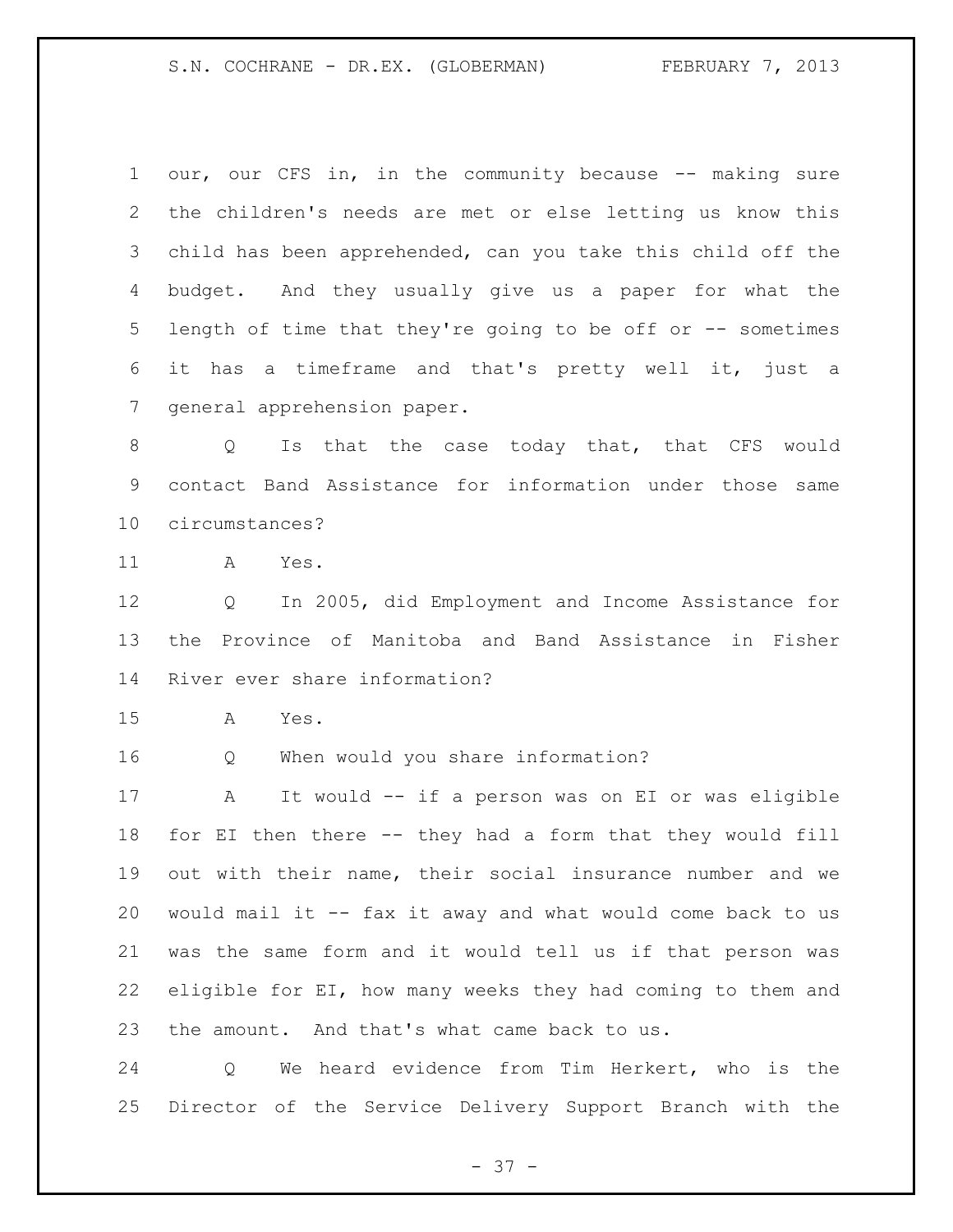Department of Family Services and Labour, he gave some evidence about how Employment and Income Assistance works in Manitoba, and he said that when EIA, Employment and Income Assistance, becomes aware that one of its clients has moved to a reserve, that Employment and Income Assistance will typically not contact the band but will wait for the band to contact it. Has that been your experience? A I would say yes, but by those forms that would be the only contact. Q Okay. A Not a voice -- not by voice -- not by talking to somebody. Q Okay. When Band Assistance becomes aware that a person who used to be receiving benefits from Employment and Income Assistance has moved to Fisher River, what information will -- 18 A I'm sorry, could you repeat that again? Sorry. Q When Band Assistance in Fisher River learns that a person who used to be receiving benefits from Employment and Income Assistance has moved to Fisher River, what information will flow from Band Assistance to EIA? A It would be that form that we used with their name and treaty -- name and social, social insurance number. And then, I guess, just a cover page that has

- 38 -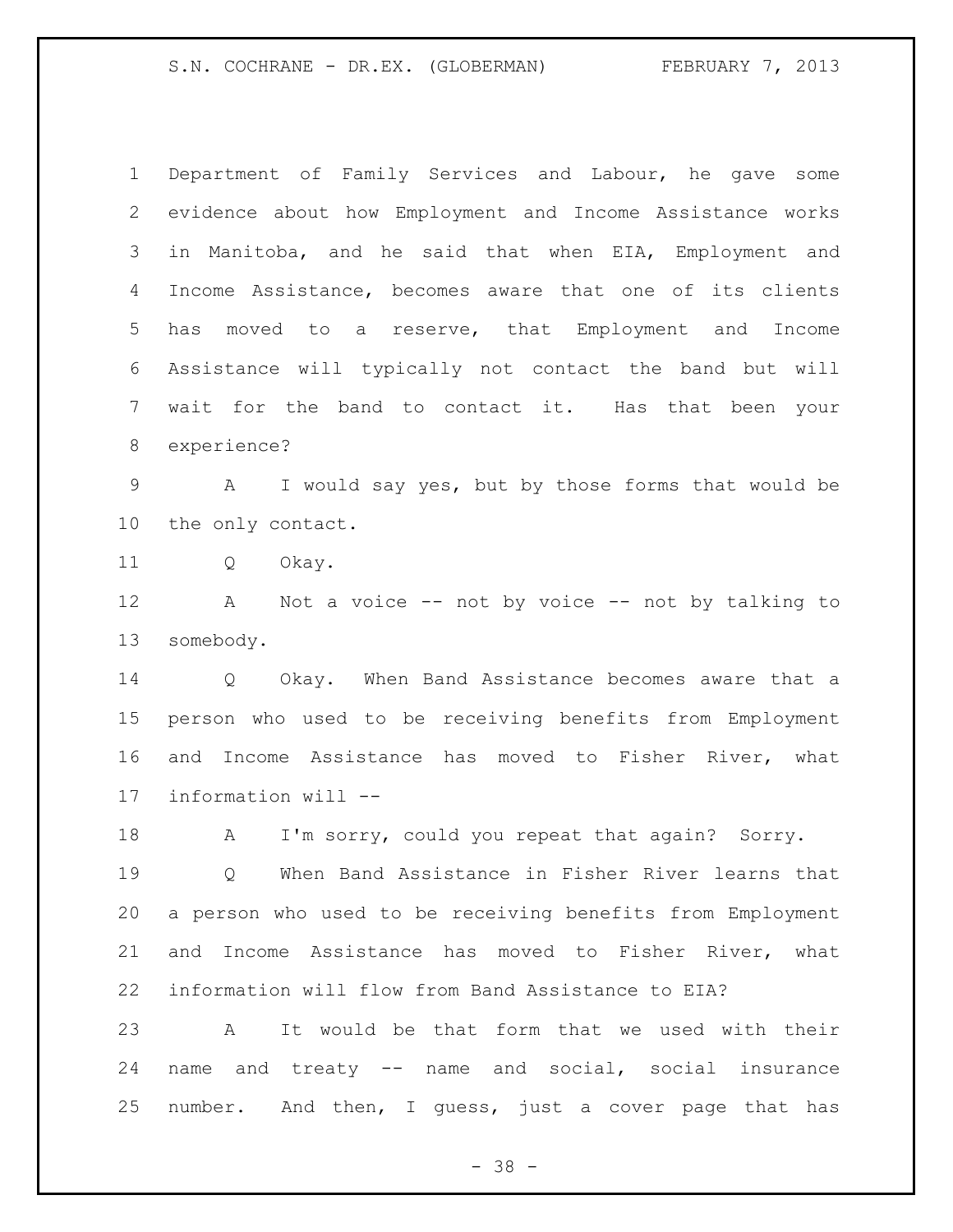Fisher River Social Services on it. Q Would that document contain any other information? A No. Q Did you know Karl Wesley McKay, in 2005? A No. Only through the -- sign the cheques. Q Okay. So you signed his cheques? A At  $-$  yes. Q What else did you know about him? 10 A At some point, I guess, as, as time -- that timeframe went on, knowing that that's -- that where he lived, in Angela Murdock's home, that that's where he resided. That's, that's all I know of him. Q Did you know anything about his family? A No. Q Did you know Samantha Kematch? A No. Q Did you ever see her in Fisher River? A No, I didn't. Q Did you know who Mr. McKay was living with in Fisher River? A No, I didn't. Q Do you know where he was living in Fisher River? A In -- just in Angela Murdock's home, residence. Q How did you know that?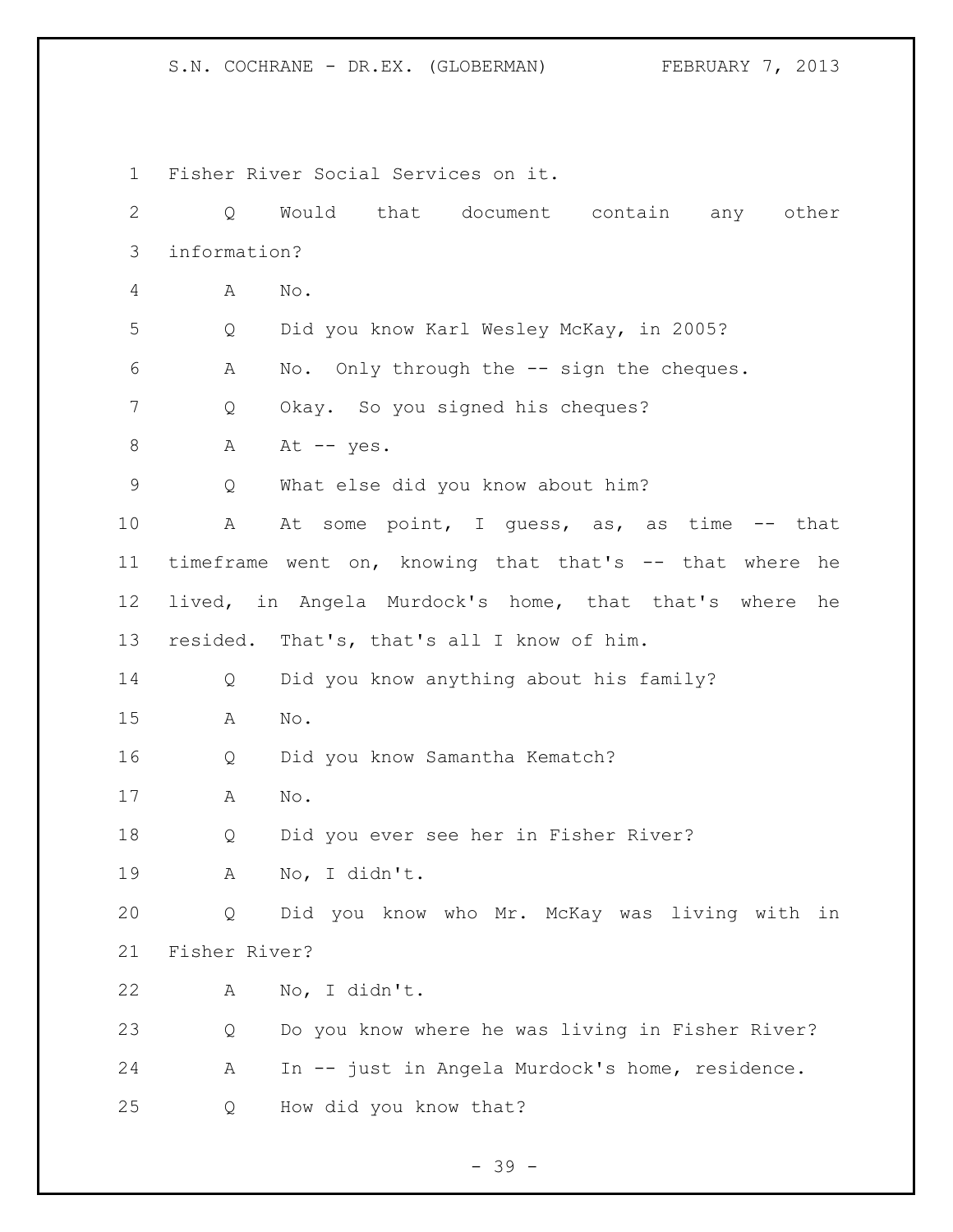A Because, like, it's the main road and then you drive by there and you know who's, who's occupied the home. Q Did you ever see Mr. McKay in Fisher River? A On one occasion in our office. Q Do you remember when that was? A I just know it was one day that he was talking to my co-worker. I, I can't recall the specific day. 8 Q Okay. And who was your co-worker at that time? A Reginald Kirkness. Q Do you have any recollection of Mr. McKay coming into the Band Assistance office, in Fisher River, in April of 2005? A No, I don't. Q I'd like to refer you to a few documents. A Yes. Q The first one is found at Commission disclosure 0092, page 4775. You can see at the top this document is labelled the budget and decision form. And if you can scroll down, Madam Clerk. You can see on the bottom left-hand corner it's dated April 18, 2005. Do you recognize this document? A It's one of our applications for benefits. Q Was this particular form prescribed by the federal government? A Yes.

 $- 40 -$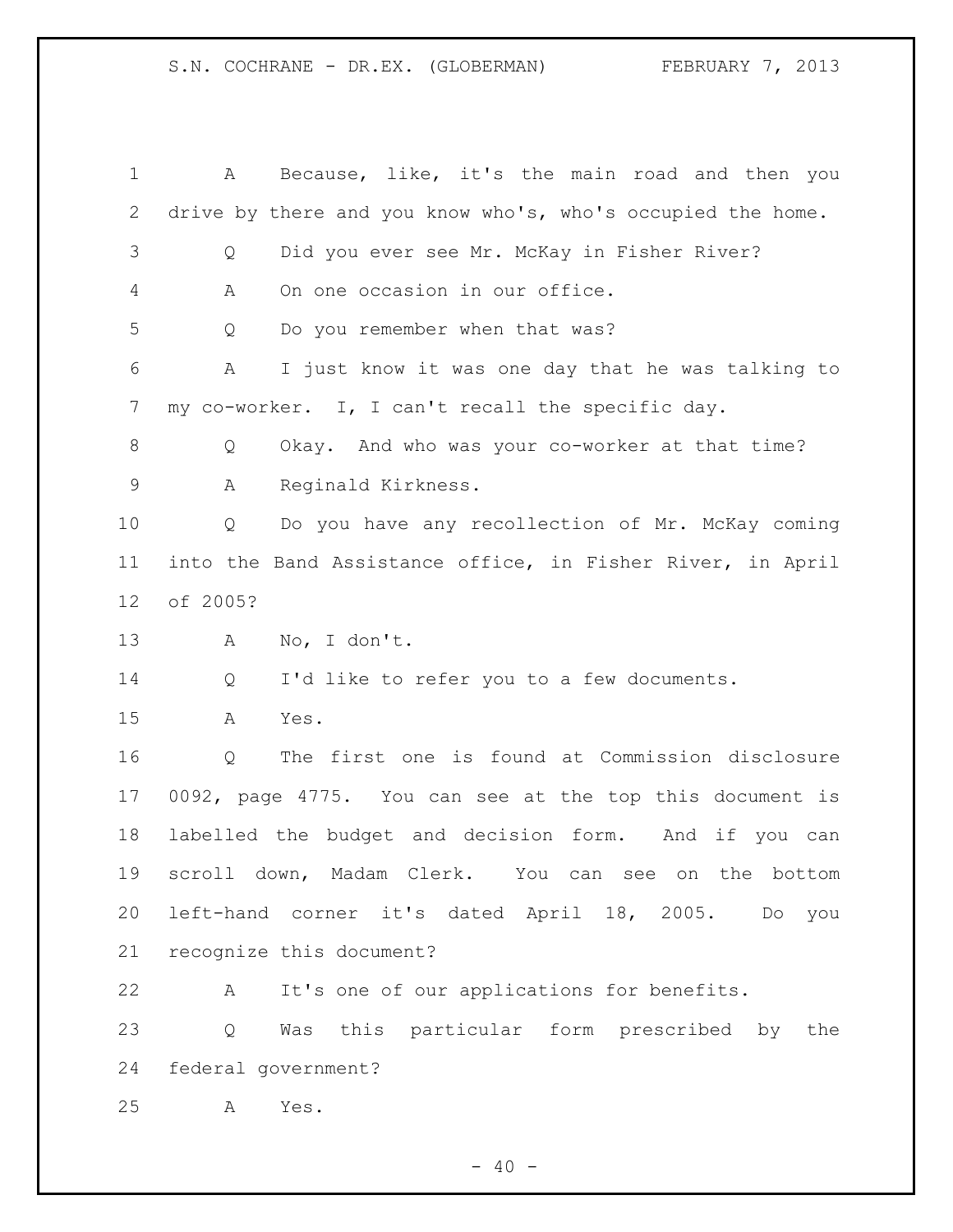Q Did you have anything to do with the completion of this particular document? A No, I did not. Q Did you have anything to do with Mr. McKay's application for band assistance in April of 2005? A No, I did not. Q Were you in the Band Assistance office on April 18th, 2005? A Yes. Q Who at Band Assistance was responsible for completing this particular application? A Reginald Kirkness. 13 THE COMMISSIONER: What's the name? 14 THE WITNESS: Reg -- sorry. His full I -- Reginald Kirkness. BY MR. GLOBERMAN: Q If you look at the bottom of the page you'll see a signature beside issuing authority. Do you know whose signature that is? 21 A It would be Karl McKay. Q No, no, pardon me, at the very bottom of the, of the document. Just see it says issuing authority. A Oh, I'm sorry. Q Do you know whose --

 $- 41 -$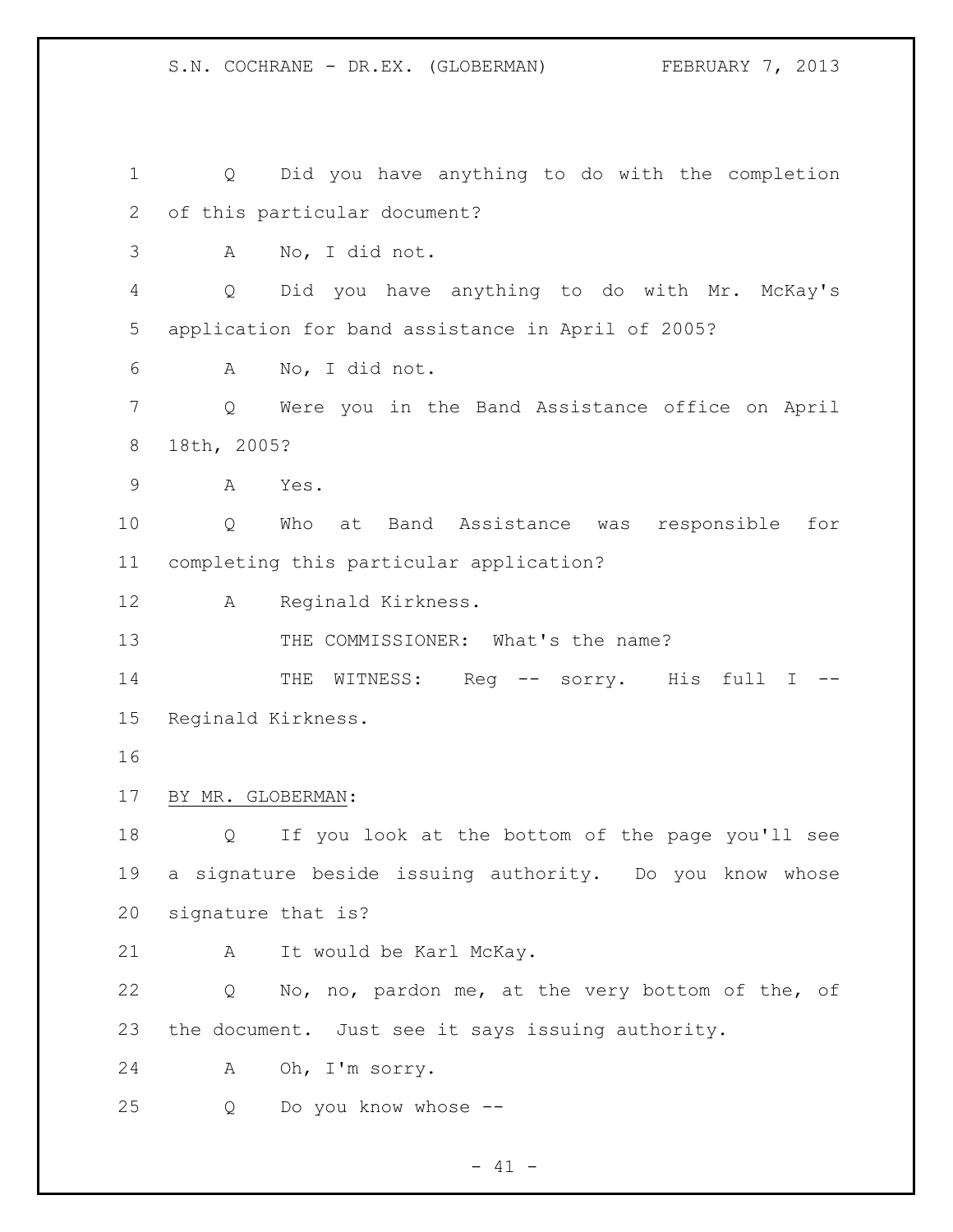A Reg Kirkness. Q And it's my understanding that he is since deceased? A Yes, he is. Q And have you completed these types of documents before in your capacity as a Band Assistance administrator? A Yes, I have. Q I'd just like to ask you a few questions about this application form. If you could scroll up, please, Madam Clerk. Now, this document, beside spouse, lists Samantha Kematch and below that, under children, only you can see three children, Phoenix Sinclair, a name that has been redacted, and a name that has been given the pseudonym DOE number 1. Was Mr. McKay claiming band assistance for these individuals? A Yes. Q Would these individuals have been in the band office when the document was completed? A It would be the practise that they would have been there, yes. THE COMMISSIONER: And claiming assistance for how many? 24 THE WITNESS: It says three individuals there. 25 THE COMMISSION: Three?

 $- 42 -$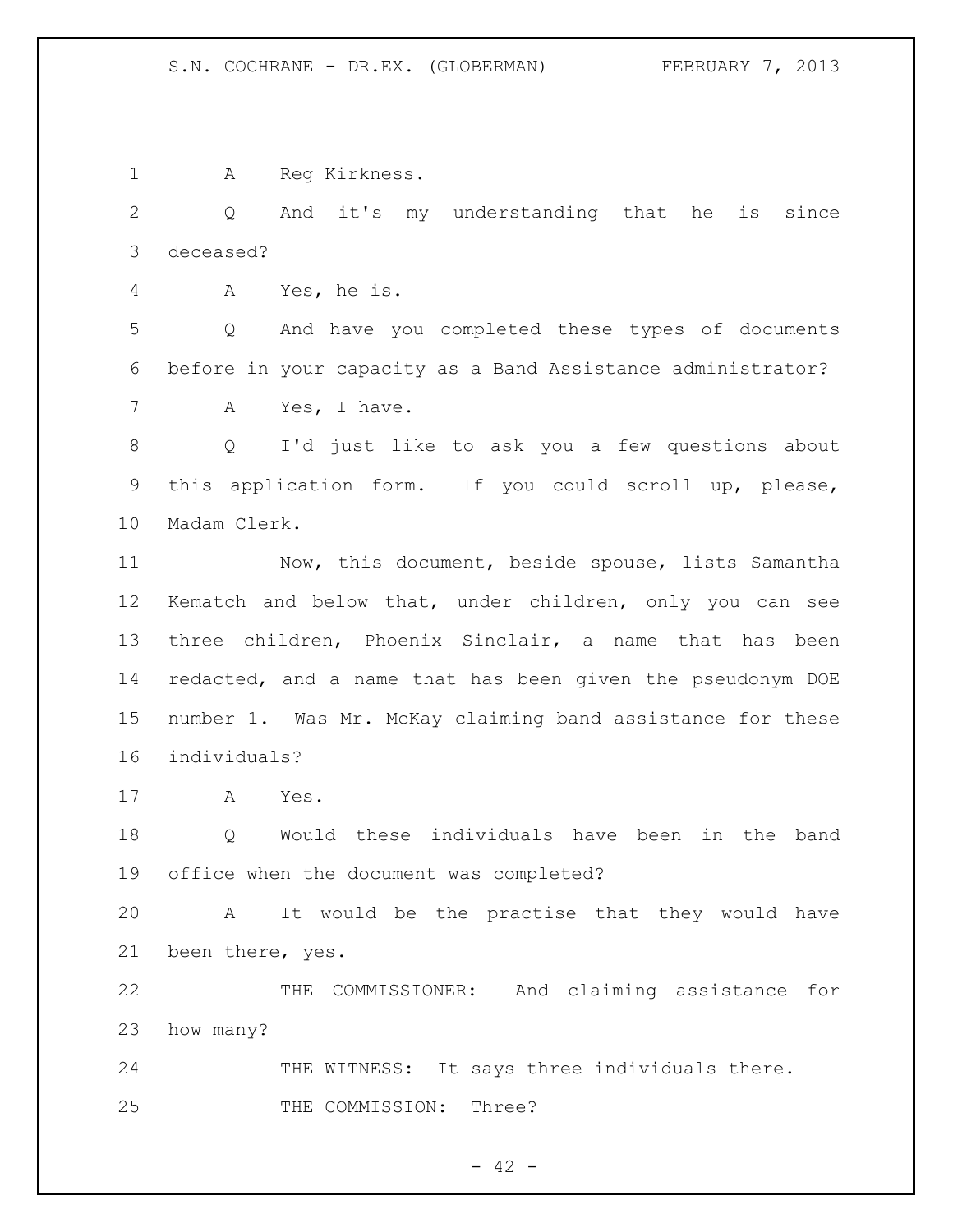1 THE WITNESS: Yes. MR. GLOBERMAN: Three children, Mr. Commissioner, and, and one spouse, Ms. Kematch. THE COMMISSIONER: Yes. BY MR. GLOBERMAN: Q In 2005, did you ever see DOE number 1, DOE number 2, who is not listed on this form, or Phoenix Sinclair in Fisher River? A No, I did not. 11 Q Have you ever seen them? A No, I did not. Q According to this document, which is dated April 18, 2005 and Ms. Phoenix Sinclair as a child being claimed for, would Band Assistance in Fisher River have known that Phoenix Sinclair was in Fisher River as of the date of this application, April 18, 2005? A It would be the practise that they would have been -- had to have been in Fisher River, yes. Q If you look at the top left-hand side of the document you will see that it lists a family member for Karl Wesley McKay and I can't tell if that says 8573 or 573. And then there is one listed for Samantha Kematch, 1760. What do these numbers mean? A It's their --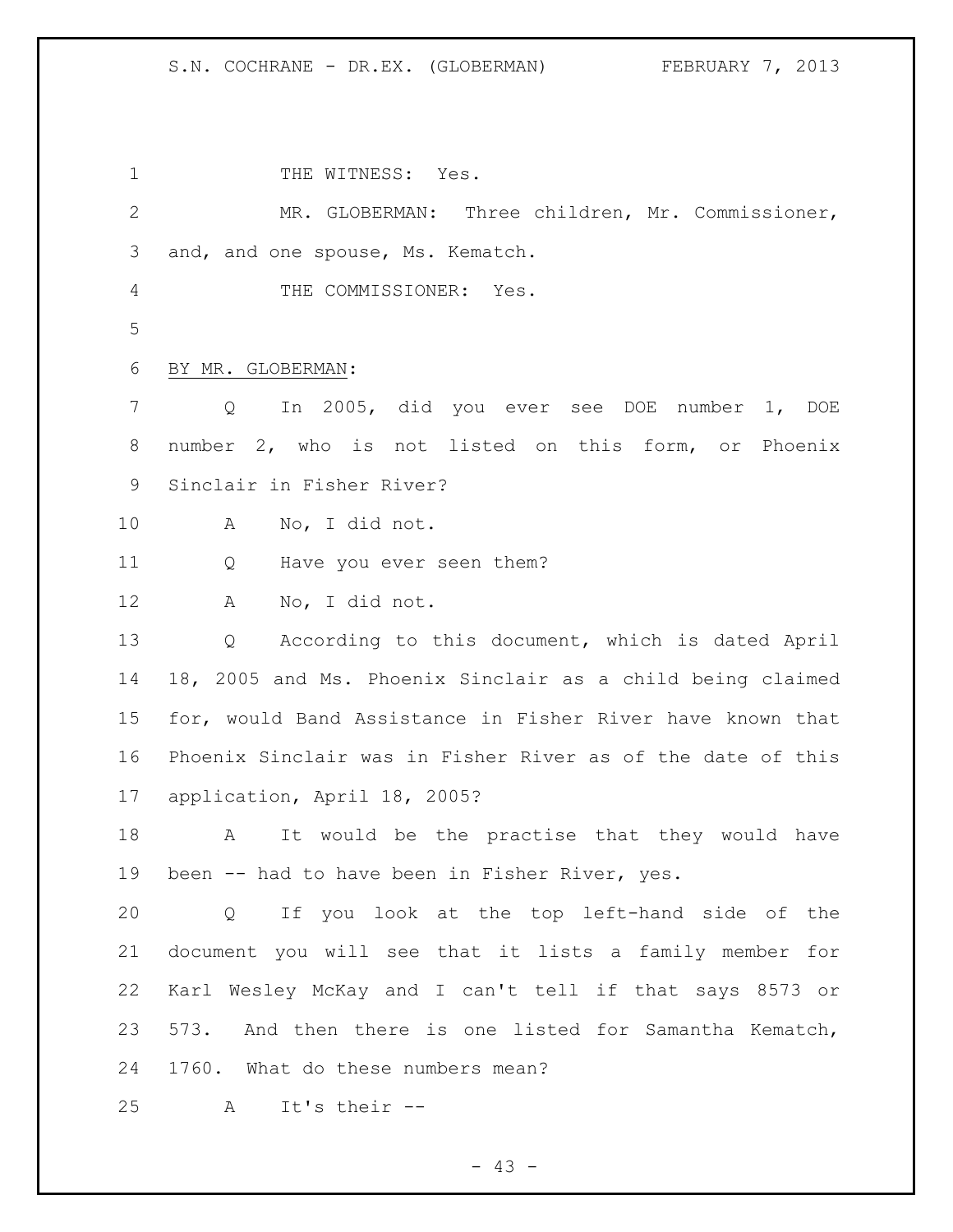1 THE COMMISSIONER: Just a minute, where, where, where are those numbers? MR. GLOBERMAN: At the top of the document on the left-hand side you'll see Karl Wesley McKay's name. THE COMMISSIONER: Yes. MR. GLOBERMAN: To the left of that is a family number. 8 THE COMMISSIONER: Yes. MR. GLOBERMAN: And below that you can see Samantha Kematch's name. 11 THE COMMISSIONER: Yes. MR. GLOBERMAN: And a family number beside her name. 14 THE COMMISSIONER: And where are the numbers you're asking about? 16 MR. GLOBERMAN: Those -- the two numbers directly beside their names. 18 THE COMMISSIONER: Oh, okay. BY MR. GLOBERMAN: Q I'm just asking Ms. Cochrane what those numbers mean. A That would be their band treaty number, individual treaty number. Q And why do they have different family numbers or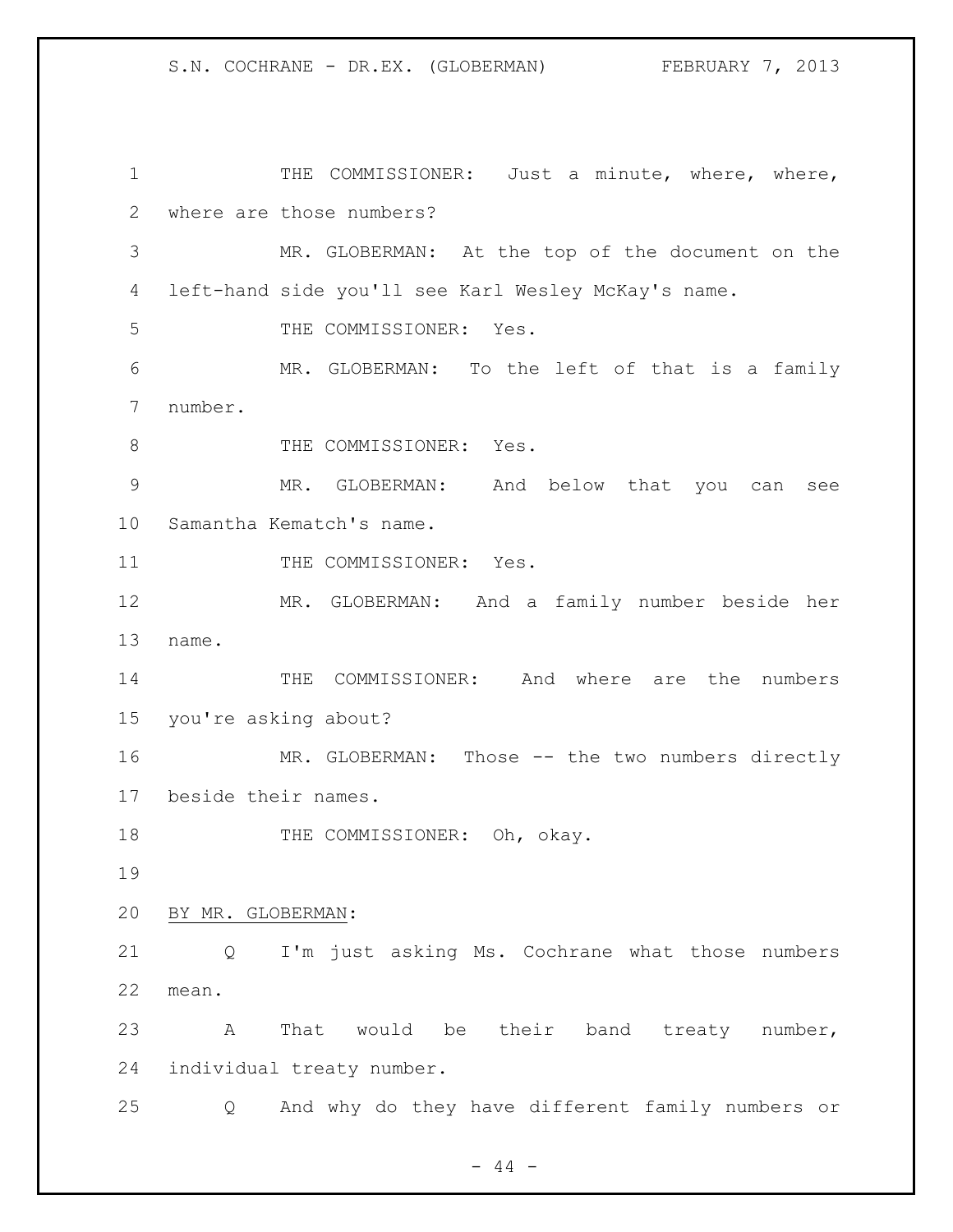treaty numbers?

 A Because every individual has their own. Q You'll see beside, to the right of Mr. McKay, Karl Wesley McKay's name and Samantha Kematch's name, beside band it says Pine Creek. Would Band Assistance in Fisher River have contacted anyone at Pine Creek to complete this document? A It would be practise for them to contact Pine Creek to see if they had an open file in their social services, different. Q If you refer to the -- if you take a look at the children only section on the left-hand side of the document with the names Phoenix Sinclair, a redacted child's name and, and DOE number 1, the document lists family numbers for these children. Beside Phoenix Sinclair's name it says 1336 and what appears to be LSM. Does this mean anything to you? 18 A That would be her treaty number for Lake St. Martin.

 Q We know that Phoenix's mother was Samantha Kematch. Why is Phoenix's family number different than her mother's?

 A Well, I'd have to assume she was registered under her father's number.

Q Would Lake St. Martin have been contacted by Band

 $- 45 -$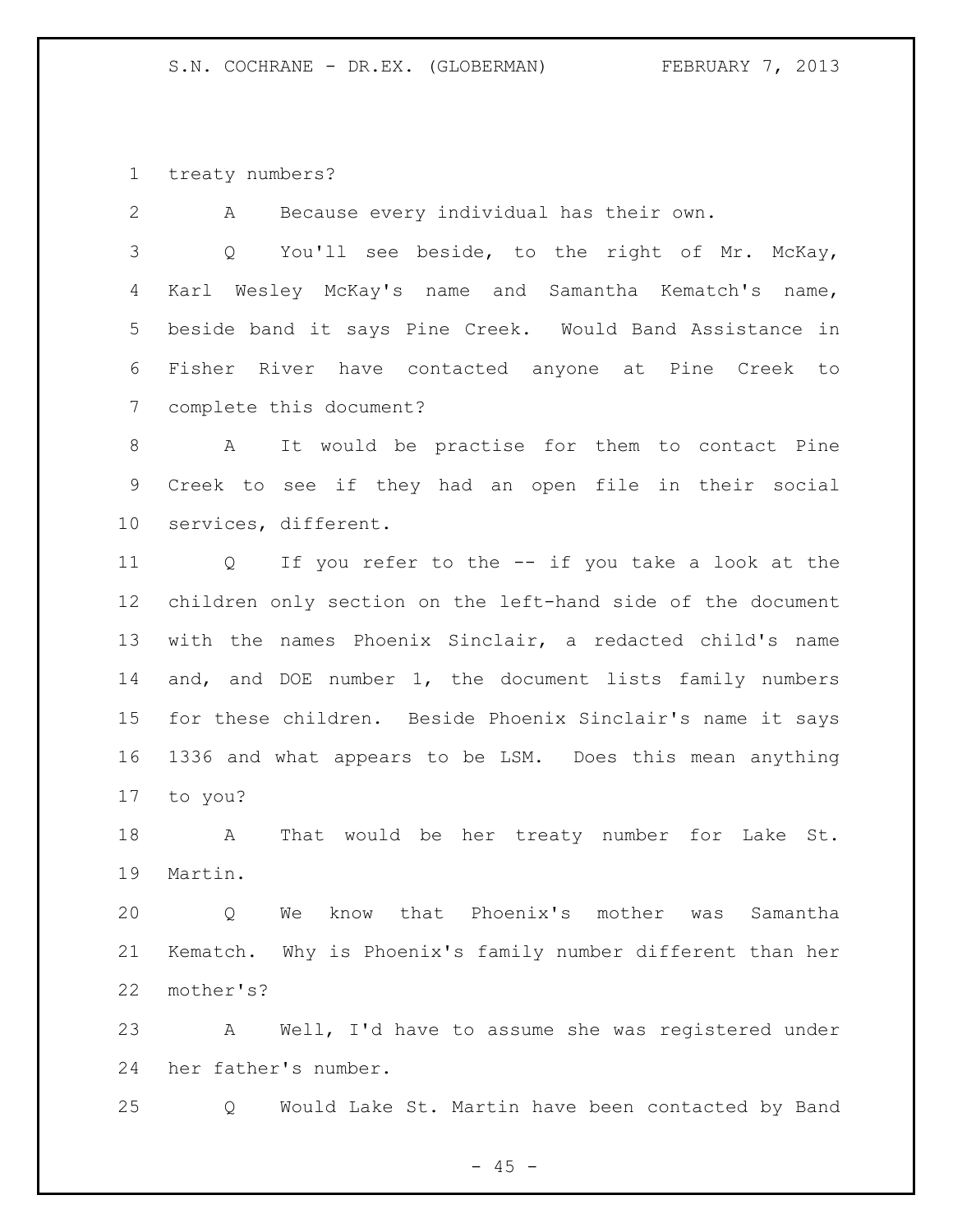Assistance at Fisher River to complete his application?

A It would be the practise, yes.

 Q Beside the redacted child's name on the left-hand side of the document under children only, the second name there that has been blacked out, the family number 1760 appears to be written and I believe it says Pine Creek. Is that your reading of what is written there?

A Yes.

 Q And beside DOE number 1 there's a family number 3360 and what appears to be Peguis. Is that your understanding of what that says?

A Yes.

 Q Would Peguis have been contacted by Band Assistance at Fisher River to complete this application?

A It would be the practise, yes.

Q Why would they have been contacted?

 A To see if any -- if this child -- these children are being claimed by anyone under that number or obviously the father. So it may be under a father's file.

 Q Again, taking you back to the children only section of the document, beside Phoenix Sinclair's name, beside the date of birth it's -- the number five is circled and below that, beside DOE number 1's name, the number 12 is circled. What do these numbers mean?

A It would -- their ages.

 $- 46 -$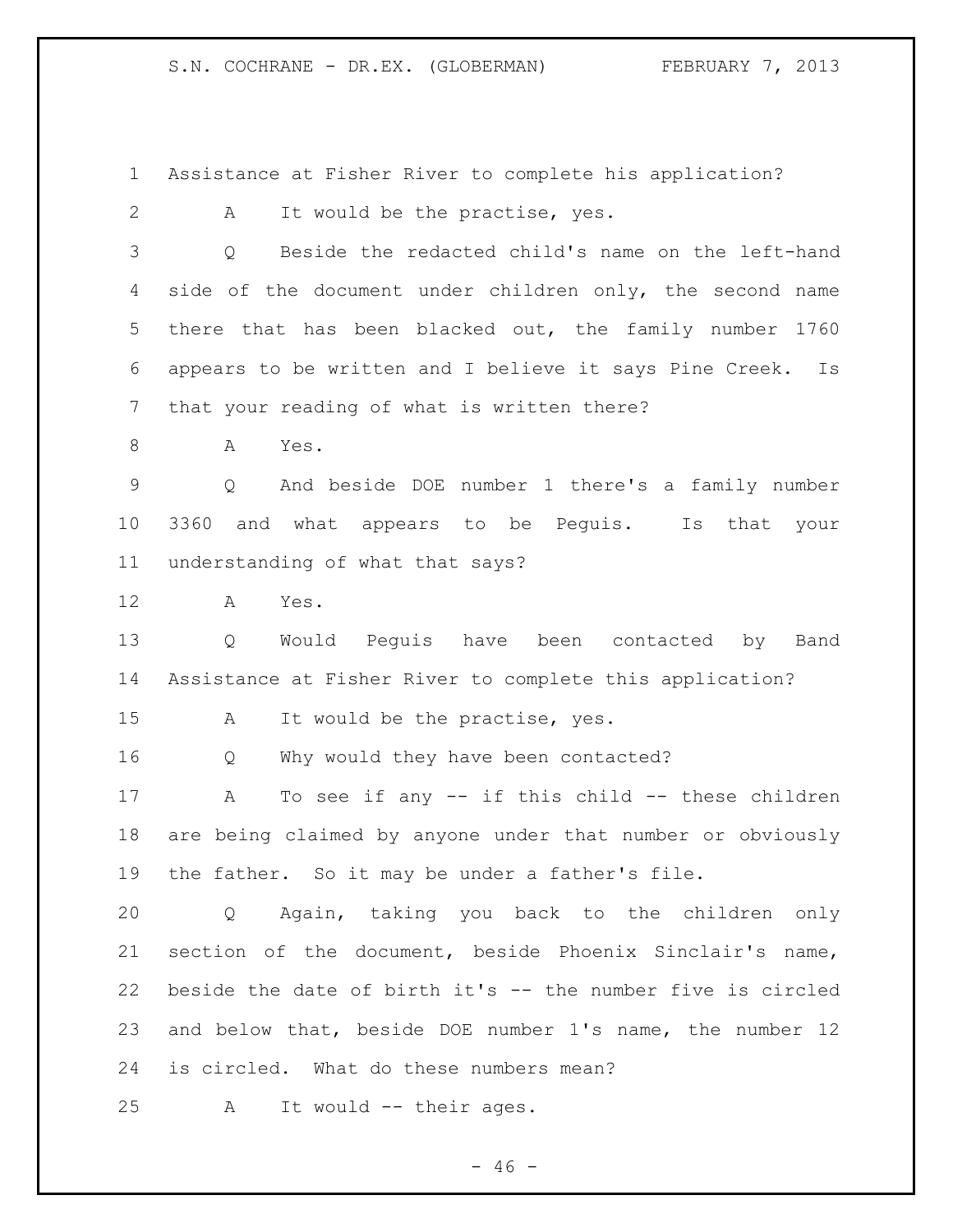Q So DOE number 1 would have been 12 years old at the time? A Yes. Q That would have made him school age? A Yes. Q Would the school have been contacted to make sure that he was registered for school? 8 A It would be the practise that they, they -- if they were school age they -- that they would have been registered for school. Q In looking at this document or just based on your own knowledge, do you know if DOE number 1 was registered for school or not? A I do not know. Q And it, it, it doesn't appear to me that there is a place on this particular document that would indicate that? A No. Q If you could please scroll down, Madam Clerk. Thank you. Just a little bit further. You'll see the box there that says briefly state conditions for social assistance eligibility. What information typically goes in this section? A That would be an area for the intake worker to make notes on the client and staying -- sitting down with

 $- 47 -$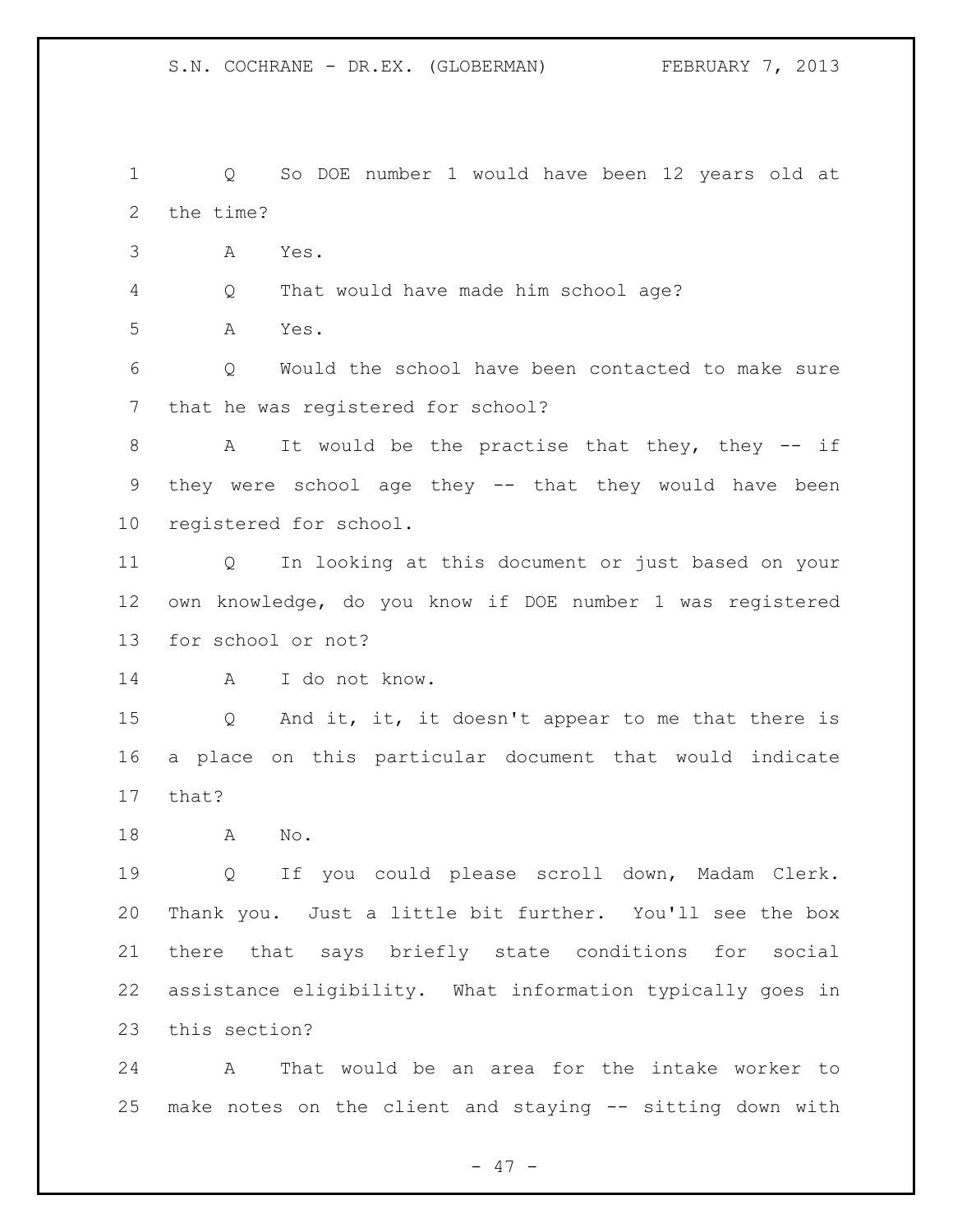them and to put any information that's -- pertains to their, their new application. Q And, and what information do you see written here? A I see -- THE COMMISSIONER: Maybe you could read out just what  $-$ 8 THE WITNESS: Sure. 9 THE COMMISSIONER: -- is written there, witness, would you, please? 11 THE WITNESS: Sure. I was going to do that, yes. I see Winnipeg, number 583472, Gloria Vesby, P-R-O-V, so provincial, Sagkeeng, Wesley on EI, March 17th, 2005. BY MR. GLOBERMAN: Q Now, with respect to the first line of information, the W-P-G, the number, Gloria Vesby, P-R-O-V, what does this information tell you? A That tells me that that is -- they're a case number. They -- on the Winnipeg provincial office and Gloria Vesby was the worker. Q Did you know Gloria Vesby in April of 2005? A No, I did not. Q Would she have been contacted by Band Assistance at Fisher River?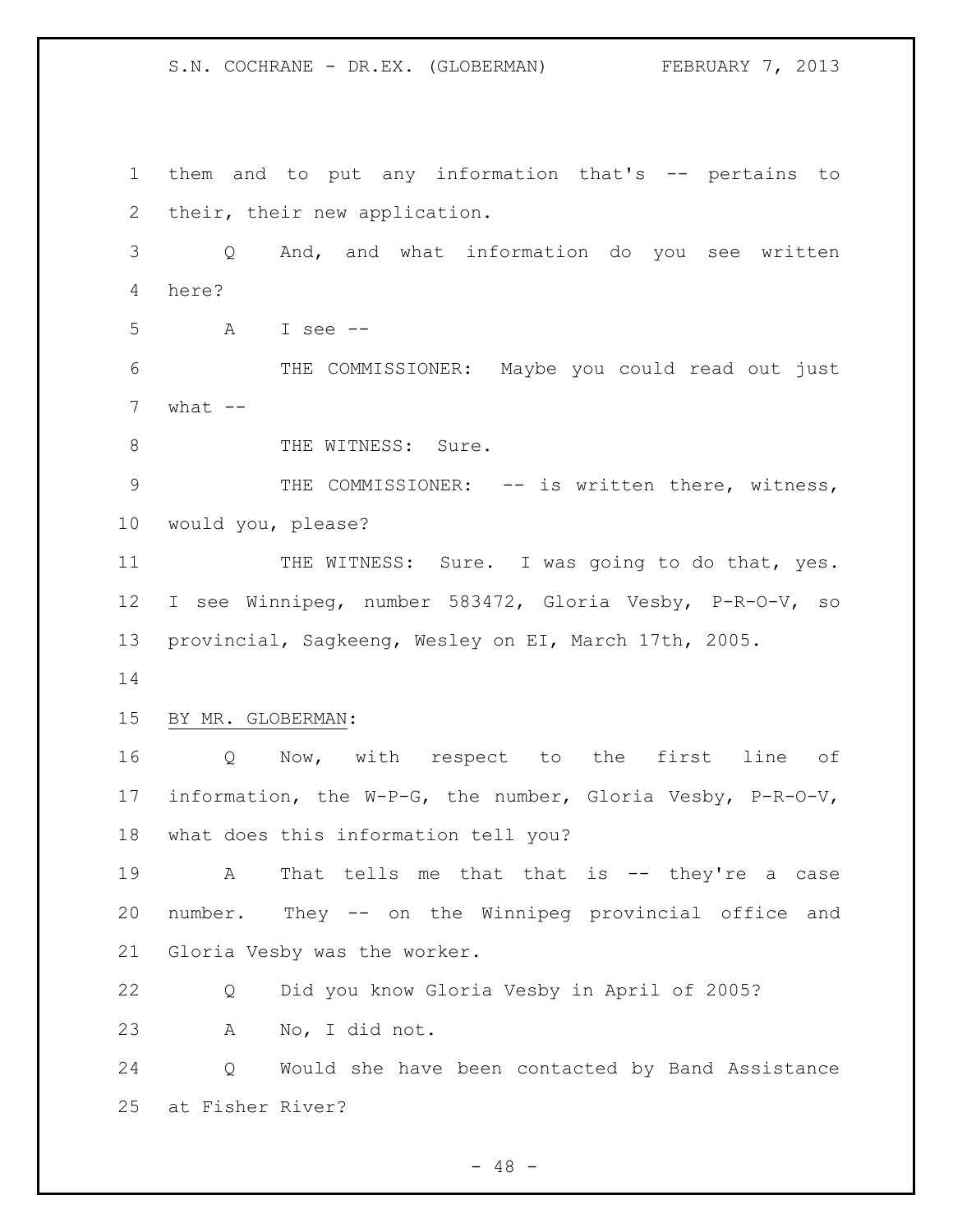A Yes.

 Q Why would she have been contacted? A She would have been contacted so that -- to let her know that these individuals are making application on

 Reserve and she would give the names -- he -- the person would give the names and then that's letting provincial know then to close their file.

 Sometimes it would be to forward some information that they could forward, whether it be a dietary under a doctor's note or something like that.

 Q The second line underneath the line we just referred to, says Sagkeeng, Wesley on EI and what appears to be March 17, 2005. What does this information tell you? A I don't, I don't know what Sagkeeng would represent, I just know that Wesley on EI, March 17, 2005 would represent that that was the last time he received EI.

Q What's --

18 A Oh, but I don't know what Sagkeeng would be.

 Q Do you know if Sagkeeng would have been contacted?

 A I would assume that Reg, that my co-worker, contacted the -- Sagkeeng.

 Q And, and would he have contacted Sagkeeng for the same reason that, that you assume Ms. Vesby would have been contacted?

- 49 -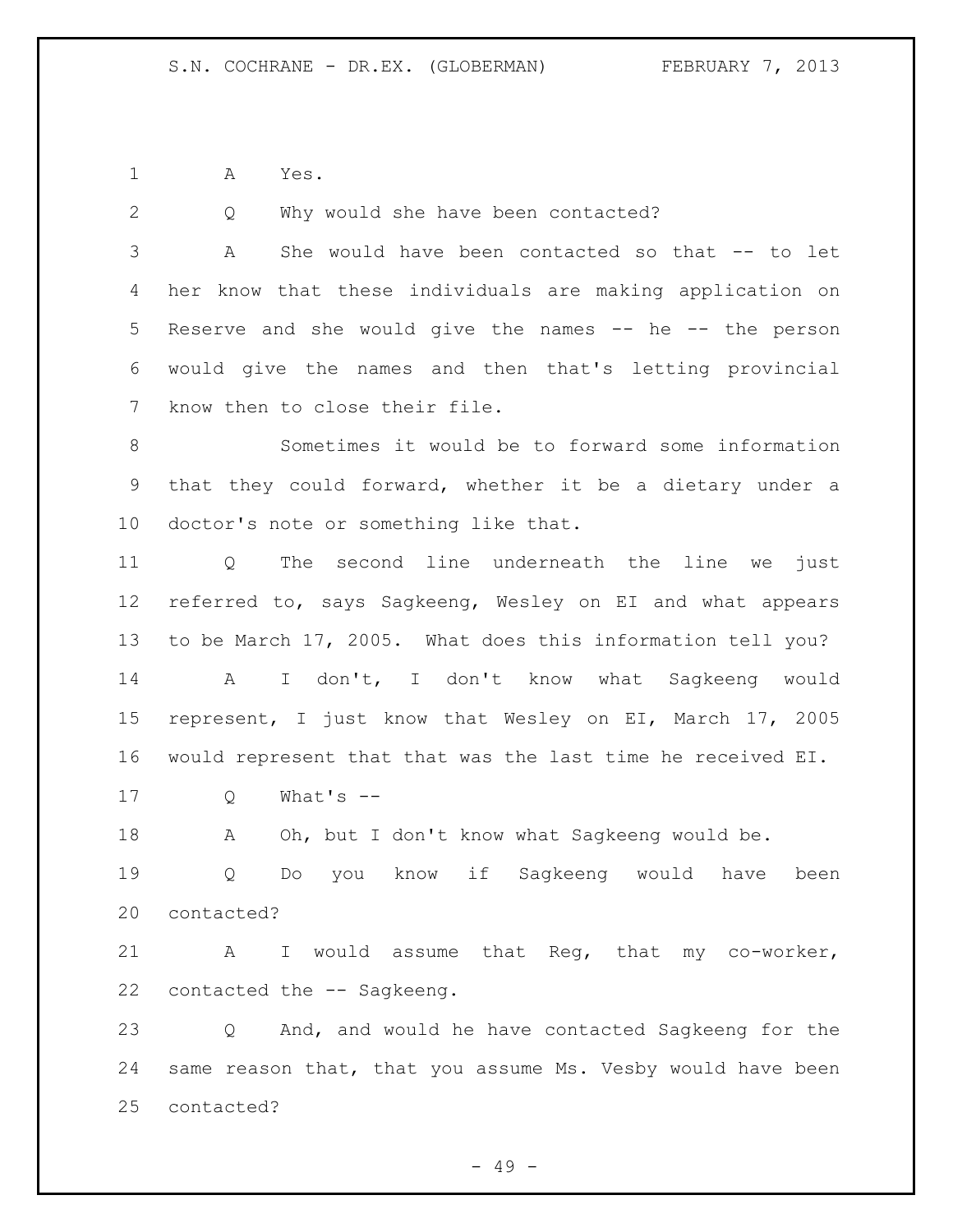A Yes.

 Q Phoenix Sinclair was not Mr. McKay's biological daughter. This is not indicated anywhere on this form; correct? A No. Q Would Band Assistance normally want to know who the other parent was? A Yes. Q How would Band Assistance determine who the other parent was? A I would -- in the intake I would assume that the, the worker would ask the individual on the children that they're claiming for. Q Would Band Assistance contact the other parent? A In some cases, yes. Q Why would they contact the other parent? A Maybe that individual -- just for who the caregiver is. Like that's what the -- I'm just trying to find the word here. The primary caregiver, that's the one I -- that's, that's to make sure nobody else is claiming family allowance or funds for that individual. Q There's, there's no indication on this form -- A No. Q -- that Phoenix Sinclair's biological father was contacted?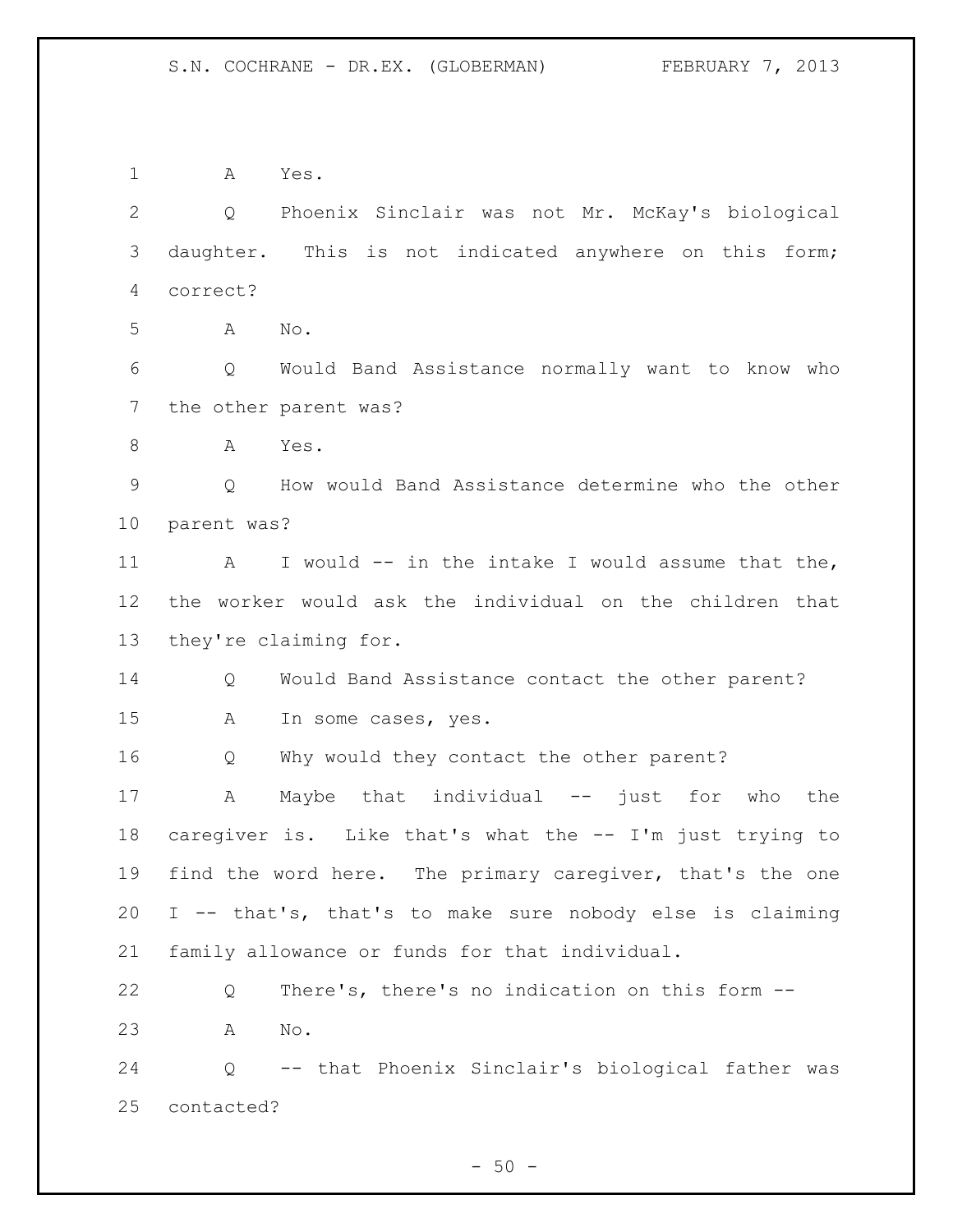A No.

| 2               | Now, in, in looking at this document there's<br>$Q \qquad \qquad$ |
|-----------------|-------------------------------------------------------------------|
| 3               | several names, Karl Wesley McKay, Samantha Kematch, Phoenix       |
| $\overline{4}$  | Sinclair, a name which has been redacted and DOE number 1,        |
| 5 <sup>5</sup>  | individuals with different last names. How would Band             |
| 6               | Assistance make sure that no one else was claiming for            |
| $7\phantom{.0}$ | these children, for example DOE number 1 and Phoenix              |
| 8               | Sinclair?                                                         |
| 9               | A Well, it would be by contacting the bands or                    |
| 10 <sub>o</sub> | well, city welfare, I guess, to make sure these individuals       |
| 11              | were not on any, anybody's file.                                  |
| 12              | Okay. I just wanted to clarify that.<br>Q                         |
| 13              | A<br>Um-hum.                                                      |
| 14              | If you look to the right-hand side of the<br>$Q \qquad \qquad$    |
| 15              | document it says period from May 1, '05 to May 31, '05 and        |
| 16              | then above that it says: less income, slash recovery,             |
| 17              | slash other and what appears to be \$888.                         |
| 18              | I'd now just like to show you a series of cheques                 |
| 19              | that were written from Fisher River Social Services to Karl       |
| 20              | McKay. Madam Clerk, can you please pull up Commission             |
|                 | 21 disclosure 0092, page 4778?                                    |
| 22              | Now, at the, at the top it says, at the top it                    |
| 23              | says "Fisher River Cree Nation Social Services" and all the       |
| 24              | cheques say this. Is Fisher River Cree Nation Social              |
|                 | 25 services more commonly known as Band Assistance in Fisher      |
|                 |                                                                   |

 $- 51 -$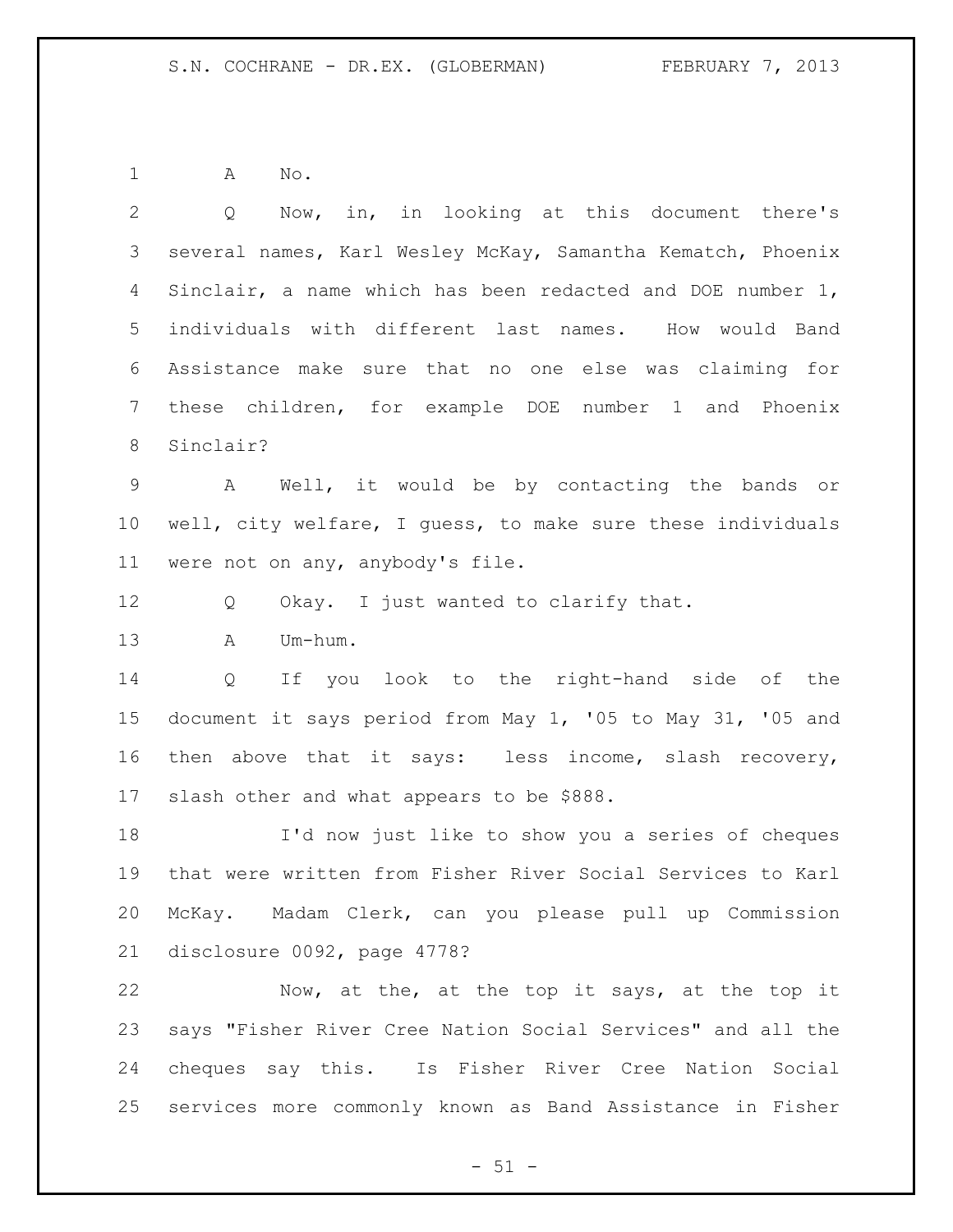River? A It's more commonly known as the welfare office. Q Okay. A Yes. Q Now, this cheque is dated May 1, 2005 and is in the amount of \$888. Did you sign this cheque? A No, I didn't. 8 Q Can you tell, by looking at it, who did? A Yes. Q Who signed this cheque? A The first is our chief, second is one of council members and the third is our CFO. Q And I notice that the address or the postal code underneath Karl McKay's name, under general delivery, says Koostatak, Manitoba, R0C 1S0 and that is the same postal code that's underneath Fisher River Cree Nation Social Services. Does that mean that Mr. McKay would have had to physically come into the band office to receive this cheque? A Yes. Q And is that true of all the cheques that had the same postal code -- A Yes. Q -- underneath Mr. -- okay. If you could go to the next page, page 4779. This is cheque from, from Fisher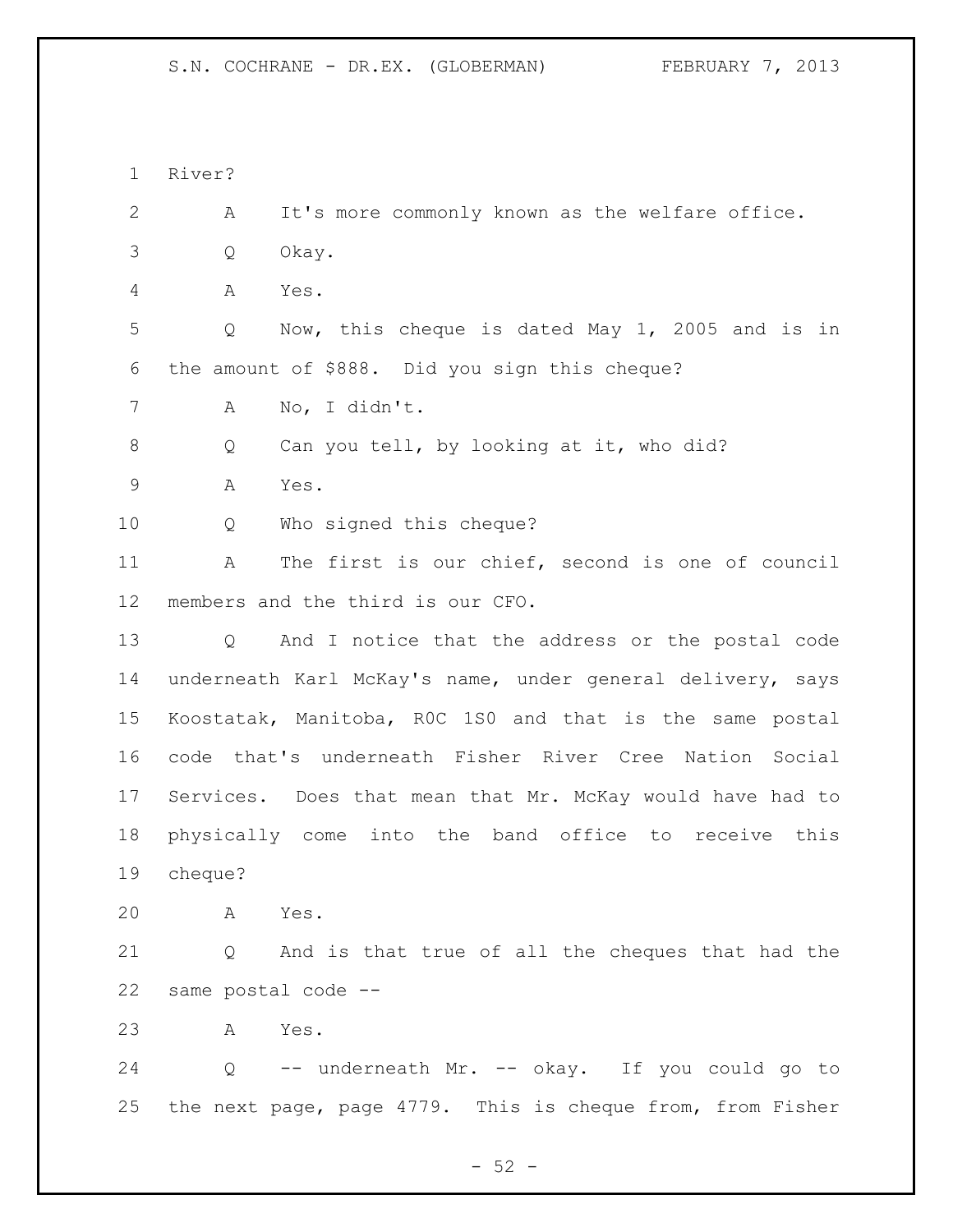River Cree Nation Social Services to Karl McKay, dated May 4, 2005. Did you sign this cheque? A No, I didn't. Q Can you tell, by looking at it, who did? A The same three people, David Crate, Carl Cochrane and Jeanette Cochrane. Q And, again, he would have had to come into the office to receive this cheque? A Yes. Q If you could go to the next page, Madam Clerk, page 4780. This is a cheque from Fisher River Cree Nation Social Services to Karl Wesley McKay, dated May 13, 2005, in the amount of \$100. Again, did you sign this cheque? A No, I didn't. Q Do you know who did? A Yes, I do. Q Who signed it? A Two of our council members and on the bottom is our CFO's signature. Q And what are those individual's names? A John McKay, Vincent Crate and Jeanette Cochrane. Q And, and, again, Mr. McKay would have had to come into the office to receive this cheque? A Yes. Q If you could go to the next page, page 4781, this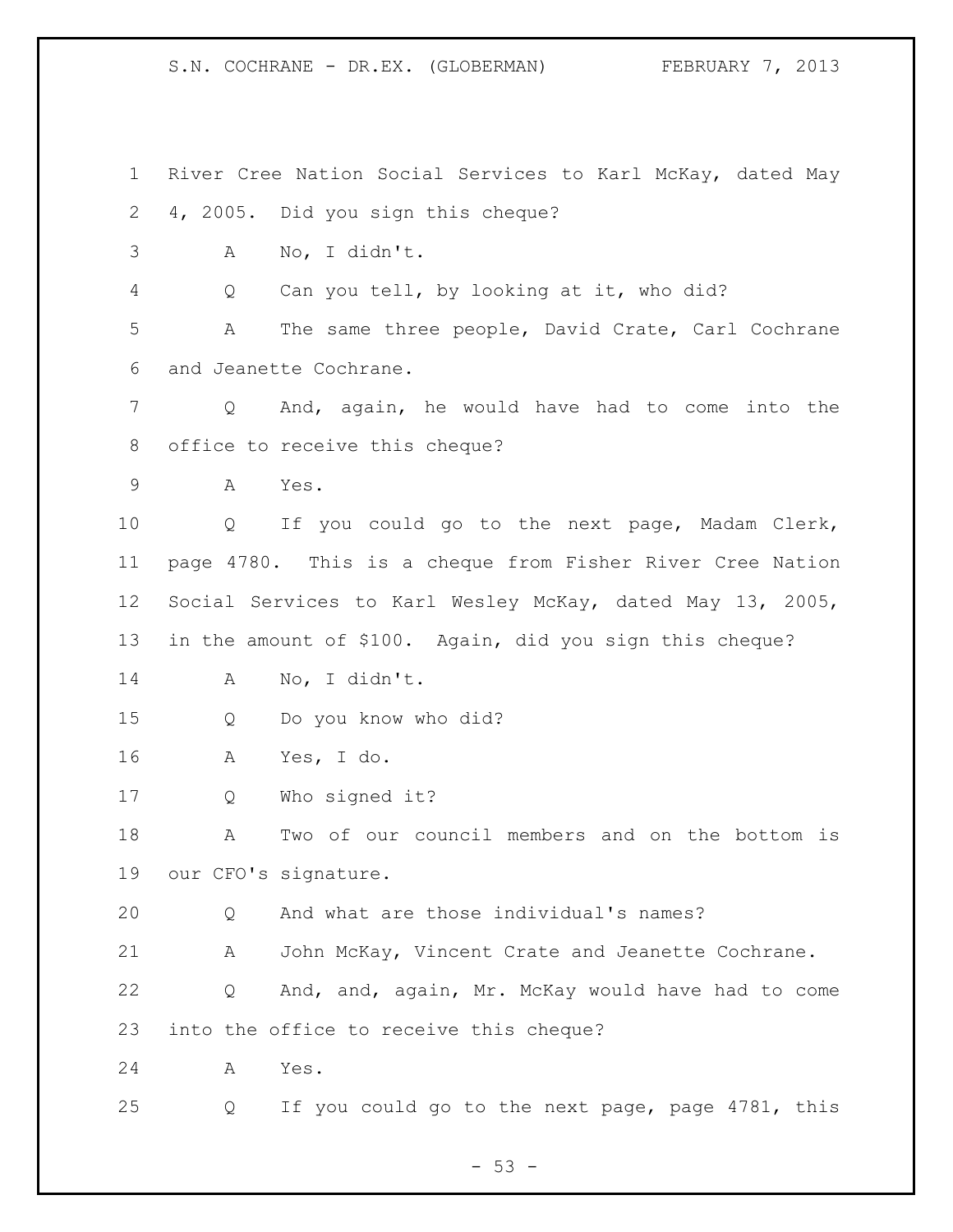is a cheque from Fisher River Cree Nation Social Services to Karl McKay dated June 1, 2005 in the amount of \$869.64. A Yes. Q Did you sign this cheque? A No, I didn't. Q Do you know who did? A Three of our council members, Carl Cochrane, John McKay and Vincent Crate. Q And, again, Mr. McKay would have been in the band office to receive this cheque? A Yes. Q I just have a few more to go through. If you could put up the next page, page 4782. Thank you, Madam Clerk. Again, this is a cheque from Fisher River Cree Nation Social Services to Karl McKay, in the amount of \$969.64 and it's dated July 1, 2005. Who signed this cheque? A Three of our council members, Vincent Crate, Carl Cochrane and John McKay. Q And Mr. McKay would have been in the Band Assistance office to receive this cheque? A Yes. Q The next cheque is found at page 4783, the next page. It's dated August 1, 2005 and it's in the amount of

- 54 -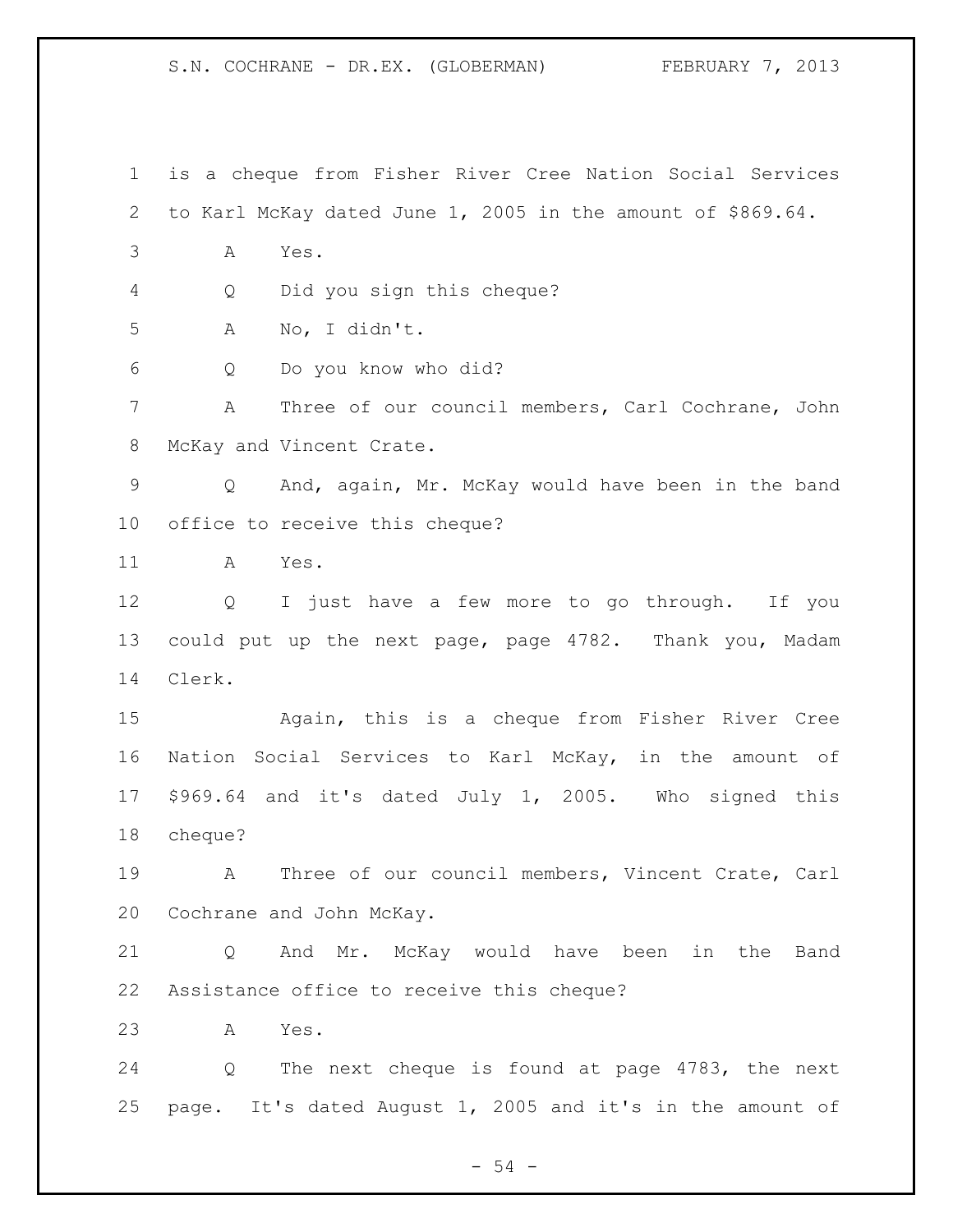\$969.64. Do you know who signed this cheque?

 A Carl Cochrane, Jeanette Cochrane and David Crate. Q And he would have been in the band office to receive that? A Yes. Q The next cheque is found on the next page, page 4784. It's dated September -- oh, pardon me -- September 1, 2005 in the amount of \$969.64. Do you know who signed this cheque? A John McKay, David Crate and Jeanette Cochrane. Q And Mr. McKay, again, would have been in the office to receive this cheque? A Yes. Q The next cheque is found at page 4785 which is for \$80. This one found at page 4786. Pardon me, that last one at 4785 is dated September 14, 2005. Did you sign this cheque? A Yes, I did. Q And, and Mr. McKay would have been in the band office - A Yes. Q -- that day? Who else signed this cheque? A Shirley Cochrane, Jeanette Cochrane and Keith Murdock. Q If we go to the next page, it's 4786. We have a

 $- 55 -$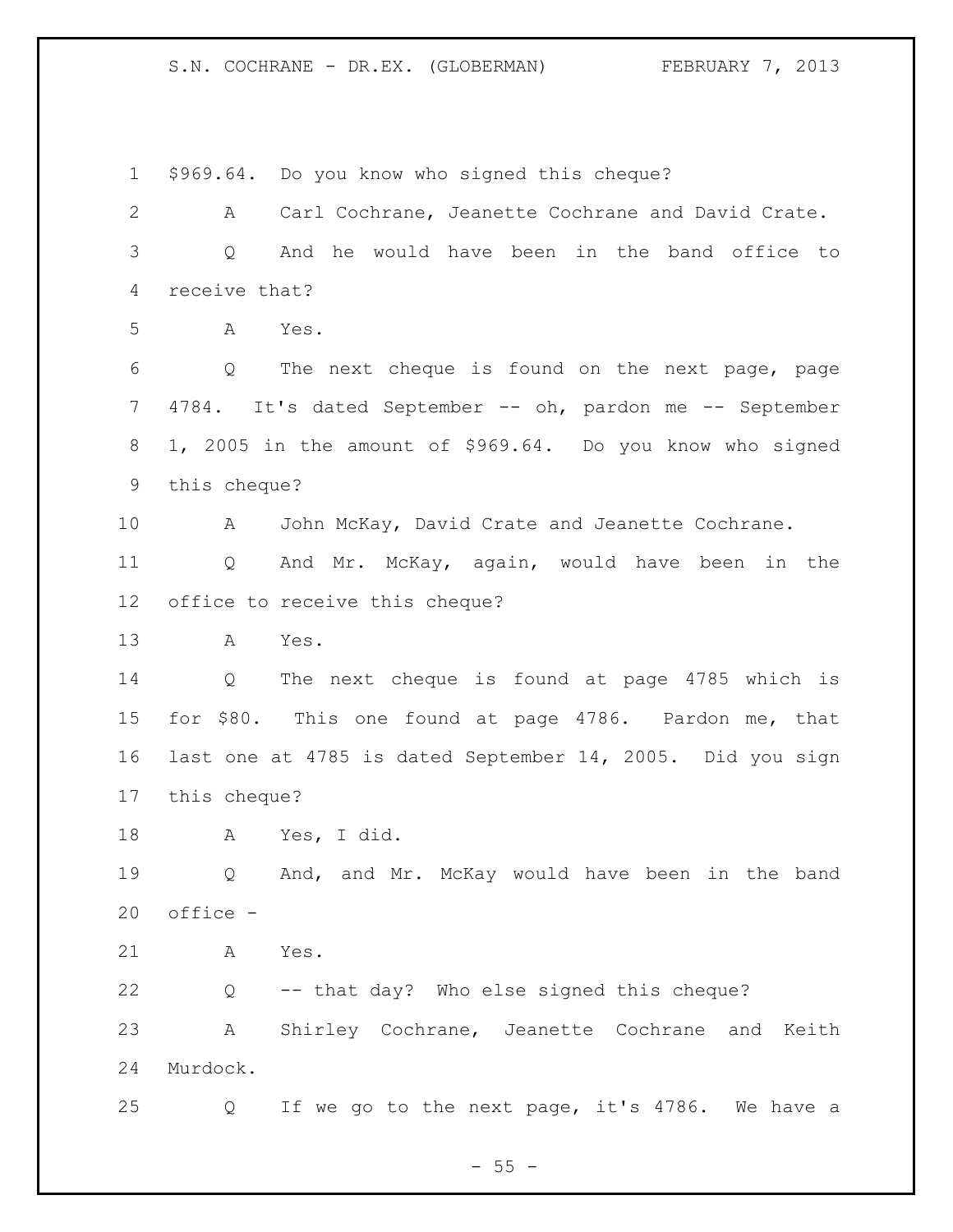cheque from Fisher River Cree Nation Social Services to Karl McKay, dated October 1, 2005 in the amount of \$524.82. It appears as though you signed this cheque again; correct? A Yes, I did. Q Who else signed this cheque? A Vincent Crate and Reginald Kirkness. Q And, again, he would have -- Mr. McKay would have been in the office to receive this cheque? A Yes. Q The next cheque is found at page 4787. It's dated October 15, 2005 in the amount of \$524.82, from Fisher River Cree Nation Social Services to Karl McKay. I see your signature there. You signed that cheque? A Yes. Q Who, who else signed that cheque? A Keith Murdock and Reginald Kirkness. Q And, again, he would have been in the office at that time? A Yes. Q Mr. McKay, that is. The next cheque is found at page 4788. This cheque is from Fisher River Cree Nation Social Services to Karl McKay, in the amount of \$1,049.64 and it's dated November 1, 2005. Did you sign this cheque? A Yes, I did. Q Who else signed this cheque?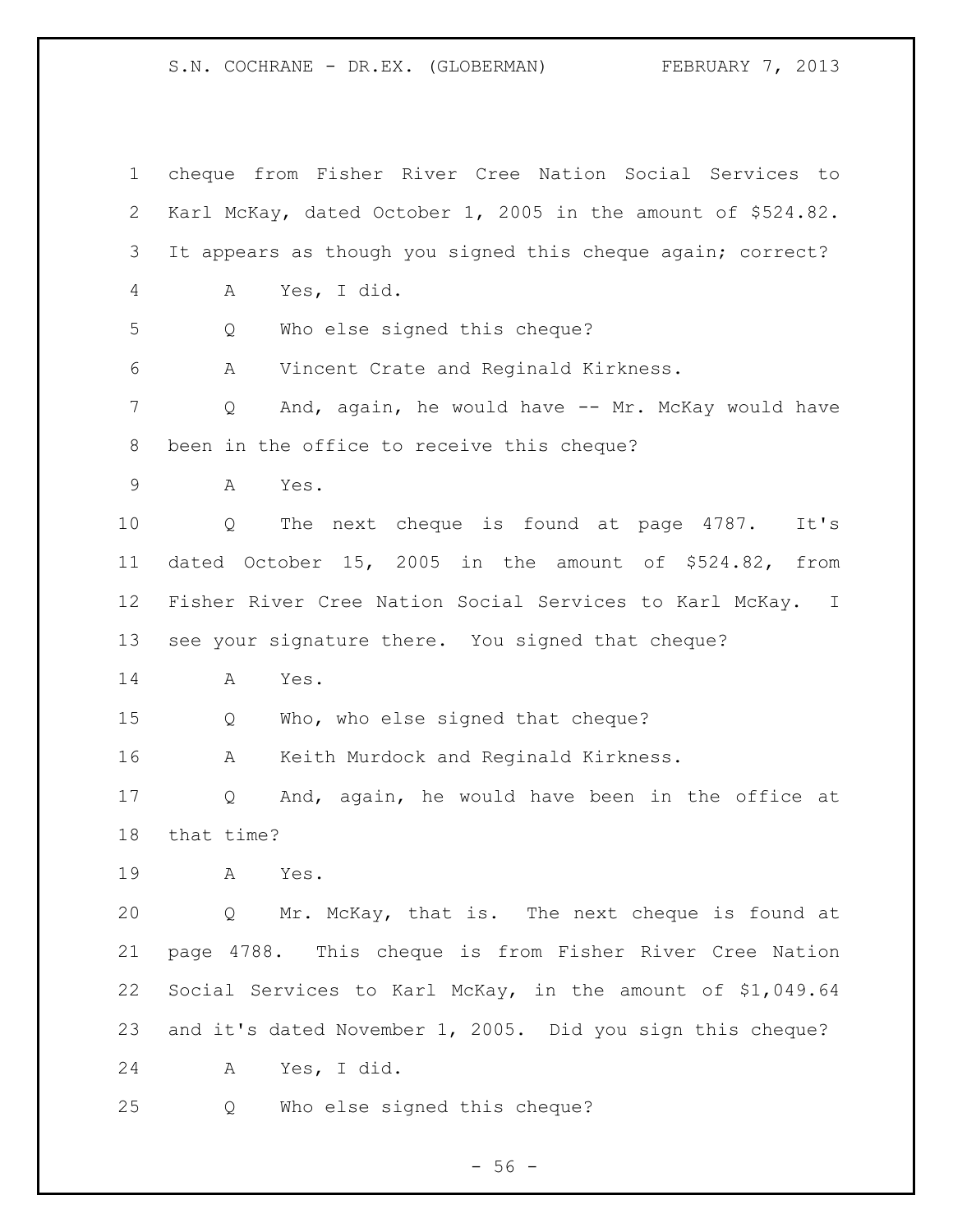A Reginald Kirkness and John McKay. Q And he would have -- Mr. McKay would have been in the office at that time? A Yes. Q If you could go to the next page, Madam Clerk. This is a cheque from Fisher River Cree Nation Social Services to Karl McKay, dated December 1, 2005 in the amount of \$1,049.64. This cheque has been declared void. Does that mean that the last cheque that was paid to Mr. McKay was the previous one, dated November 1, 2005? A Yes. Q And he began receiving band assistance in -- on May 1st, 2005? A Yes. Q To issue the cheque to Mr. McKay on November 1, 2005 would Band Assistance have had to confirm his residence in Fisher River at that time? A It would be when they came in to receive their cheque that he was living on reserve, yes. Q Would, would Fisher River have to confirm his specific residence, where that was? A No. Q According to our records and the cheques that we've just reviewed, 11 cheques were paid to Mr. McKay between May 1st and November 1st of 2005. In certain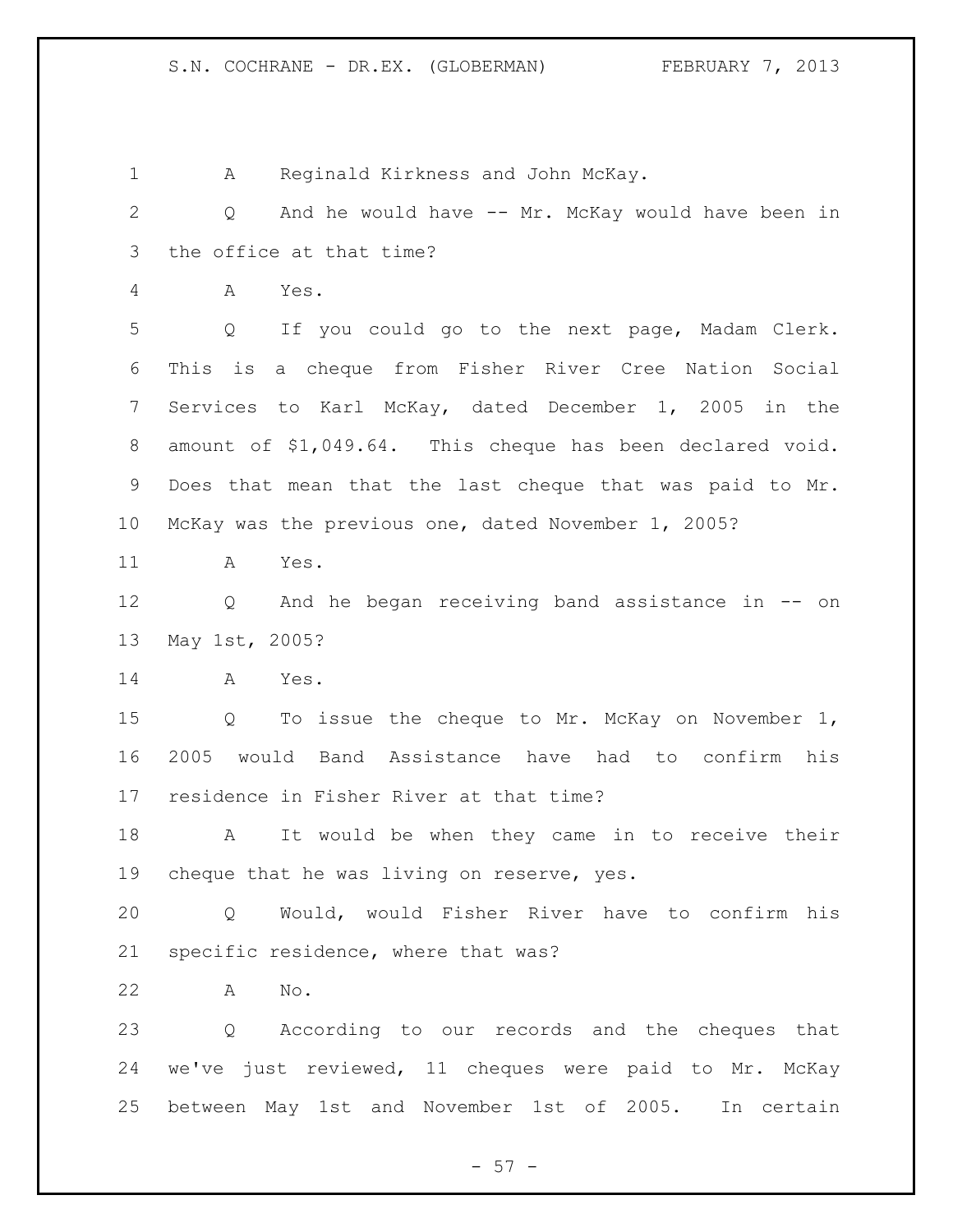months multiple cheques were sent in. For example, three were sent in May and two were sent in September and two were sent in October. Do you know why that would have been the case? A By looking at them, it would be different adjustments in the first month to his file. Q What type of adjustments? A Dietary and I believe the \$80 represents a disability. 10 Q Is that why the amount varies -- A Yeah, it varied. 12 Q -- from cheque to cheque? A Yes, until it like looks like it became steady. So then all of the double -- all the amounts were correct for that. Q You, you mentioned seeing Mr. McKay that one time at the Band Assistance office. Do you recall when the last time you saw him was? A No, I don't. Q I just have a couple more questions. If this family, Karl McKay and Samantha Kematch, the children, they're including Phoenix Sinclair, had not applied for band assistance would the band have had any way of knowing that they were in Fisher River? A Only, I guess, by their residence. Like, as a --

 $- 58 -$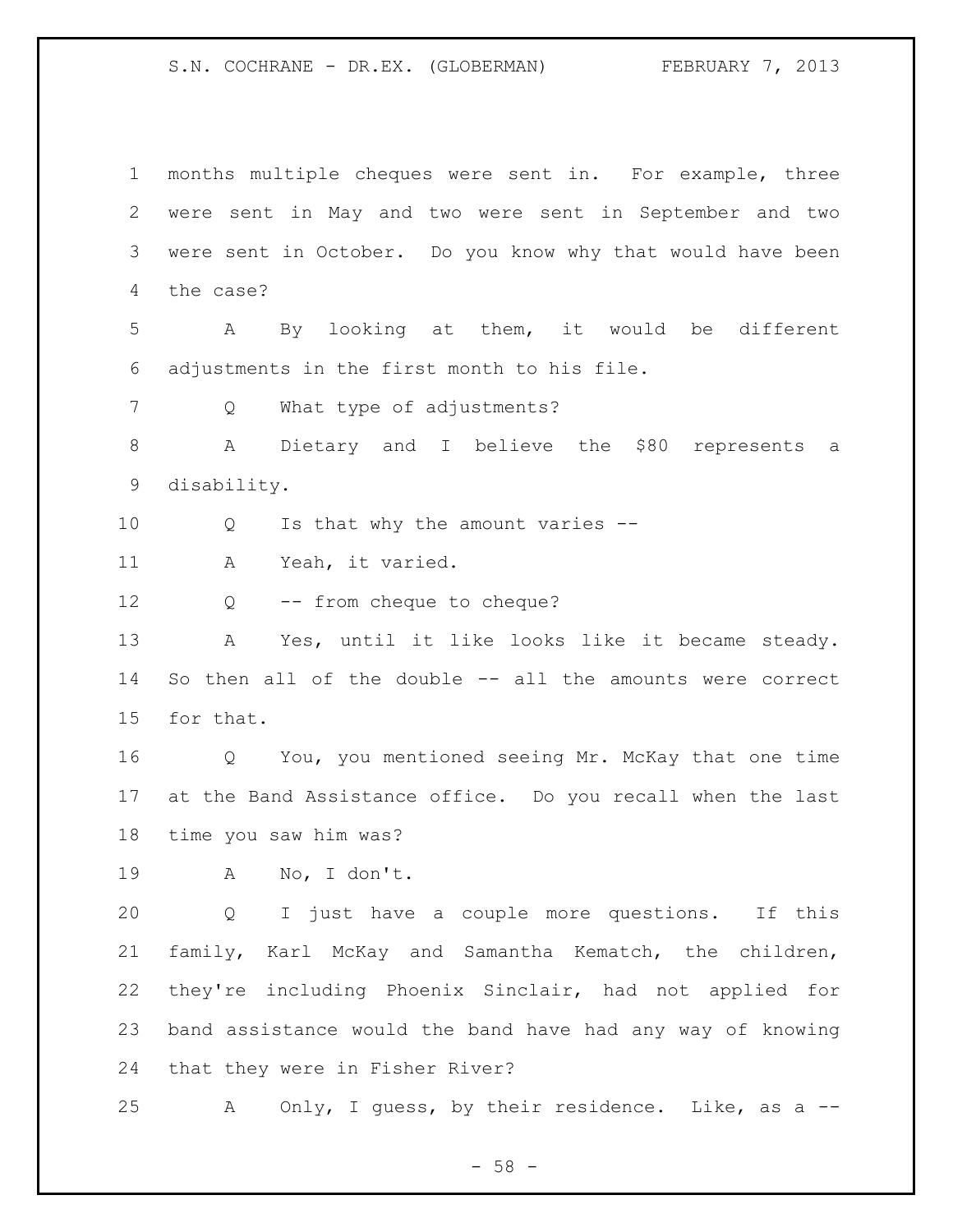| $\mathbf{1}$ | like I said, that, that the home they lived in was right    |
|--------------|-------------------------------------------------------------|
| 2            | where you drove by so, you know, and then there would be    |
| 3            | some contact with, whether it be a store or whatever.       |
| 4            | People will wonder or know who they were by being out,      |
| 5            | whether it to the mail, post office or something like that. |
| 6            | Q Do you recall when you first learned of Phoenix           |
| 7            | Sinclair?                                                   |
| 8            | It would be, I guess, when, when the, the case<br>A         |
| 9            | came up.                                                    |
| 10           | Just one moment, please.<br>Q                               |
| 11           | Α<br>Yes.                                                   |
| 12           | I just have one last question for you.<br>Q                 |
| 13           | A<br>Sure.                                                  |
| 14           | If someone, for example Child and Family<br>Q               |
| 15           | Services, had called the band office looking for Phoenix    |
| 16           | Sinclair or Samantha Kematch or, or Karl McKay, what would  |
| 17           | the band have been able to tell them?                       |
| 18           | That they had a file open with us in the Band<br>A          |
| 19           | Assistance office and, I quess if they asked who was on     |
| 20           | the, the file, then we would share that information.        |
| 21           | What was the process for accessing that<br>Q                |
| 22           | information and sharing it?                                 |
| 23           | Just speaking over the phone with the<br>$\mathbf{A}$       |
| 24           | administrator, I guess. That would be the link.             |
| 25           | And, and that would be the case if someone called<br>Q      |

- 59 -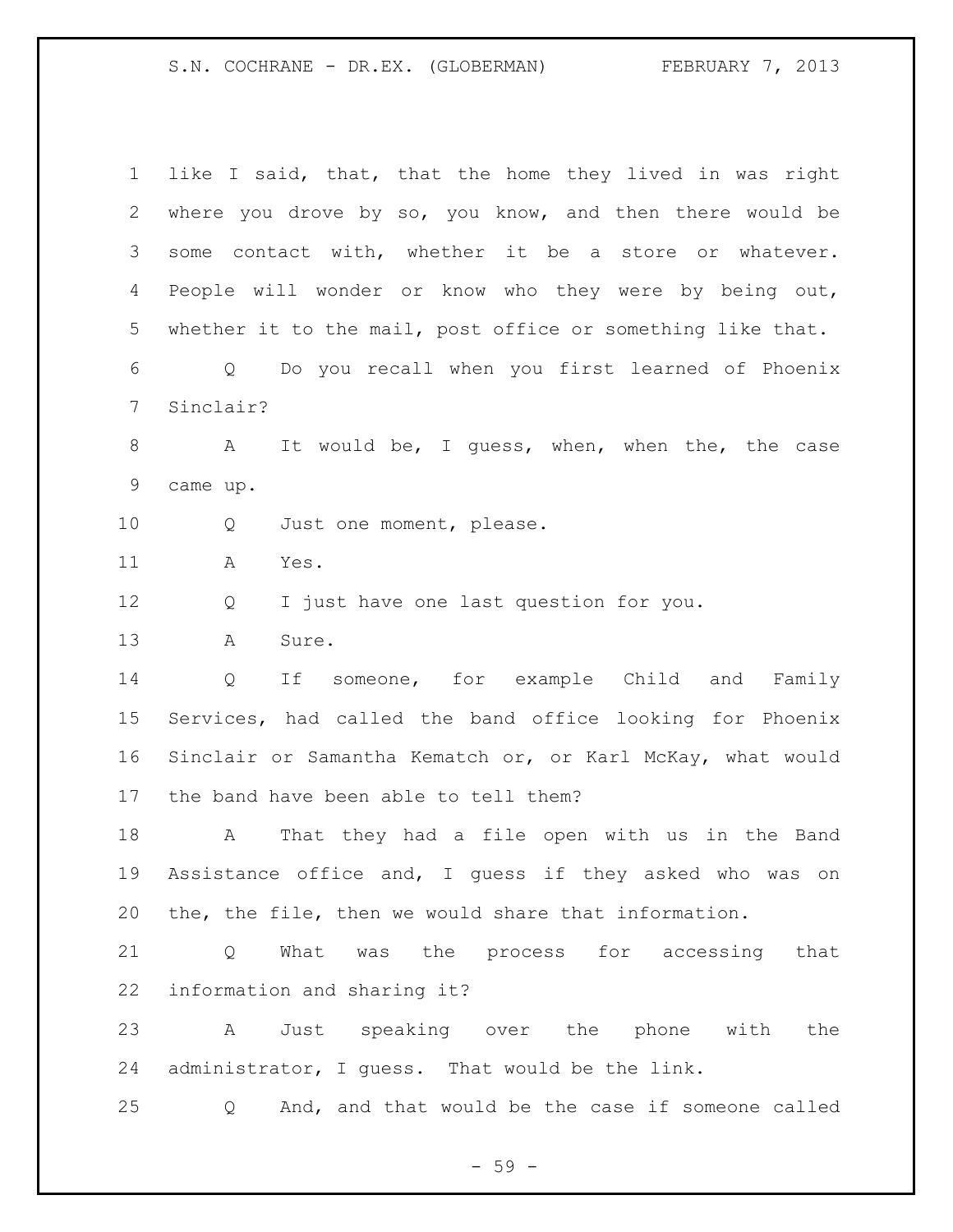S.N. COCHRANE - DR.EX. (GLOBERMAN) FEBRUARY 7, 2013 S.N. COCHRANE - CR-EX. (IRELAND)

 looking for Phoenix Sinclair? A Yes. MR. GLOBERMAN: I have no further questions for this witness, Mr. Commissioner. THE COMMISSIONER: Thank you, Mr. Globerman. Cross-examination? Mr. Ireland? MR. IRELAND: Thank you, Mr. Commissioner. CROSS-EXAMINATION BY MR. IRELAND: Q Good morning, Ms. Cochrane. 11 A Good morning. Q My name is David Ireland, I'm one of the lawyers that acts for Steve Sinclair and Kim Edwards; okay? A Yes. Q I don't have very many questions for you at all, in fact. Mr. Globerman asked you questions regarding what you would do if someone came into the band office or the social services office and brought up a child welfare concern, something about -- you, you mentioned something about a kid not having lunch or something like that and you said that you would call either the health centre or the Intertribal Child and Family Services; is that right? A Yeah. Q Okay. I suppose I'm curious as to how often that

 $- 60 -$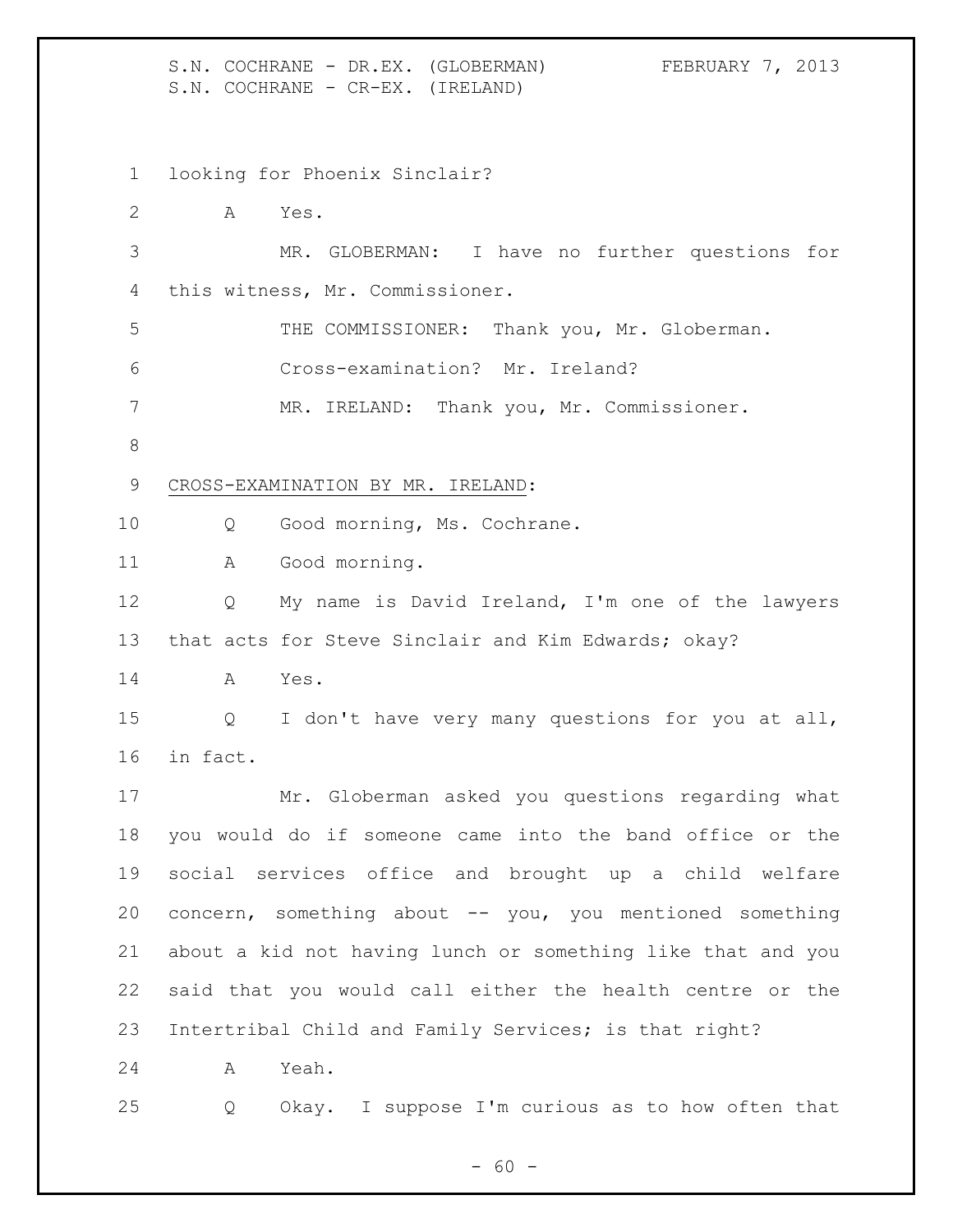S.N. COCHRANE - CR-EX. (IRELAND) FEBRUARY 7, 2013

would happen.

 A It, it hasn't happened too often in my employment with the program.

 Q Right. And, again, you've been there some time; is that right?

A Yes.

Q Okay. And it hasn't happened very often?

 A Not, not in that case, no. Like I said, the, the main area is usually the, the office contacting us on apprehensions so that we can take the children off of the budget if they are on our program.

 Q Right. And that would be Intertribal contacting your office?

A Yes. And then ...

Q Right.

A Yes.

 Q What, what about members of the community coming into your office and then you calling Intertribal, how often would that happen?

 A Not -- if they had a concern and then if -- we would direct them to where they needed to go and if they felt uncomfortable with bringing forth that information then we would do that for them and contact that, that office. Somebody from the --

Q Very well.

 $- 61 -$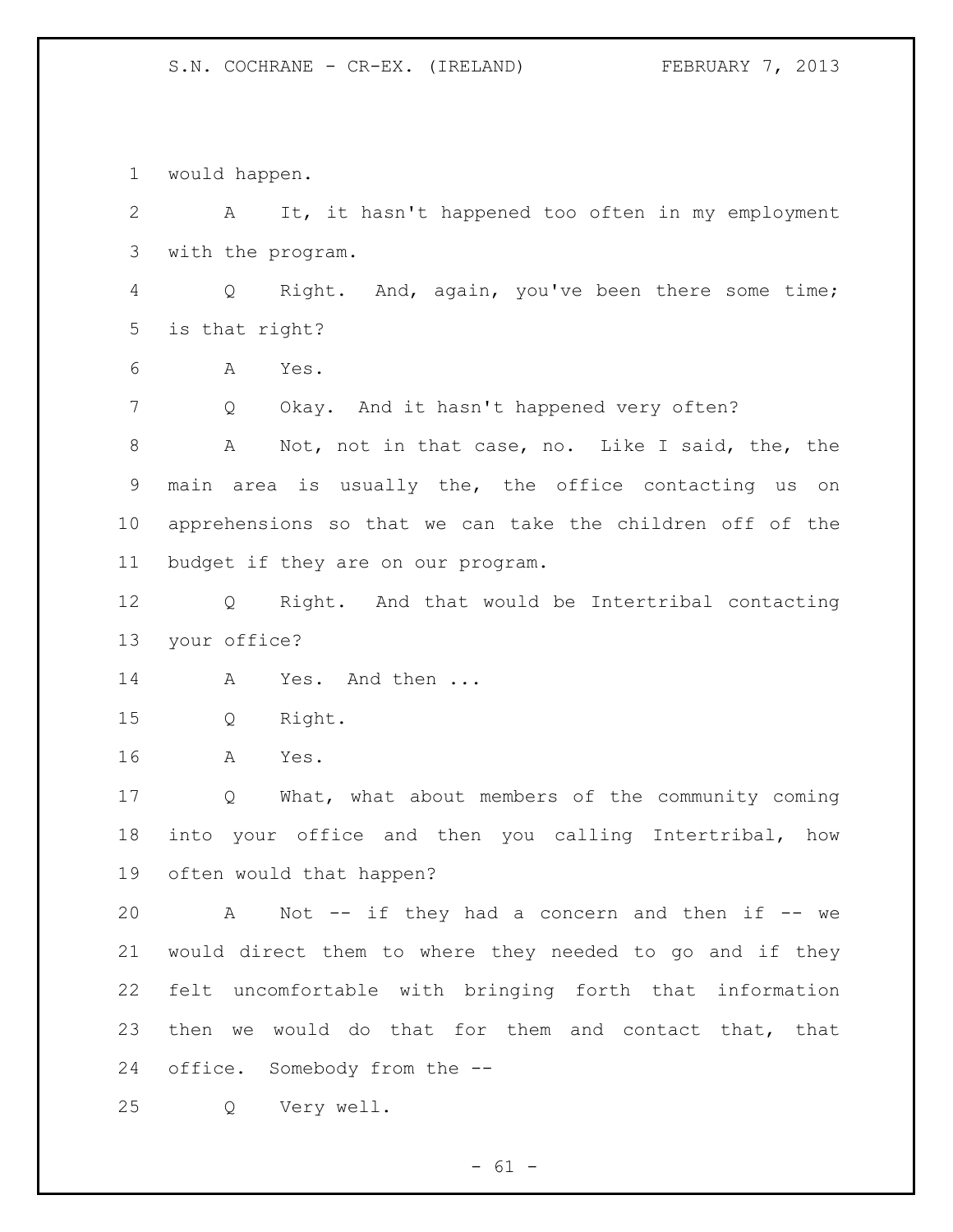1 A Or the administrator will.

Q And that's, that's what I'm interested in.

A Okay.

 Q So when you would call the office, based on a concern that someone brought to you, in your experience of doing that would there ever be any resistance to receiving information from you, as I suppose a third party? So not the person making the complaint, somebody passing it on. Were you ever given resistance in terms of them wanting to speak to the actual person making the complaint?

11 A What do you mean by resistance?

 Q Well, I suppose what I mean by that is did you ever encounter any difficulty in making such a referral? If you were to call the office, for example, and say so and so just came into our office and said they're concerned about a certain child, in your experience would, would the agency act on that?

A Brush me off?

 Q Yes. That's a good way of putting it, would you be brushed off? Would they say we have to speak to the person directly or would they say okay, thanks for the information, we'll follow up?

 A No, I've never been brushed off. I mean, they would take my -- take -- they would -- it's normal practise 25 for them to take the information and  $--$  I, I can't speak

 $- 62 -$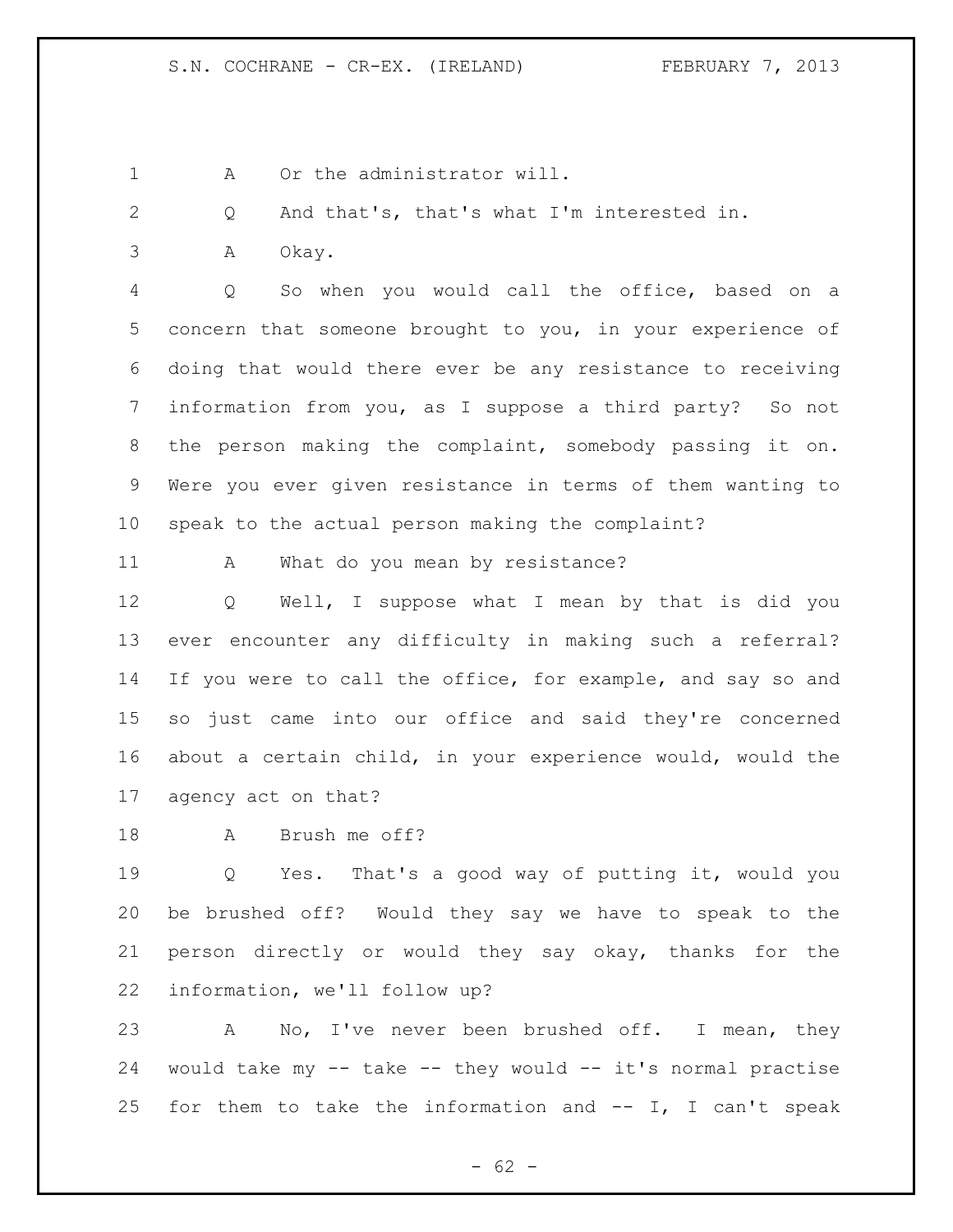## S.N. COCHRANE - CR-EX. (IRELAND) FEBRUARY 7, 2013

for them though.

Q Of course.

A Yeah. So ...

Q But they would take you seriously?

A Yes.

 Q That's -- okay, very well. You mentioned a health centre. There's a health centre on Fisher River First Nation; is that correct?

 A Yes, it's connected. Our band office and welfare were all connected in one big building.

 Q Okay. So when you say a band office, where, where you worked, that's not just social services, there's the --

A No.

Q Is the band governance based in there, as well?

A The -- yes.

Q Right.

A There's many different umbrella I think --

Q Okay.

A -- offices in that same area.

21 0 And the health centre?

 A The health centre is a building on its own in another -- just like down the sidewalk.

 Q Okay. Is the health centre staffed there all the time, is there a --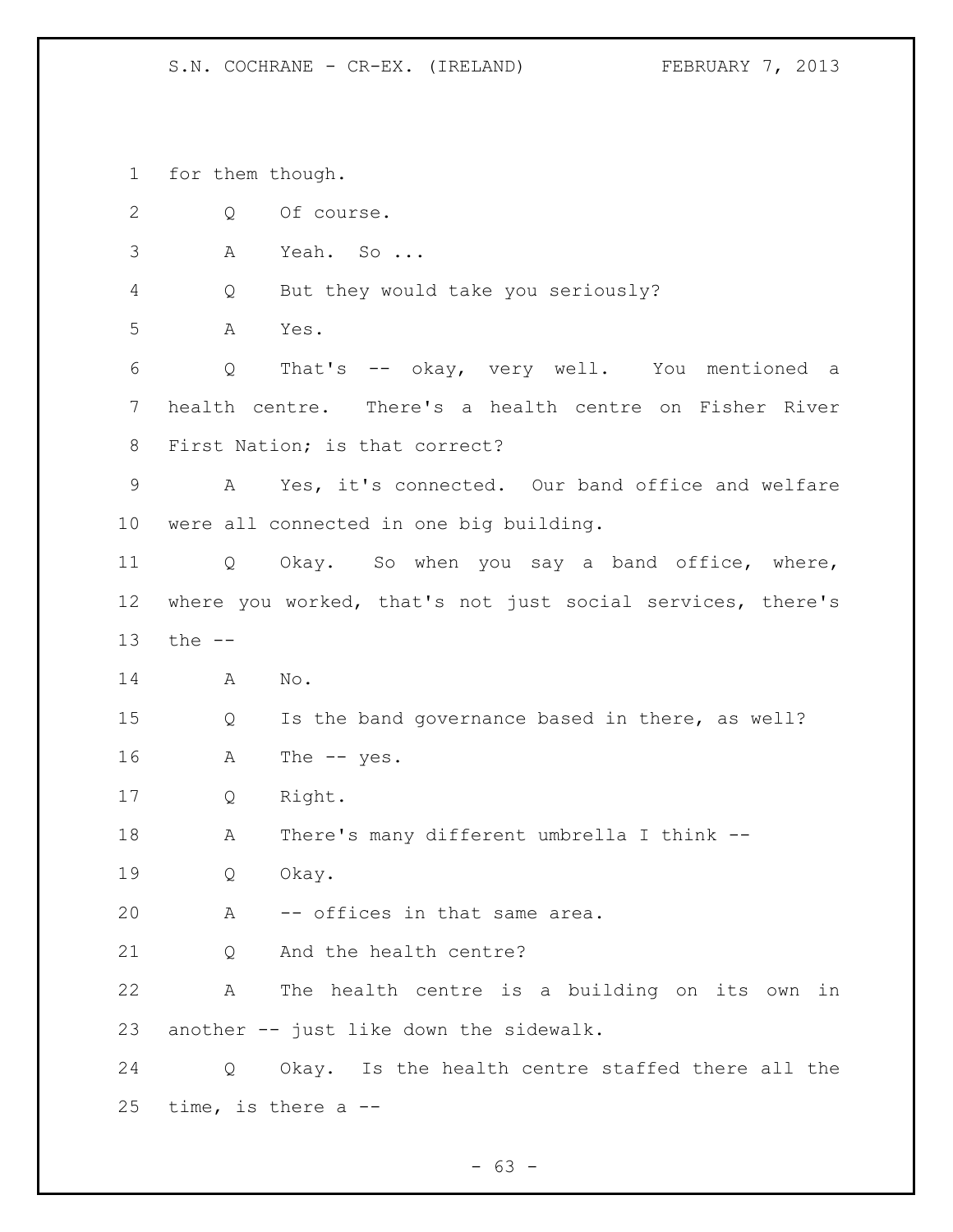A Yes. Q -- nurse that staffs it or is there a physician that, that staffs it all the time or do they come in? A There are certain days that -- Q Right. A -- physicians would come to our community. Q Okay. A I'm not sure that -- I know that it was -- I'm not sure if they had that, that privilege then. Like we would go Hudson, our next community -- Q Okay. A -- in 2005. Q Right. Okay. Mr. Globerman was asking you questions about where Wesley lived and you said that you knew where he lived and it was off the, the main road there. A Yes. Q I'm asking you this question because I come from a very small place. I could probably tell you everyone who lived in that place and where they lived but I might not be able to tell you exactly how I knew that. Is it fair to say that Fisher River is a fairly small community? A Yes. Q And that you would know where people live just --

- 64 -

if they were in the community for some time you might just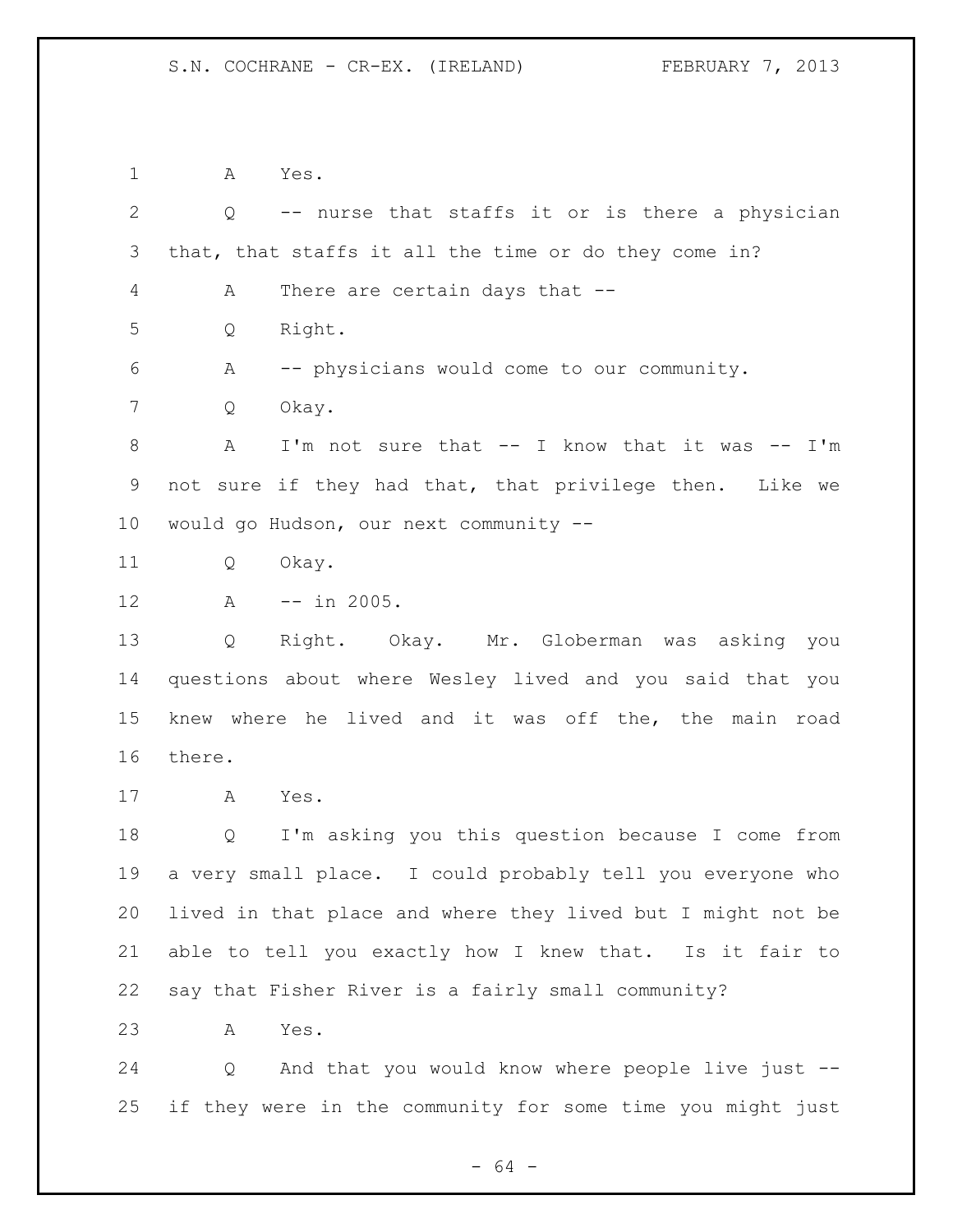find that information out. Is that fair?

A Yes.

 Q This question might be difficult to answer, I'll preface that before I ask it. Many of the questions that Mr. Globerman asked you about the children who were listed on the, the list, connected to different bands of First Nations. We've talked about Lake St. Martin, Pine Creek, things like that. Is that a situation, in your experience, that would come up often, that people would move, perhaps from one community to another and be attached, as it were, to another community? Is that common?

 A Transient? Like that's what we like to refer, 13 like because they're -- whether it be city or back on the reserve.

Q Right. Yeah, that's exactly what I'm asking.

 A Mainly our own community members that we know, they're back and forth for employment or back, if it didn't work out, they're back home but families that we don't know, like, like -- well at -- because our housing is so limited on the reserve, like --

Q Right.

 A -- for people to move in, like it's not common. 23 But then they do have  $-$  you're talking about, like, different --

Q Yeah.

 $- 65 -$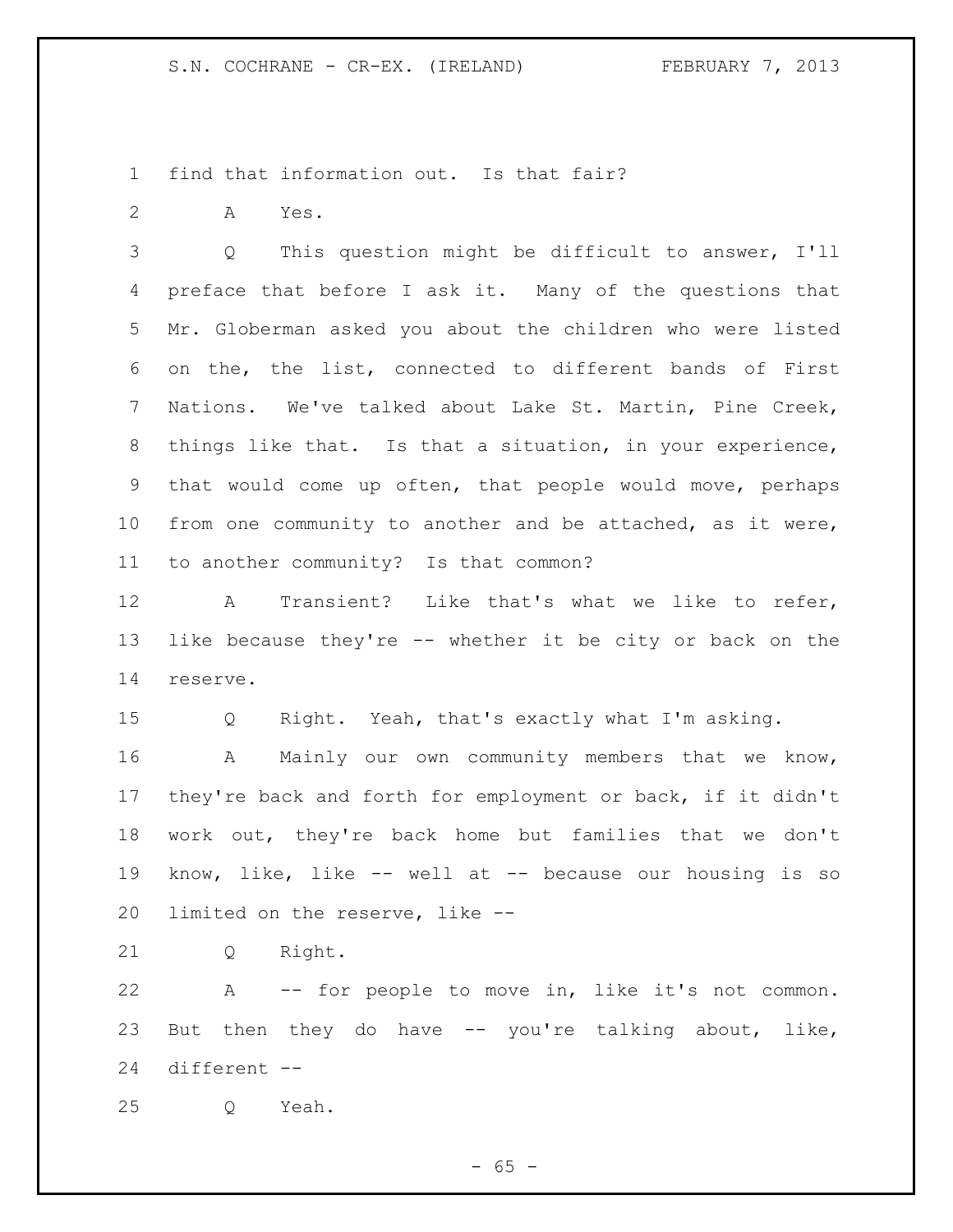1 A -- treaty numbers, different -- Q Correct. A Yeah. Q We -- I supposed what I'm asking, in essence, is would you have to follow up on those calls quite regularly? A It would be normal practise, yes. Q Right. So it's not something that would be unusual? A No. Q Okay. And you, you mentioned housing there and it being in, in short supply. The, the cheques that we're talking about, that were issued to, to Wesley McKay, he 13 came into the office, himself, we would say that -- and picked those cheques up? A Yes. Q Could cheques be mailed to people? A No. 18 Q They couldn't, everybody had to -- A Yes. Q -- pick them up? A Yes. That's one practise that we, we liked to do because we wanted to see those individuals in, in our office. Q Very well. A It was part of the, the reason of proving they're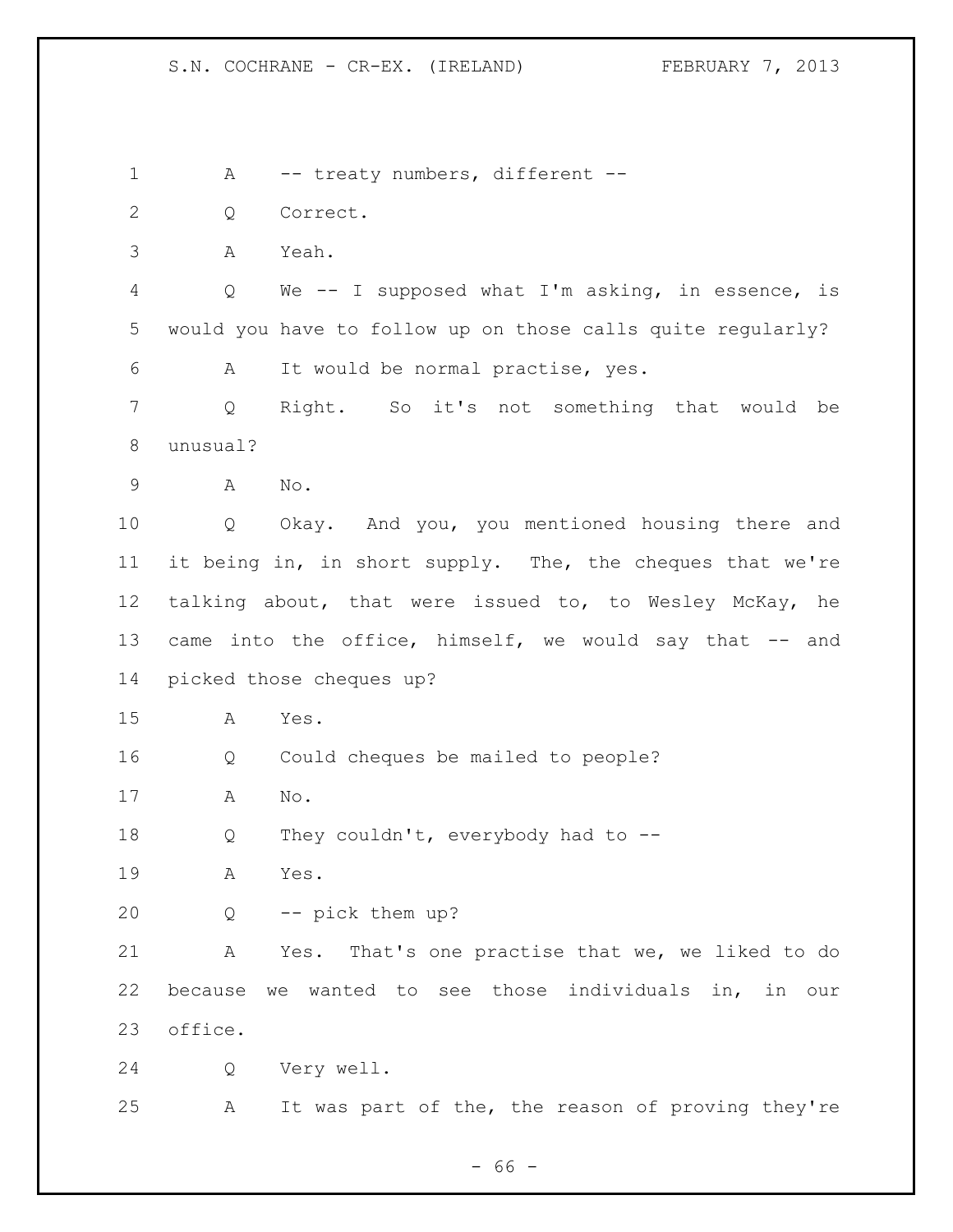S.N. COCHRANE - CR-EX. (IRELAND) FEBRUARY 7, 2013 S.N. COCHRANE - CR-EX. (PAUL)

on reserve.

 Q Right. Because you need to go on reserve to receive the benefits. A Yes. Q Is that correct? Okay. And you're talking about -- I think you said maybe three -- 300 or so, or it could be more people? 8 A Um-hum. Q Who would -- so those would be fairly busy times? A Yes. Q Yeah, when people are picking up their cheques. A Yes. MR. IRELAND: Mr. Commissioner, I believe those are my questions. Thank you very much. 15 THE COMMISSIONER: Thank you, Mr. Ireland. Anybody else for questions before Mr. Cochrane has his chance? Mr. Paul? CROSS-EXAMINATION BY MR. PAUL: Q Good morning, my name is Sacha Paul, I'm one of the lawyers with Winnipeg CFS and the department. I just have one question about your general factus. As a Fisher River band employee my understanding from your evidence that you gave earlier is that from time to time band

assistance may call CFS if they had a concern. Is that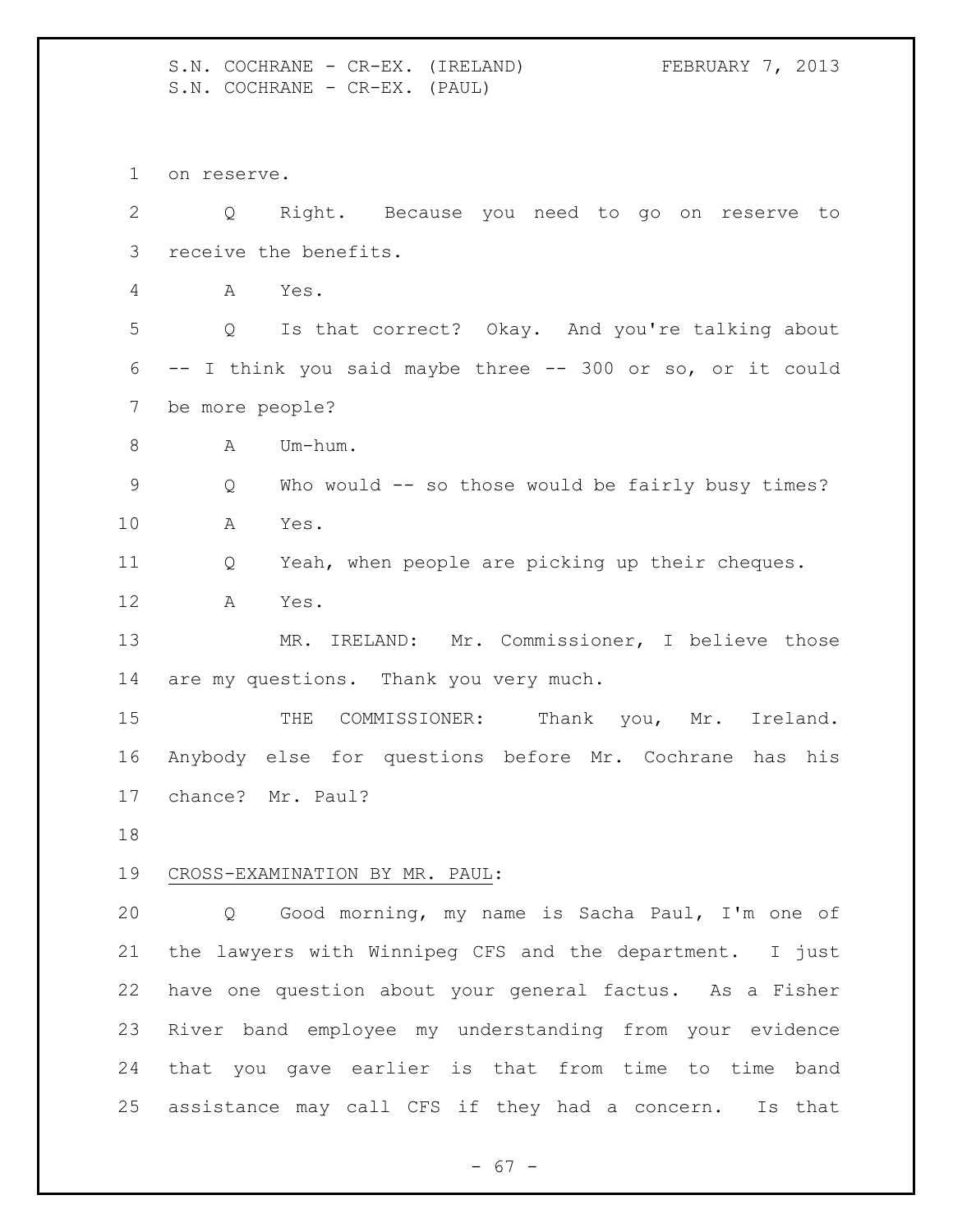S.N. COCHRANE - CR-EX. (PAUL) FEBRUARY 7, 2013 S.N. COCHRANE - CR-EX. (KHAN) correct? A Yes. Q And when you say CFS it would be fair for me to assume that you really mean Intertribal CFS? A Community offices. Q And the community office -- A In the community. 8 0 -- is intertribal? A Yes. MR. PAUL: Okay. That's it, Mr. Commissioner, those are my questions. Thank you. 12 THE COMMISSIONER: That's good clarification. Mr. Khan? CROSS-EXAMINATION BY MR. KHAN: Q Hello, my name is Hafeez Khan, I'm counsel for Intertribal Child and Family Services. I have a very short 18 question, as well, and it may have been asked but -- and if it was I missed it so I apologize. Are you from Fisher River? A Yes, I am. Q And you've lived there all of your life? A All my life. Yes. MR. KHAN: Thank you. That's my only question. MR. GLOBERMAN: I don't have any further

 $- 68 -$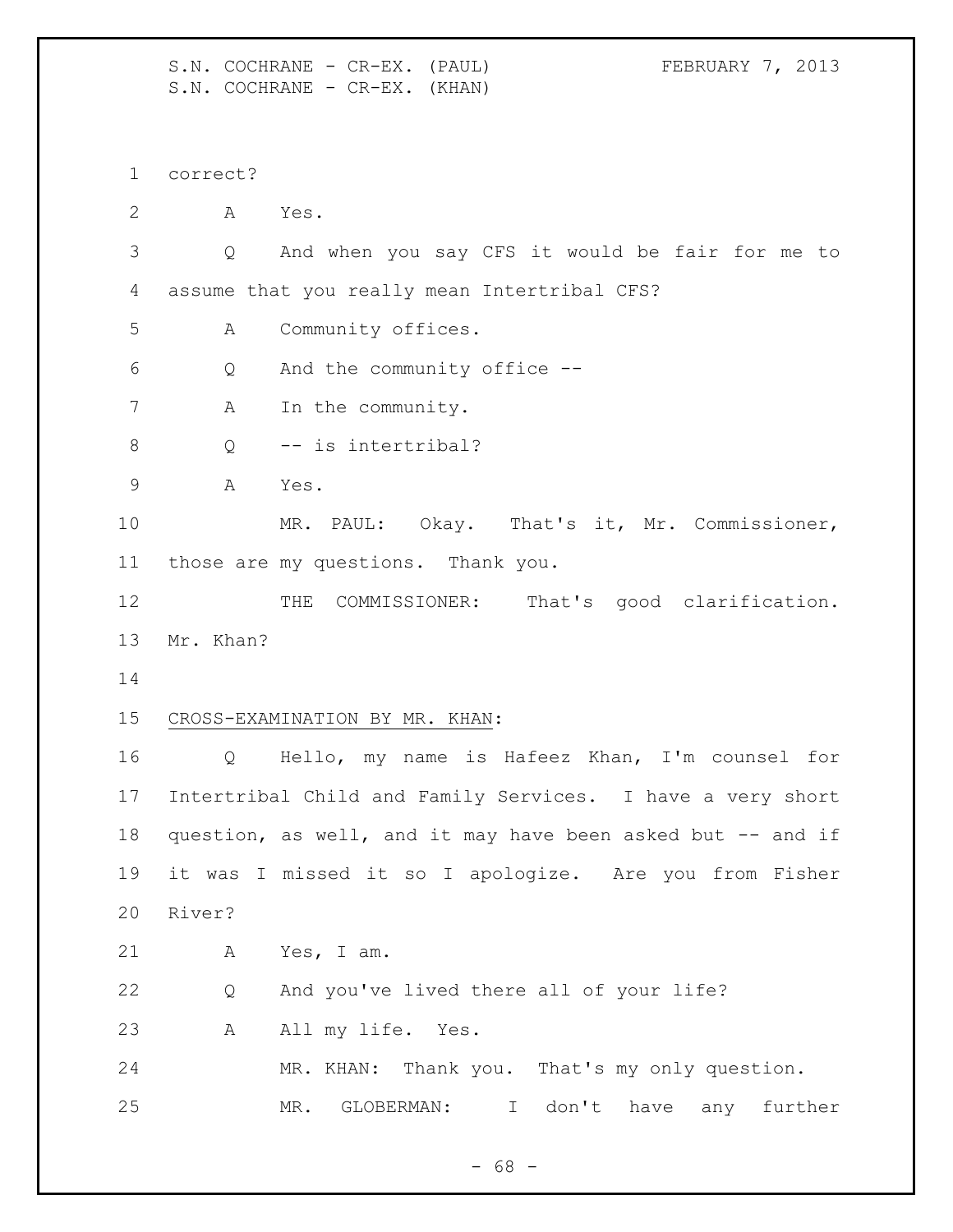questions, Mr. Commissioner. THE COMMISSIONER: And you have no questions, Mr. Cochrane? MR. COCHRANE: I have no questions, Mr. Commissioner. THE COMMISSIONER: All right. That completes that witness then and so thank you very much, you're completed, you can take your leave. 9 THE WITNESS: Thank you. THE COMMISSIONER: And we'll take our mid-morning break now and adjourn for 15 minutes and then take the next witness. (BRIEF RECESS) 16 THE CLERK: Okay, we're now on the record. MS. MCCANDLESS: Good morning, Mr. Commissioner, we have one more witness before the lunch break. 19 THE COMMISSIONER: Please. THE CLERK: Would you please stand for a moment. Is it your choice to swear on the Bible or affirm without the Bible? 23 THE WITNESS: On the Bible. THE CLERK: On the Bible? Okay. Just take the Bible in your right hand and state your full name to the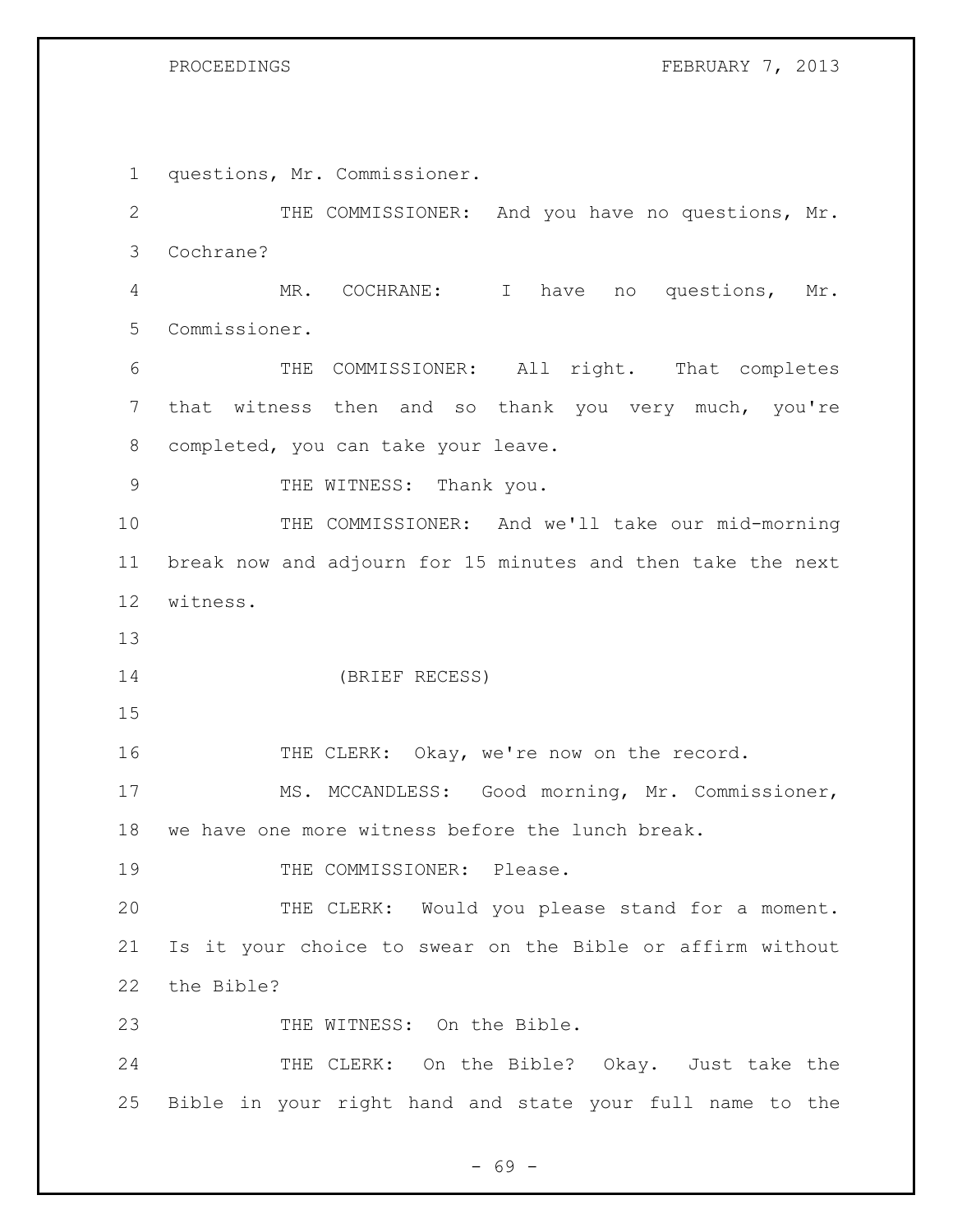1 court.

| $\overline{2}$ | THE WITNESS: Florence Agnes Bear.                           |
|----------------|-------------------------------------------------------------|
| 3              | THE CLERK: And spell me your first name, please.            |
| 4              | THE WITNESS: F-L-O-R-E-N-C-E.                               |
| 5              | THE CLERK: And your middle name, please?                    |
| 6              | THE WITNESS: Agnes, A-G-N-E-S.                              |
| 7              | THE CLERK: And your last name?                              |
| $8\,$          | THE WITNESS: Bear, B-E-A-R.                                 |
| $\mathcal{G}$  | THE CLERK: Thank you.                                       |
| 10             |                                                             |
| 11             | <b>FLORENCE AGNES</b><br>BEAR,<br>sworn,                    |
| 12             | testified as follows:                                       |
| 13             |                                                             |
| 14             | THE CLERK: Thank you. You may be seated.                    |
| 15             |                                                             |
| 16             | DIRECT EXAMINATION BY MS. MCCANDLESS:                       |
| 17             | Good morning, Mrs. Bear.<br>Q                               |
| 18             | Good morning.<br>A                                          |
| 19             | You'll see in front of you, you have a document<br>Q        |
| 20             | that's entitled witness key. There has been an interim      |
| 21             | order granted, granting anonymity and a publication ban     |
| 22             | with respect to four individuals. You'll see their names    |
| 23             | in front of you, and beside them there is a number with the |
| 24             | word DOE in front of it. If during the course of your       |
| 25             | testimony you need to refer to any of these individuals,    |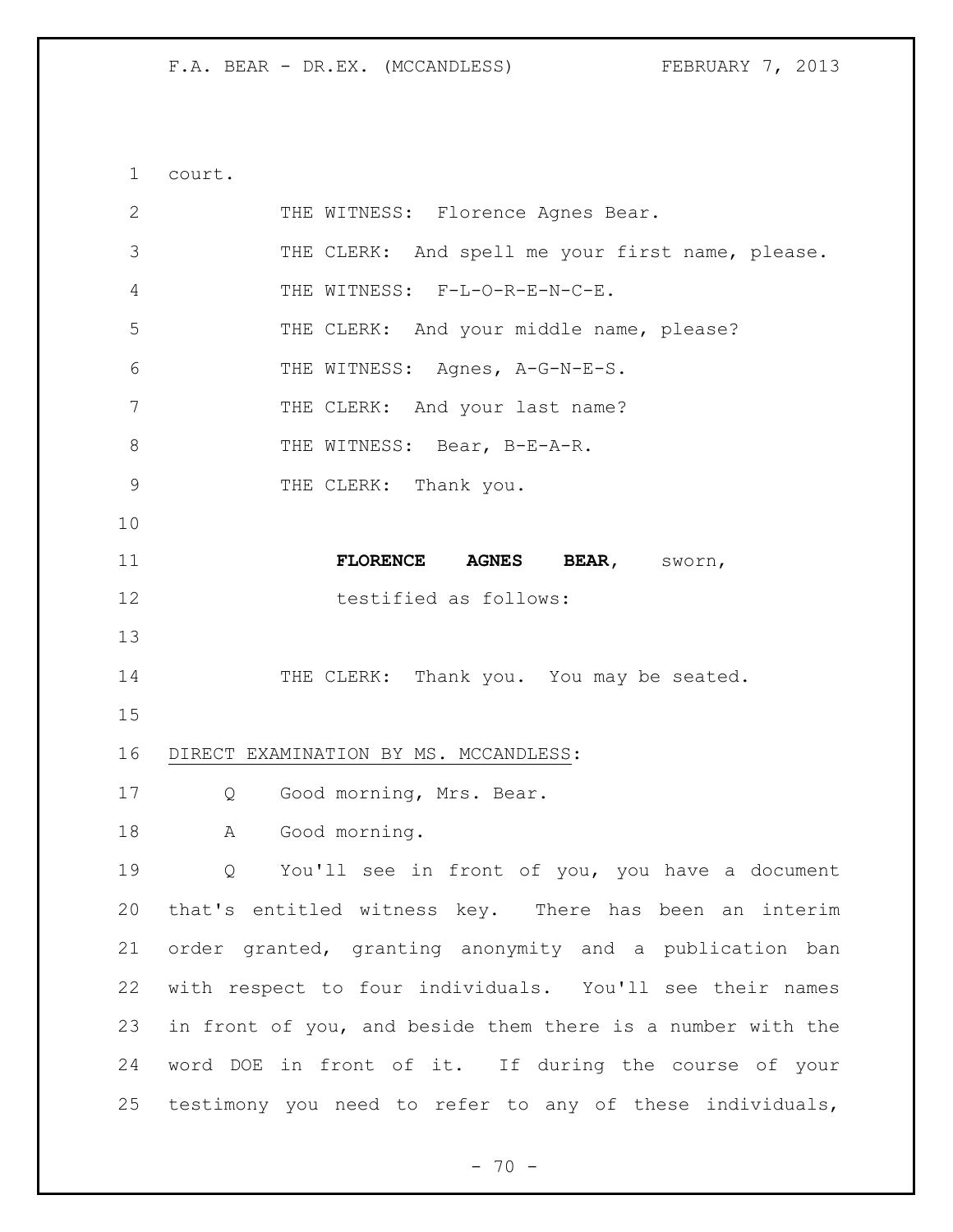| $\mathbf 1$ |               | according to the order granted by Mr., Mr. Commissioner, |
|-------------|---------------|----------------------------------------------------------|
| 2           |               | please refer to them by their DOE and number.            |
| 3           | Α             | Um-hum.                                                  |
| 4           | Q             | And I will do the same.                                  |
| 5           | Α             | Okay.                                                    |
| 6           | Q             | You live in Peguis First Nation, in Manitoba?            |
| 7           | A             | Yes.                                                     |
| 8           | Q             | How old are you?                                         |
| $\mathsf 9$ | Α             | Fifty.                                                   |
| 10          | Q             | And how far is Peguis from Fisher River First            |
| 11          | Nation?       |                                                          |
| 12          | A             | It's about six, seven miles.                             |
| 13          | Q             | So how far -- how long of a drive?                       |
| 14          | Α             | About 10 minutes.                                        |
| 15          | Q             | Is that from your house?                                 |
| 16          | А             | From my house to Fisher River.                           |
| 17          | Q             | How long have you lived in Peguis?                       |
| 18          | Α             | About 30 years.                                          |
| 19          | Q             | Do you have family in Fisher River?                      |
| 20          | А             | Yes, that's where I'm originally from, Fisher            |
| 21          | River.        |                                                          |
| 22          | Q             | And who in your family lives in Fisher River?            |
| 23          | Α             | Pretty well everybody.                                   |
| 24          | Q             | And I understand that you are a relative of Karl         |
| 25          | Wesley McKay? |                                                          |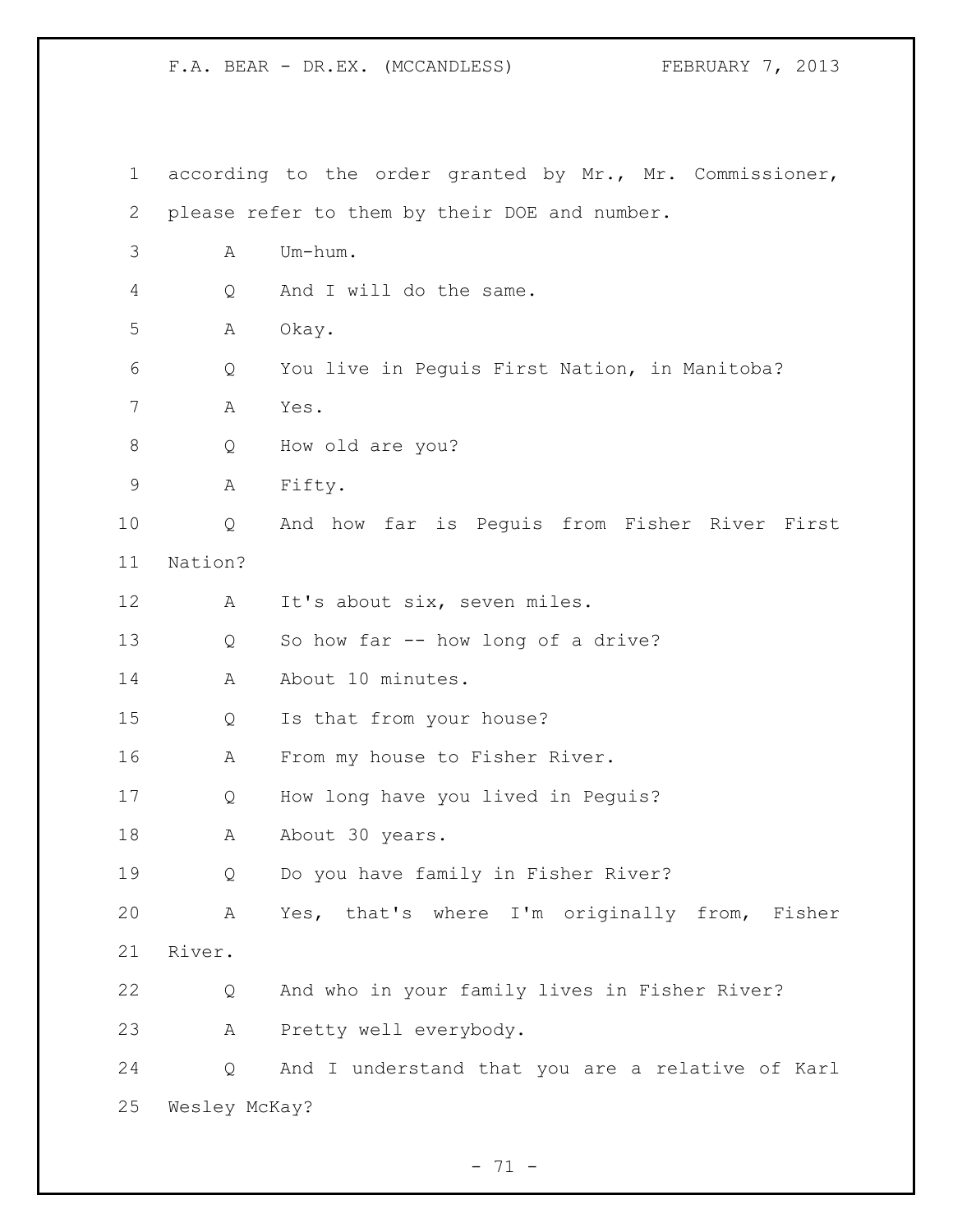A Yes. 2 Q How are you related to him? A That's through my dad -- his dad and my grandpa were brothers. Q And you are also the sister of Madeline Bird? A Yes. Q And I understand that Ms. Bird is a worker with Intertribal Child and Family Services on Fisher River? A Yes. Q Do you know if that was the case in 2005? 11 A Pardon me? Q Was that also the case in 2005? Did she work there in 2005? A Yes. Q You're sisters also with Darlene Garson? A Yes. Q Have you know Mr. McKay, that's Karl Wesley McKay, all your life? A No. Q When did you first get to know him? A I figure he was around 16 years old. Q Had you had any contact with him in your childhood? A No. Q Did you know him to have family in Fisher River?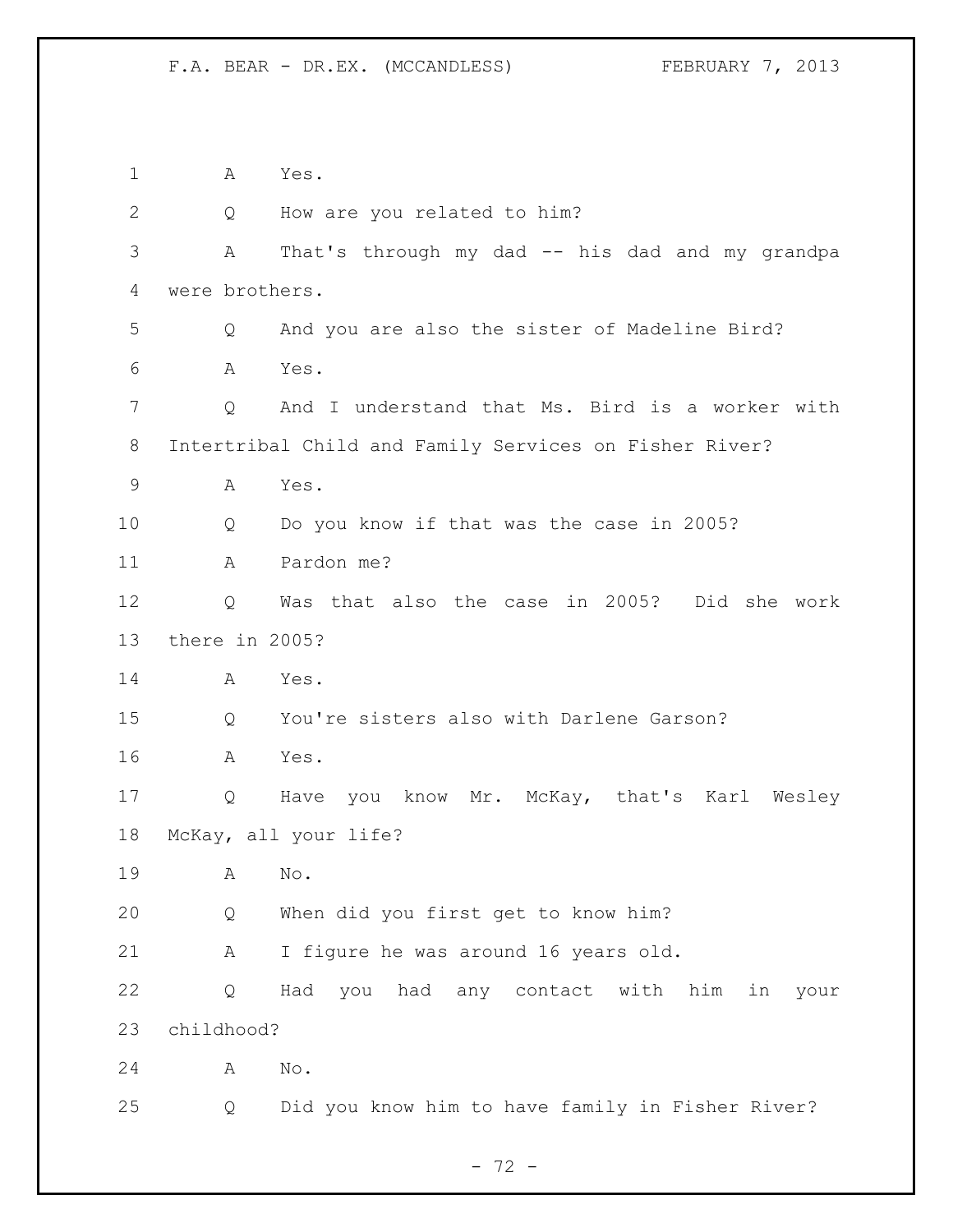| 1  | А                 | No.                                                   |
|----|-------------------|-------------------------------------------------------|
| 2  | Q                 | Do you know if he had ties to Fisher River?           |
| 3  | Α                 | I don't. He didn't have no siblings living in         |
| 4  | Fisher River.     |                                                       |
| 5  | Q                 | Do you know if his father lived in Fisher River       |
| 6  | at any point?     |                                                       |
| 7  | А                 | No, his father, at the time, was in Winnipeg.         |
| 8  | Q                 | At what time was this?                                |
| 9  | Α                 | When he was 16.                                       |
| 10 | Q                 | Okay. Now, in the period after he was around 16       |
| 11 |                   | and $I$ -- you would have been around the same age -- |
| 12 | A                 | Um-hum.                                               |
| 13 | Q                 | -- did you have contact with him over the years       |
| 14 | after that point? |                                                       |
| 15 | A                 | No.                                                   |
| 16 | Q                 | Would you ever speak to him?                          |
| 17 | A                 | Pardon me?                                            |
| 18 | Q                 | Would you ever speak to him on the phone?             |
| 19 | Α                 | Like, when he was 16?                                 |
| 20 | Q                 | In your adulthood.                                    |
| 21 | Α                 | No.                                                   |
| 22 | Q                 | Early adulthood.                                      |
| 23 | Α                 | No.                                                   |
| 24 | Q                 | Do you know where it was that he lived over the       |
| 25 | years?            |                                                       |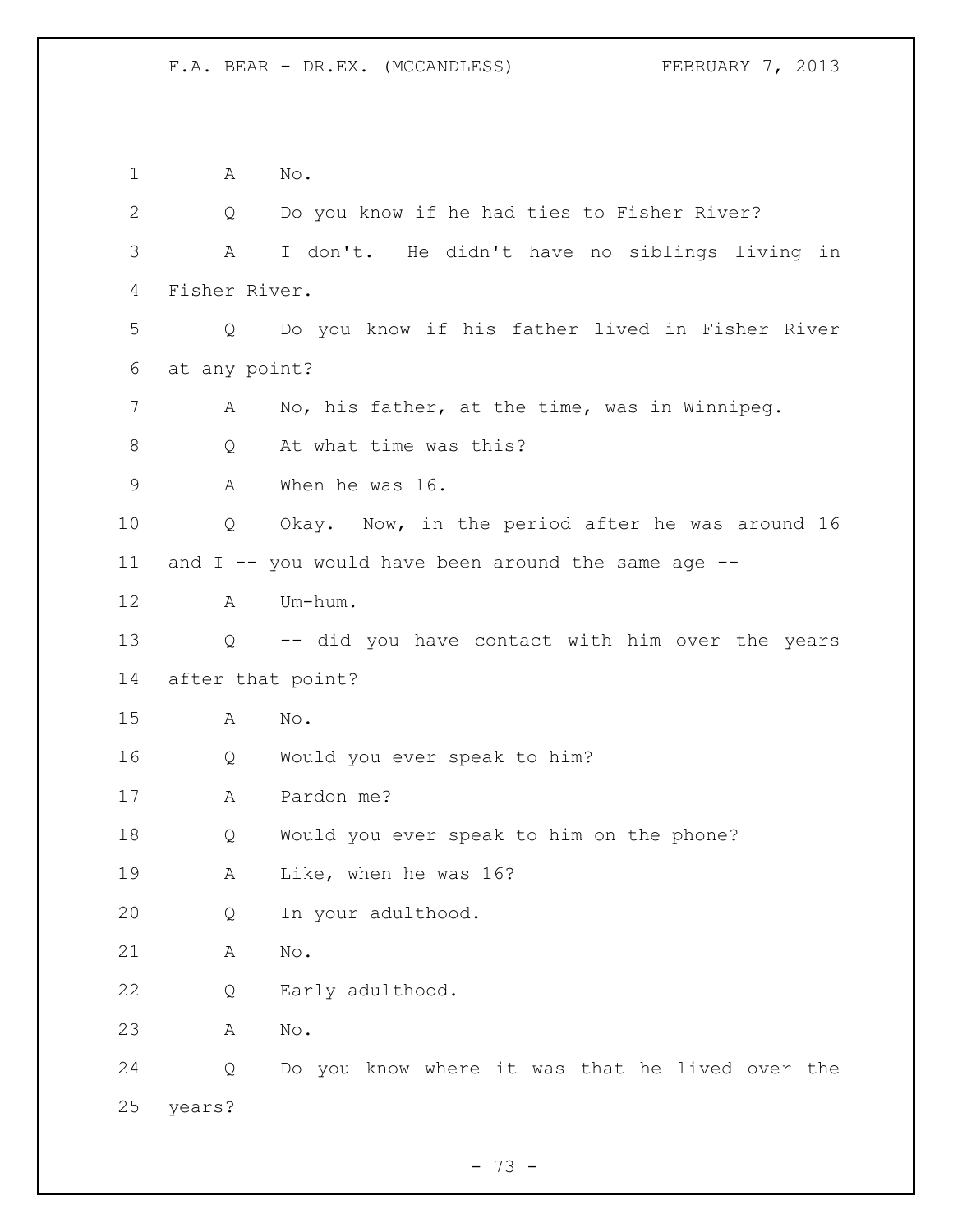1 A No, I have no idea. Q Did you ever know him to live in Winnipeg? A Yes. Q Okay. When did you know he was living in Winnipeg? A When he was, I think, in 2005. Q Okay. Did you consider yourself close with him at all? A No. No. Q I understand you did have some contact with Mr. McKay in 2005; is that correct? A Yes. Q Where were you living in 2005? A Winnipeg. Q Was that for all of 2005? A Yes. Q Did you move back to Peguis at some point that year? A I moved back in September. Q Did you visit Peguis or Fisher River in the summer of 2005? A Well, we had to, to visit my mom's, I was back and forth to my mother's. Q Okay. Do you know whether Mr. McKay was living in Fisher River at some point in 2005?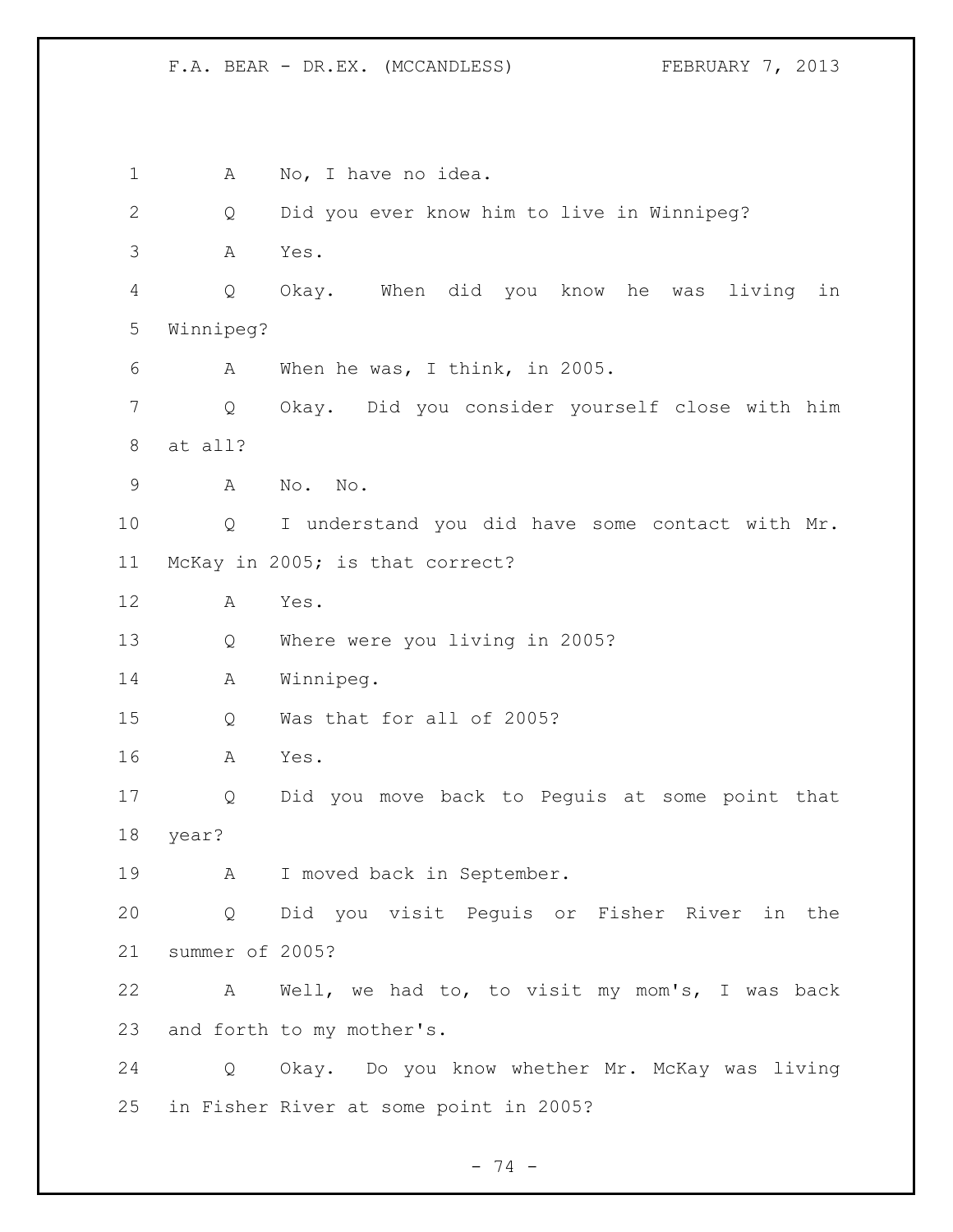A Yes. Q And how did you know that? A He told me in the spring that he was trying to move to Fisher River. Q Where were you when he told you this? A I was in the school, aboriginal. 7 Q And where is that located? 8 A Higgins. Q In Winnipeg? 10 A Aboriginal Centre, yes. Q What were you doing there? 12 A I was in school there, taking my -- getting my Grade 12. Q Was this a chance meeting you had with him? A No. Like he just all of a sudden showed up at -- he was at the door and I gone on my coffee break. Q Were you expecting to see him that day? A No. Q Was he with anyone at that time? A No. Q And how long did you spend with him when you saw him that day? A It was just around a couple of minutes. Q And I believe you said this was some time in the spring of 2005?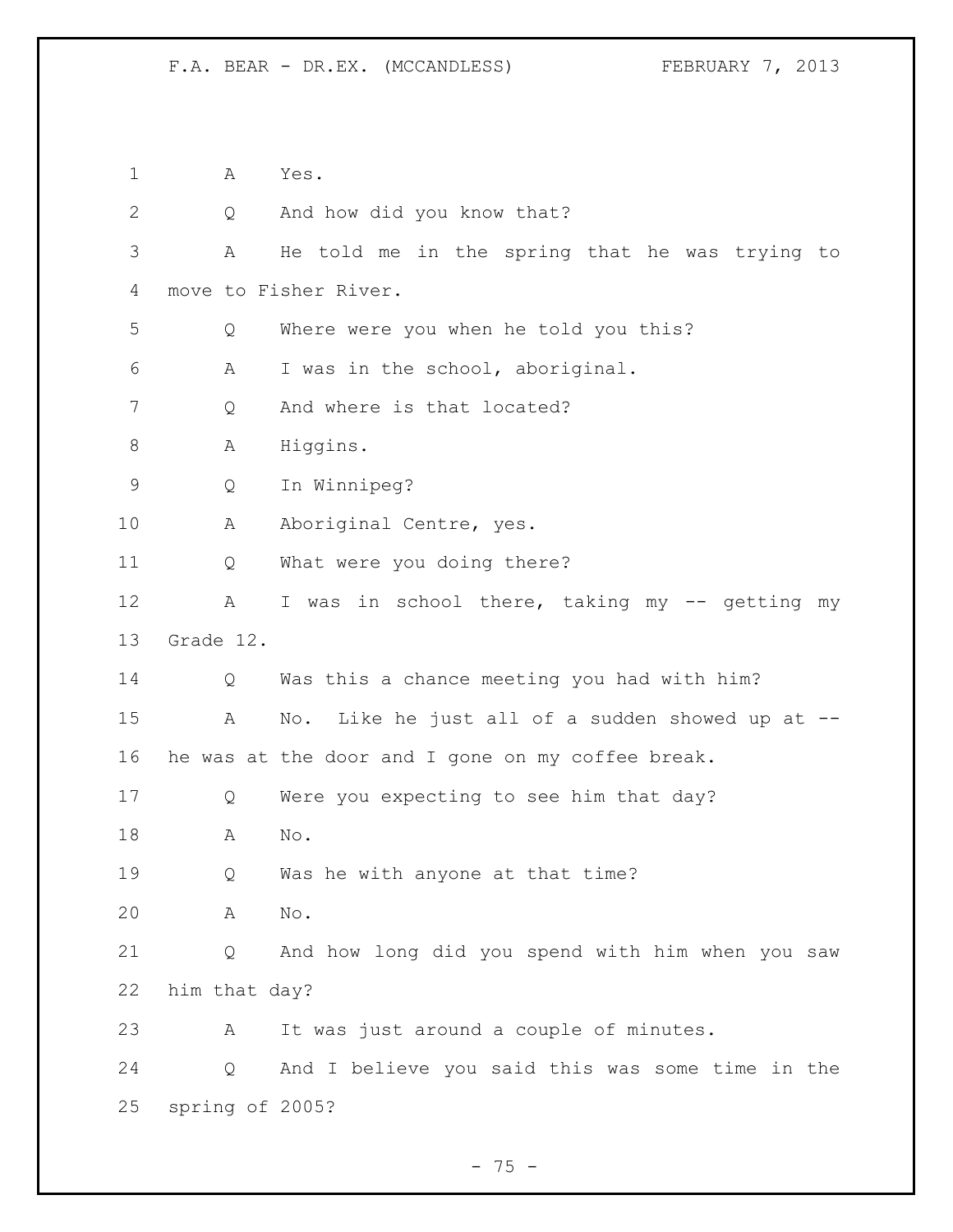A Yes. Q Did you have a conversation with him at that time? A No, I was on my way to class. Q What -- did you speak to him at all? A Yes, he just asked if he could buy me a coffee 7 and I, I just got off my coffee break. Q And you said that's when you learned that he was living in Fisher River? A He said he was going to move out. Q Did he mention who he was going to move out with? A No, he didn't. Q Did he mention a girlfriend at that time? A No. Q Did he mention any children to you -- A No. 17 Q -- on that occasion? A No. Q I understand you also saw Mr. McKay in Dallas, Manitoba in 2005; is that right? A Yes. Q Can you tell the Commissioner where Dallas, Manitoba is located? A It's north of Fisher Branch. Q Is that between Fisher River and Peguis?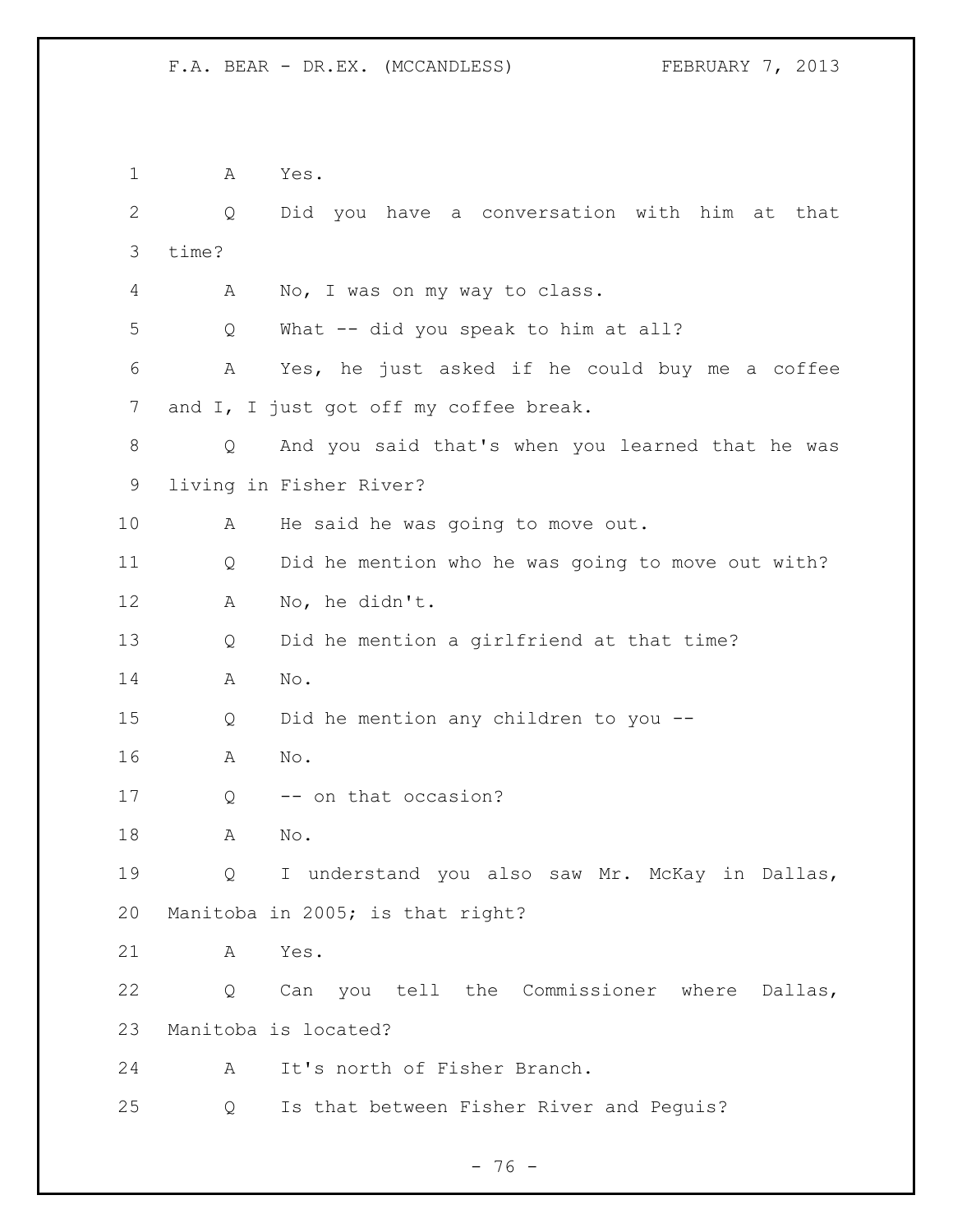A Dallas is in between Peguis and Fisher River. Q Is it on Provincial Road 224? A Yes. Q And where did you see Mr. McKay? A I seen him at the Marciniak's store. THE CLERK: I'm sorry. 7 THE WITNESS: Marciniak's. 8 MS. MCCANDLESS: Perhaps I could try to spell it for the record. I believe it's M-A-R-C-I-N-I-A-K. 10 THE WITNESS: Yes, I spell it like this, sorry. 11 THE COMMISSIONER: And is that a geographic location or ... MS. MCCANDLESS: I believe the witness said that it was a store, located at Dallas, Manitoba. 15 THE WITNESS: Yes. BY MS. MCCANDLESS: Q And were you expecting to see him there or did you just run into him? A I just ran into him. Q Now, was this before or after you had seen him at the Aboriginal Centre in Winnipeg? 23 A After. Q Who were you with that day? A My sister, Darlene.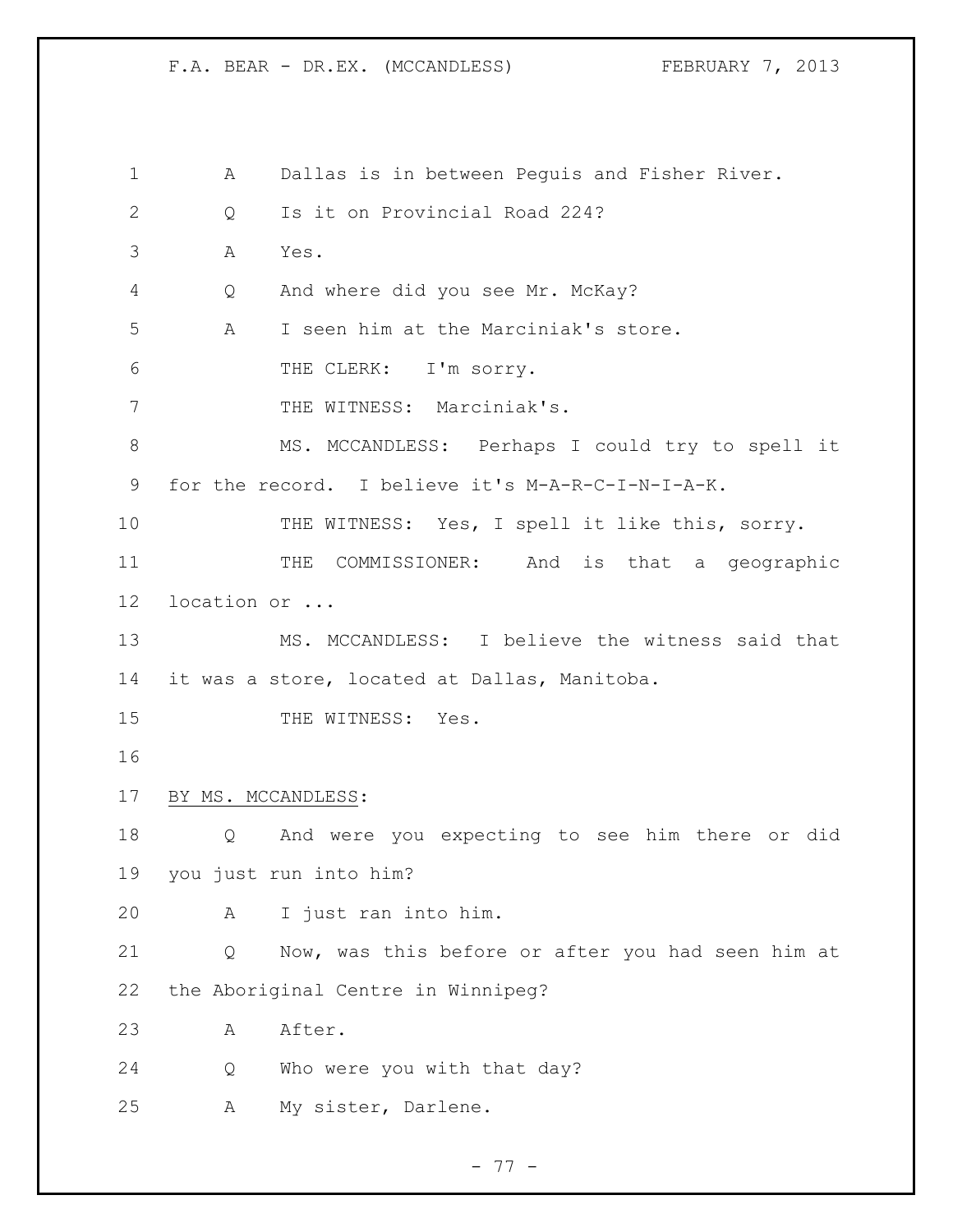Q That's Darlene Garson? A Yes. Q Who was with Mr. McKay that day? Was there anyone with him? A Samantha. She had a baby, the baby was about eight or nine months, I figured. And she had baby Phoenix. 7 Q Was there anyone else with them? 8 A No, just them and Wesley. Q Was -- were there any relatives of Wesley with them? A Wesley had the, the mother was inside the store, he was waiting for, for his mom. Q And do you know his mom's name? A Gloria. Q Gloria, do you know the last -- A McKay. Q McKay. Now, where exactly was everyone when you saw them? A Wesley was standing outside the car and Gloria, mom, was inside the store. And Samantha and the babies were in the back of the car. Q Were they in the parking lot? A Yeah. Q At the time did you know that was Samantha Kematch?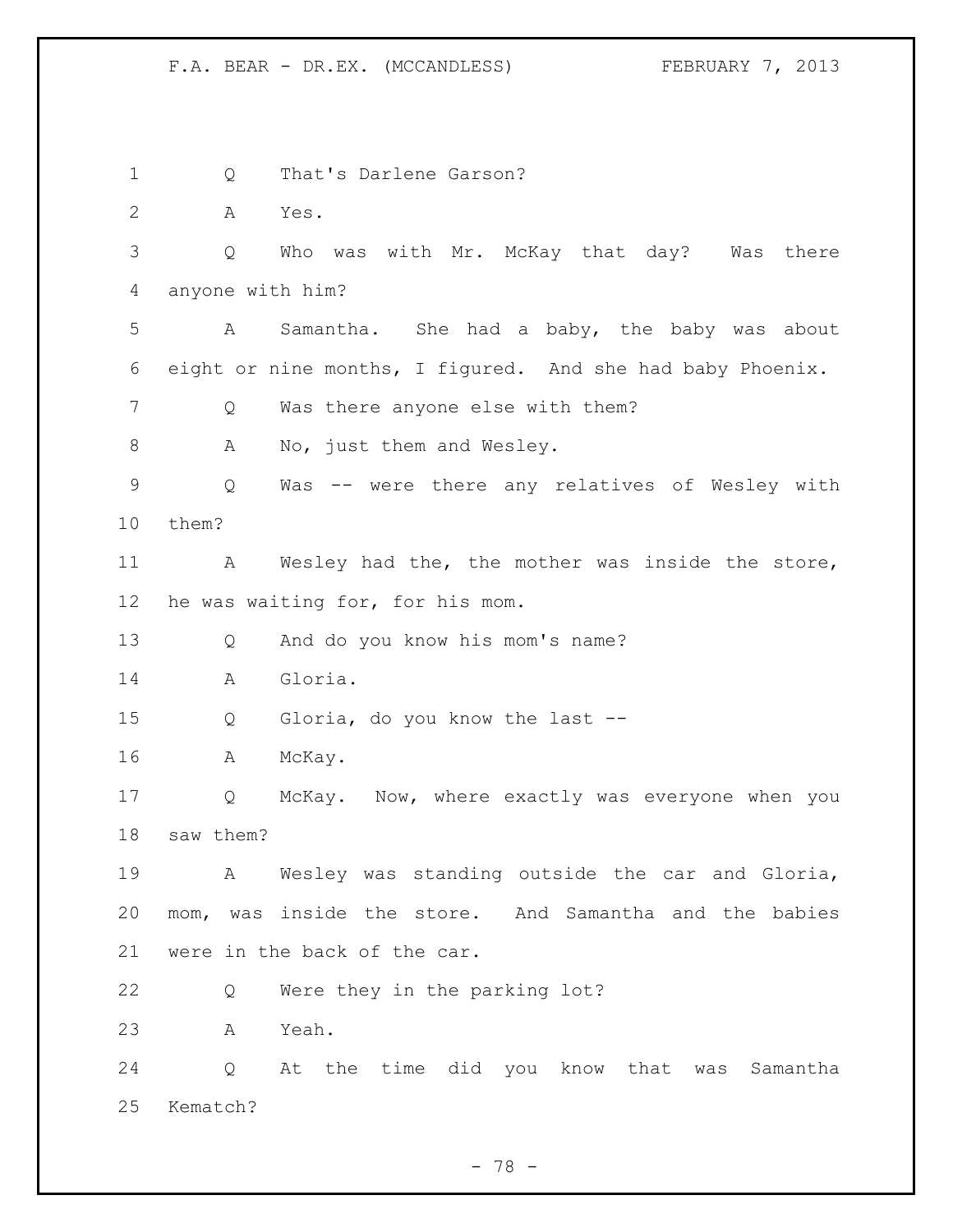A I didn't know. That's the first time I've, I've -- first time that I met her, I didn't -- wasn't introduced to her last name, it was just Samantha. Q And someone told you her name was Samantha? A Wesley did. Q Now, you mentioned there was a baby and -- baby Phoenix with them, as well, is how you described it. Was that correct? A Yes. Q Did you have a conversation with Mr. McKay on that occasion? A No, I just asked him where they were off to. Q And where were you standing at the time? A I was standing on the driver's side and he was 15 on, on the other side of the vehicle, in the passenger side. Q And during this time were Samantha and the children in the car? A Yes. Q Did you ask Mr. McKay about the children? A Yes, I, I looked in the window on the door then I asked well who is this baby -- like whose boy is this because I, I thought that was a boy. Q Who did you think was a boy? A Baby Phoenix.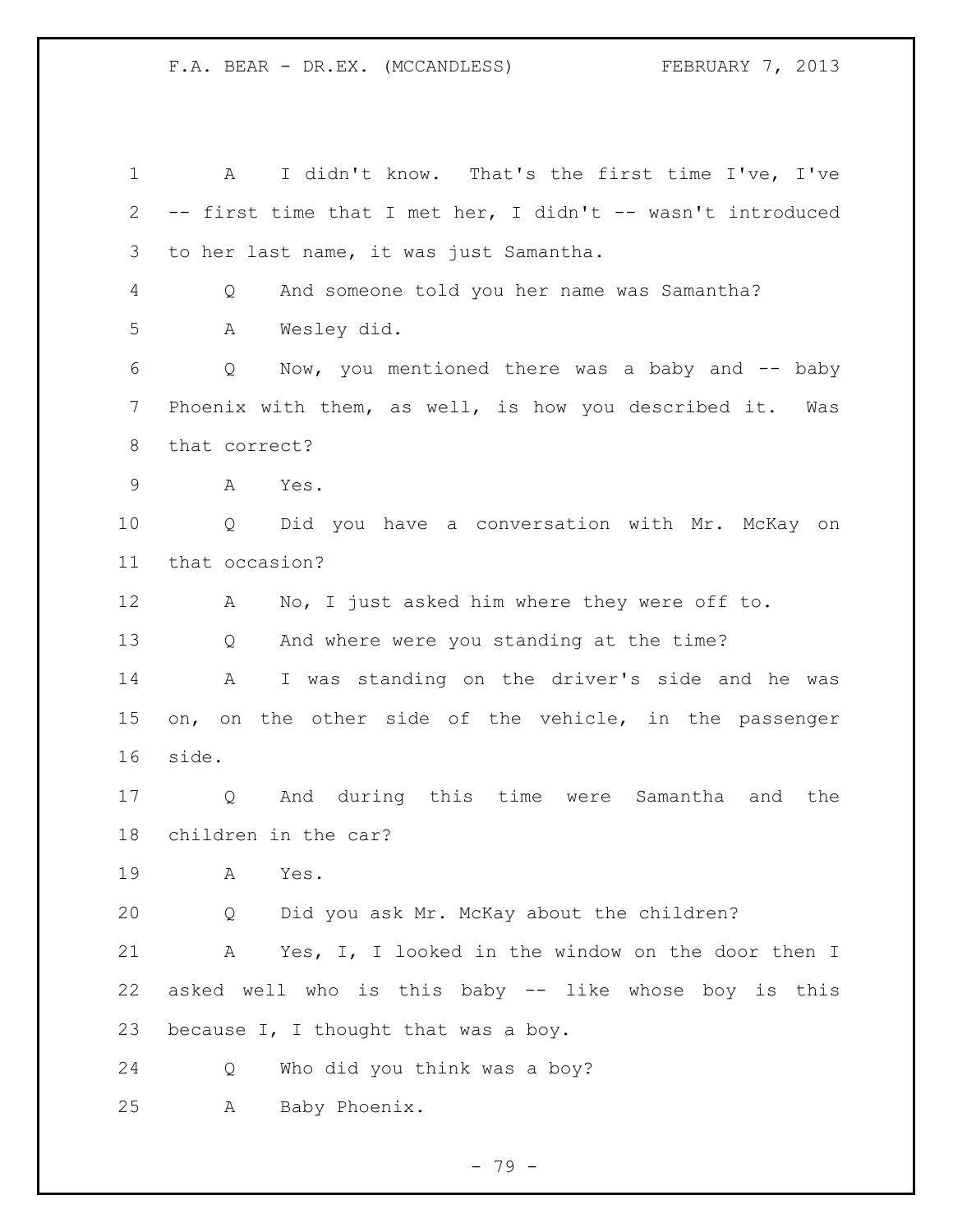Q And why did you think that Phoenix was a boy? A Because she had sheared hair. Q Now, Mrs. Bear you remember giving a statement to the RCMP on March 15th, 2006? A Yes. Q I'm just going to take you to a portion of that statement. So if, Madam Clerk, you could pull up Commission disclosure 102 and that's page 4917. Towards the bottom of what you see on the screen there, can you see that freely? A Yes. Q There's a question by Lasson and the question is: "Okay. Can you describe the little girl that you saw in the back?" 18 A Um-hum. Q And, and you say: "She had kinda long hair." A Um-hum. Q Does -- did she -- 22 THE COMMISSIONER: Just a minute, now where, where is that on this statement? MS. MCCANDLESS: This is the -- just at the bottom half of the page. There's a --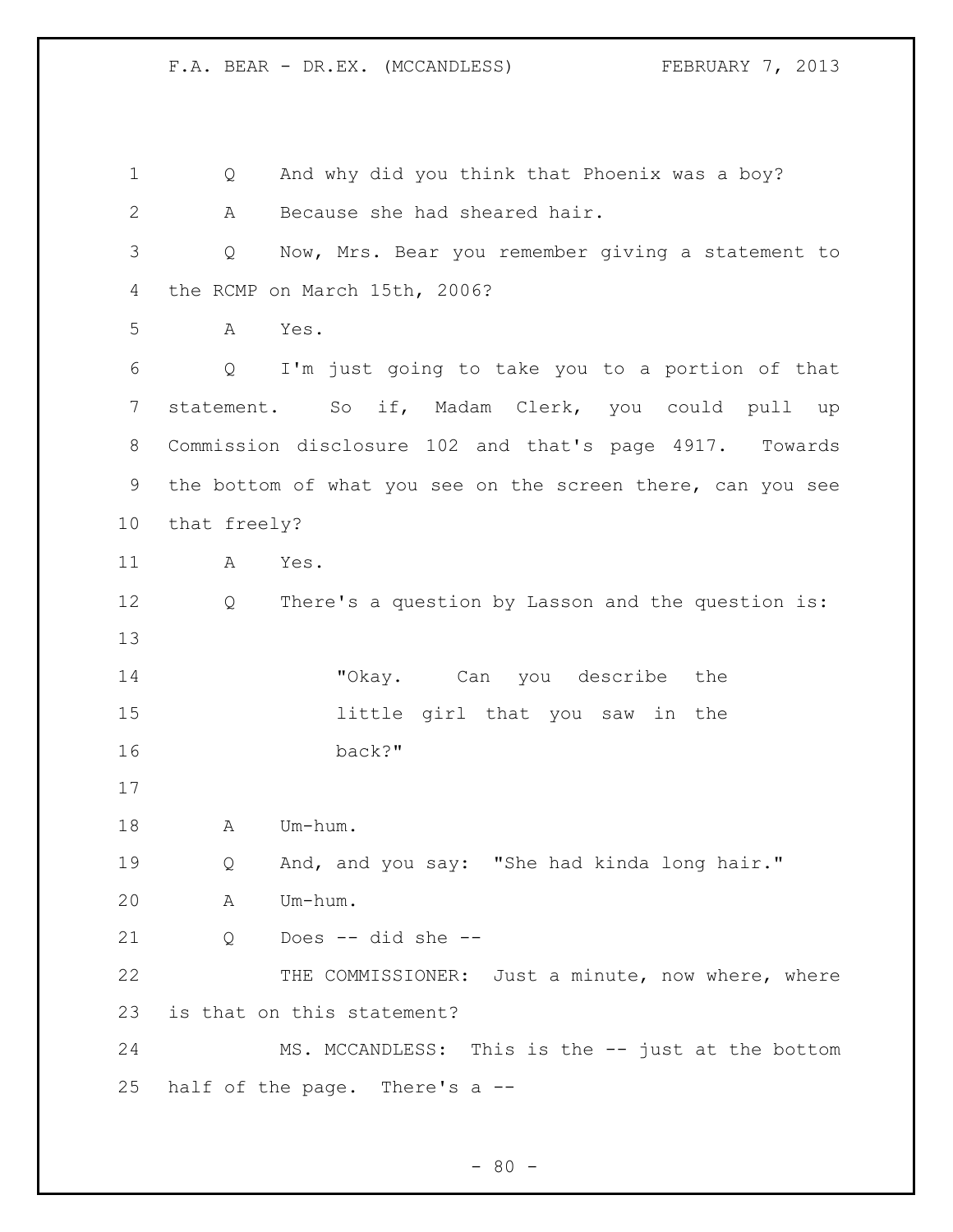1 THE COMMISSIONER: Of 4917? MS. MCCANDLESS: Yes. This is Mrs. Bear's statement to the RCMP, in March of 2006, and there's a question asked of her: "Can you describe the little girl that you saw in the back?" THE COMMISSIONER: Just a minute now, let me find that. Oh, in the middle of the page. All right. I'm with you. BY MS. MCCANDLESS: Q I just wanted to ask you about that, that information you gave to the RCMP. Do you stand by what you said that day? A Pardon me? Q Do you -- is that still what you -- how you remember seeing the child that day? Today you say she had a shaved head? 19 A Um-hum. At the time I -- there was the, the baby girl and then she kind of had, like, a big head of hair, as far as here. At the time I thought baby Phoenix was a boy. It  $-$  Q Okay. So if I understand your evidence you -- you're saying you were mistaken at the time that you spoke to the RCMP about Phoenix's hair?

 $- 81 -$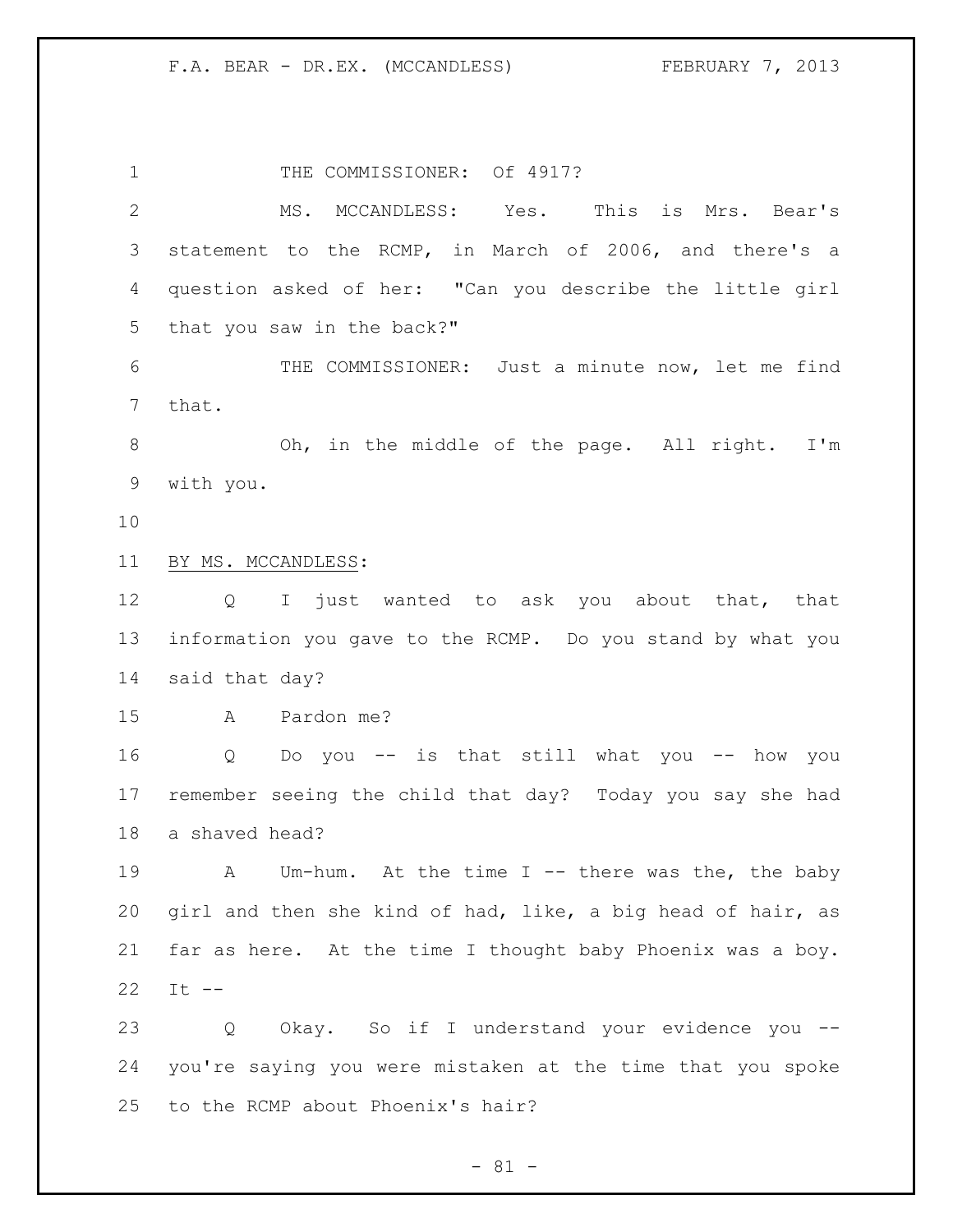1 A Yes. I, I -- because at the time the police asked me like I seen the picture at the time on t.v. and at the time she had -- so he told me like don't go by t.v. or whatever but then I, I kind of described baby Phoenix as the one that I seen on the t.v. with her, with her hair, too. Q Okay. So if I understand what you're saying, you had seen a photo of Phoenix around the time that her death was discovered and in the photo she had long hair? A Yes. Q Okay. So I would just like to refer you to a photograph now and Madam Clerk, if you could pull up Exhibit 7. Mr. Commissioner, I don't believe that exhibit is before you but it will appear on the screen. Do you recognize the girl in that photograph? A Yes. Q Okay. And was that the child that you saw in the car that day? 19 A Without the hat, yes. Q Thank you. Did you have a conversation with Mr. McKay that day about the children -- A No. Q -- in the car when you were at Marciniak's store? 24 A No, we just -- after my sister is ready to go we pulled out.

 $- 82 -$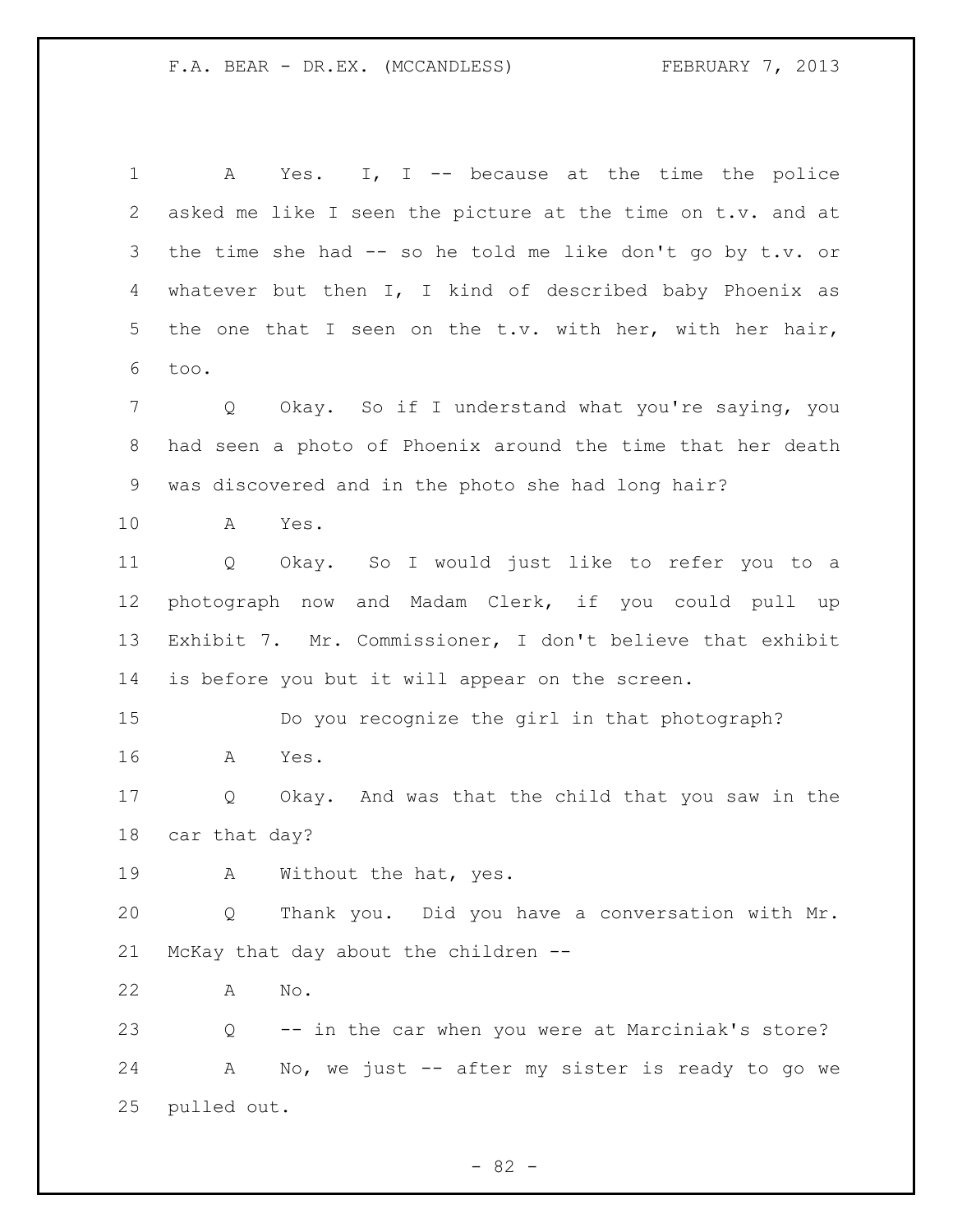Q Okay, did you, did you ask Mr. McKay who the kids were? A I asked whose little boy this was and, and the baby girl. Q And what did Mr. McKay tell you? A That -- I asked if that was his baby and, and he commented no, she's too ugly to be mine and there is no resemblance. Q When you say you asked Mr. McKay about the baby, do you mean the infant or the little girl? 11 A After I asked -- I said: Whose, whose little boy this is? Then he said: That's not a boy, that's Samantha's girl. Q And is that when he said she is too ugly -- A Yes. Q -- to be -- A I asked him -- Q -- mine? A -- I just said: Oh, I didn't know you had a girl. Q Did you see anyone interacting with Phoenix that -- on that occasion? A No. Q Did you see how Ms. Kematch was with her? A She was baby feeding, she was going to get up and

- 83 -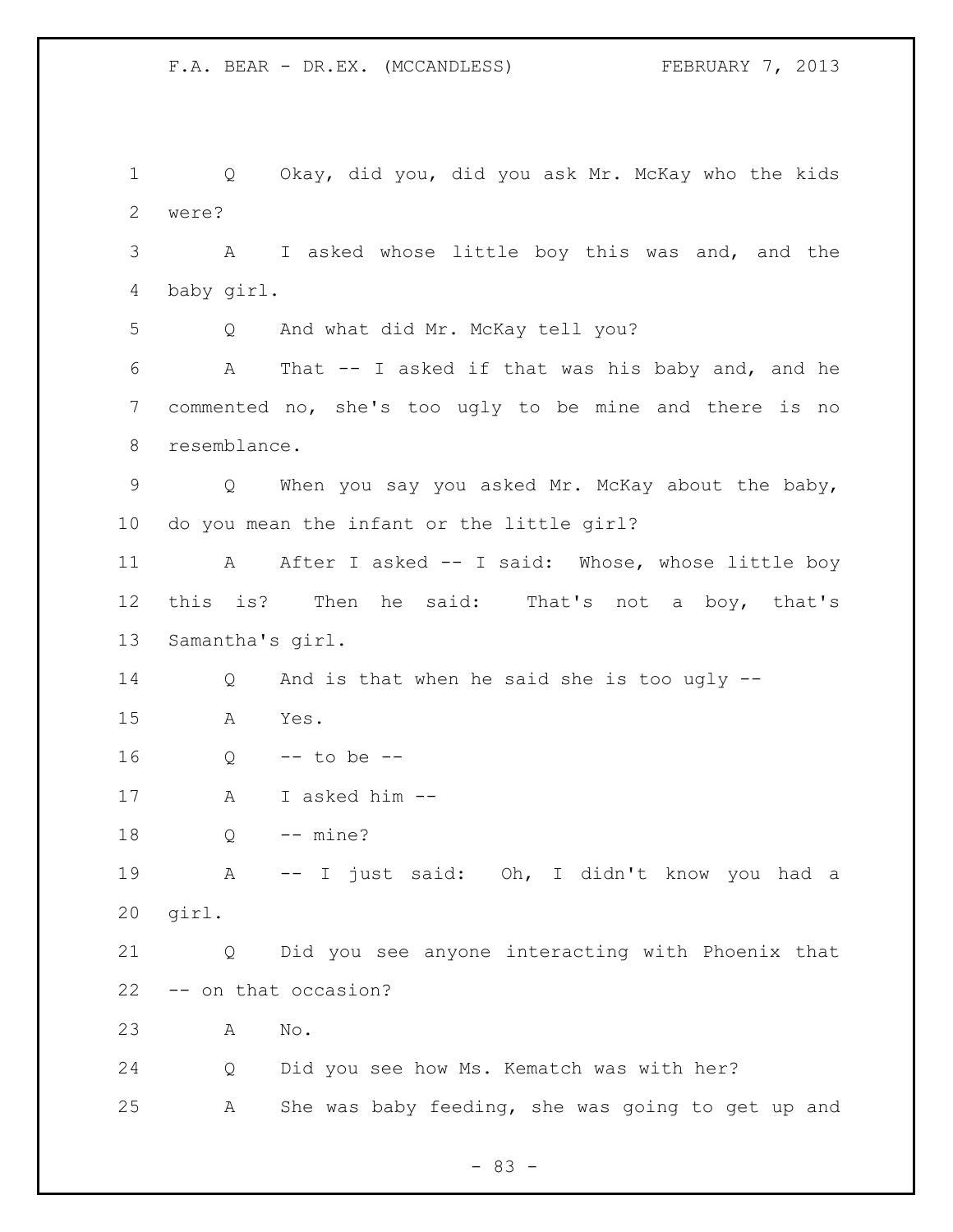mom just used her left arm and asked -- kind of pushed her to sit down. Q Did you speak to Phoenix at all? A No. Q Did you try to speak to her? A I, I just said: Oh, hi. And that, that was all I said. Q Did she say anything to you? A No, she just kind of looked at me. Q Was there anything else about her that stood out to you that day? A No. 13 Q Did she look happy or sad or ... A At the time that I found her she looked sad. Q What was she wearing? A She was wearing rubbers and she had shorts on, a t-shirt. Q And you said she had no hat on that occasion? A No hat, no. Q Did Mr. McKay tell you anything about where they were going that day? A They were on their way to Fisher Branch, he said he was taking his mother to Fisher Branch. Q And while you had this conversation with Mr. McKay, where was your sister, Darlene?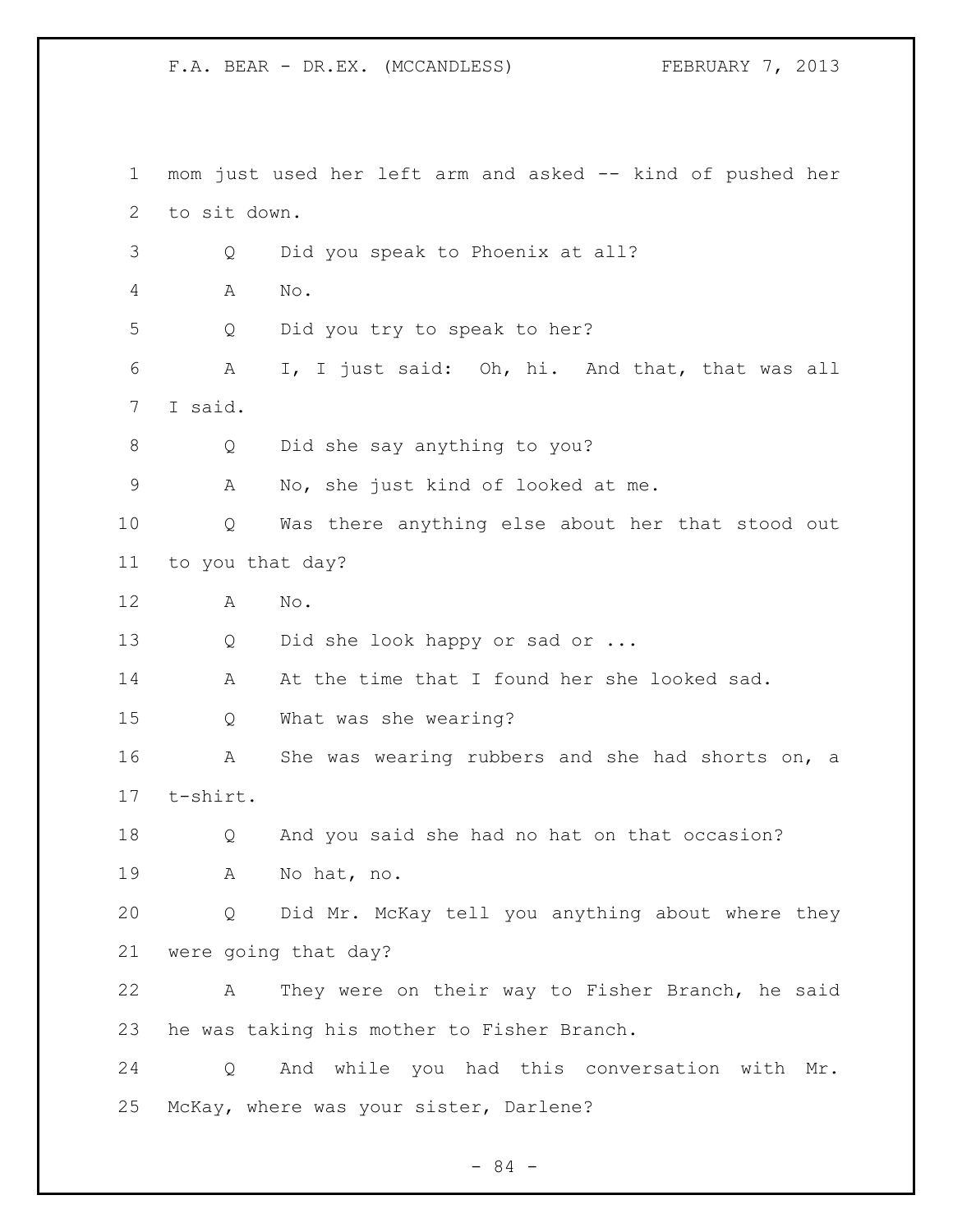1 A She was just -- she went inside the store to buy a card. Q How long was that visit, in total? A It was not even two minutes, three minutes. Q Do you remember approximately what time of year it was? A 2005. Q Was it springtime? A It was in the summer. I figure it was about two weeks, in June, that day I seen them. Q Sometime in early June? A Yes. Q Did you have any concerns about Phoenix when you saw her that day? A No, no. Q Was there anything you knew about Mr. McKay that would make you be concerned that he was around children? 18 A No, because I never really knew Wesley. Q Did you know anything about Samantha Kematch at that point? 21 A I -- first time that I met her. Q Had you ever known Mr. McKay to be violent? A No. Q Did you see Mr. McKay at any other time in 2005? A In August we, we played quarter bingo and I went

 $- 85 -$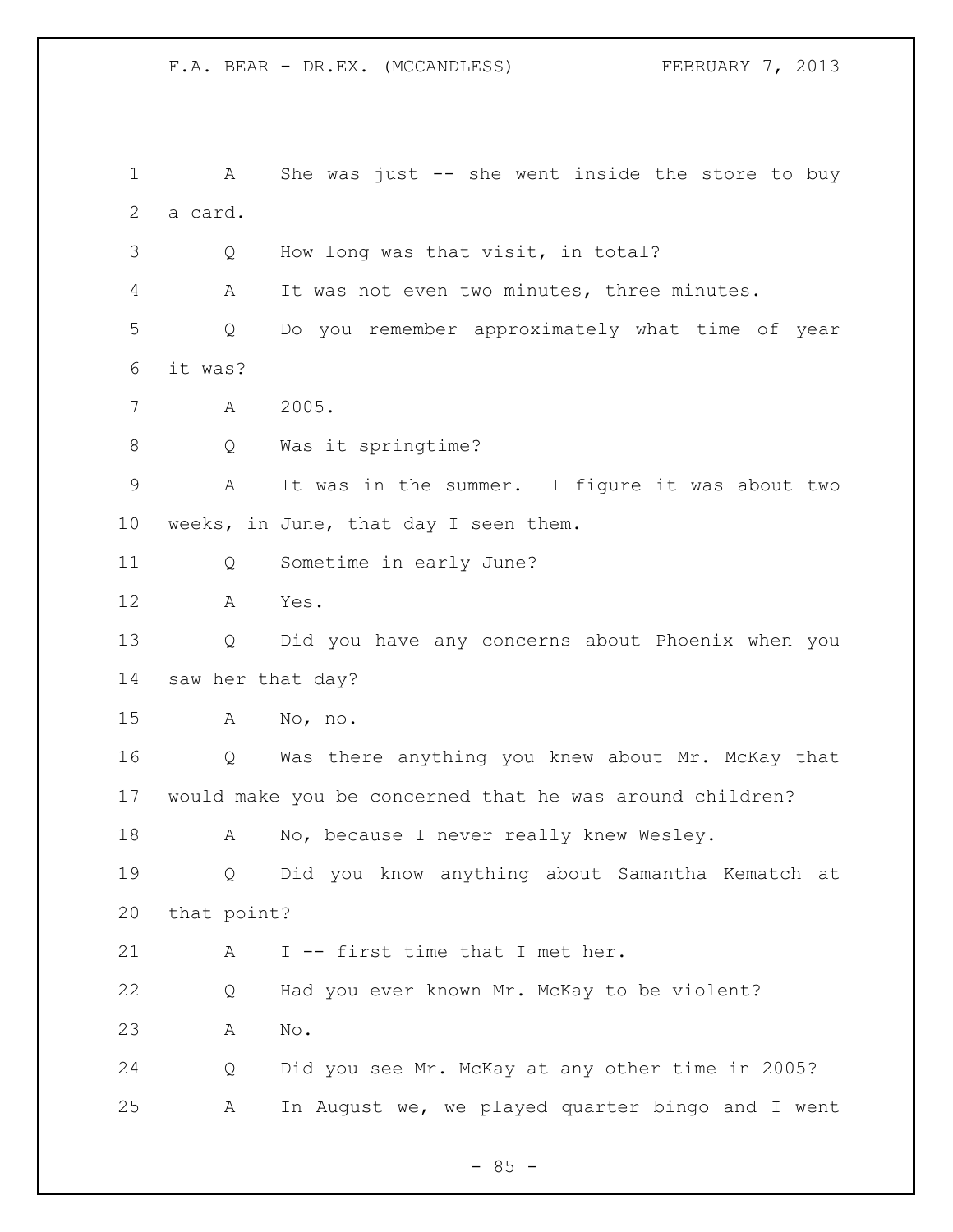to pick him up.

| $\mathbf{2}$ | Q                  | Where did you pick him up from?                            |
|--------------|--------------------|------------------------------------------------------------|
| 3            | А                  | At the, at the, the house where he was staying.            |
| 4            | Q                  | Do you know whose house it was?                            |
| 5            | Α                  | He was renting it from Angie Murdock.                      |
| 6            | $\overline{Q}$     | Madam Clerk, if you could pull up page 3056 and            |
| 7            |                    | that's an excerpt from Commission disclosure 45.<br>If you |
| 8            |                    | can show both photographs in the frame, please.<br>Do you  |
| 9            |                    | recognize this house?                                      |
| 10           | A                  | Yes.                                                       |
| 11           | Q                  | And is that the house that you picked up Mr.               |
| 12           |                    | McKay from in 2005?                                        |
| 13           | A                  | Yes.                                                       |
| 14           |                    | Q Do you remember how many times you were at that          |
| 15           | house in 2005?     |                                                            |
| 16           | A                  | I picked him up in October for Thanksgiving                |
| 17           | dinner.            |                                                            |
| 18           | $\circ$            | And you had mentioned picking him up, as well,             |
| 19           | for quarter bingo? |                                                            |
| 20           | Α                  | Yes.                                                       |
| 21           | Q                  | And you said the quarter bingo was in August               |
| 22           | 2005?              |                                                            |
| 23           | Α                  | Yes.                                                       |
| 24           | Q                  | Did you go inside the house that day?                      |
| 25           | Α                  | I just honked outside.<br>No.                              |
|              |                    |                                                            |

- 86 -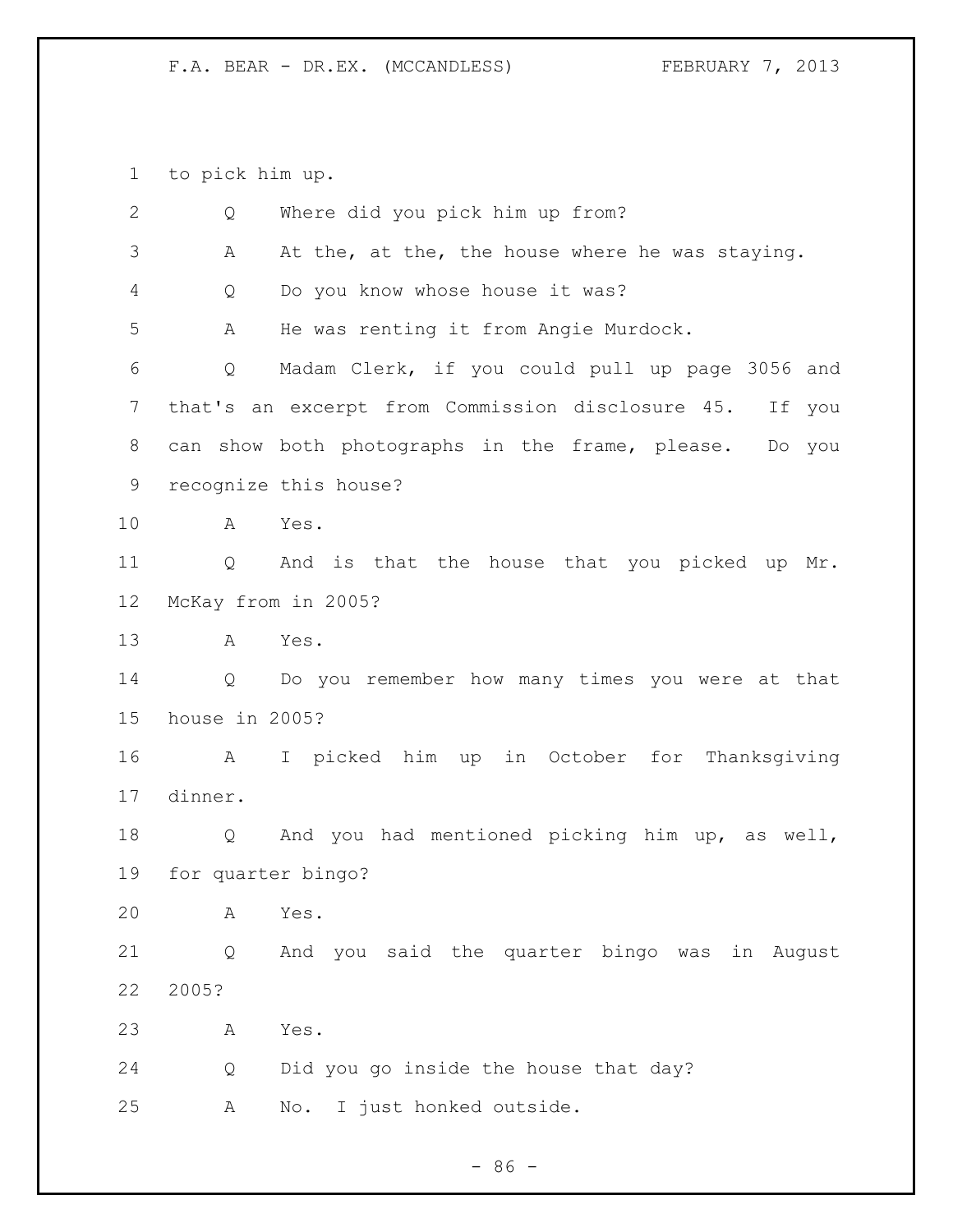1 Q And who came out? A Wesley, Samantha and the baby. Q When you say the baby, is that the same baby you had seen -- A Yes. Q -- in the car? Okay, the one that was about, you said, eight or nine months old? A Yeah. 9 THE COMMISSIONER: Now, this is -- is this October time we're talking about? 11 MS. MCCANDLESS: August. 12 THE WITNESS: August. 13 THE COMMISSIONER: Oh, the August. BY MS. MCCANDLESS: Q Did you ask about Phoenix, or the little girl, that day? A No. Q Did Mr. McKay or Ms. Kematch mention her? A No. Q Could you see any signs of children having lived in the house? Was -- were there toys in the yard or anything of that nature? A No, not that I know. Q And how did Mr. McKay seem on that occasion?

- 87 -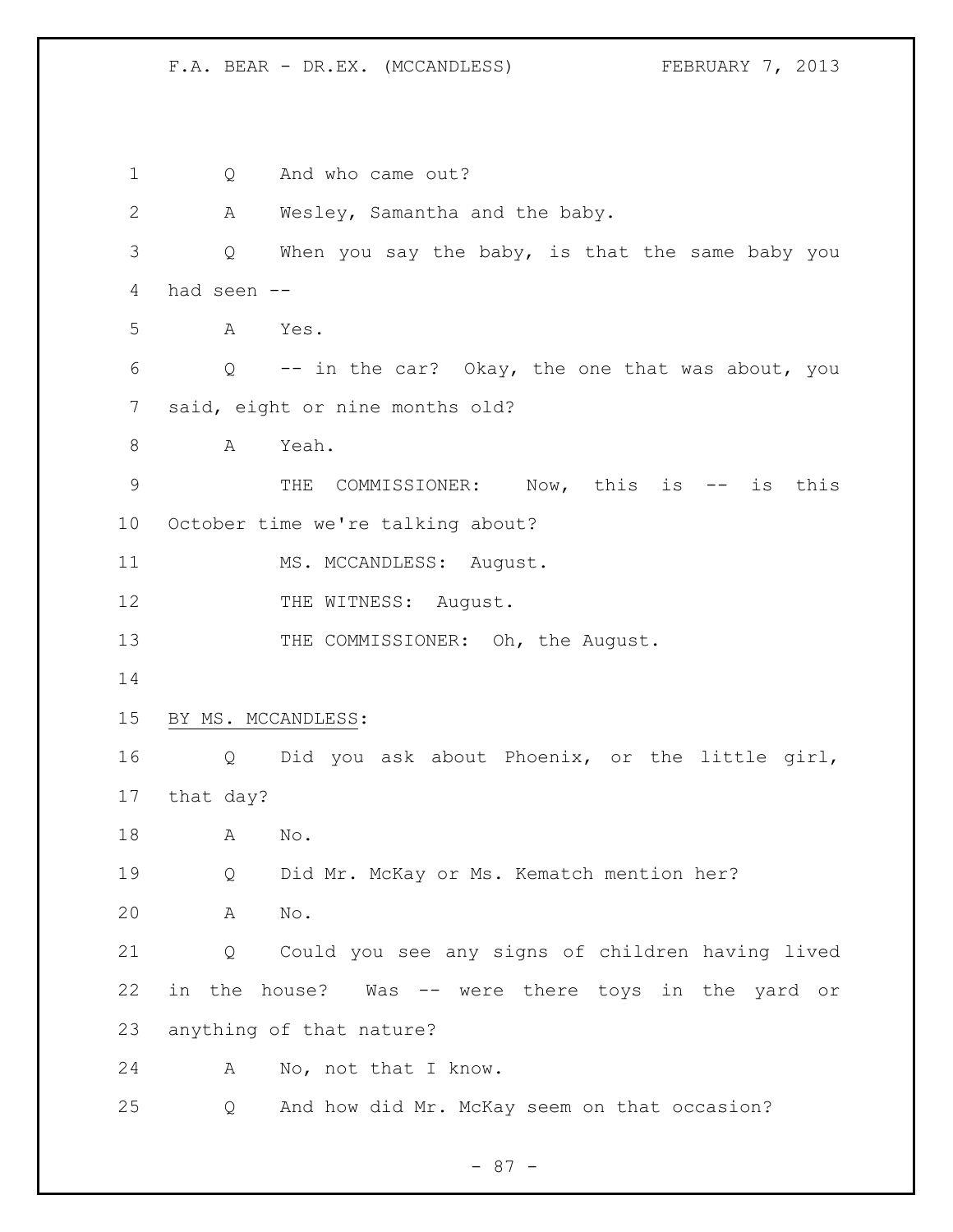1 A He was quiet. 2 Q What did you think about that? A Nothing. Q Did you ask him what was going on? A I can't remember. Q Did you ask Ms. Kematch how things were going? A In October I did. Q Now that day you went to play quarter bingo and where did you go? 10 A We went to my house. 11 THE COMMISSIONER: You're back in --12 THE WITNESS: In Peguis. 13 THE COMMISSIONER: -- in August now, are you? MS. MCCANDLESS: Yes, still in August. BY MS. MCCANDLESS: Q You've said you went to your house in Peguis? A Yes. Q And how long was that visit that day? A It was about a couple of hours. Q And was anyone else from your family there that day? A Pretty well, pretty well everybody, half of my siblings. Q Was Madeline Bird there?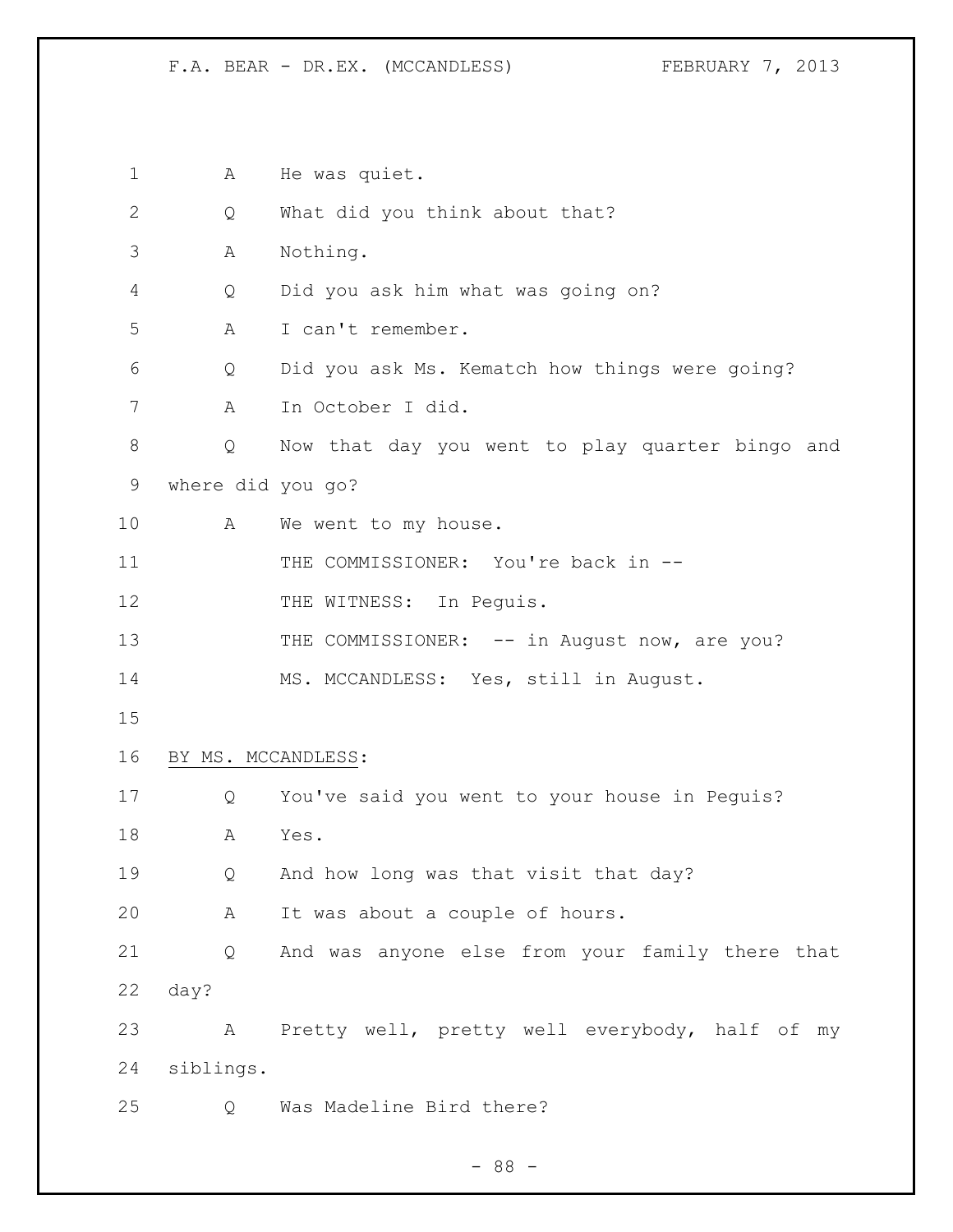A Yes. 2 Q Was Darlene Garson there that day? A Yes. Q How many people, in total, were at your house? A I figure about, totalling with the kids, I figure about 25. Q Do you remember anyone mentioning Phoenix's name that day? A No. Q Do you know how long Mr. McKay stayed at Angie Murdock's house? A No, I don't. Q Did you ever see the individual who is being referring to as DOE number 1, out in the community? A No. Q Or the individual who is being referred to as DOE number 2? A No. Q Did you know if Phoenix Sinclair was living in Angela Murdock's house -- A No. Q -- in 2005? Did you ever go inside Angela Murdock's house in 2005? A When I picked up -- picked them up for Thanksgiving morning the door wasn't locked and then I just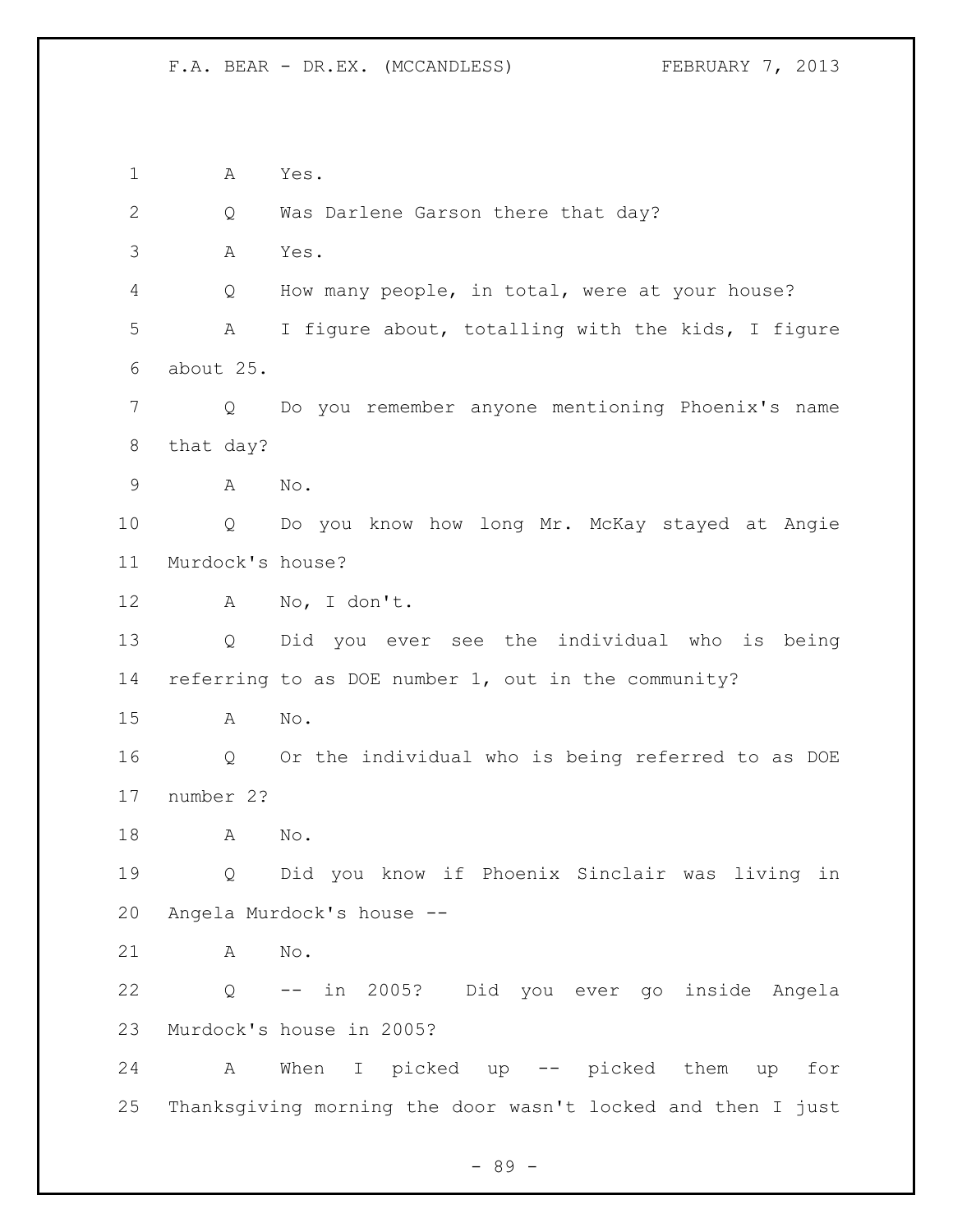knocked and walked in.

Q This was the October 2005 --

A Yes.

 Q -- occasion? And if you could just tell the commission what happened that day when you came to the house.

A In?

Q October 2005.

 A October? I picked him up for, for Thanksgiving 10 dinner, my mom was finishing up the dinner and  $I - - I$  don't know, just thought -- went and asked them if they wanted to 12 come and have dinner with us. So they just -- I just went inside in there and they, they just packed and they left. They come, come with me.

Q Were they expecting you that day?

A No.

Q Did you walk in or knock on the door?

18 A I knocked and then since the door wasn't -- I just opened it.

 Q And who was there when you walked into the house? A Samantha and Wesley and the baby.

 Q Did you not feel welcome when you came to the house that day?

A I didn't feel welcome, no.

Q And why was that?

 $-90 -$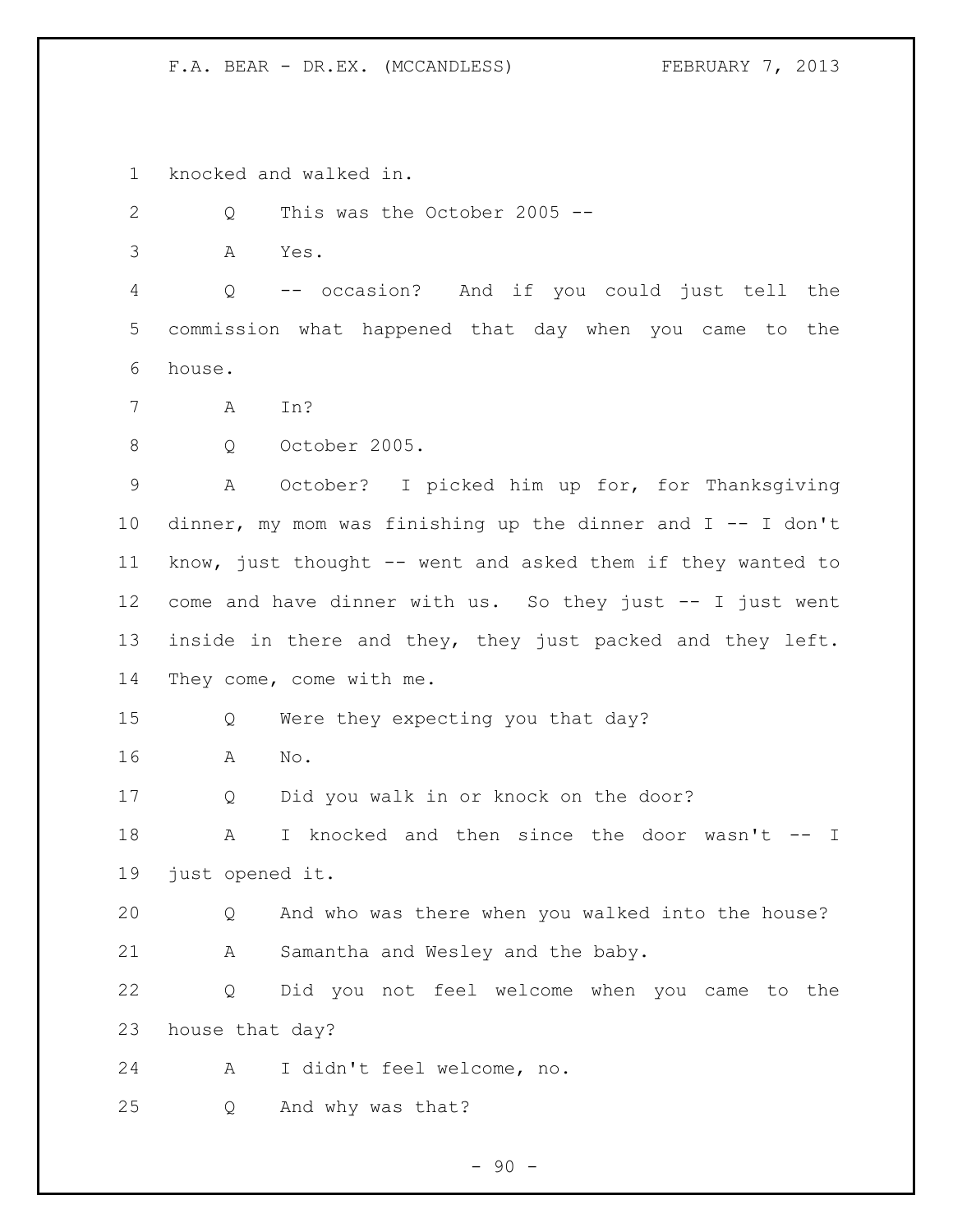A I don't know. Q Why did you feel that way? Was there something someone said or did to make you feel unwelcome? A I, I assume because he didn't -- I assume because when I opened the door just without them saying come in, I, I assumed that's why. Q What parts of the house were you in that day? 8 A I just walked in straight to their -- to the -- well, to where Wesley was playing the computer and that's as far as I went. Q How long were you in the house for? 12 A I was only in there for a couple of minutes. Q Did you see any signs of a child or children living there, any toys, anything like that? 15 A I really don't remember if -- seeing any toys, I don't remember seeing any toys, I don't think. Q Did you ask about the little girl, or Phoenix? A No, no. Q Did either Mr. McKay or Ms. Kematch mention her on that occasion? A No. Q And you brought them over for Thanksgiving dinner? A Yes. Q And how many people were at that dinner?

- 91 -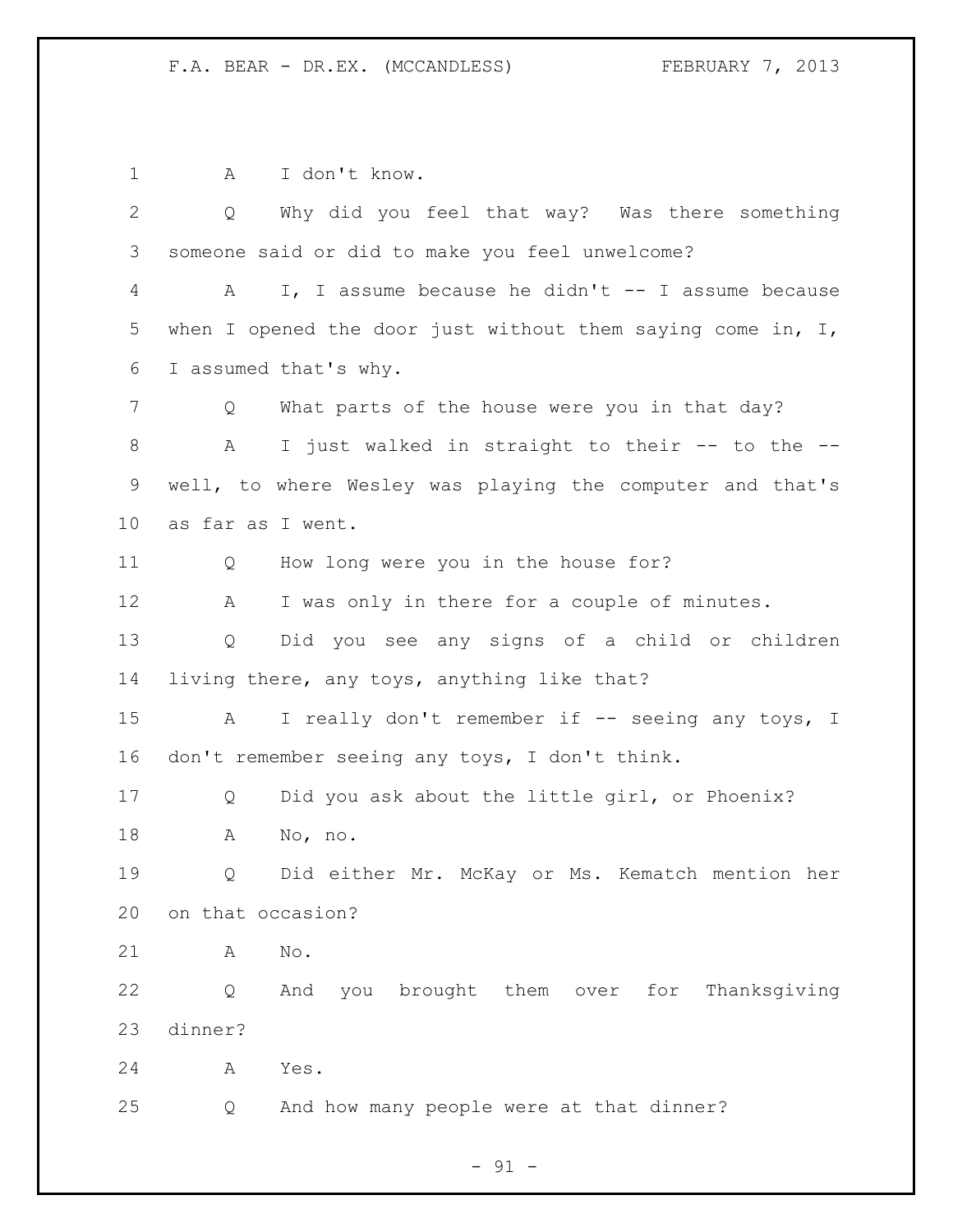| 1             | Α                  | My mother and half of my siblings.                       |
|---------------|--------------------|----------------------------------------------------------|
| $\mathbf{2}$  | Q                  | What's your mother's name?                               |
| 3             | Α                  | Ida.                                                     |
| 4             | Q                  | What's her last name?                                    |
| 5             | Α                  | McKay.                                                   |
| 6             | Q                  | And was Madeline Bird there that day?                    |
| 7             | Α                  | Yes.                                                     |
| 8             | Q                  | Who else was there?                                      |
| $\mathcal{G}$ | Α                  | Well, there was my husband and my children.              |
| 10            |                    | There was Darlene and her husband, Joe.                  |
| 11            | Q                  | That's Darlene Garson?                                   |
| 12            | Α                  | Yes.                                                     |
| 13            |                    | THE COMMISSIONER: And, and whose house was the           |
| 14            |                    | Thanksgiving dinner?                                     |
| 15            |                    | THE WITNESS: My, my mother's, Ida McKay.                 |
| 16            |                    | THE COMMISSIONER: Ida's?                                 |
| 17            |                    | THE WITNESS: Yes.                                        |
| 18            |                    | THE COMMISSIONER:<br>Thank you.                          |
| 19            |                    |                                                          |
| 20            | BY MS. MCCANDLESS: |                                                          |
| 21            | Q                  | Is that house located on Pequis or --                    |
| 22            | Α                  | Fisher River.                                            |
| 23            | Q                  | Fisher River. Did Mr. McKay and Ms. Kematch come         |
| 24            |                    | stay with you at some point?                             |
| 25            | Α                  | Towards<br>the<br>October after<br>end of<br>the<br>long |

- 92 -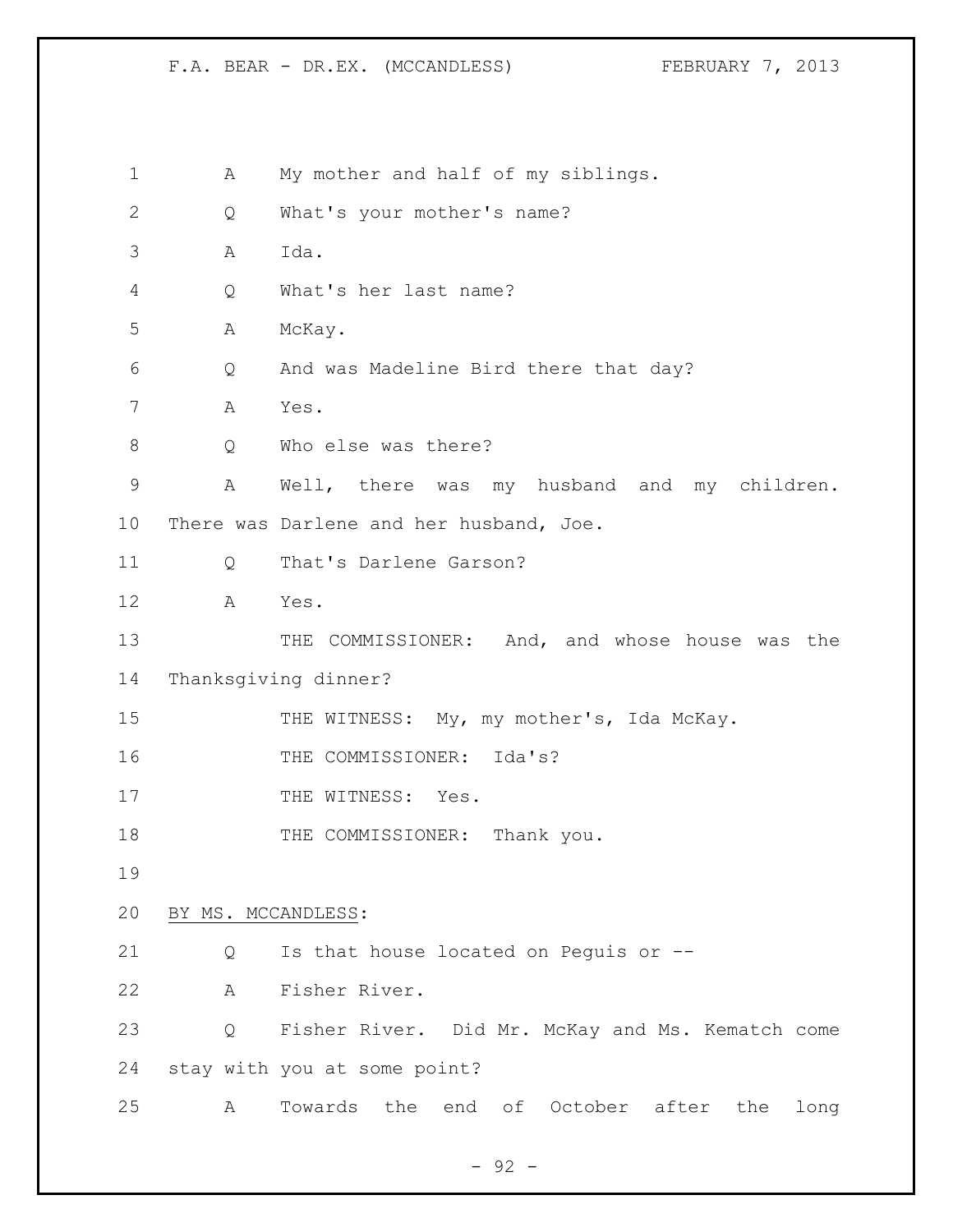weekend. Q What -- and what year is that? A 2005. Q This was your home in Peguis? A Yes. Q And you said that was after the long weekend, so after the Thanksgiving dinner? A Yes. Q How did he come to stay at your house? A He phoned my husband and, and asked my husband if he could come and stay with us a couple of days till they, they find a place and said that they were kicked out of their, their place and they needed a place to stay, that they were told to get out of that house right away. Q Okay. And that was Angela Murdock's house? A Yes. Q So who all stayed with you at your home on Peguis? 19 A Wesley, Samantha and the baby. Q How long did they stay with you? A Four nights. Q And can you describe what Mr. McKay was like around that time? A He was in the bedroom, he, he didn't come out of the bedroom. He stayed in the bedroom.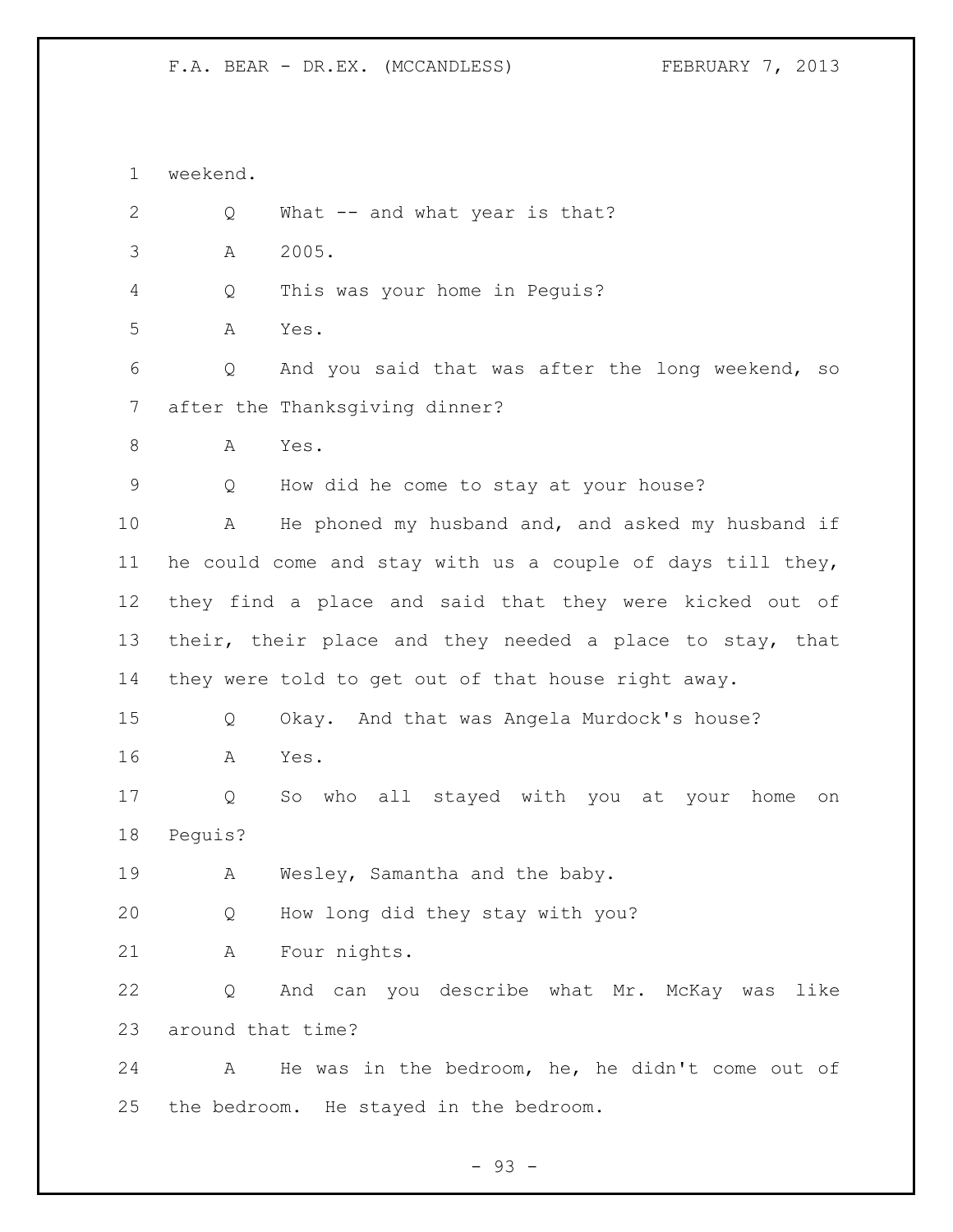Q Did he tell you what was wrong?

 A I asked Samantha: What's wrong with Wesley? Q What did she say to you?

A She said he was depressed.

Q Did you ask why?

 A I just said: What does he have to be depressed about? That's all I said.

 Q What about Ms. Kematch, what was she like around that time?

10 A She would play with her baby. She would -- when, when she wanted to go and have a smoke she would go and put the baby in her bedroom and when she had done her smoke she would go get the baby back out and play with her.

 Q Did she ever behave towards the baby in a way that was concerning to you?

A No.

 Q Did Mr. McKay ever act in a way that was concerning to you?

 A There was -- well, he spent all the time in the bedroom, I -- he -- when we -- I only -- he would only come out when he had to use the washroom.

Q Were you ever afraid of Mr. McKay?

 A No, no, I didn't -- not at the time until I, I asked my husband, I wanted them out of my house and I told my daughter, strip that bedding out of that bedroom because

- 94 -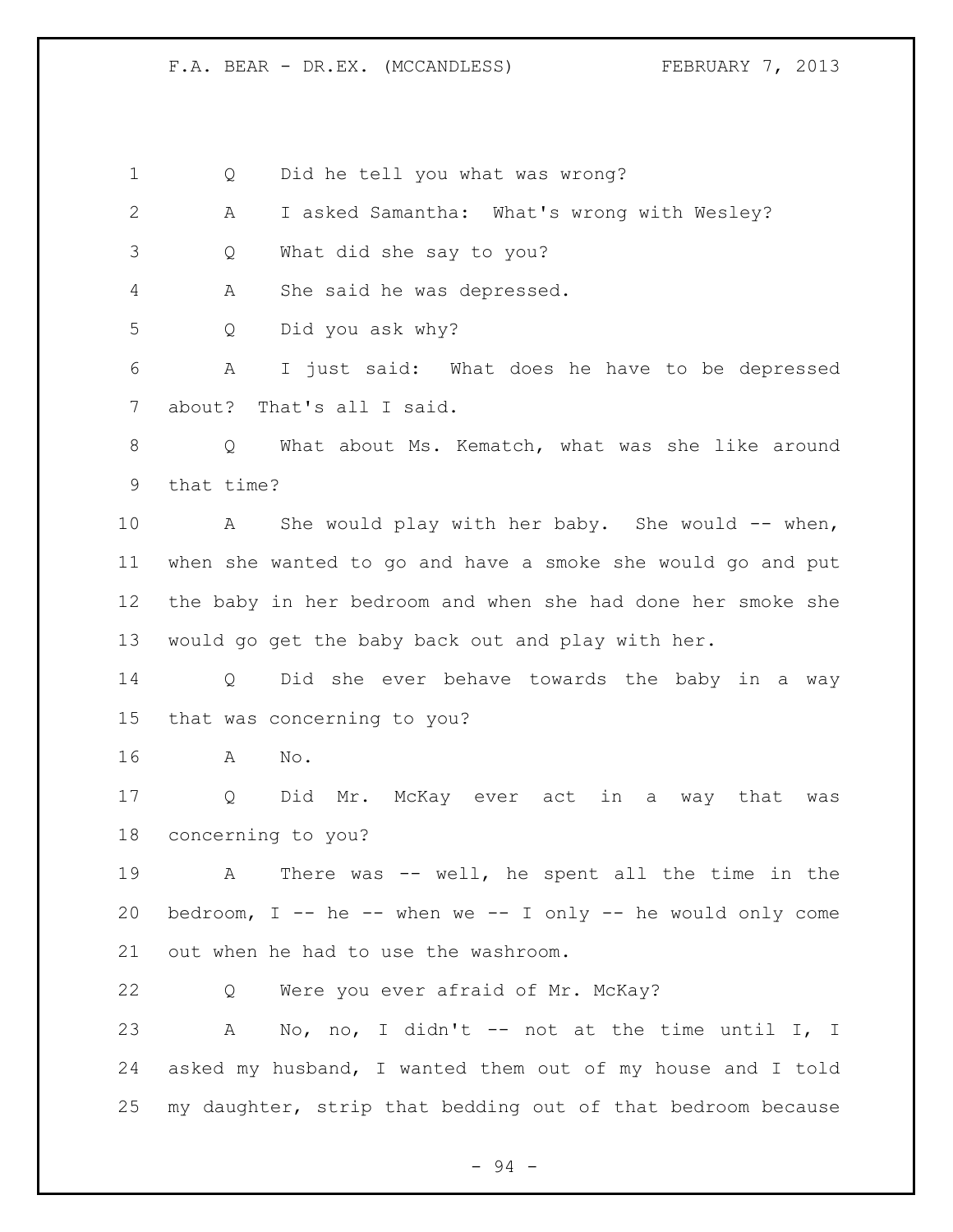it was so, so -- there was an awful smell coming from it and I just -- the way he looked, the way he looked I never -- that look on his face it kind of scared me. Q So was there any particular reason why they left your house -- A I -- 7 Q -- after the four nights? A -- I, I told my husband I wanted them out because I thought Wesley was HIV positive. Q Did you know that Samantha Kematch was pregnant at that time? A No. Q Did you ever ask about Phoenix when they stayed with you? A No. Q Did you ever hear her name mentioned by anyone when they stayed with you? A No. Q Do you know where Mr. McKay and Ms. Kematch went after they stayed at your house in Peguis? A I drove them to Winnipeg. I dropped them off on, on some place on Dufferin Avenue. Q And who was with you at that time? A My daughter. Q And who did you drive to --

 $- 95 -$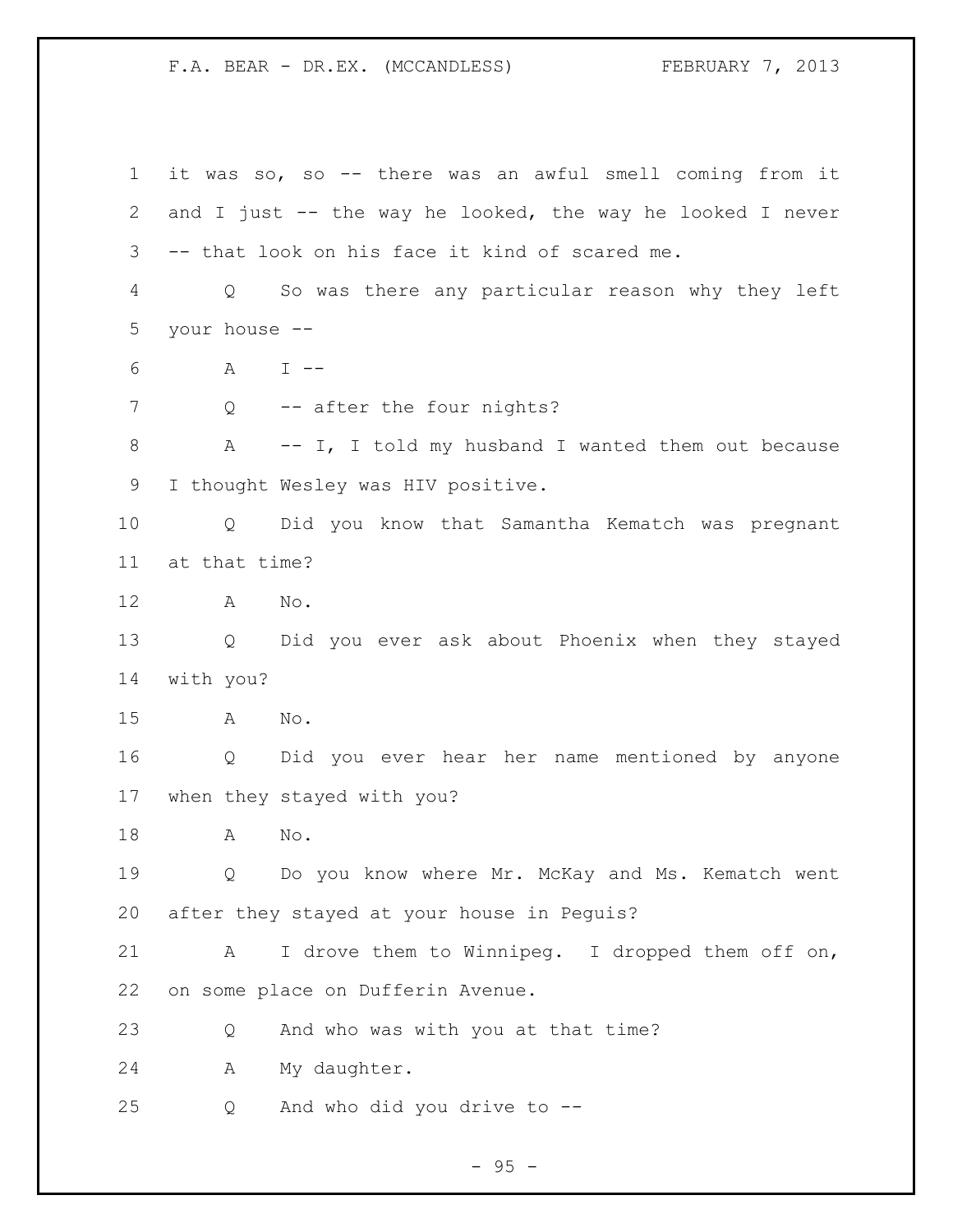A I drove -- Q -- Dufferin. A -- Samantha, Wesley and the baby. Q Did you know where it was you were taking them to? A He said his daughter's. Q Did you ask about Phoenix during that trip? 8 A No. Q Did either of them mention Phoenix's name during that trip? A No. Q Did you have any more contact with Mr. McKay after you drove him and Ms. Kematch to Dufferin, in Winnipeg? A A few times he would phone and, and ask if I picked up a fridge and stove he gave us. Q What did he want you to do? 18 A With the fridge and stove? Q Yes. A Well, it -- he gave us a fridge and stove, it was at his dad's, in the garage, because he didn't have money to pay us for -- I guess for helping them, just to, to stay 23 there, the four nights that we gave them and to help them, to give a ride to Winnipeg. Q Where was his dad's?

- 96 -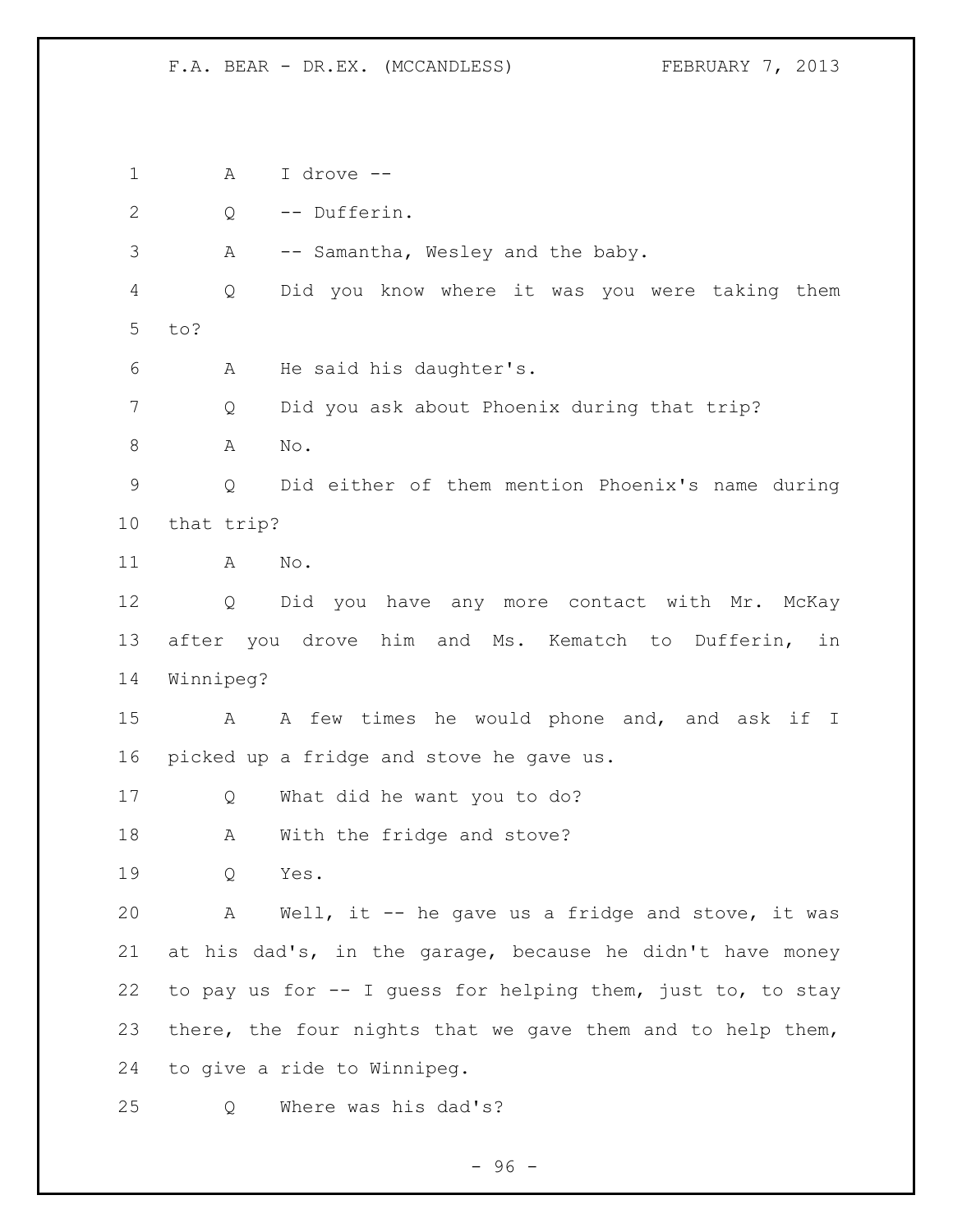F.A. BEAR - DR.EX. (MCCANDLESS) FEBRUARY 7, 2013 F.A. BEAR - CR-EX. (IRELAND) A His dad is -- his dad's house is located in Fisher River. Q And what do you know his dad's name to be? A William John McKay. Q Okay. Do you recall when it was you first learned about Phoenix's death? A 2006. Q Apart from the day that you saw her in the car at Marciniak's, did you see Phoenix Sinclair any other time? A No. MS. MCCANDLESS: Those are my questions for this witness, Mr. Commissioner. 13 THE COMMISSIONER: Thank you, Ms. McCandless. Mr. Ireland? MR. IRELAND: Thank you, Mr. Commissioner. Hello, Ms. Bear. 17 THE WITNESS: Hi. CROSS-EXAMINATION BY MR. IRELAND: Q My name is David Ireland and I'm one of the lawyers who acts for Steve Sinclair and Kim Edwards. Okay? A Um-hum. Q I just have a few questions to ask you based on some things that you told Ms. McCandless. You've told us here today, Ms. Bear, that you were not particularly close

- 97 -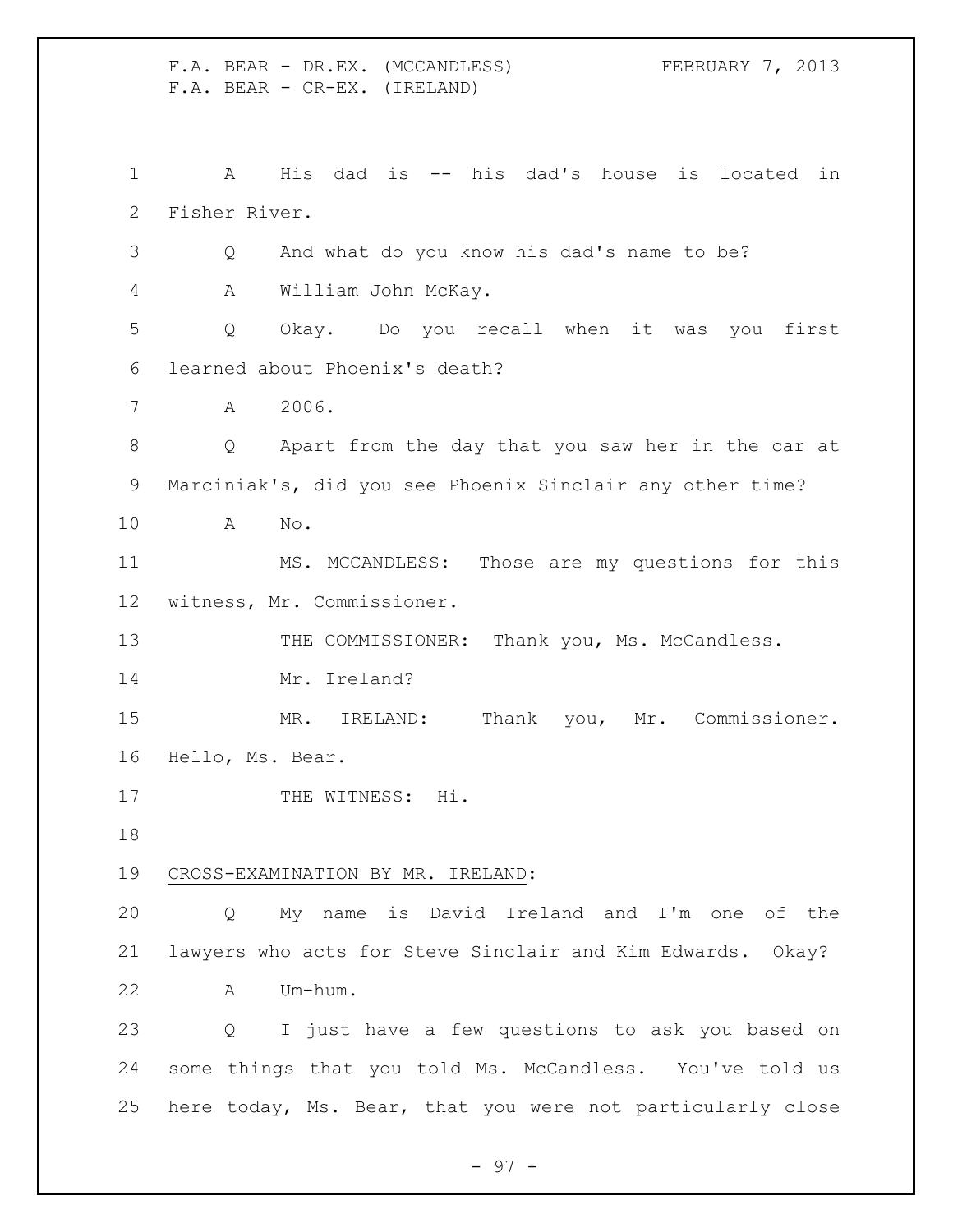with Mr. McKay; is that fair? A Um-hum. Yes. Q That you knew him when he was younger but then you didn't know him for some time? A Yes. Q Ms. Bear, do you recall in 2006 you made a statement to the police? Do you remember that? 8 A 2006? Q I believe so. A Yes. Q Yeah. So after or during the time the police were investigating what happened to Phoenix, they interviewed you; is that right? A Pardon me? Q They interviewed you, they talked to you. A Yes. Q Okay. During the course of these proceedings have you had a chance to look at that statement again? A Here, this one? Q I'm not sure it's in front of you or not. A I didn't, I didn't look at it, no. Q You didn't review it? A No. Q Okay. I'm going to ask for the statement to be brought up on the screen and I'm going to ask you some more

- 98 -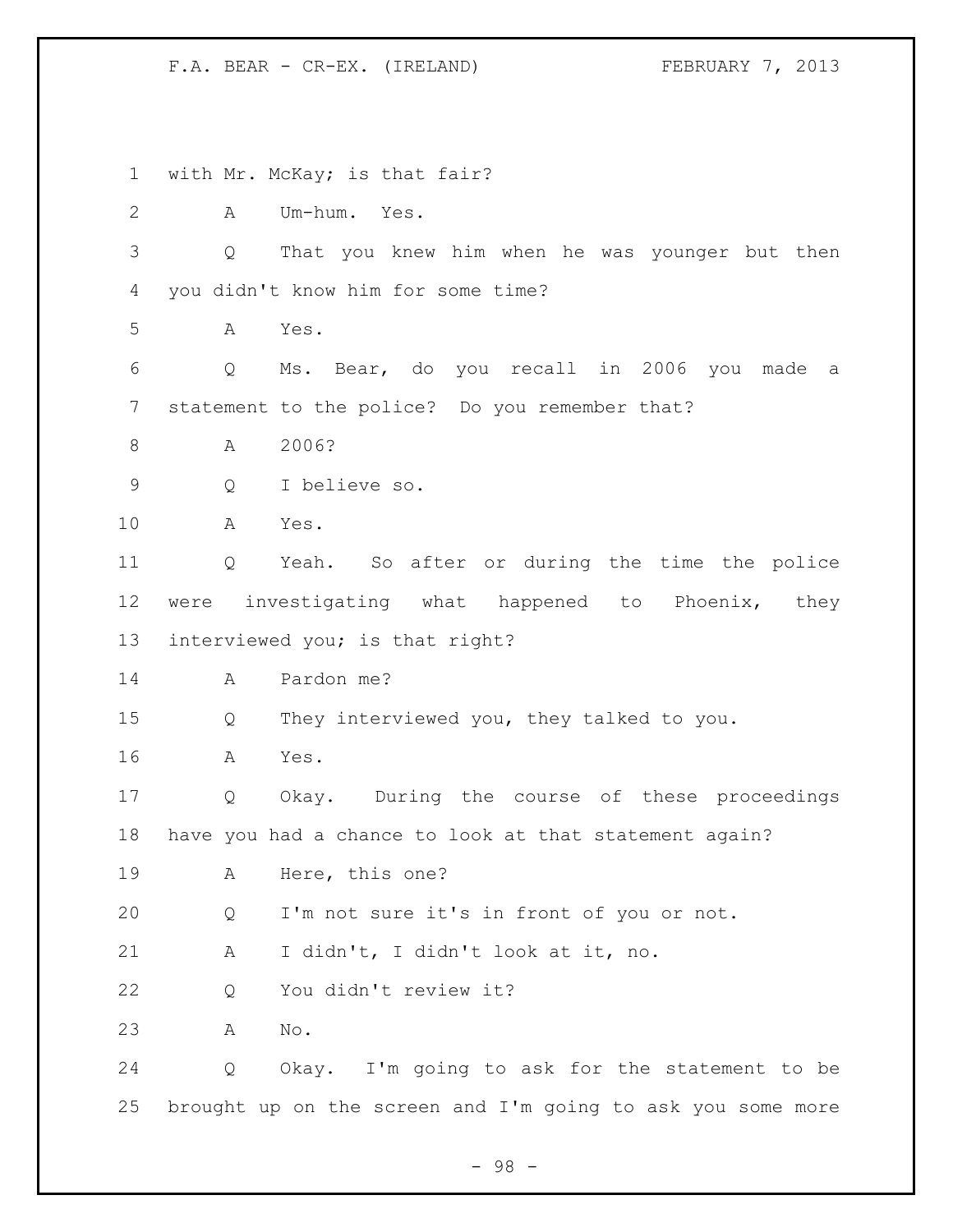questions about what you remember about it. Okay? A Okay. Q It's Commission disclosure 102, I believe, 4916 is the page. So, again, it begins by saying that the date is March the 15th, 2006. Does that sound right to you? You  $7 \text{ recall} --$ 8 A Yes. Q Yeah, you might not remember exactly -- A Yes. Q -- but it's right? Okay. 12 I've read this statement, Ms. Bear, I'm going to take you to little parts of it that I want to discuss with you; okay? A Um-hum. Q If we can go to the next page, please, Madam Clerk. And just scroll down a little bit. You'll see, a little more than half way down the page, it says Lasson and he asks a question -- he or she, I'm not sure actually. It says: "How do you know Wesley, Florence?" Do you know -- can you see where I am? A Yes. MR. IRELAND: Mr. Commissioner, you have that, as well? 25 THE COMMISSIONER: How do you know Wesley?

- 99 -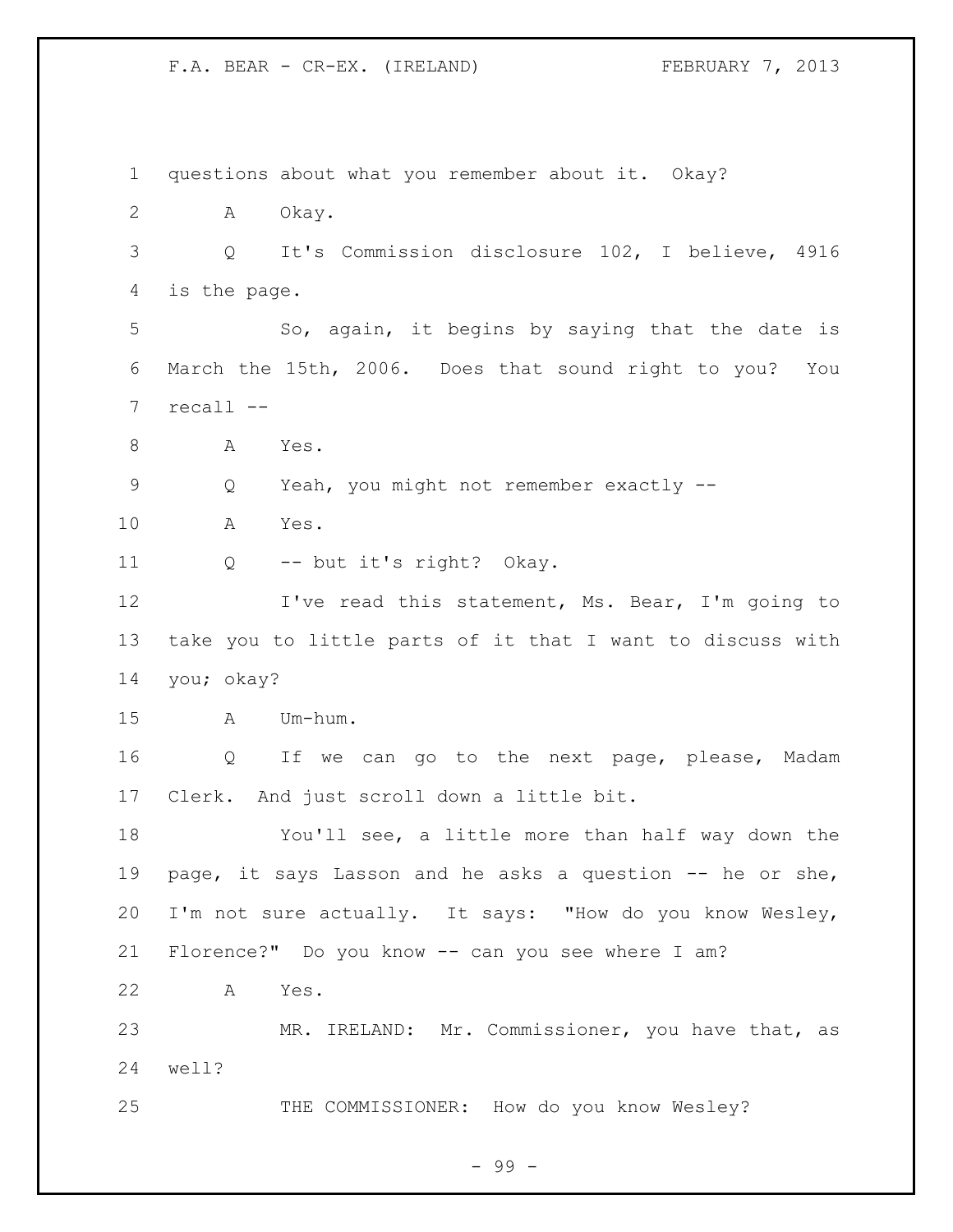| $\mathbf 1$    |                 | MR. IRELAND: Yes.                                           |
|----------------|-----------------|-------------------------------------------------------------|
| $\mathbf 2$    |                 | THE COMMISSIONER: Yes.                                      |
| 3              |                 |                                                             |
| 4              | BY MR. IRELAND: |                                                             |
| 5              | Q               | And you answer:                                             |
| 6              |                 |                                                             |
| $\overline{7}$ |                 | "I've known him from ah, it's my                            |
| 8              |                 | cousin. I've known him  I                                   |
| 9              |                 | known him quite a while. Like he                            |
| 10             |                 | ah, he always  phoned me. When                              |
| 11             |                 | I'm in Winnipeg he  when I was                              |
| 12             |                 | staying there he helped me move in                          |
| 13             |                 | my apartment and  we've<br>to                               |
| 14             |                 | always kept in touch."                                      |
| 15             |                 |                                                             |
| 16             |                 | Do you remember telling the police that, Ms.                |
| 17             | Bear?           |                                                             |
| 18             | Α               | No, I don't.                                                |
| 19             |                 | Q Just so that we're clear, and it's very important         |
| 20             |                 | to be clear on these little distinctions I'm going to make. |
| 21             | Α               | Um-hum.                                                     |
| 22             | Q               | Do you recall talking to the police?                        |
| 23             | Α               | Do I remember talking to the police?                        |
| 24             | Q               | Right.                                                      |
| 25             | Α               | Yeah, I remember talking --                                 |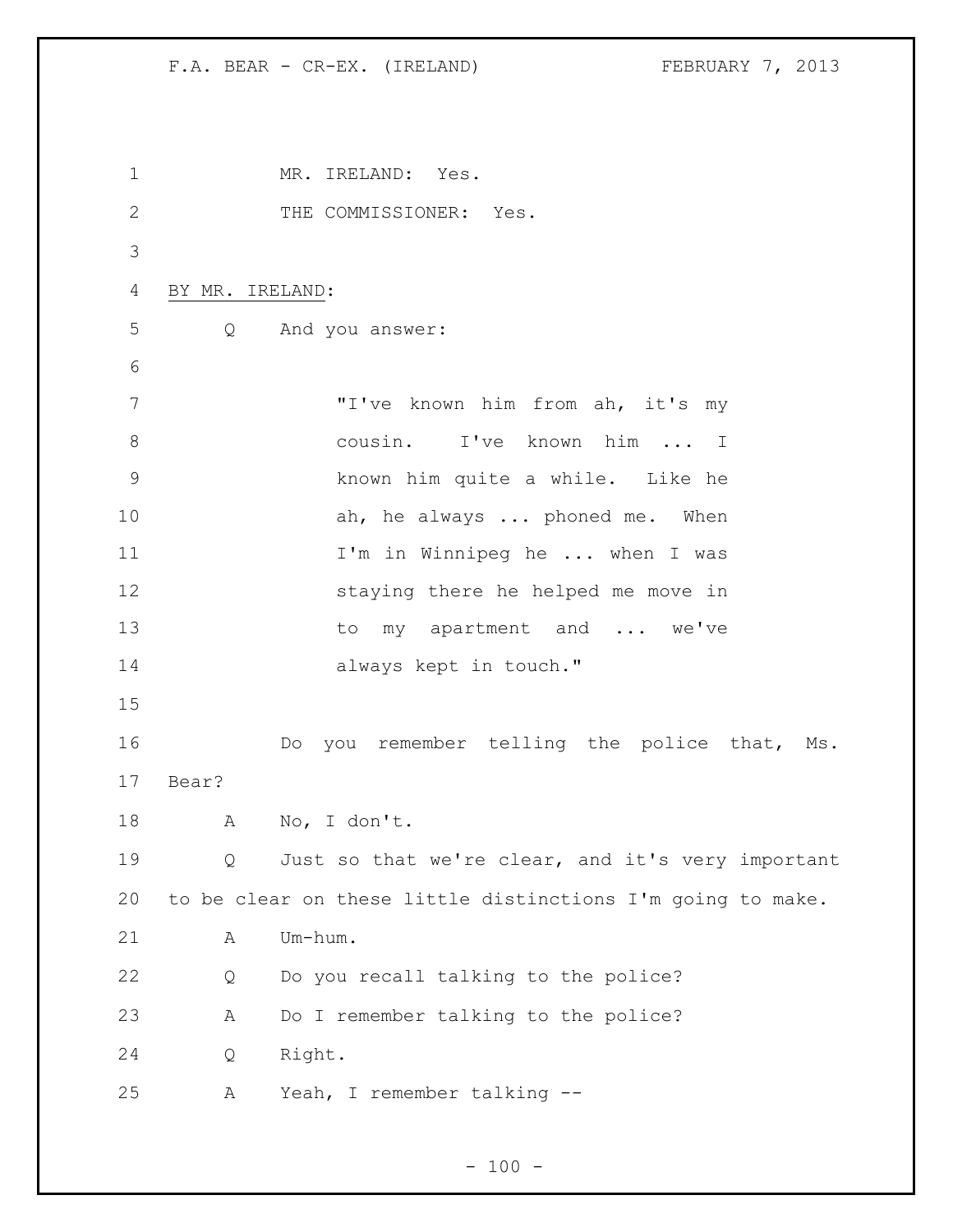Q Okay. A -- to the police. Q Okay. A But I don't remember talking about that there. Q You, you -- THE COMMISSIONER: Where did, where did you talk to the police? 8 THE WITNESS: No, after, after they found out -- I found out baby Phoenix was murdered, that's when detectives came to see me. 11 THE COMMISSIONER: At your house? 12 THE WITNESS: Yes. BY MR. IRELAND: Q Okay, just, just when you say baby Phoenix there, I'm just going to jump in on that, as well, because it's a little confusing when you gave your testimony. You know that when you saw Phoenix in 2005 she wasn't a baby. You're aware of that, she was a little girl? A Um-hum. Q Okay. Because we are also talking about a baby that was with Wesley and Samantha, so it's just -- A Okay. Q It's quite confusing. A Okay.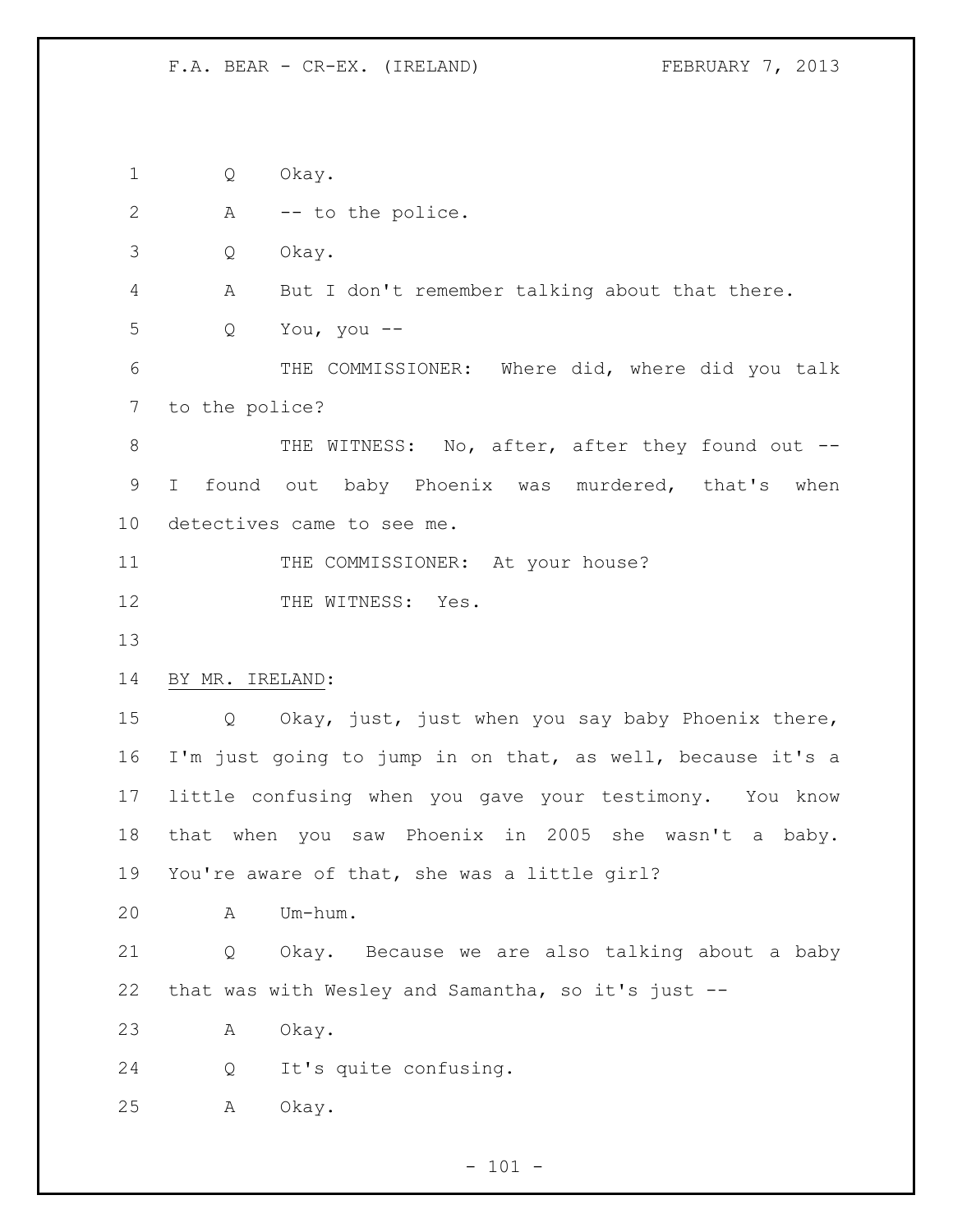Q So if you could refer to Phoenix simply as Phoenix that would be appreciated. A Okay. Q Okay, thanks. So again, you recall making the statement but the part I've read out to you, about how you would always stay in touch with Wes, you don't recall that? A I don't remember, no. Q Is it true? Did you stay in touch with him? A With -- no. 10 Q No, it's not true? A No. And I don't remember him helping me move in an apartment. Q You don't remember Wes helping you move in an apartment? A No. Q And it sounds like you don't remember telling the police that either? A No. Q Okay. A I don't remember that. I don't remember it. Q If we can move to page 4919. You've testified here today, Ms. Bear, that Wes was depressed. A Um-hum. Q That you were told he was depressed; is that right?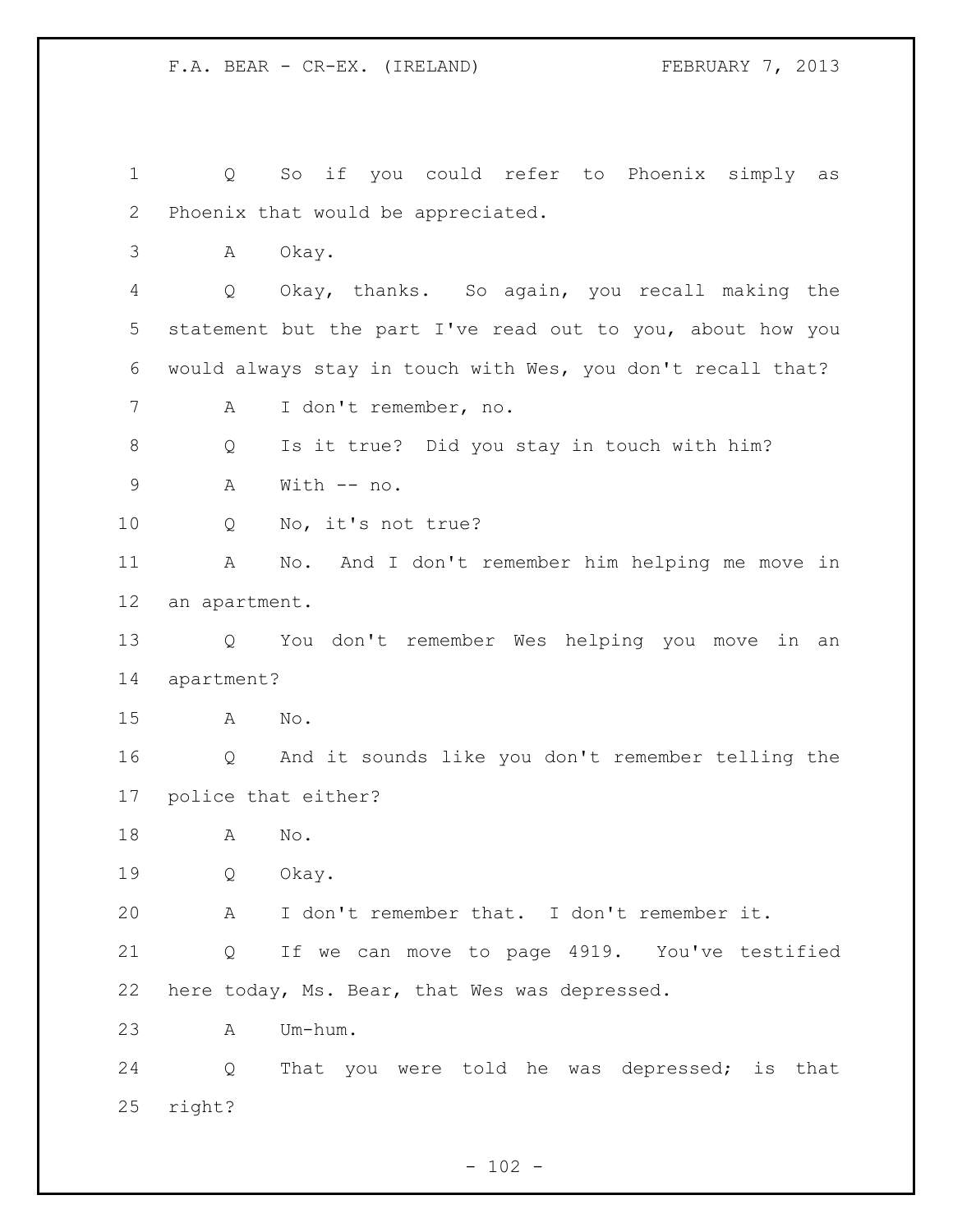A By Samantha, yes. Q Right. Okay. If we can look, Mr. Commissioner and, and Ms. Bear, just where the little hand is and it says: "Bear". You've been asked by Lasson: "Okay. So after summer time what other contact did you have with Wesley?" Can you see that? A Yes. Q Okay. And you go on to answer: 10 The just, oh just phone calls ... 11 he just, just phone calls that was about it an' then I'd just pick him up an' you wanted ta go visit or ... we'll pick him. I'd ask you wanna come visit just ta get 16 them outta there 'cause he was always depressed." A Um-hum. Q "So we just thought about him an', 22 like we just thought about him, pick him up for company --" It says: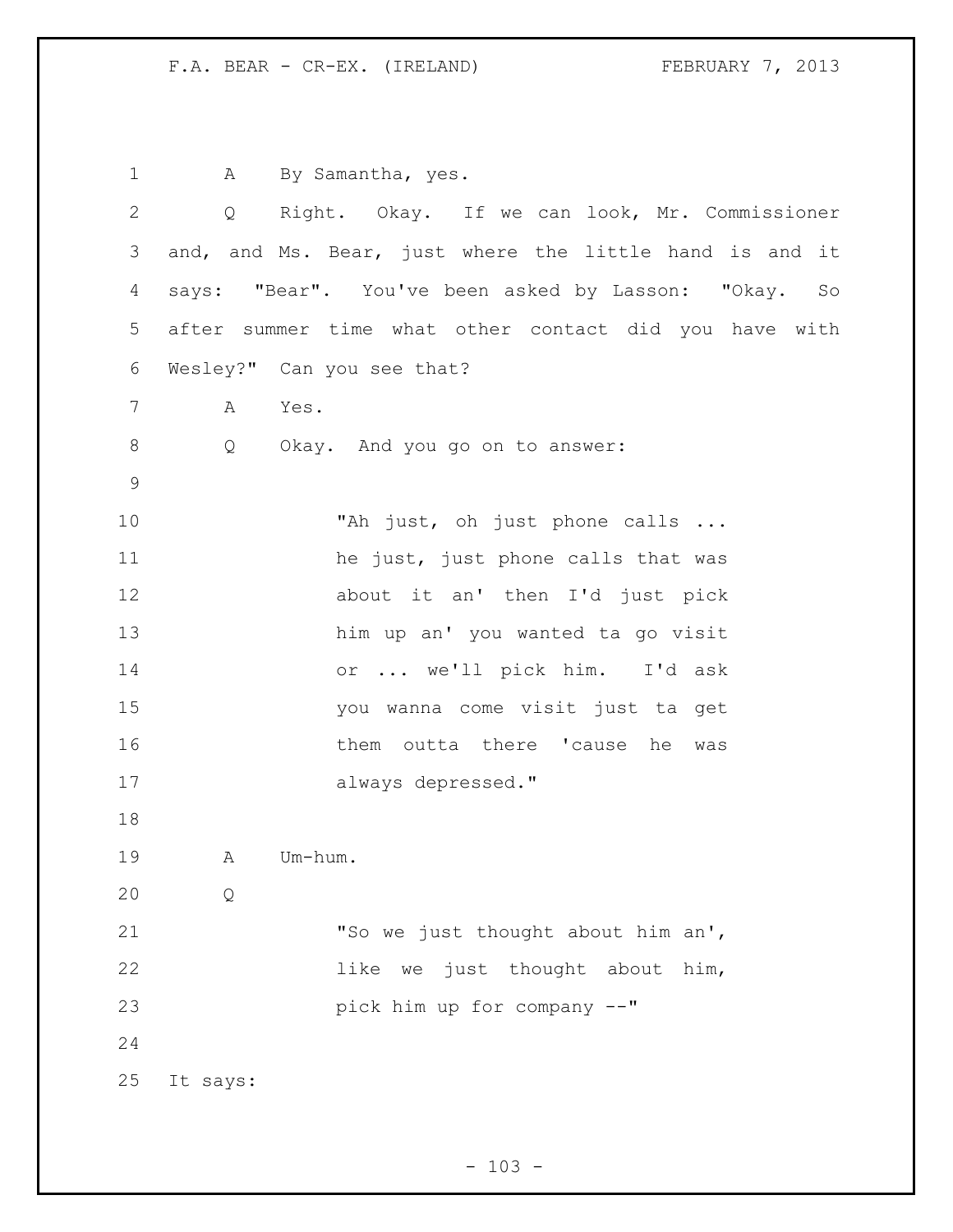| $\mathbf 1$ |                      | 'cause that's how my family<br>$- -$                      |
|-------------|----------------------|-----------------------------------------------------------|
| 2           |                      | is. We always visit one another."                         |
| 3           |                      |                                                           |
| 4           |                      | Do you remember saying that to the police?                |
| 5           | A                    | Yes.                                                      |
| 6           | Q                    | When you say your family, you've talked today             |
| 7           |                      | about your sisters, and you've talked about, I think,     |
| 8           |                      | Madeline Bird and Darlene Garson, those are your sisters? |
| 9           | Α                    | Yes.                                                      |
| 10          | Q                    | Do you have any other siblings?                           |
| 11          | A                    | There's 16 of us.                                         |
| 12          | Q                    | Sixteen?                                                  |
| 13          | Α                    | Um-hum.                                                   |
| 14          | Q                    | Okay. Well, we're not going to go through them.           |
| 15          | Α                    | Um-hum.                                                   |
| 16          | Q                    | But what I would ask -- I think you've said a             |
| 17          |                      | couple of times half of my siblings were there.           |
| 18          | Α                    | Um-hum.                                                   |
| 19          |                      | Q So when you say that, is that half of them live         |
| 20          | where you live $-$ - |                                                           |
| 21          | A                    | Yes.                                                      |
| 22          | Q                    | -- and half of them don't?                                |
| 23          | A                    | Half of them live in Fisher River and half of             |
| 24          | them --              |                                                           |
| 25          | Q                    | Live elsewhere?                                           |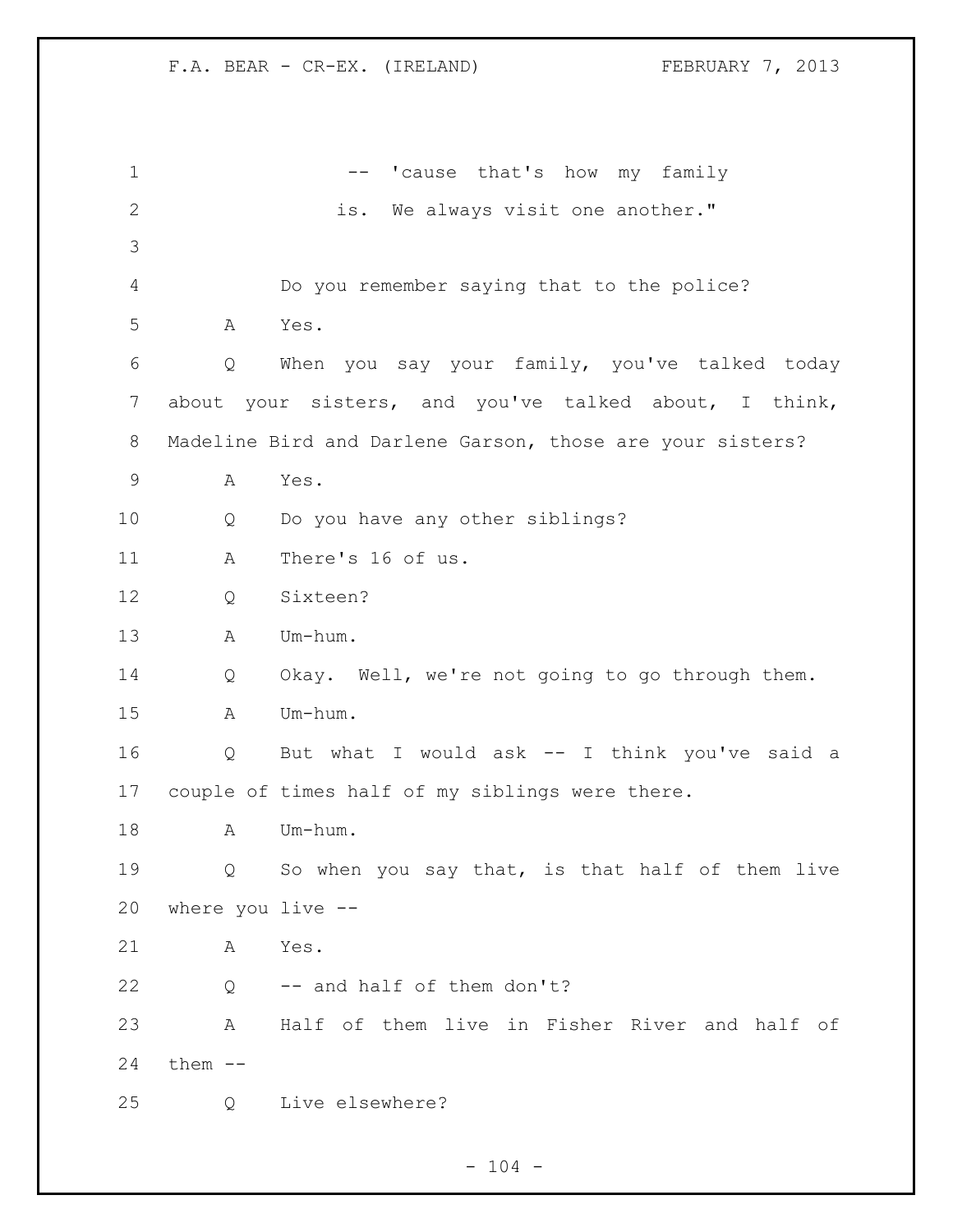A Yes. Q Very well. So the half that we're talking about that live in Fisher River, includes Darlene and Madeline; is that right? A Yes. Q Okay. So when you're talking about that's how your family is to the police, you're talking about your sisters, as well? A Yes. Q Okay. You told me today, Alice (sic), about bumping into Wesley at the Aboriginal Centre on Higgins. A Um-hum. Q Do you remember that? A Um-hum. Q When you bumped into him there, were you there with anybody? I know there were other people there but were you there with somebody? 18 A I was -- I left the coffee shop, I was on my way back to my class. Q Okay. Were you there with one of your sisters? A She was there, yeah, but I don't know if she was there with me. Q Okay. So when we say she, which sister are we talking about? A Darlene.

 $- 105 -$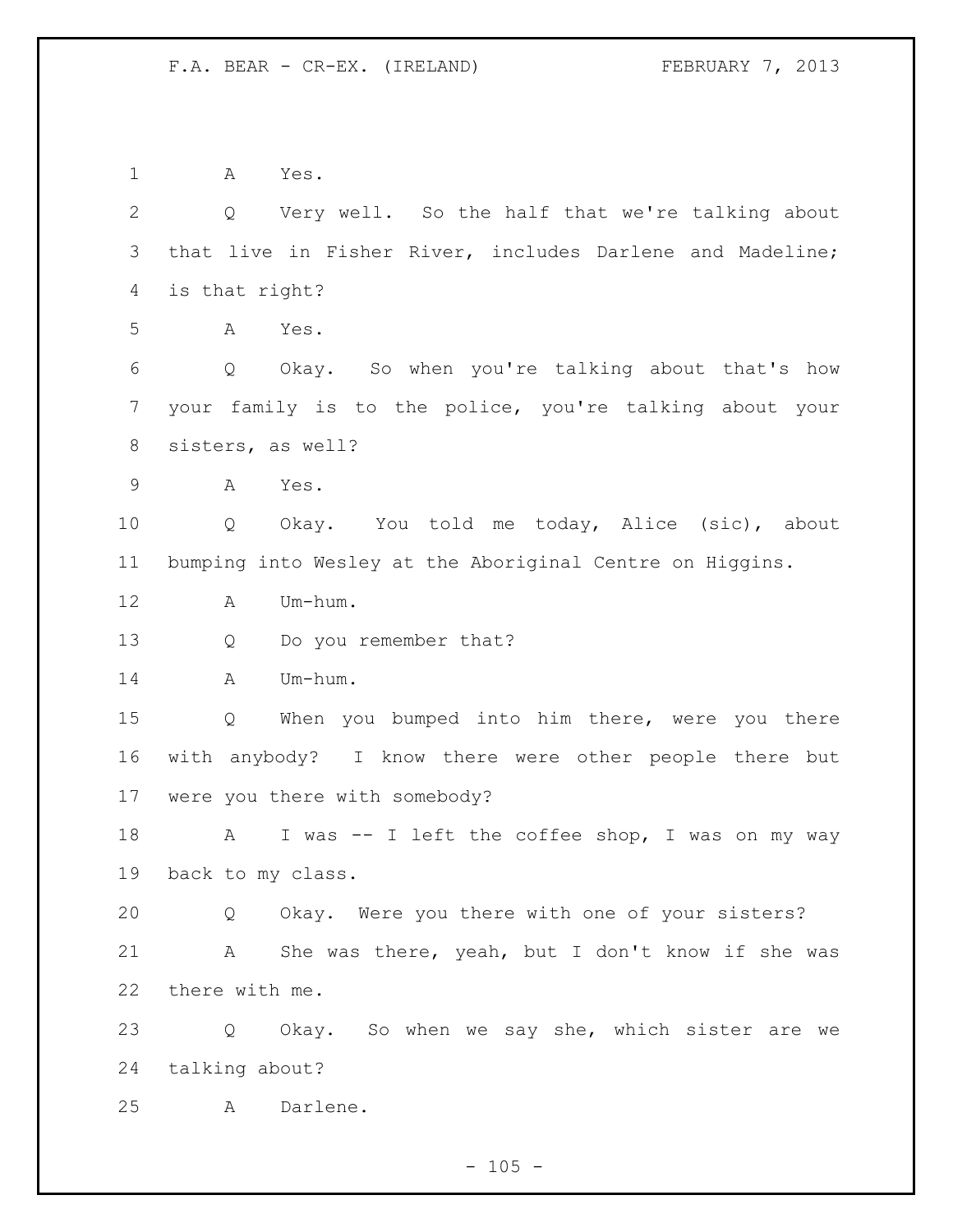F.A. BEAR - CR-EX. (IRELAND) FEBRUARY 7, 2013

 Q Darlene? A Um-hum.

 Q Okay. So you were there with, with Darlene. You weren't there with Madeline?

A No.

 Q Okay. In the time we've been talking around, 2005, around that time, do you ever remember visiting Wesley in Winnipeg at all?

A No.

 Q Okay. When you bumped into him at the Aboriginal Centre, that was the only time that you saw Wesley in Winnipeg?

A Yes.

 Q You talked about two times that you socialized, I suppose, with Wesley in Fisher River. Once in August where you played the bingo.

A Um-hum.

 Q And once again in October. Were those the only two times that you would see him socially?

 A That's -- as far as I could remember was August and October.

 Q At the October Thanksgiving time, you said you had dinner at your mom's house.

A Um-hum.

Q You know where Wesley was staying in Fisher

 $- 106 -$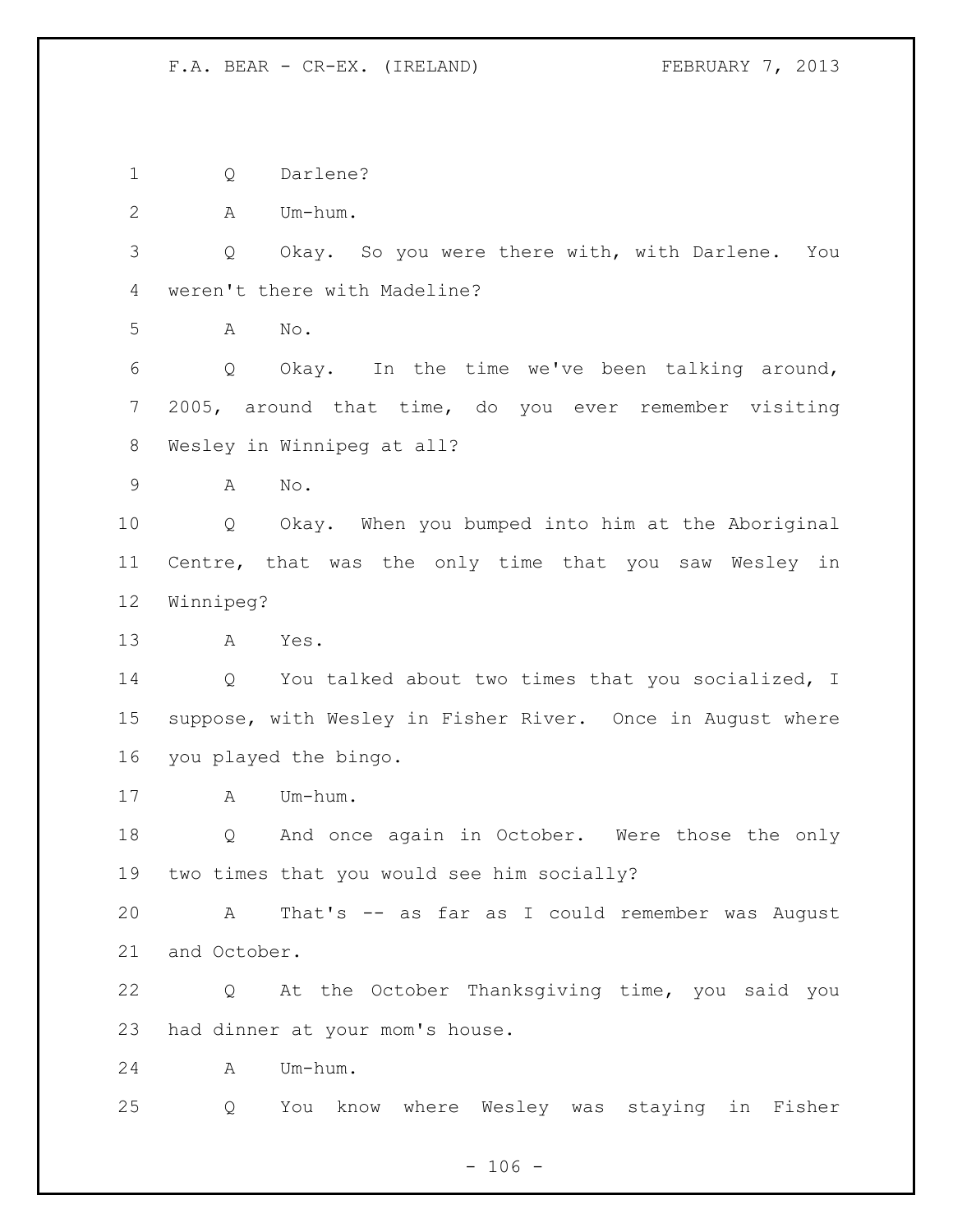F.A. BEAR - CR-EX. (IRELAND) FEBRUARY 7, 2013

 River, at Angie Murdock's house, you know that house? You know where it is? A Yes. Q Okay. Is your mom's house close to that house of not? A It's about, I -- about a mile. Q Oh, so it's not right next to it -- 8 A No. Q -- I think it's about a mile away, okay. I just have a couple more questions for you, Ms. Bear. When Wesley called your husband and asked if he could stay with you, and you agreed to have him stay for a few days, do you recall if any family, your family, visited you at that time? A No, no. Q So you can say -- A At the time when Wesley was staying at the house you mean or -- Q That's correct. A -- is that what you're talking about? Nobody came around, no. Q Nobody came, neither of your sisters would have been there? A No. Not that I remember, no. Q You told Commission counsel that you ran into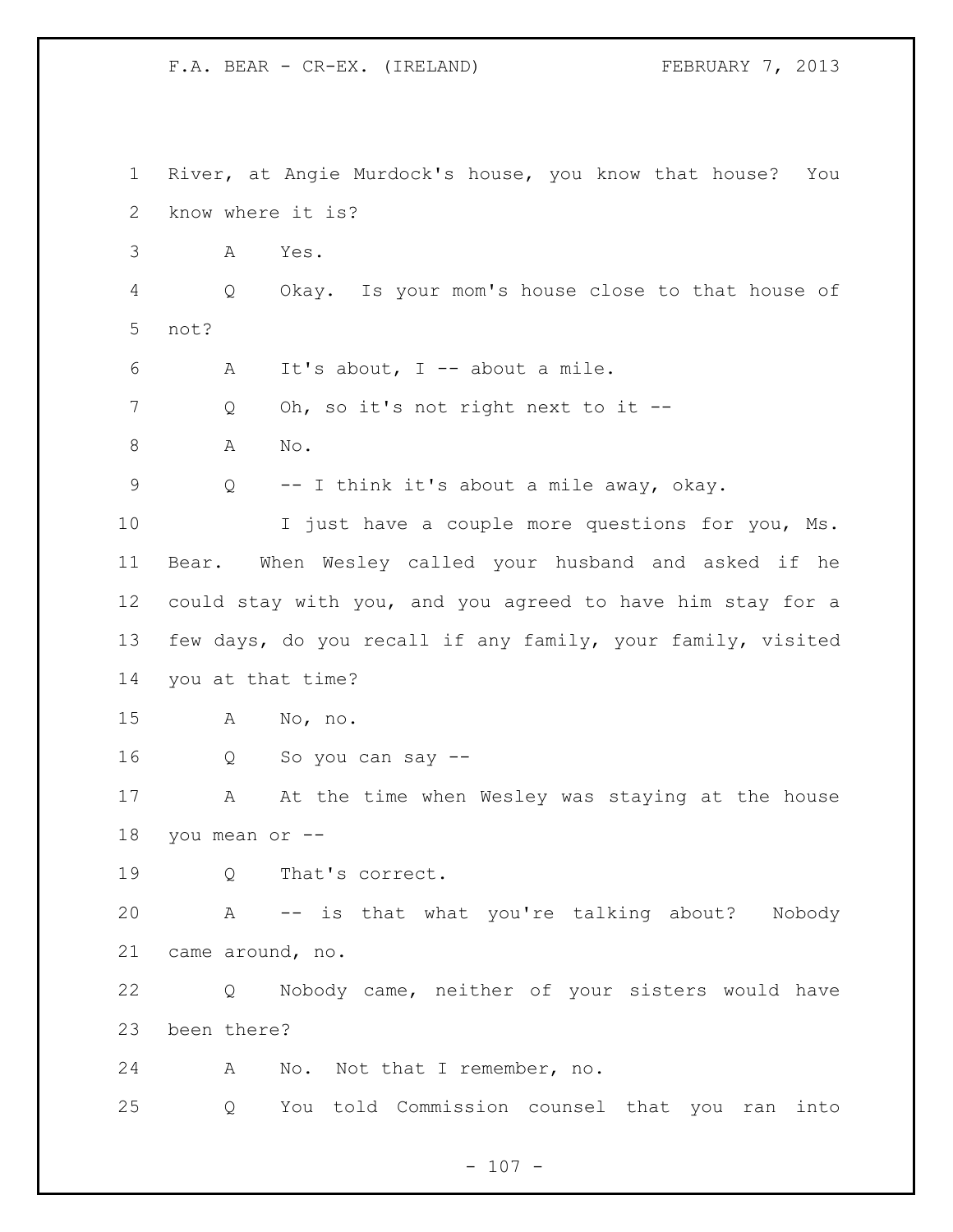F.A. BEAR - CR-EX. (IRELAND) FEBRUARY 7, 2013

 Wesley and Sam, Phoenix and the baby outside of the store. A Um-hum. Q You described your interaction there and it sounded like you were -- it was a friendly interaction with Phoenix, that you were being nice to her. A Um-hum. Q Okay. She obviously caught your eye and you were talking to her? A Um-hum. Q Commission counsel asked you on a number of occasions after that if you ever asked about her and you responded that you, you didn't. Was there ever an occasion 13 where her, her name came up in any way? A Within the time that I seen her at the Marciniak store? Q No. 17 A Are we talking? 18 Q After that. A No. Q So during the time that you socialized with Mr. McKay and during the time that he was living with you, there was never a point where you had made any comment about Phoenix or any comment was made to you about Phoenix? A No. MR. IRELAND: Very well. Mr. Commissioner, those

 $- 108 -$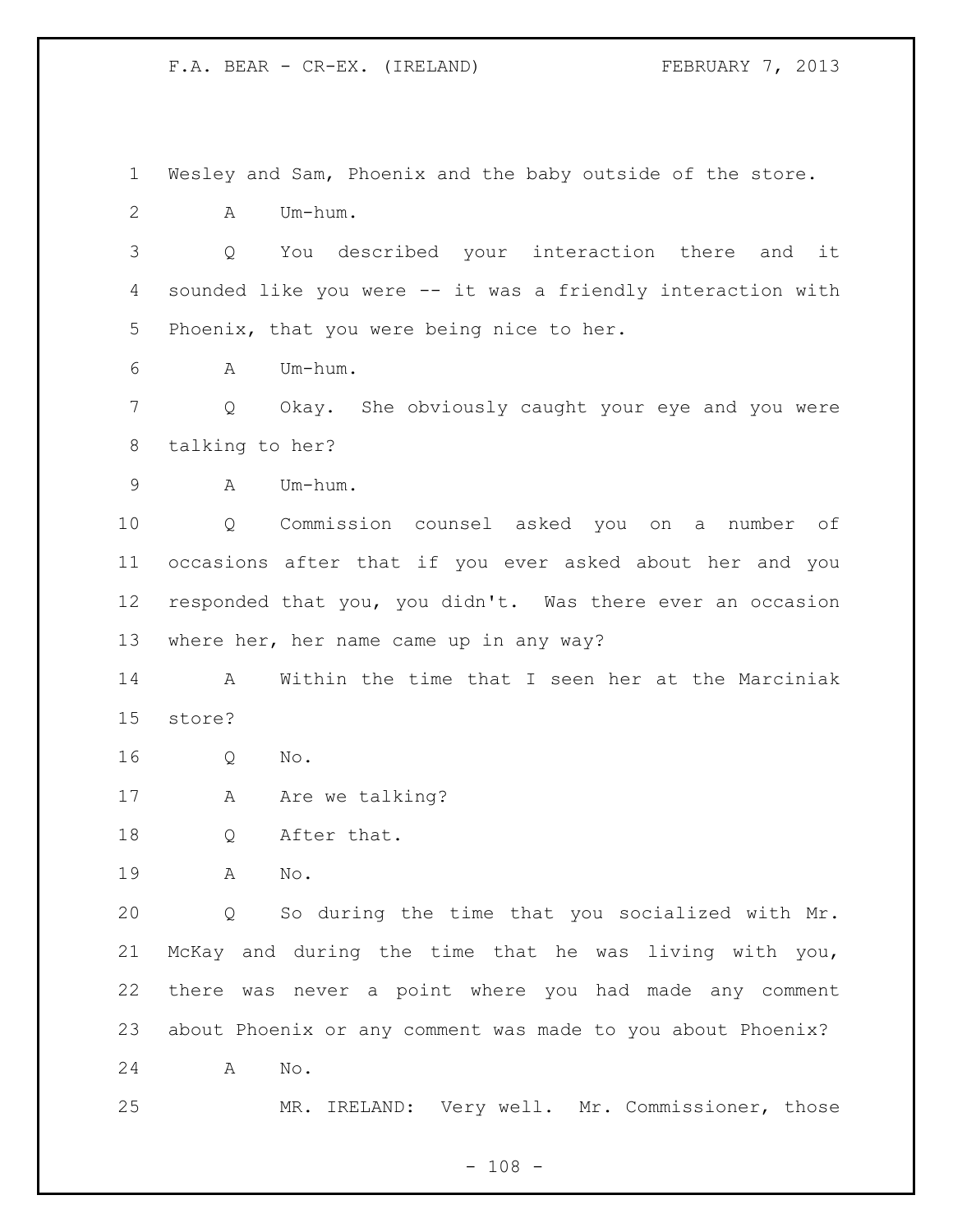F.A. BEAR - CR-EX. (KHAN) FEBRUARY 7, 2013

are my questions.

| $\mathbf{2}$ |            | THE COMMISSIONER: Thank you, counsel.                   |
|--------------|------------|---------------------------------------------------------|
| 3            |            | MR. IRELAND: Thank you.                                 |
| 4            |            | THE COMMISSIONER: Mr. Khan?                             |
| 5            |            |                                                         |
| 6            |            | CROSS-EXAMINATION BY MR. KHAN:                          |
| 7            | Q          | Hello, my name is Hafeez Khan, I'm counsel for          |
| 8            |            | Intertribal Child and Family Services. Just a couple of |
| 9            |            | questions. You're from a large family.                  |
| 10           | Α          | Yes.                                                    |
| 11           | Q          | There's about -- there's 16 siblings?                   |
| 12           | Α          | Sixteen.                                                |
| 13           | Q          | Are your parents also from large families?              |
| 14           | Α          | Yes.                                                    |
| 15           | Q          | You must have a lot of cousins.                         |
| 16           | Α          | Pardon me?                                              |
| 17           | Q          | Do you have a lot of cousins?                           |
| 18           | A          | We have a lot of cousins, yes.                          |
| 19           | Q          | Do you know all of your cousins?                        |
| 20           | Α          | $\mathbb{N} \circ$ .                                    |
| 21           | Q          | Do you know all of your parents' cousins?               |
| 22           | Α          | No.                                                     |
| 23           | Q          | Have you ever talked to Madeline about<br>Wes           |
| 24           | $McKay$ -- |                                                         |
| 25           | Α          | No.                                                     |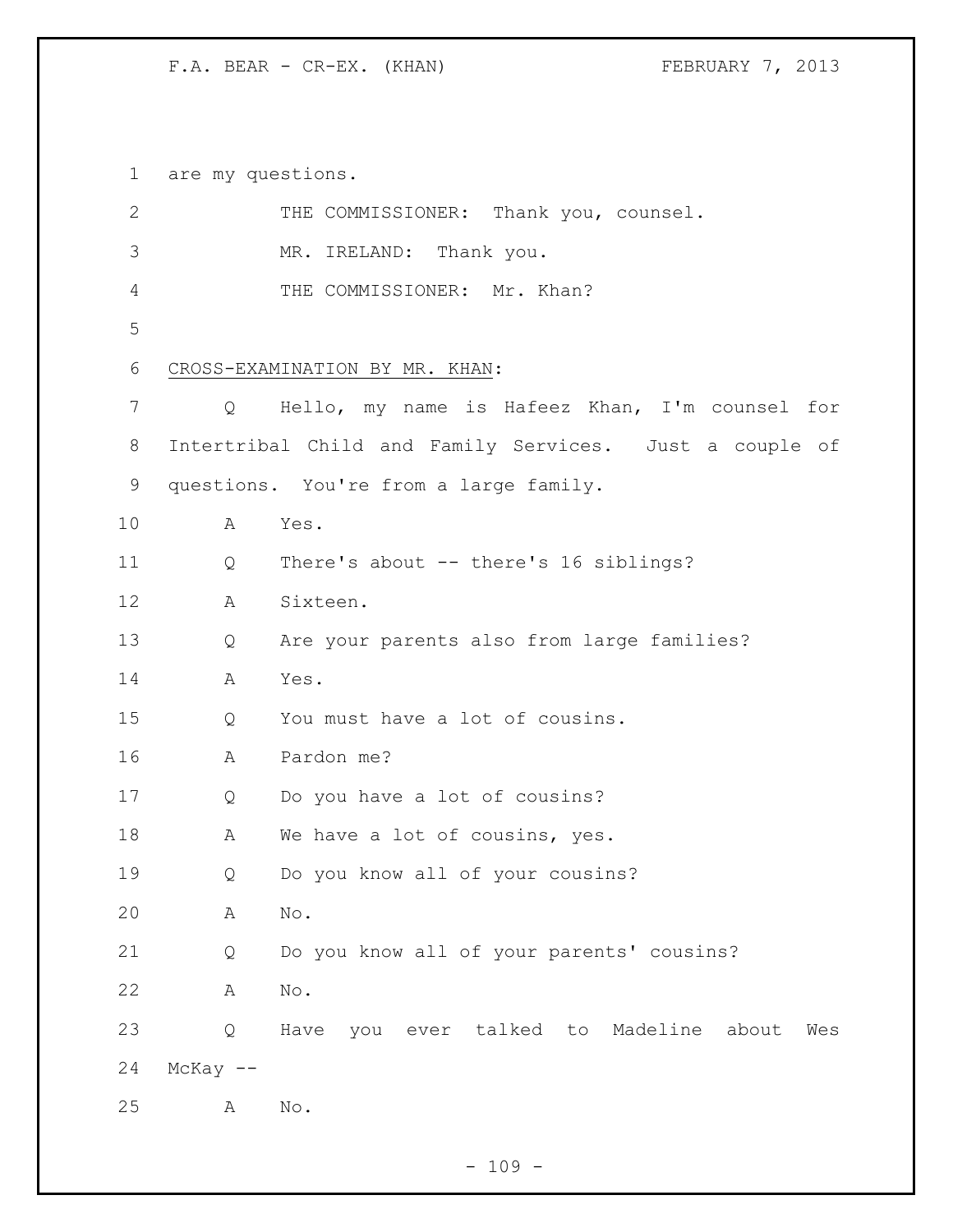F.A. BEAR - CR-EX. (KHAN) FEBRUARY 7, 2013

 Q -- in 2005? A No. Q Had you ever mentioned to her that you had seen Wes McKay's children? A No. Q Has she ever talked to you about Wes McKay? A No. 8 MR. KHAN: Thank you. Those are my questions. THE COMMISSIONER: Thank you, Mr. Khan. Anybody else? It would appear not so do you have anything further? 11 MS. MCCANDLESS: That, that's it. 12 THE COMMISSIONER: We're through with this witness? MS. MCCANDLESS: Yes, we're right on schedule, Mr. Commissioner, so ... 16 THE COMMISSIONER: All right. Witness, you're, you're through and thank you for coming and you, you can leave. 19 THE WITNESS: Okay, thank you. (WITNESS EXCUSED) THE COMMISSIONER: All right, we'll adjourn till two o'clock. MS. MCCANDLESS: Yes. We have two more witnesses

 $- 110 -$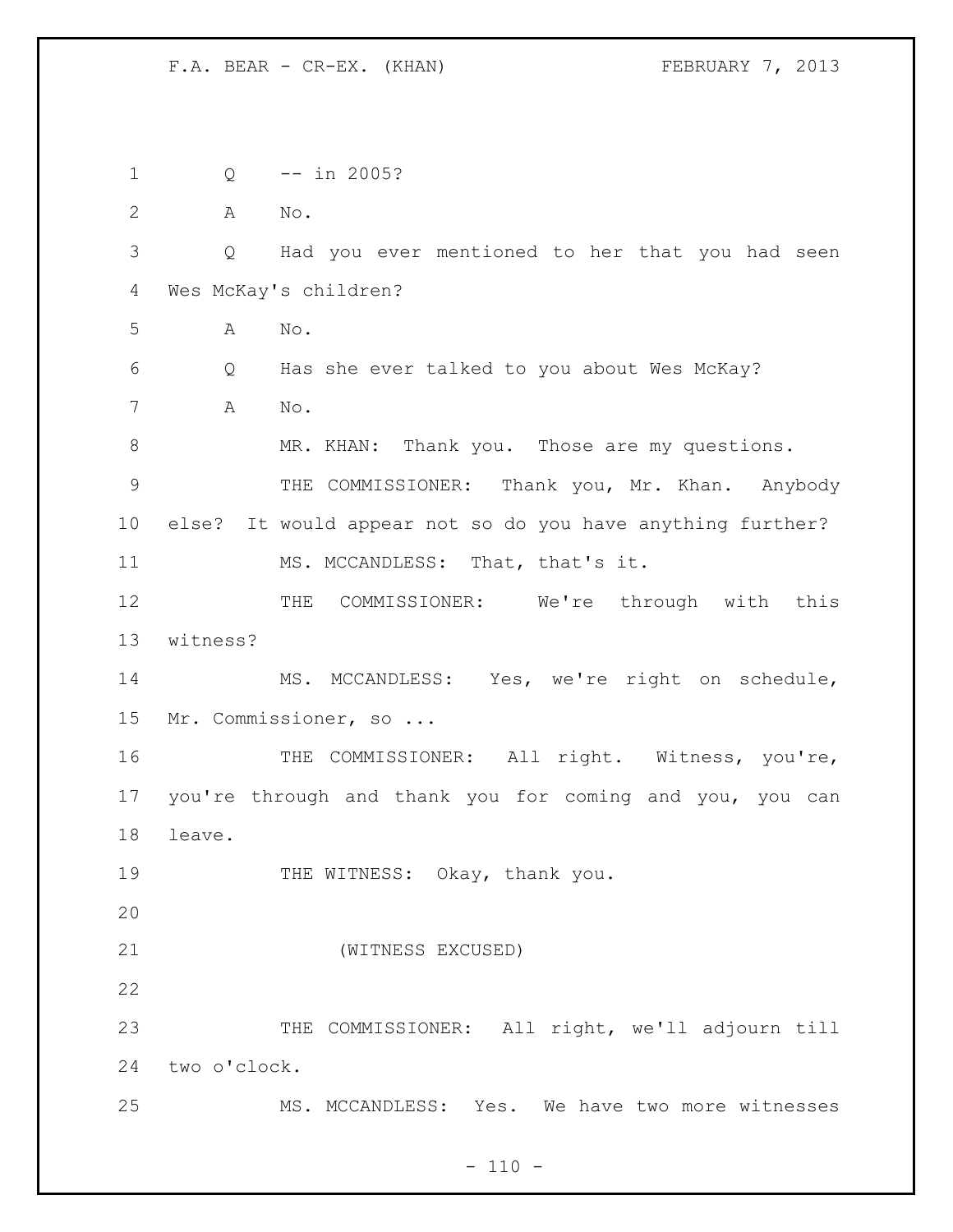### PROCEEDINGS FEBRUARY 7, 2013

1 this afternoon.

2 THE COMMISSIONER: And they look --3 MS. MCCANDLESS: At two o'clock. 4 THE COMMISSIONER: -- doable in the afternoon, do 5 they? 6 MS. MCCANDLESS: I believe so. 7 THE COMMISSIONER: All right. Well, if not -- 8 we'll, we'll, we'll start at 2:00 if we need to run a 9 little over we will to finish them. All right? 10 MS. MCCANDLESS: Thank you. 11 THE COMMISSIONER: We adjourn till two o'clock. 12 13 (LUNCHEON RECESS) 14 15 THE CLERK: Okay, we're back on the record. 16 THE COMMISSIONER: All right, Ms. McCandless. 17 MS. MCCANDLESS: Good afternoon, Mr. 18 Commissioner, we are ready for our first witness this 19 afternoon. 20 THE COMMISSIONER: Thank you. 21 THE CLERK: If you could just stand for a moment. 22 Is it your choice to swear on the Bible or affirm without 23 the Bible? 24 THE WITNESS: I'll swear. 25 THE CLERK: Swear on the Bible? Okay. Just take

- 111 -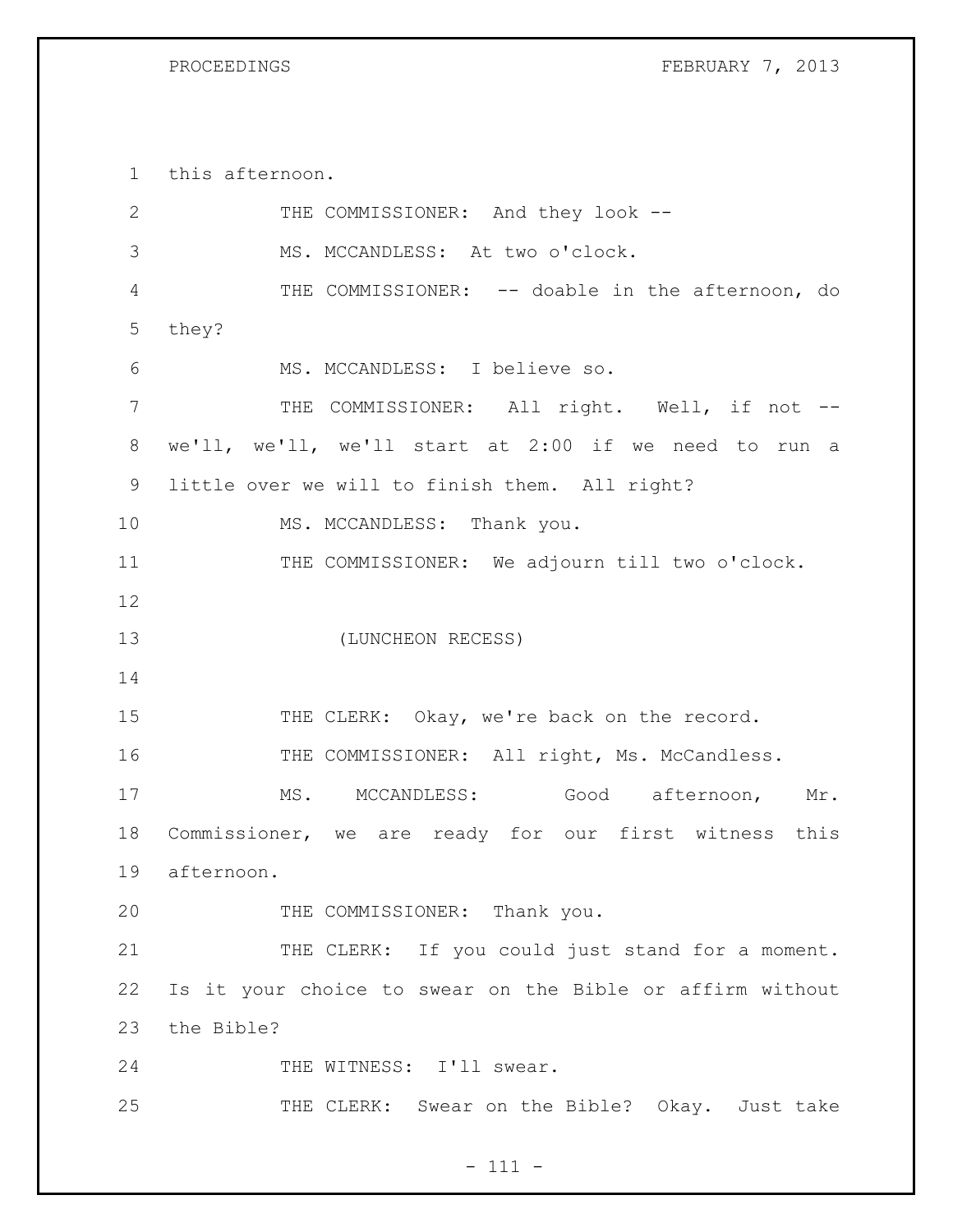D.M. MCKAY-GARSON - DR.EX. (MCCANDLESS) FEBRUARY 7, 2013

1 the Bible in your right hand then. State your full name to 2 the court.

3 THE WITNESS: Darlene McKay-Garson. 4 THE CLERK: And just spell me your first name. 5 THE WITNESS: D-A-R-L-E-N-E. 6 THE CLERK: And your middle name? 7 THE WITNESS: M-A-Y. 8 THE CLERK: And your last name, please? 9 THE WITNESS: M-C-K-A-Y. 10 THE CLERK: And then Garson? 11 THE WITNESS: G-A-R-S-O-N. 12 THE CLERK: And is it hyphenated? Is it -- is 13 there a hyphen in between them or is it -- 14 THE WITNESS: Yeah. 15 THE CLERK: -- two? Hyphenated, okay. 16 17 **DARLENE MAY MCKAY-GARSON,** sworn, 18 testified as follows: 19 20 THE CLERK: Thank you, you may be seated. 21 There's fresh water for you there, as well. 22 23 DIRECT EXAMINATION BY MS. MCCANDLESS: 24 Q Good afternoon, Mrs. Garson. Before we begin, I 25 just wanted to point out to you that there is a document in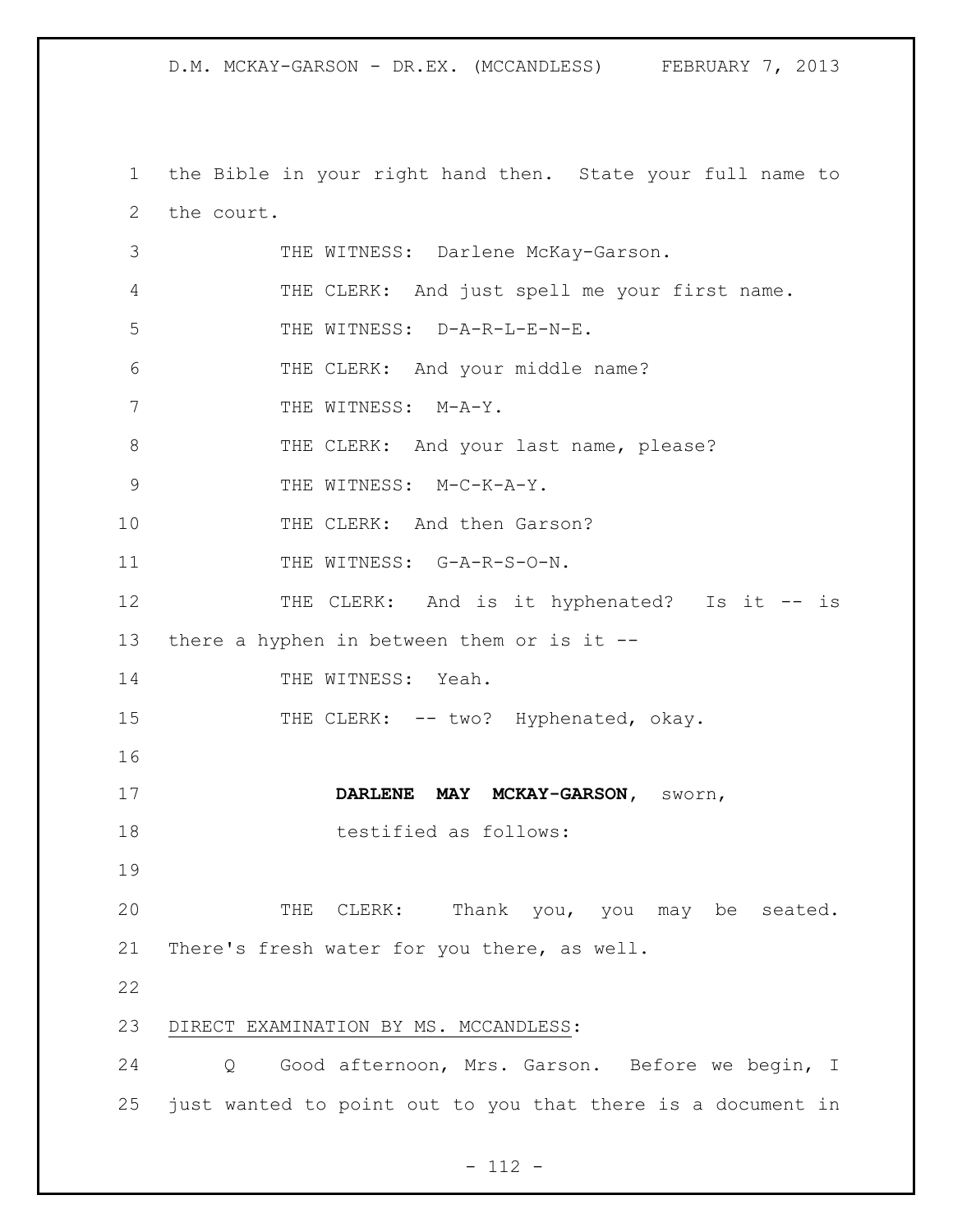| $\mathbf 1$ |                               | front of you, it's entitled witness key. There has been an |  |
|-------------|-------------------------------|------------------------------------------------------------|--|
| 2           |                               | order granted, on an interim basis, by the Commissioner    |  |
| 3           |                               | that -- of the -- none of the four names that you see in   |  |
| 4           |                               | front of you shall be referred to. If you need to mention  |  |
| 5           |                               | any of these names in the course of your testimony or if I |  |
| 6           |                               | bring them up, I will be referring to them by the DOE and  |  |
| 7           | the number beside them. Okay? |                                                            |  |
| 8           | Α                             | Yes.                                                       |  |
| 9           | Q                             | Mrs. Garson, you live in Fisher River?                     |  |
| 10          | Α                             | Yes.                                                       |  |
| 11          | Q                             | How old are you?                                           |  |
| 12          | Α                             | Forty-seven.                                               |  |
| 13          | Q                             | How long have you lived in Fisher River?                   |  |
| 14          | А                             | All, all my life.                                          |  |
| 15          | Q                             | Have you ever lived anywhere else?                         |  |
| 16          | Α                             | In the, in the city for about a year.                      |  |
| 17          | Q                             | When you say the city?                                     |  |
| 18          | Α                             | Winnipeg.                                                  |  |
| 19          | Q                             | You are related to Karl Wesley McKay?                      |  |
| 20          | Α                             | Yes.                                                       |  |
| 21          | Q                             | How are you related to him?                                |  |
| 22          | Α                             | He's my second cousin.                                     |  |
| 23          | Q                             | Your maiden name is McKay?                                 |  |
| 24          | Α                             | Yes. I didn't -- I got married and never changed           |  |
| 25          | it.                           |                                                            |  |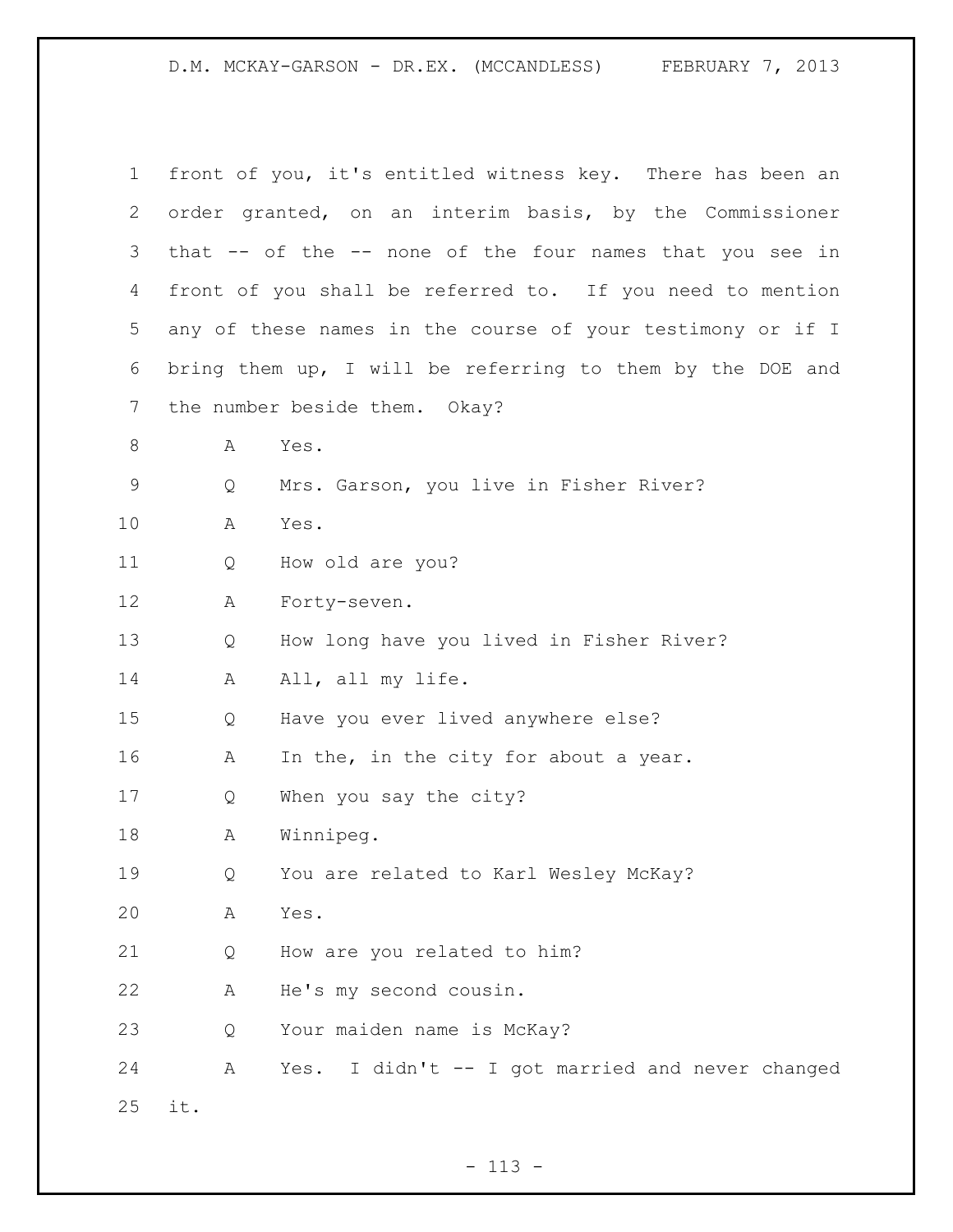D.M. MCKAY-GARSON - DR.EX. (MCCANDLESS) FEBRUARY 7, 2013

 Q Would you prefer I refer to you today as Mrs. McKay or Mrs. Garson? A Mrs. Garson. Q Did you know Karl Wesley McKay growing up? A Not since I, like, when I was 14. I mean like later on in -- 14 years old, that's when I met him. Q Where did you meet him? A I can't recall. Q Okay. I think if you can speak up a little bit louder, maybe pull the microphone closer that would be helpful. She said can't recall. Can't recall. BY MS. MCCANDLESS: Q Would you consider yourself close with Mr. McKay? A I'm not sure. Q You started to get to know him when you were younger. When you were a young adult did you spend any time with him? A No, just when I -- when we visited him at his house. Q In Winnipeg or? A I'm not sure. Q Okay. So you -- did you spend much time with him before he came to Fisher River?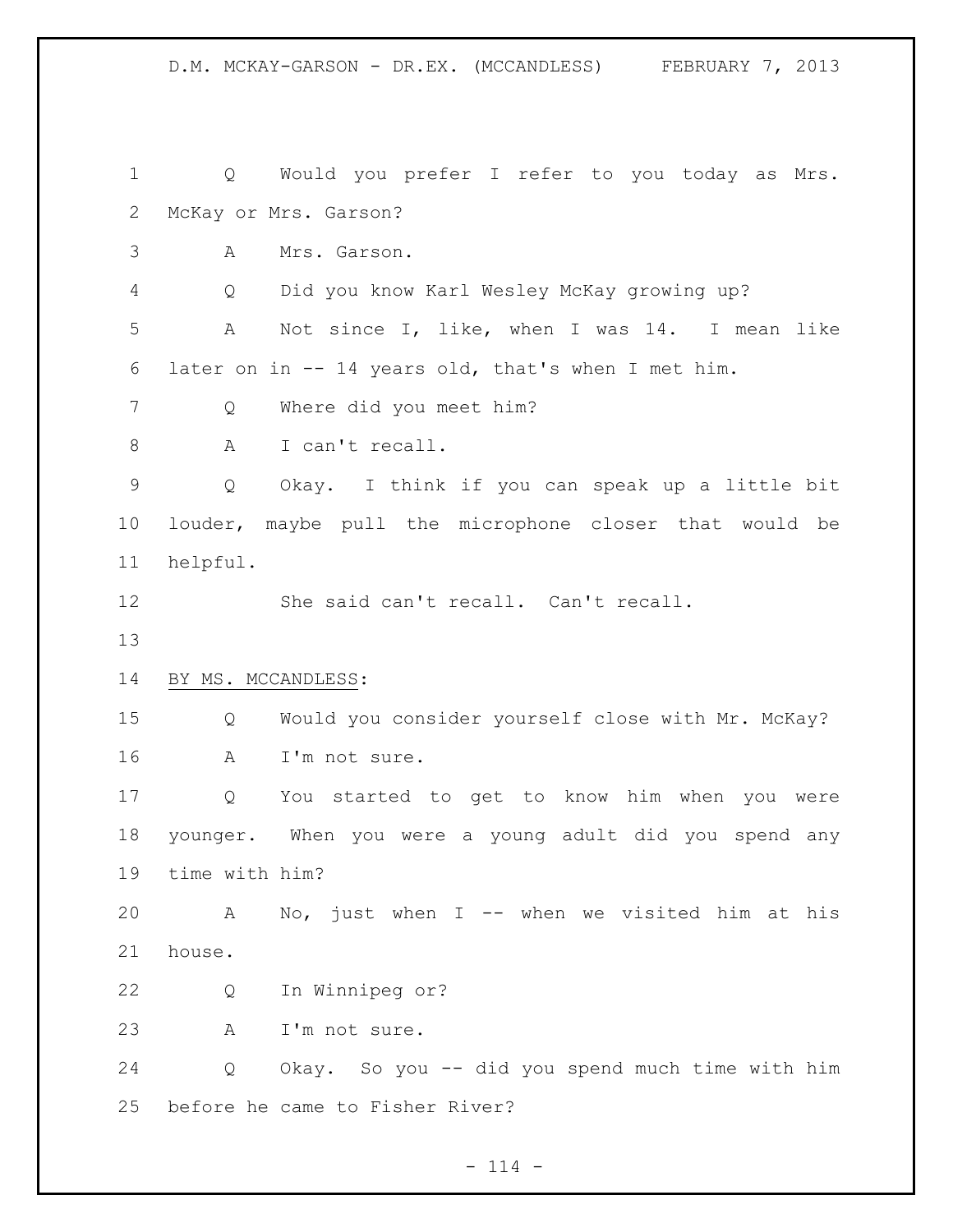A No. Q Your sister is Florence Bear? A Yes. Q And also Madeline Bird? A Yes. Q And I believe Mrs. Bear testified this morning that there are actually 16 brothers and sisters. 8 A Um-hum. Q Is that right? A Yes. Q So you lived in Fisher River in 2005? A Yes. Q Where abouts in Fisher River did you live? A It was like two houses down from where Wesley lived. Q So that was on Provincial Road 224? A Yes. Q Was this close to Angela Murdock's house then? A Yes, like two houses in between us. Q How long of a walk was it from your house to Angela Murdock's house? A Five minutes. Q And did you live with anyone in 2005? A My husband, Joe Garson. Q Joe Garson?

 $- 115 -$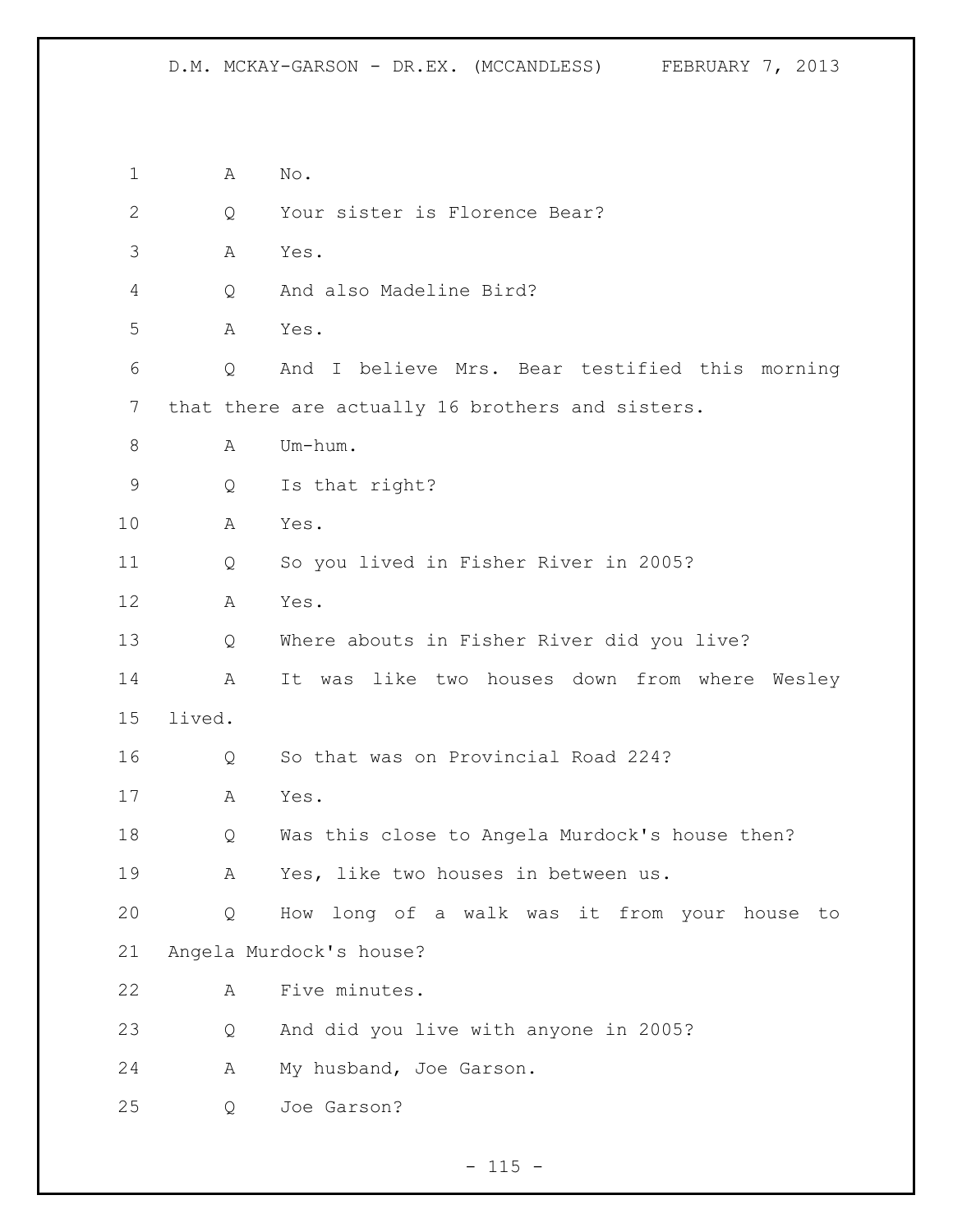A Yes. Q Could you see Angela Murdock's house from your house? A Like when we go into the front, yeah, into the yard. Q Out your front yard you can see -- A Yeah. 8 Q -- Angela Murdock's house? A Yes. Q Could you see if there were people in the yard or -- A No. Q -- what they were doing or anything like that? A No. Q Did you learn at some point that Karl Wesley McKay had moved to Fisher River? A Can you repeat it? Q Did you, did you find out at some time that Mr. McKay was living in Fisher River? A When I bumped into him one time, it's -- at the slots, he told me that he moved just next door from us, two doors down. Q Okay. You said you bumped into him at the? A VLTs. Q VLTs. And where abouts was that?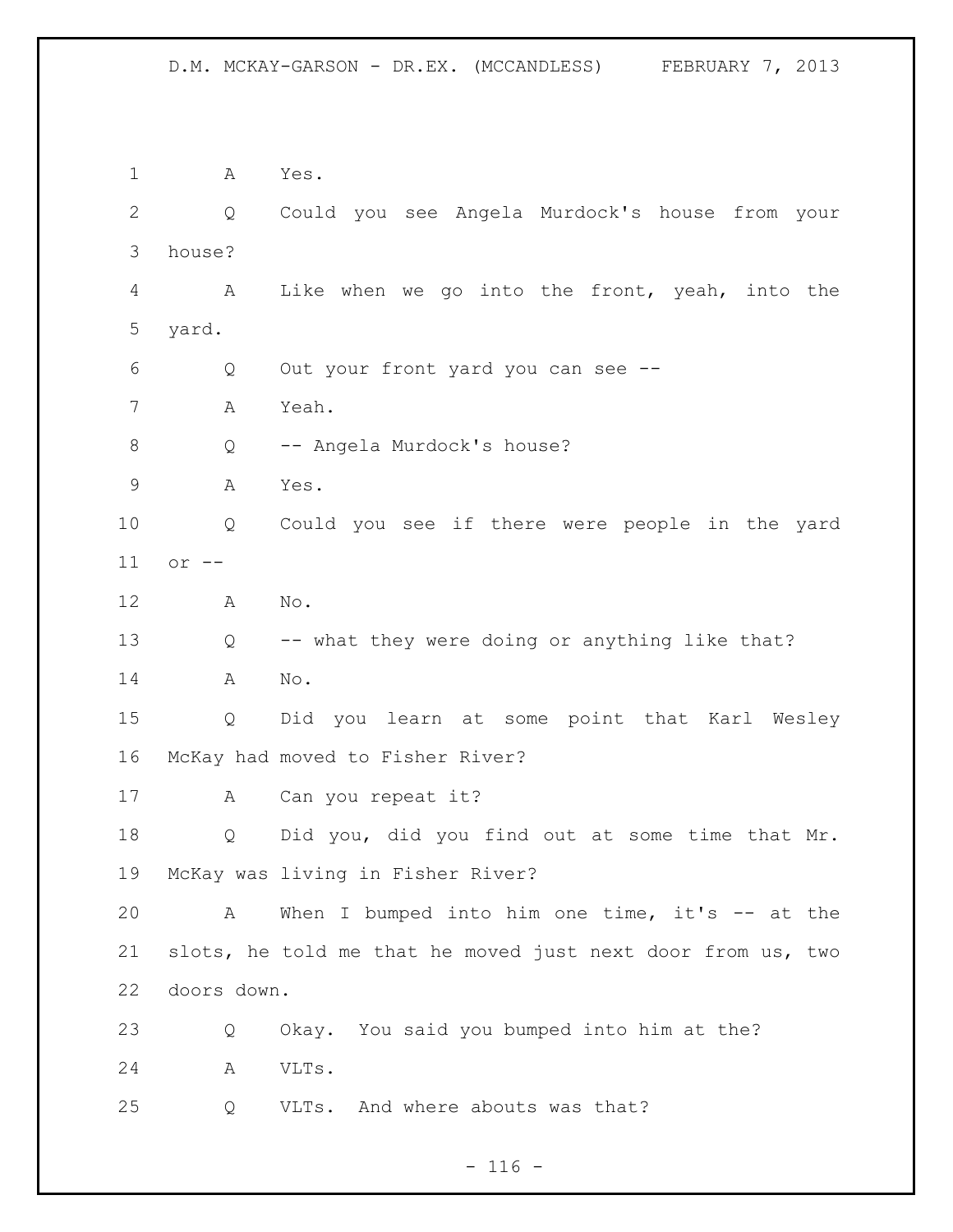D.M. MCKAY-GARSON - DR.EX. (MCCANDLESS) FEBRUARY 7, 2013

1 A The -- in Fisher River. 2 Q In the, in the town? A Yeah, right around the main reserve medical centre. Q Okay. Was he with anyone at the time? A He was by himself. 7 THE COMMISSIONER: Was this --8 MS. MCCANDLESS: Yeah. 9 THE COMMISSIONER:  $--$  in 2005, as far as we know? 10 THE WITNESS: Yes. BY MS. MCCANDLESS: Q Do you know roughly when it 2005 that was? A No. Q So what do you recall about seeing him that day? Do you remember what he told you? A He just told me he moved into Angie's house. Q Did you see him regularly in Fisher River in 2005? A Not very often, just when I bumped into him here, whenever. Q Okay. A When he goes out. Q So you saw him around town a little bit? 25 A I was at the, the band office one day, then he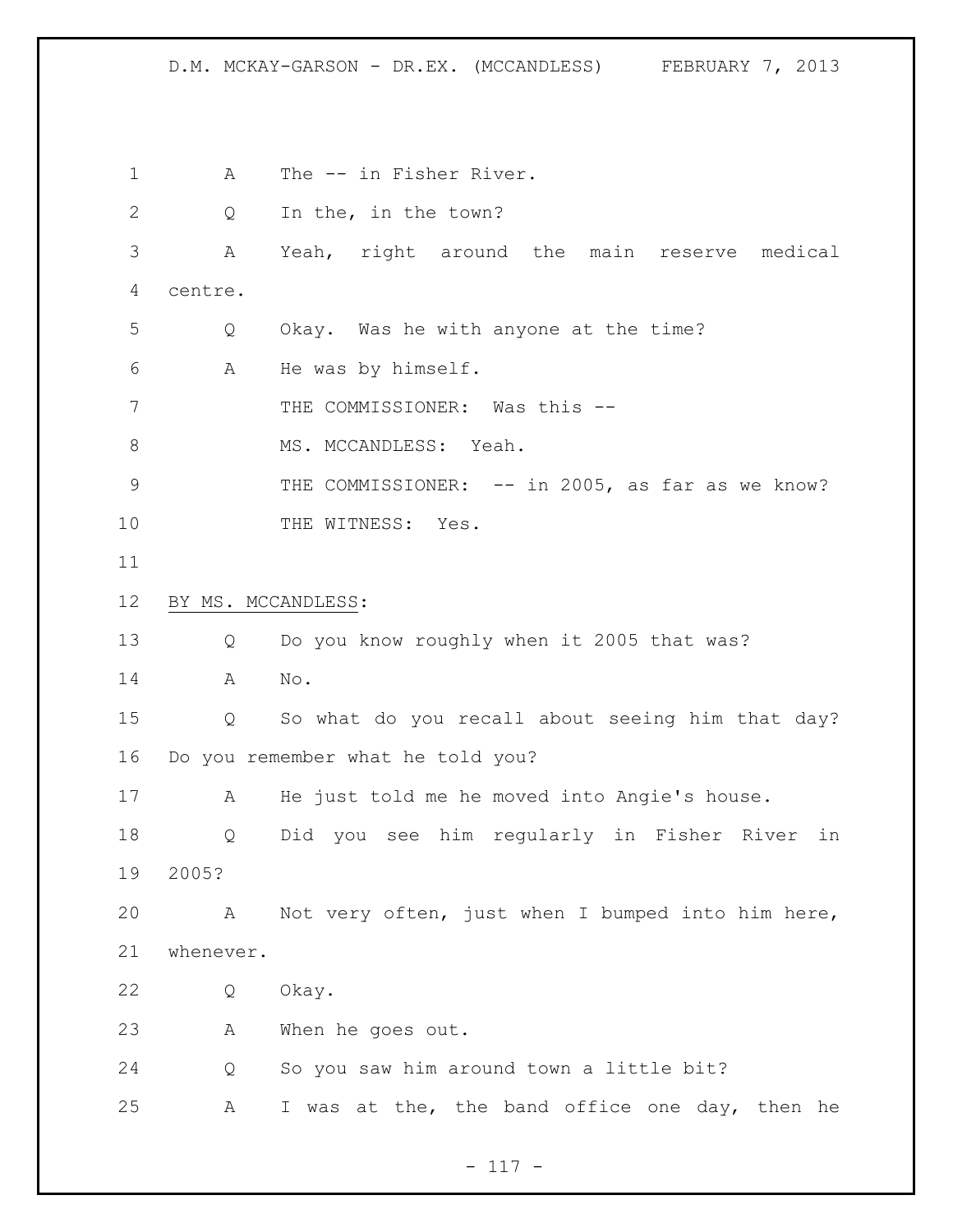was at the health centre and I asked him to give me a ride to the slots.

Q Okay. This was at a different time then?

A Yeah.

 Q Maybe I'll ask you a little bit more about specific times you saw him in a minute. So you learned that he was living in Fisher River sometime in 2005. Did you find out, at that time, if he was living with anyone?

A Not till I bumped into him at the store.

 Q Okay. And so I'll ask you some question about that. You said you bumped into him at the store. What store was that?

13 A Marciniak's country store.

 Q And I've been told that the proper pronunciation is Marciniak's; is that right?

A Yeah.

Q Okay. And is that located in Dallas?

A Yes.

 Q And can you tell the Commission what you remember about that day?

 A I just came out of the store and there and he was there gassing up at the gas station there and I went, I went -- he had his windows rolled down so I went and talked to him, asked him what he was up, what he was up to. He said he was taking his mother-in-law, Gloria, to Fisher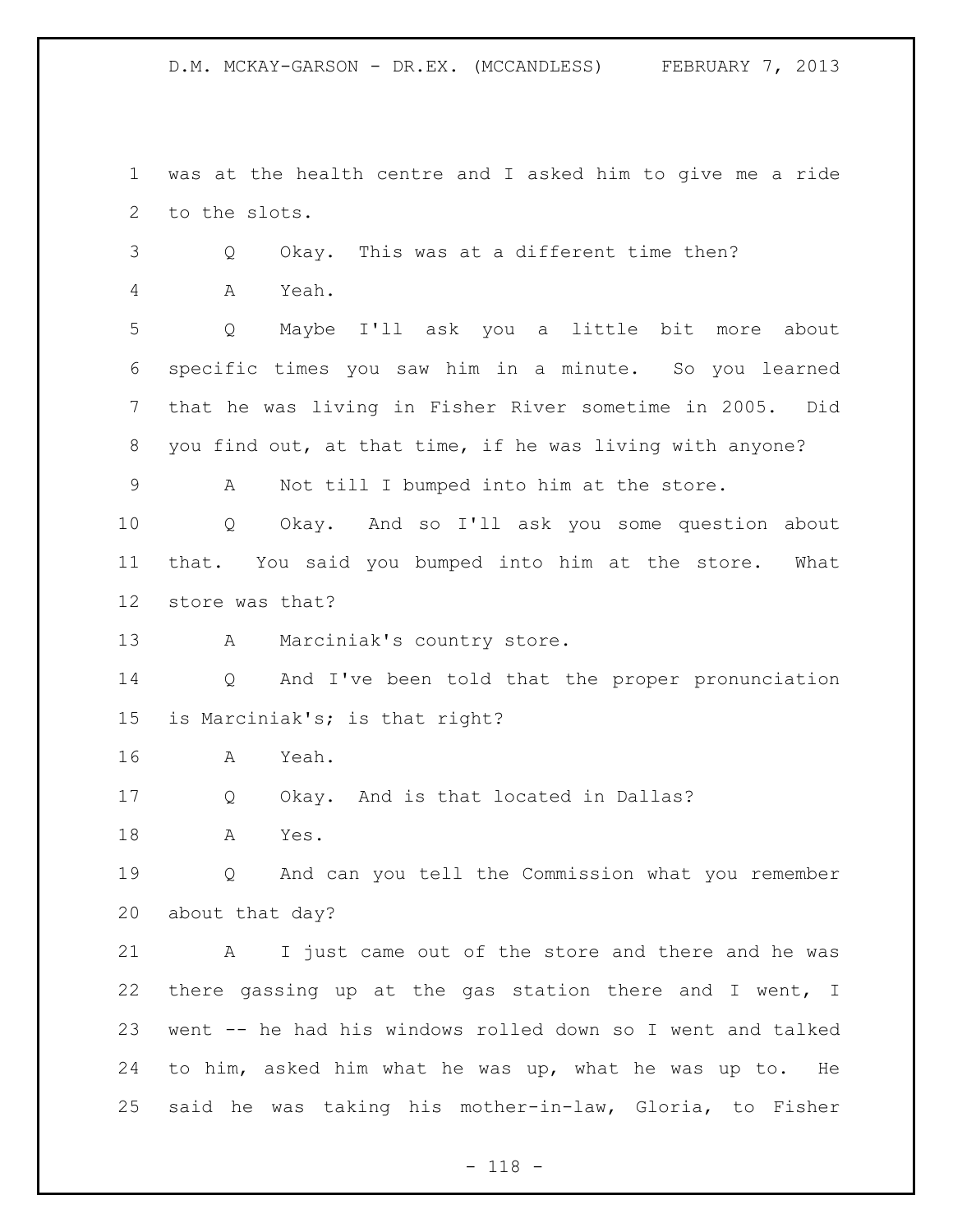Branch for groceries.

| $\overline{2}$ |                 | And then Samantha is in the back with her little            |
|----------------|-----------------|-------------------------------------------------------------|
| 3              |                 | girl and there's this other girl and, and I asked him whose |
| 4              |                 | little boy is that and then he said oh, she -- that's not a |
| 5              |                 | little boy, it's Samantha's step-daughter, Phoenix.         |
| 6              | Q               | I think I'll take you back a little bit and ask             |
| 7              |                 | you some details about what you have just said. So you saw  |
| 8              |                 | him at Marciniak's store and who were you with that day?    |
| $\mathsf 9$    | A               | I was my sister, Florence.                                  |
| 10             | Q               | Okay. And do you remember when that was?                    |
| 11             | A               | No, but it was hot out that day.                            |
| 12             | Q               | Do you remember the year?                                   |
| 13             | A               | No.                                                         |
| 14             | Q               | Was -- could it have been 2005?                             |
| 15             | Α               | I'm not, I'm not sure.                                      |
| 16             | Q               | And maybe I'll ask you again. Who was with Mr.              |
| 17             | McKay that day? |                                                             |
| 18             | A               | There was Wesley and in front was his, his step-            |
| 19             | mom, Gloria.    | In the back was Samantha and this older                     |
| 20             |                 | little girl and their baby.                                 |
| 21             | Q               | And this was in a car?                                      |
| 22             | Α               | Yes.                                                        |
| 23             | Q               | Did you talk to Mr. McKay then?                             |
| 24             | Α               | Well, I guess I just -- like that's when I asked            |
| 25             |                 | him what he was up to, he said he's going to Fisher Branch. |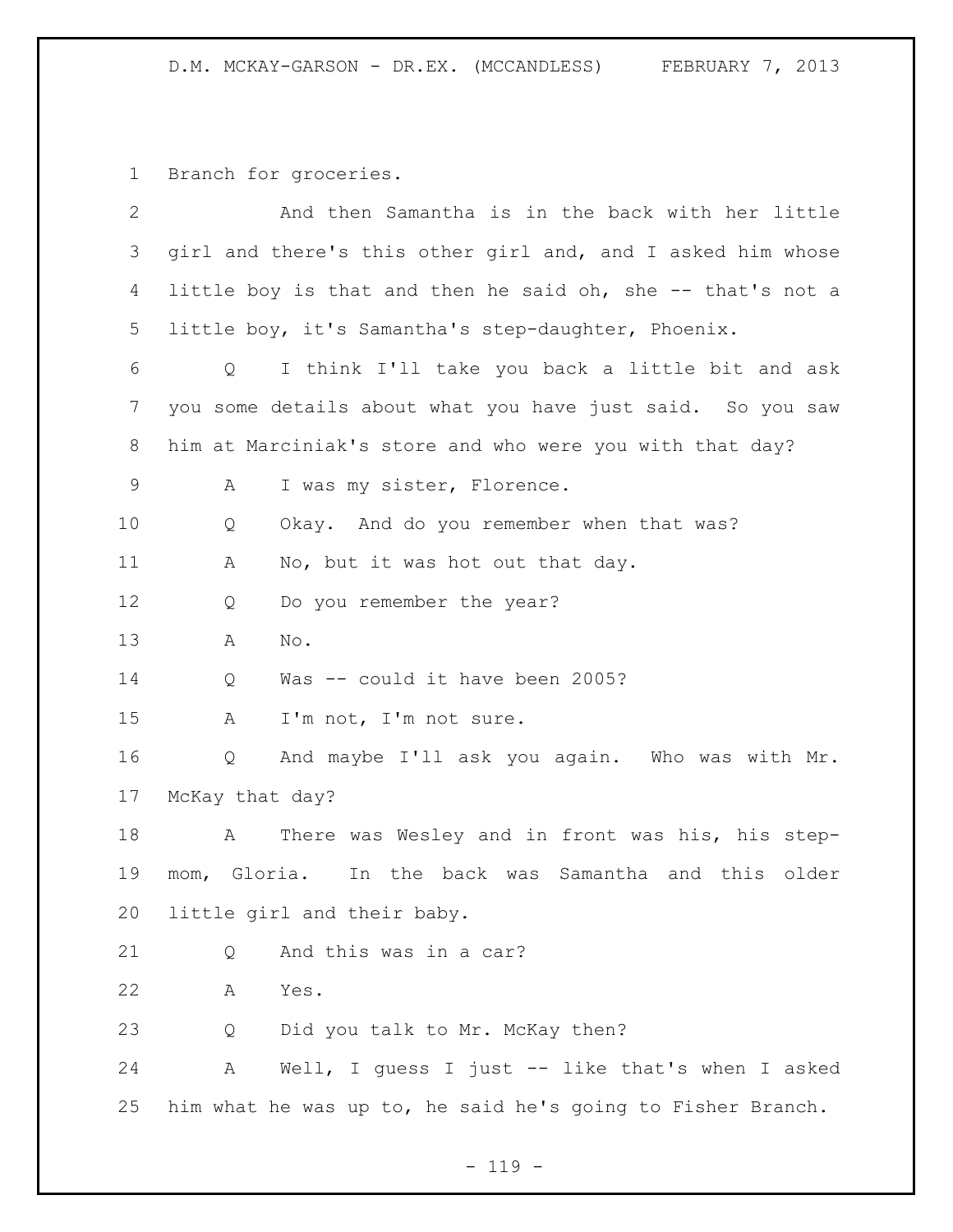D.M. MCKAY-GARSON - DR.EX. (MCCANDLESS) FEBRUARY 7, 2013

1 Q Where was your sister, Florence, when you were talking to Mr. McKay? A She was just in the store. Q And did Mr. McKay introduce you to anyone? A Just to Samantha. Q Samantha Kematch? A Yes. Q Did he give you the last name at that time? A He said my girlfriend, Samantha. Q Did you ask him about the children in the car? A Yes, I asked him whose kids are those? And he said that was his baby. And I asked him whose little boy is that? And he just said she's not a boy, she's a girl, and Samantha's daughter, Phoenix. Q What did Phoenix look like? A She had short hair once -- I thought she was a boy because of her hair and she, she was wearing long rubbers and a white striped shirt, I think long sleeve. Q How did Phoenix seem that day? A She just sat in the back seat of the car like right, right up against the seat, she was like staring. Q Did you speak to her? A No. Q Did you see her speaking with anyone? A No.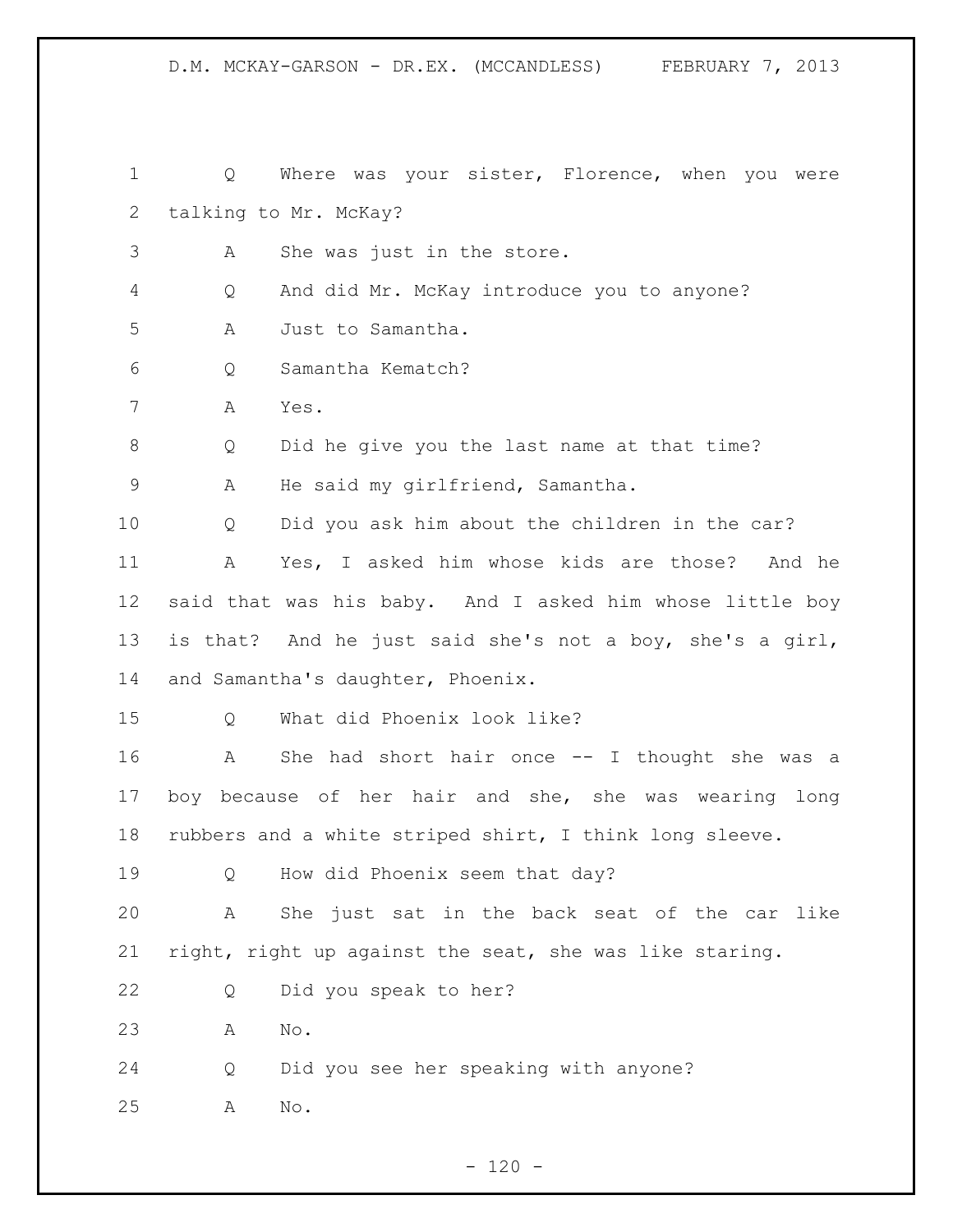1 Q How long was your visit that day? 2 A At the store? Q Yeah. A Just about -- just when there chatting and I just went to sit back in the van. Q And by the time you saw them at Marciniak's store that day, had, had you already seen Mr. McKay, did you know he was living in Fisher River by that point? A I can't recall. Q Do you know where Mr. McKay lived when he first arrived at Fisher River in 2005? 12 A He was staying at his -- across from his dad's, at his brother's house. Q And what's his brother's name? A Billy. Billy, I don't know, Kakewash. Q Okay. Do you know if a Linda Kakewash lived there at the time? 18 A Then when she lived there. Q How did you find out that Mr. McKay was living in that, in that first house, the Kakewash house? A When I used to drive there, I used to see his car there but I didn't bother if -- going in and out or visit. 23 O And where was that house? A It was like down the road from us. I don't know how much, how much miles that is.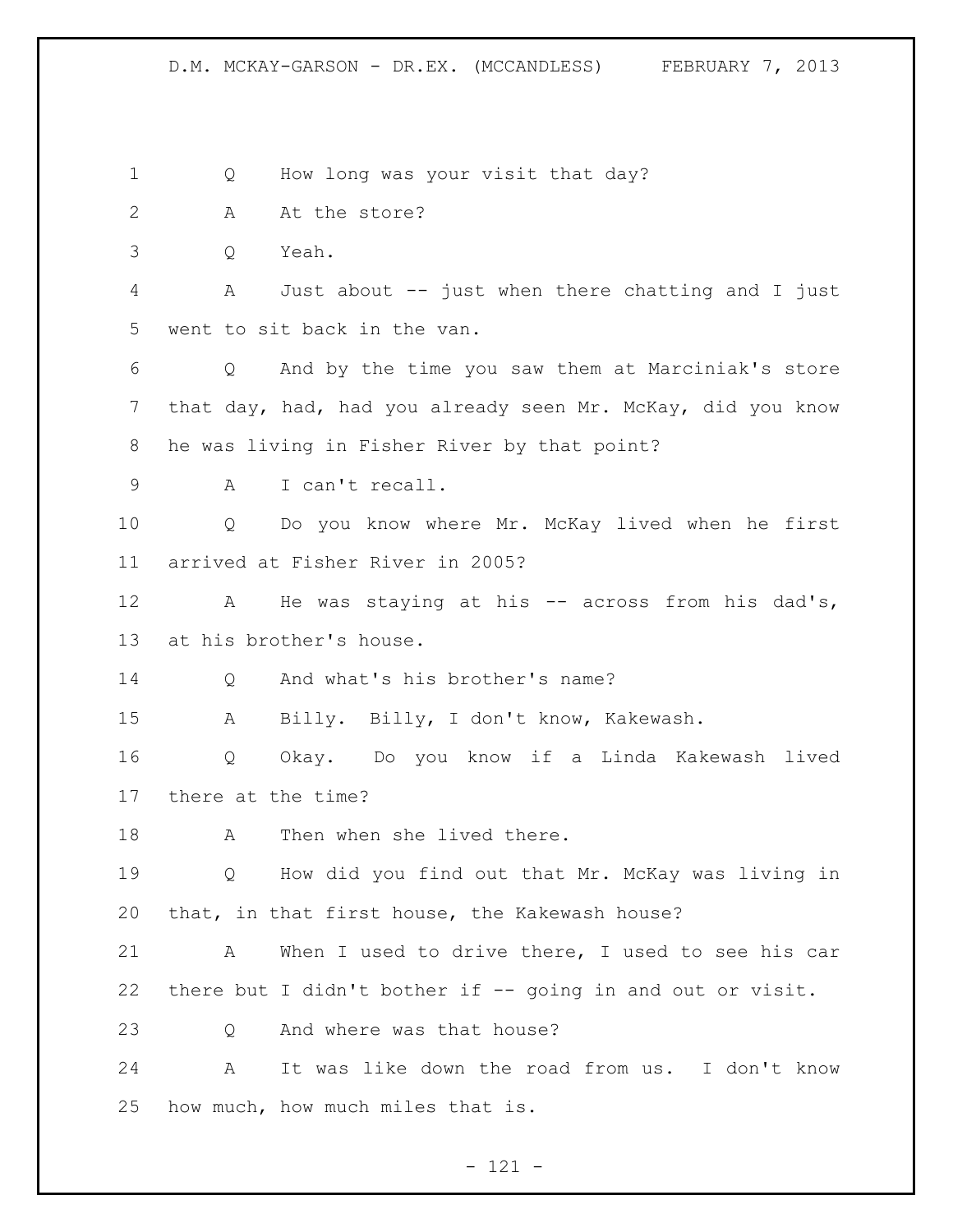D.M. MCKAY-GARSON - DR.EX. (MCCANDLESS) FEBRUARY 7, 2013

 Q How far would it be to walk? How long would it take you to walk there? A It's about, probably about 20 minutes. Q From Angela Murdock's house? A No, from Angie's, just five minutes and the one where Wesley first lived is was probably like a 20 minute walk there. 8 Q Did you ever visit that house? A No. Q Do you know who he was living with there? A No, he didn't mention it. Q Now, we have heard that he lived, he lived in Angela Murdock's house at some point. Do you know why he went to Angela Murdock's house? A He said that when it -- time I talked to him there he said his brother kicked him out. Q Mr. McKay told you that his brother kicked him out? A Yes. Q Did he say why? A No. Q How was it that you came to know that Mr. McKay was living in Angela Murdock's house? A When I just bumped in, at the slots there, and when I went there, he was there.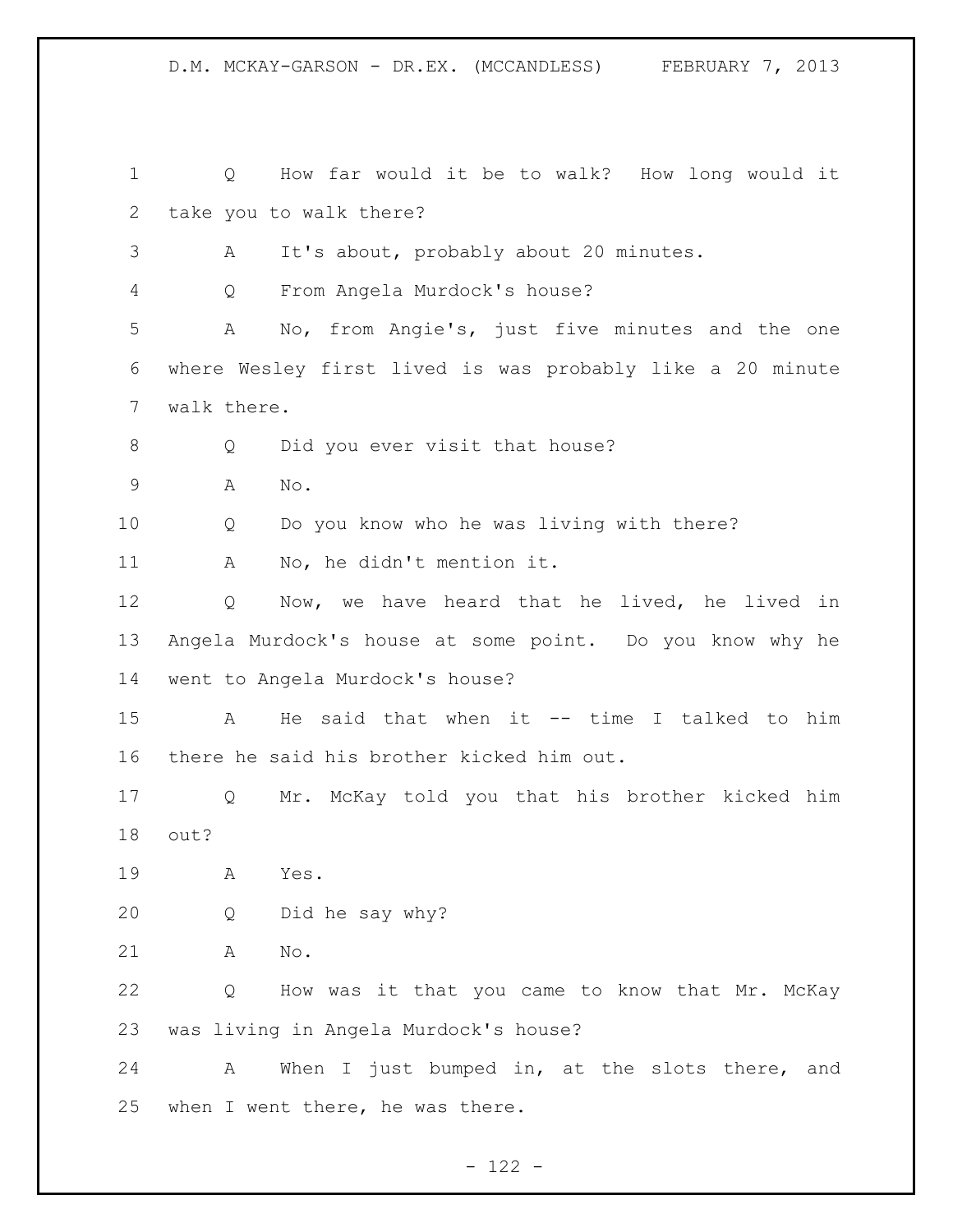Q Did he ever come by your house? A Yes. Q Tell me what you remember about that.

 A He -- I -- he was putting a part on our car and then one day he come over and he's, he's by himself and then another time he come for tea and he was by himself, again. And then there was one time when he and Samantha 8 came over, just them two.

 Q So he came to your house on three occasions? A Yes.

 Q Three times? Do you know when it was, in what period of time that was?

A No.

 Q Do you remember what the weather was like around that time?

 A Well, when Wesley worked on the car it was like warm, warm out.

18 Q And when he came to your house for tea.

19 A It was nice out that day, too.

Q This was in 2005?

21 A I can't recall.

 Q Now, at the time that you had started to see Mr. McKay around Fisher River, did you know anything about Samantha Kematch?

A No, not until he introduced me at the store.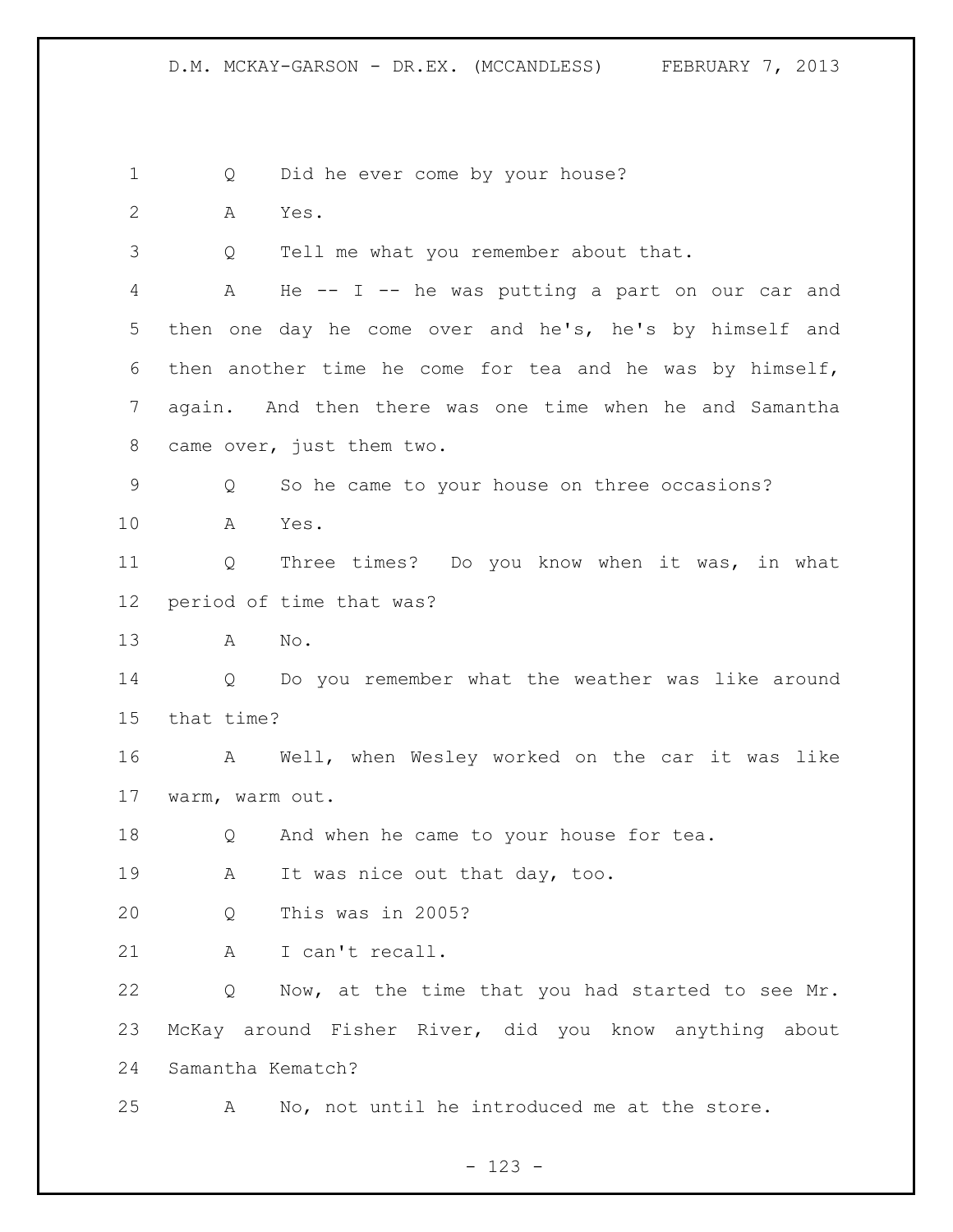Q Did you know who was living with him at Angela Murdock's house? A No, not until I -- like I went there for tea. Q So you said there were three, three times then that Mr. McKay came to your house and you also went to Angela Murdock's house for tea. A Yes. Q Is that right? One time Mr. McKay came to your house to work on a car? A Yes. Q Can you tell me about the other times that he came? 13 A To the house? 14 Q Yeah, to your house. 15 A What I, I, I -- when he phoned me he says come over for tea, so he asked me to make tea so I did and, and then I had fried -- I made some fried, I made some fried bread to take home. I didn't stay there long. Q Did Phoenix ever come with him on those occasions? A No. Q Did you see the baby at any time? A No. Q They -- do they bring the baby -- did he bring the baby with him to your house?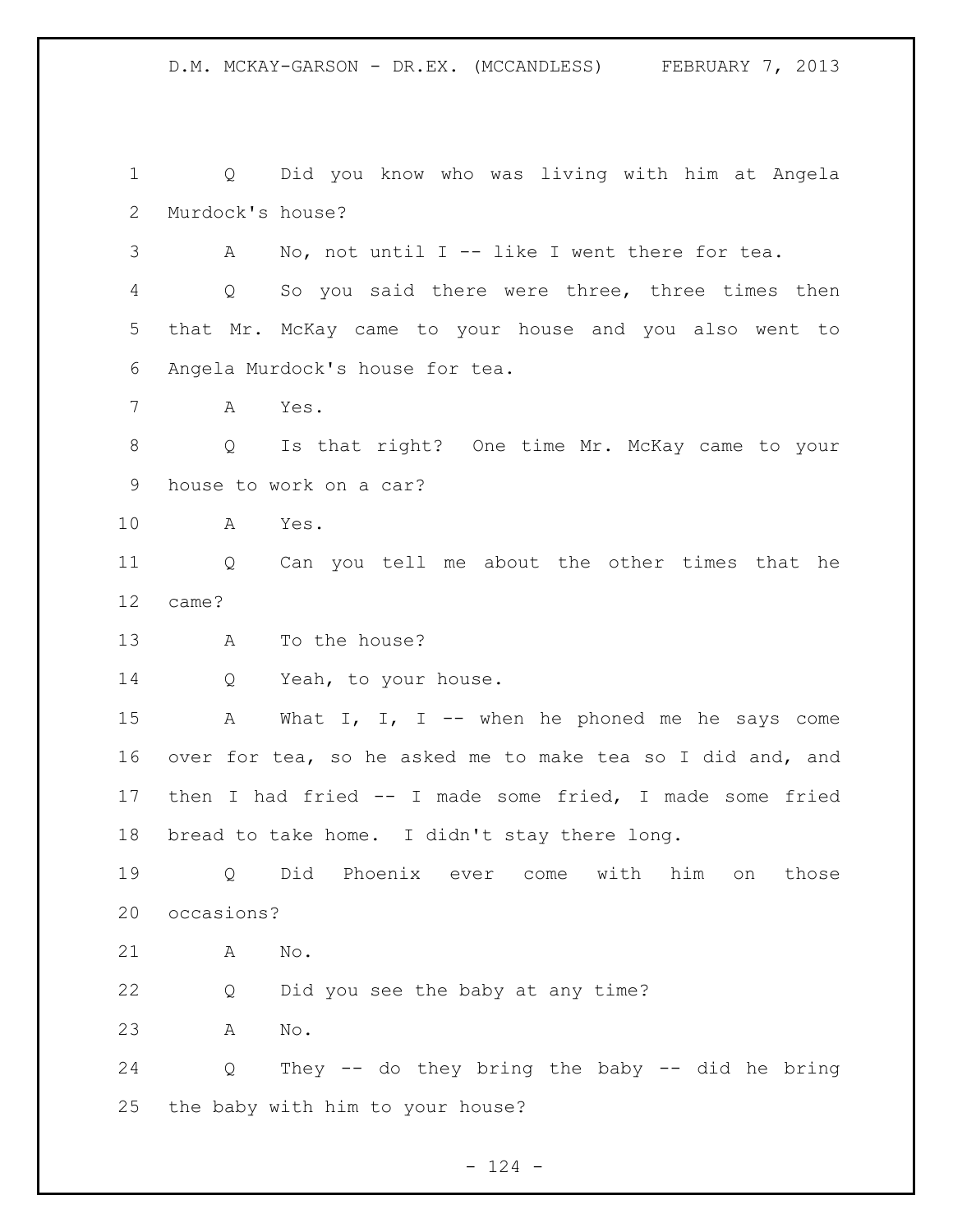1 A No, just came. Q And there was one occasion where he came with Samantha Kematch to your house, as well? A Yes, it was another time. Q And was the baby with him that day? A No. Q Was -- and when I say the baby I'm talking about 8 the younger -- the infant. A No, they were by themselves. Q Did you ever ask them about Phoenix? A When I -- the first time I went there for tea, I, I asked them well, where's your step-daughter, Phoenix? And they just said -- they said they're off with their granny. Q Do you know when they told you this? A No, I can't remember. Q So they had told you they sent her -- sent Phoenix to live with her granny? A Yes. Q Now, I would like to ask you about the times that you went to Angela Murdock's house. How many, how many times were you at Angela Murdock's house? A Oh, three times. 24 THE COMMISSIONER: Two, two, did you say? 25 THE WITNESS: Three.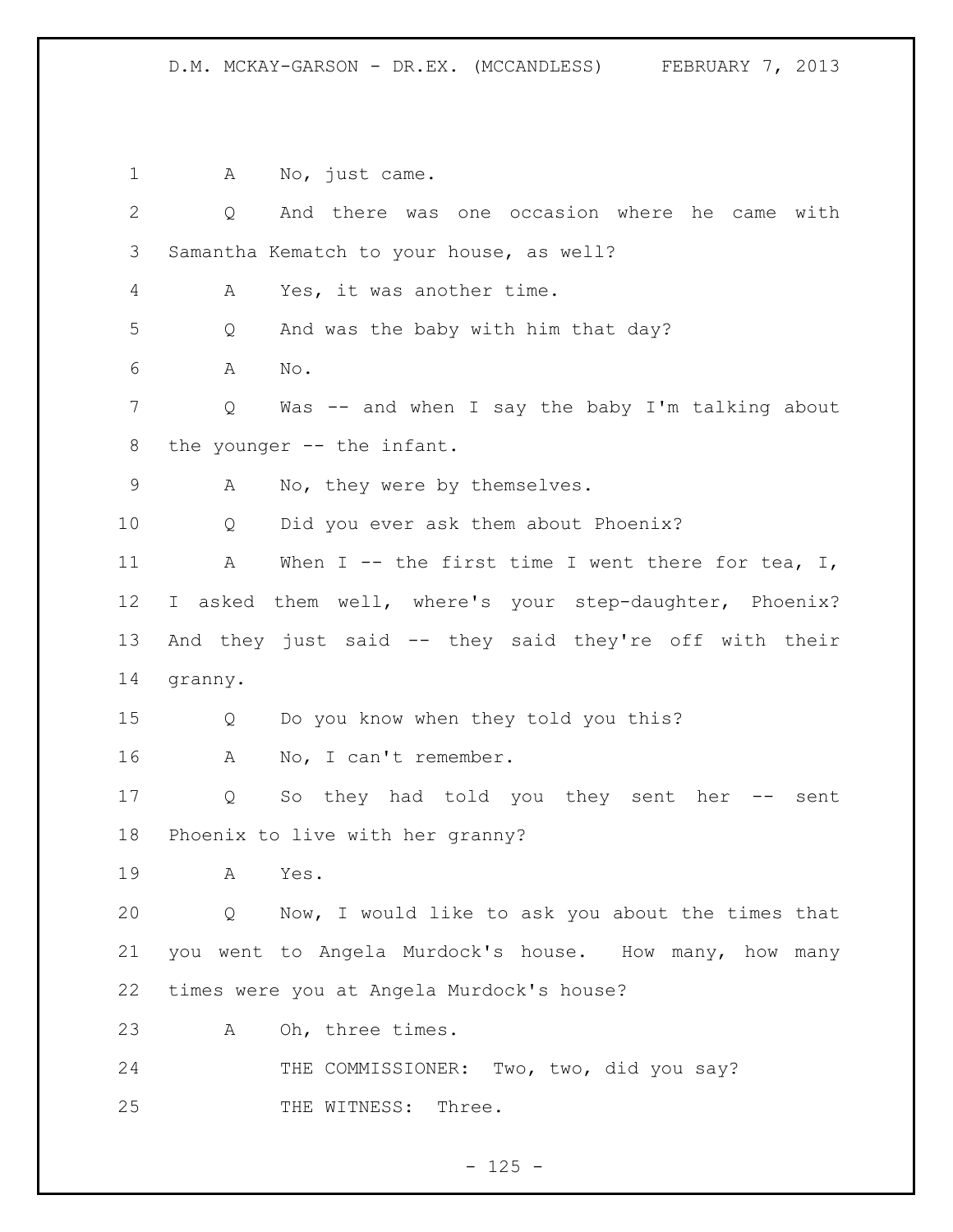1 THE COMMISSIONER: Three. BY MS. MCCANDLESS: Q And were these social visits or what was the reason you were going over? A Just to visit Wesley. Q And did you ever see any children there? A No, just the -- wait I just -- well, yeah, I just saw the -- their little girl that was furniture walking just -- that's his only one. Q The, the baby then the, the younger child you saw? A Yes. Q Did you see any signs in the house that there had been a little girl living there, the five year old girl living there? A No. Q Did you hear either Mr. McKay or Ms. Kematch ever mention Phoenix's name? A No. Q Now, at the time that you had asked them about Phoenix, and they told you that she was with her granny, what -- how, how did they act when they gave -- when you got that information? A Well, they just started laughing.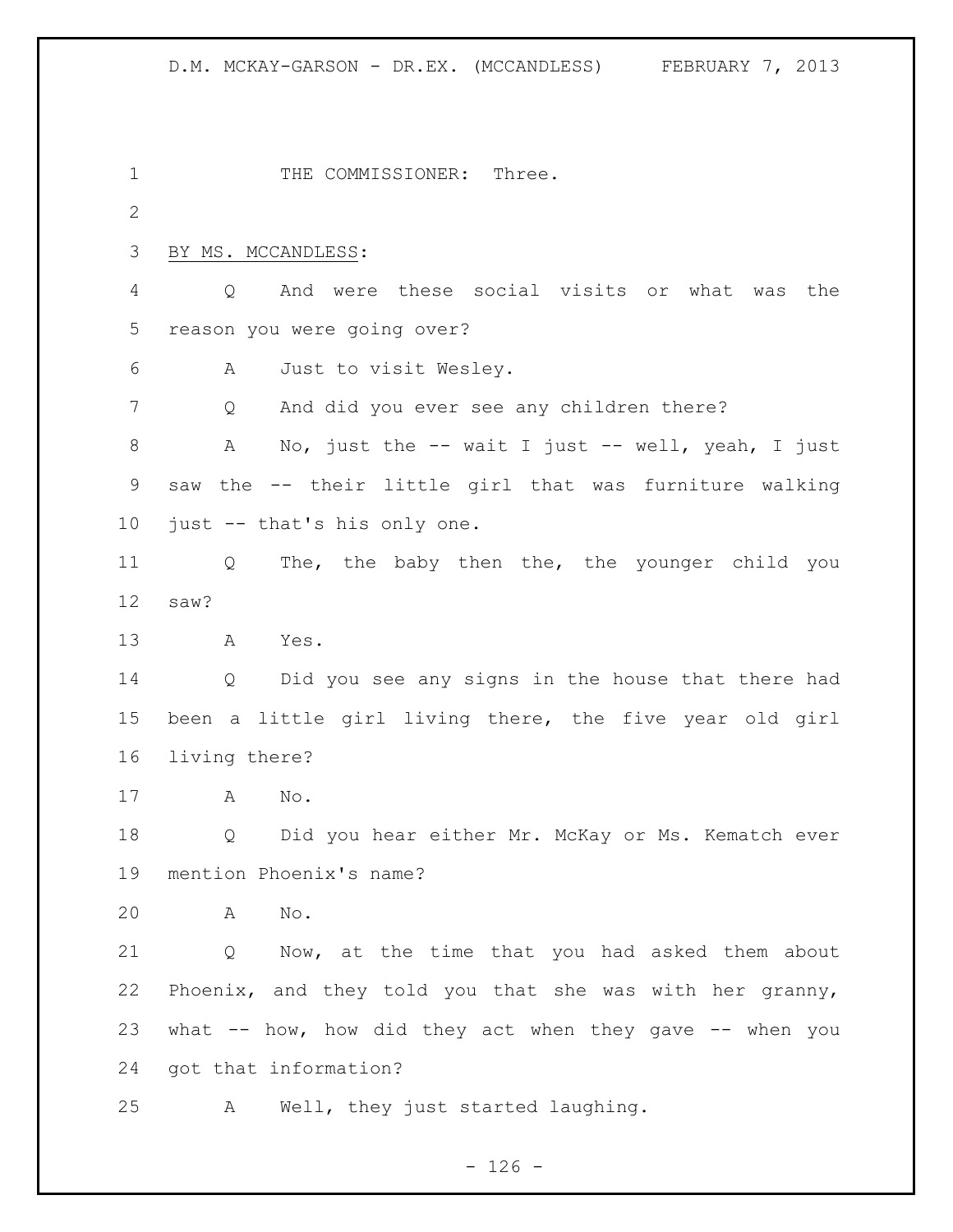Q Did you ask any more questions after that? A No. Q Did you find it unusual that they were laughing? A No. Q And you've mentioned when you went to Angela Murdock's house, I believe you said on three occasions, did you ever see anyone at that house, apart from Wes McKay, Samantha Kematch and the infant? 9 A No, just them three. Q Did you ever come with anyone there? 11 A With my -- one day I went with my friend, Nadine. Q Your friend Nadine? A Yes. 14 Q And what's Nadine's last name? A Hudson. Q Hudson? A Yes. Q Did you know at some point that Wes McKay and Samantha Kematch moved out of Angela Murdock's house? A I don't remember. Q Did you, did you eventually learn that they weren't living there anymore? A I can't recall. Q Did Mr. McKay ever tell you that he wasn't paying rent to Angela Murdock?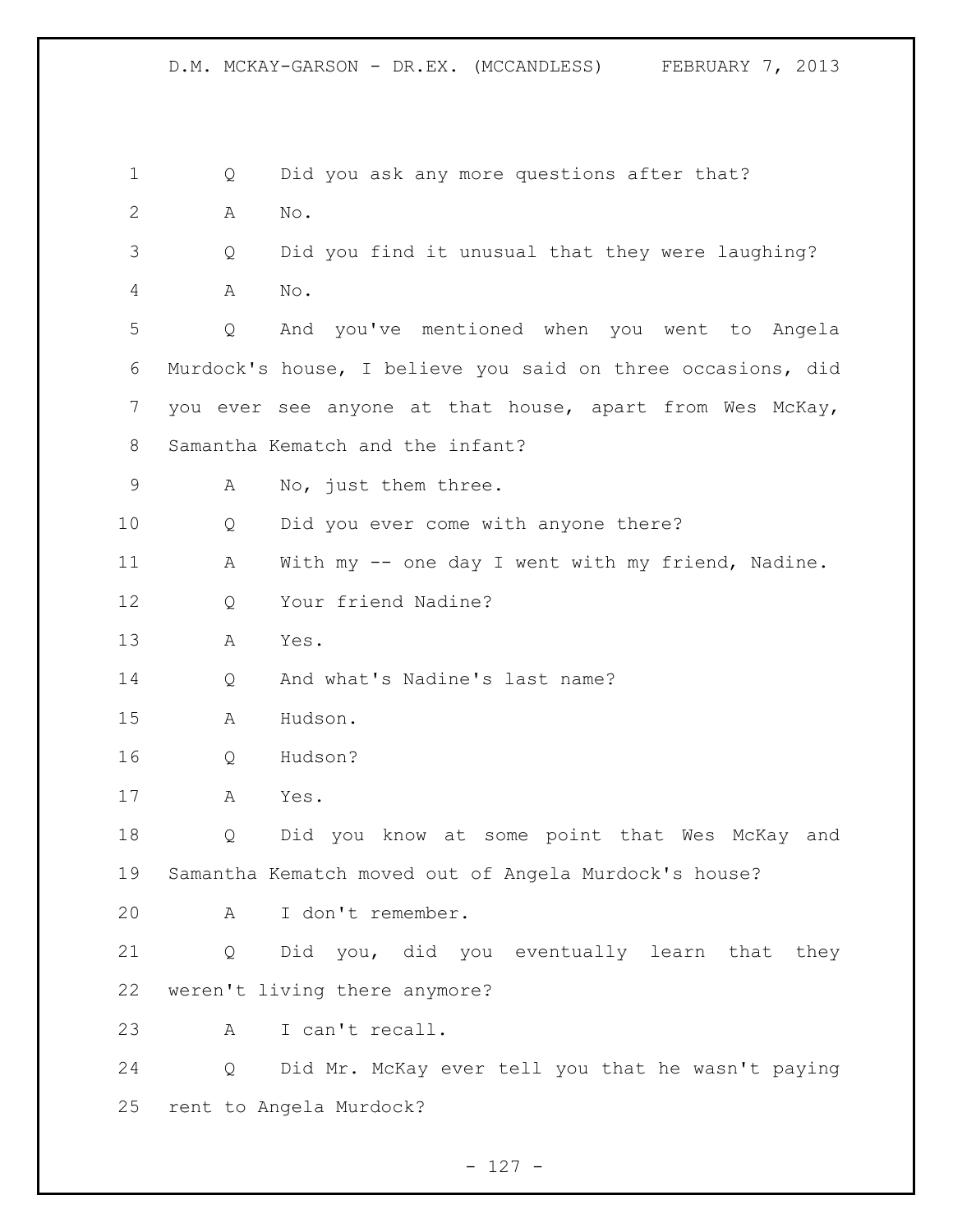1 A Can you repeat it? Q Did Mr. McKay ever tell you that he hadn't paid rent to Angela Murdock? A He said he was paying rent but that's all he told me. Q Did he ever tell you that Ms. Murdock had kicked him out? 8 A No. Q Do you know where Mr. McKay went later in 2005? A No. 11 0 Your sister is Florence Bear? A Yes. Q Did you know that they were staying with your sister at some point in 2005? A Yeah, because we were --I remember (inaudible). Q Okay. But you did know at some point they were living with your sister; is that right? A Yes. Q And would October 2005 be around the time that they were living there, as far as you knew? 21 A At my sister's? Q Yes. A I can't remember. Q Did you ever see any children with Mr. McKay, outside?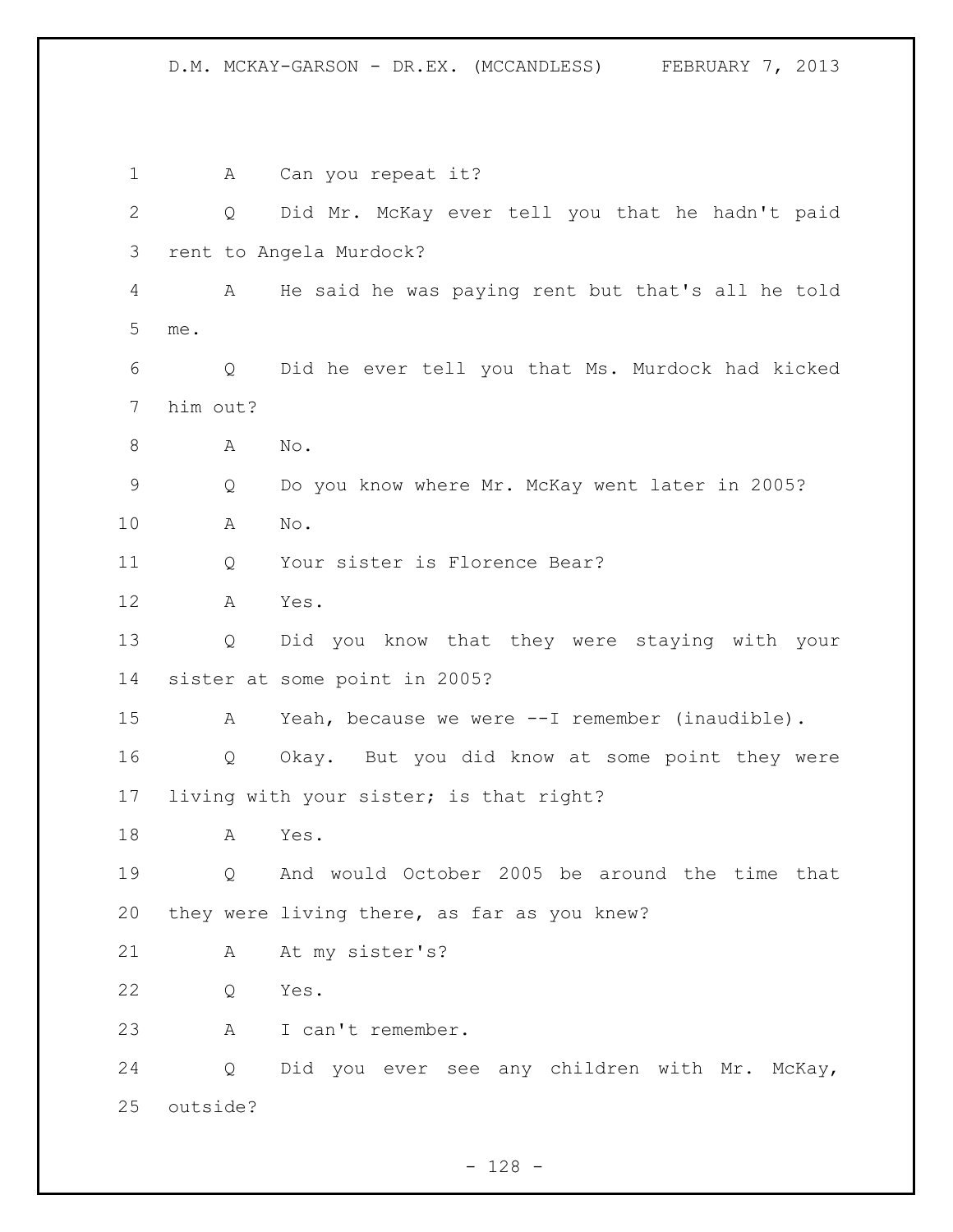A No.

 Q Did you ever see Mr. McKay walking outside with a little girl?

 A One time they, they were walking by our house with -- pushing the little one in a stroller, and there's this older girl walking behind them.

Q Was that some time in 2005?

A I don't remember.

 Q Can you just tell the Commission what you remember that you saw?

 A That day they were walking by when I went outside there Samantha was swearing at the little girl to, like, f-ing hurry up and walk. I just went back in the house.

 Q Perhaps I'll just ask you some questions. So you were -- were you at your house when you saw this?

 A Yes, I just went out the back door to walk around the house and they were just walking by the driveway.

Q And who did you see?

 A Wesley, Samantha and the little girl and pushing a stroller and there was another little -- a girl walking behind.

 Q And you heard them -- someone talking to the girl that was walking behind?

A Yeah.

Q Everyone.

 $-129 -$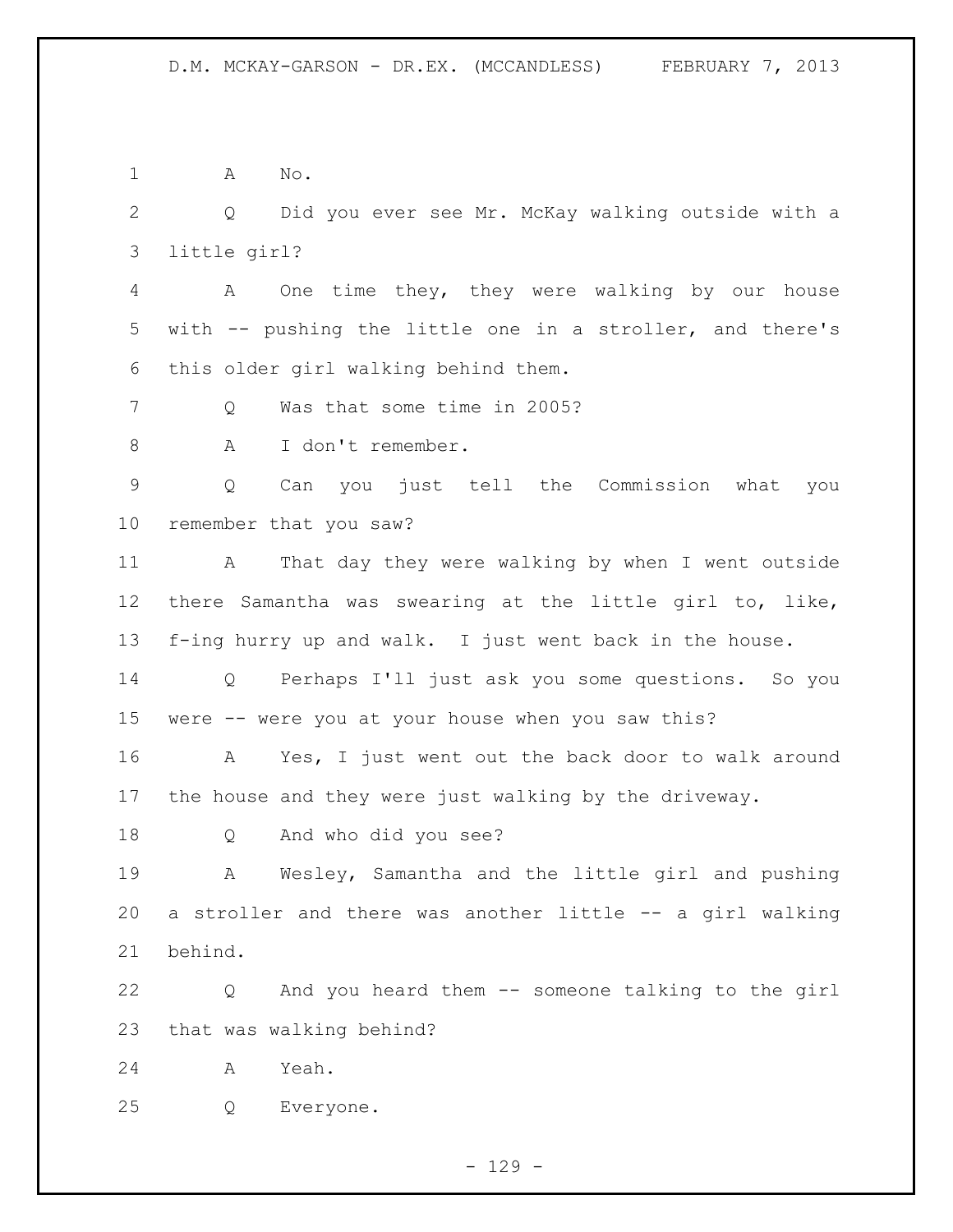A Yes. And then she was like yelling, like swearing. Q Who was swearing? A Samantha. Q Was she saying anything else? A Well -- Q Do you remember like how she phrased it? A Well, like she just said -- like yelled, like f-ing hurry up and walk, like. That is it and I went into the house. Q Did what you saw make you concerned at the time? A I didn't -- I can't recall. Q Did you recognize the little girl who was walking behind everyone? A No. Q Do you know if that was Phoenix? 17 A I'm not sure because, because of the distance. Q Did Mr. McKay ever ask to borrow anything from you? A He wanted to borrow a spade to -- he said he wanted to dig a trench. He had water around his house. Q Did he phone you or did he come to your house? A I was at my parents' house when he pulled in. Then he, he asked me if my dad was home and I said no. Then I asked why, what do you want him for? And he said I

 $- 130 -$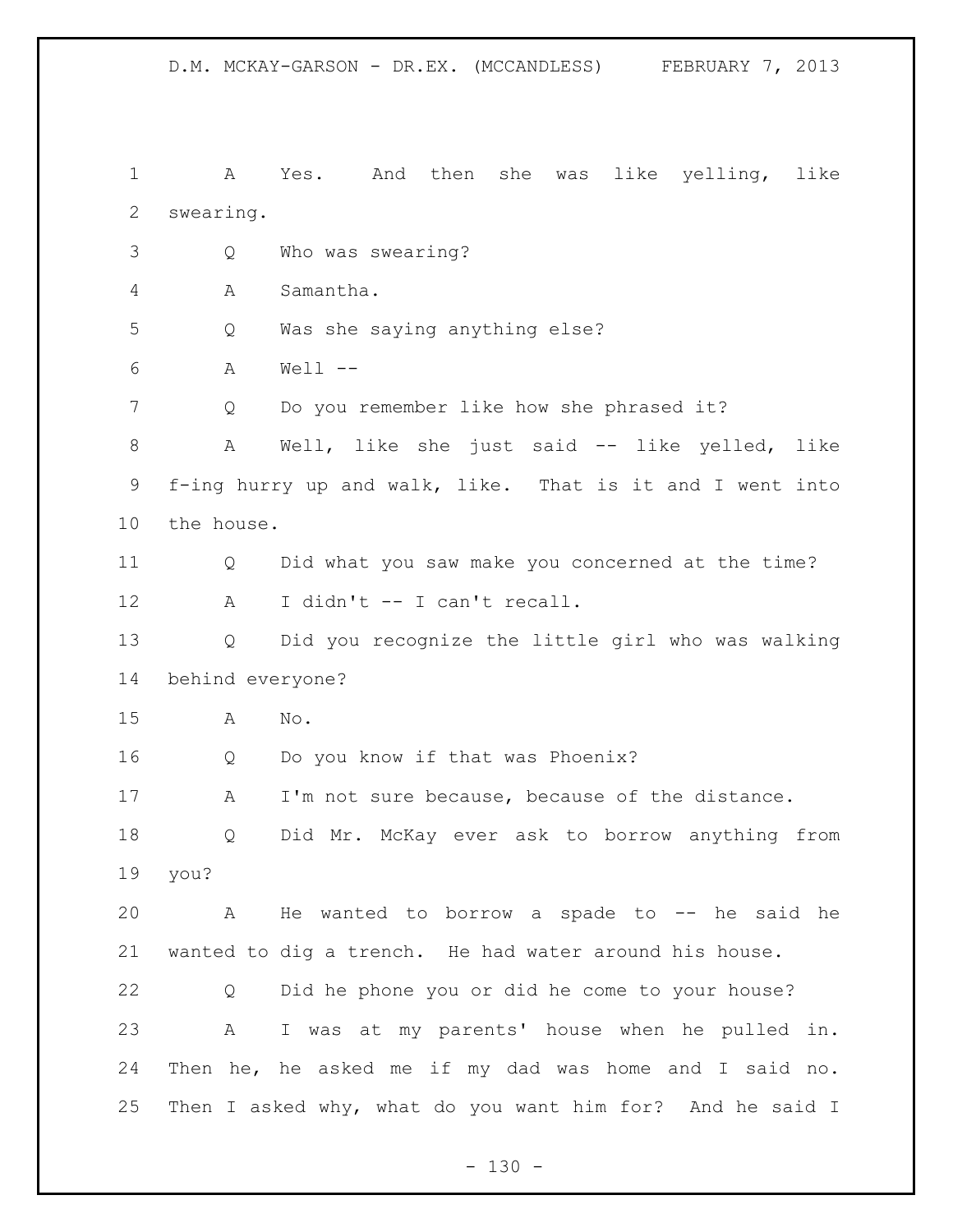D.M. MCKAY-GARSON - DR.EX. (MCCANDLESS) FEBRUARY 7, 2013

 want to borrow his spade. I said: No, my dad is not going to (inaudible). So I told him I had one, it was by the tree. Go and pick it up. Q So if I understand you correctly, he asked if he could borrow a spade and you told him he could go pick it up from -- A Yeah. Well, he -- first I told him no, then I called him back to my dad's to say that -- told him he could use my spade, it's by the trees. Q Do you know if he ended up taking it? A Yes, he did because I checked when I got home. Q Do you know when? 13 A It was nice out that day, anyway, he comes -- he came for lunch. Q And do you recall giving a statement to the RCMP on March 21, 2006 after Phoenix's death came to light? A I don't know. Do I remember? Q Do you remember -- A I remember giving the statement but -- Q -- having spoken to them? A -- I don't remember like what I told them. Q And do you remember telling the RCMP about the spade? A Well, yes. Q And did you eventually give them that spade?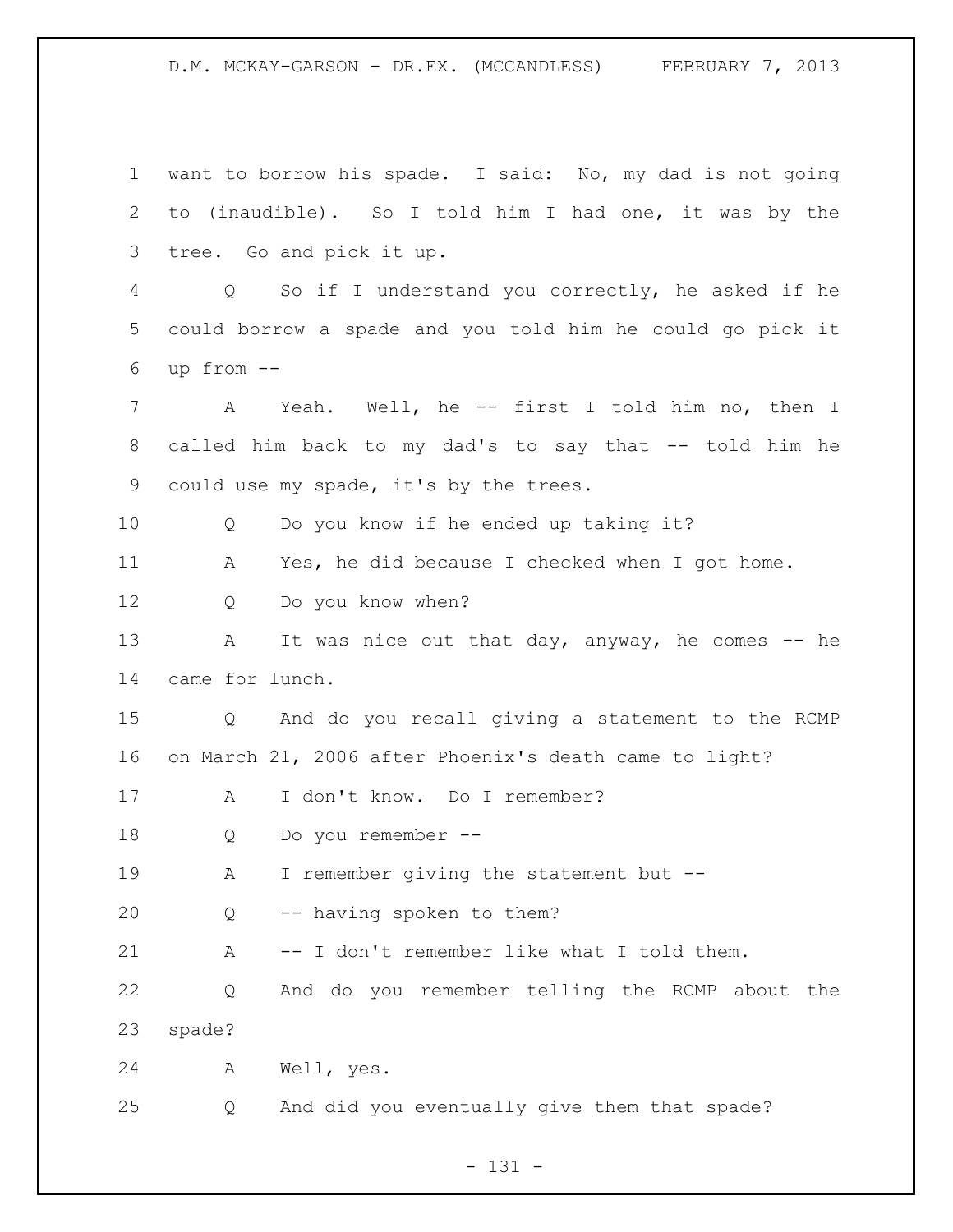A I told him he could just go pick it up, it was by the tree.

Q The RCMP.

A Oh the --

 Q Did they take that -- anything from you eventually?

 A Yes, they, yes, they, they took the, the spade because I had an extra one, I said take both of them, I didn't know which one he used.

 Q Do you recall when it was, the last time you saw Mr. McKay in Fisher River?

A No.

 Q Was it around the time that he had borrowed the spade from you or was it much later?

 A I saw him around late -- like after he borrowed the spade he was, he was still around.

 Q Do you remember the last time you saw Samantha Kematch in Fisher River?

A No.

Q Had you ever known Mr. McKay to be violent?

A No.

 Q Do you remember going to a barbeque at Florence Bear's house sometime in the summer of 2005?

 A I don't remember the barbeque but I remember a big party there.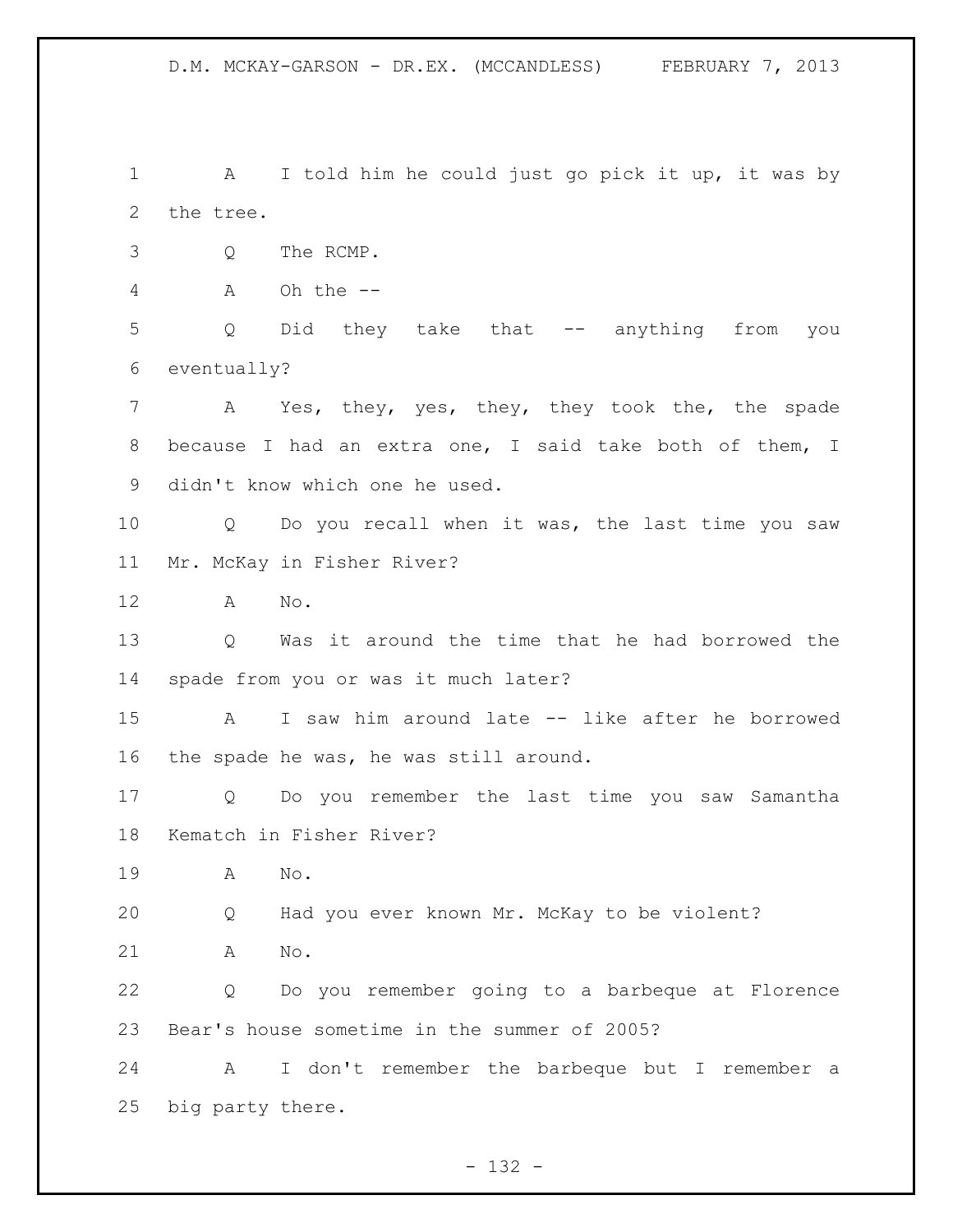Q At Florence Bear's house? A Yes. Q And do you remember if -- do you remember Mr. McKay and Ms. Kematch being there? A Yes, they were. Q And did they have any children with them then? A Just their baby girl. 8 Q And was Madeline Bird there that day? A Yes. Q Do you remember anyone mentioning Phoenix that day? A No. Q Did you know that Samantha Kematch was pregnant in the summer of 2005? A I think Wesley told me that she was expecting. Q How many times, in total, did you see Phoenix? A Just at that store that day and then I'm not sure (inaudible) that day. Q And apart from the one conversation you had where they told you -- where Mr. McKay and Ms. Kematch had told you they sent Phoenix to live with her granny, did you hear any mention of Phoenix Sinclair? A From Wesley? Q Or from anyone. A No.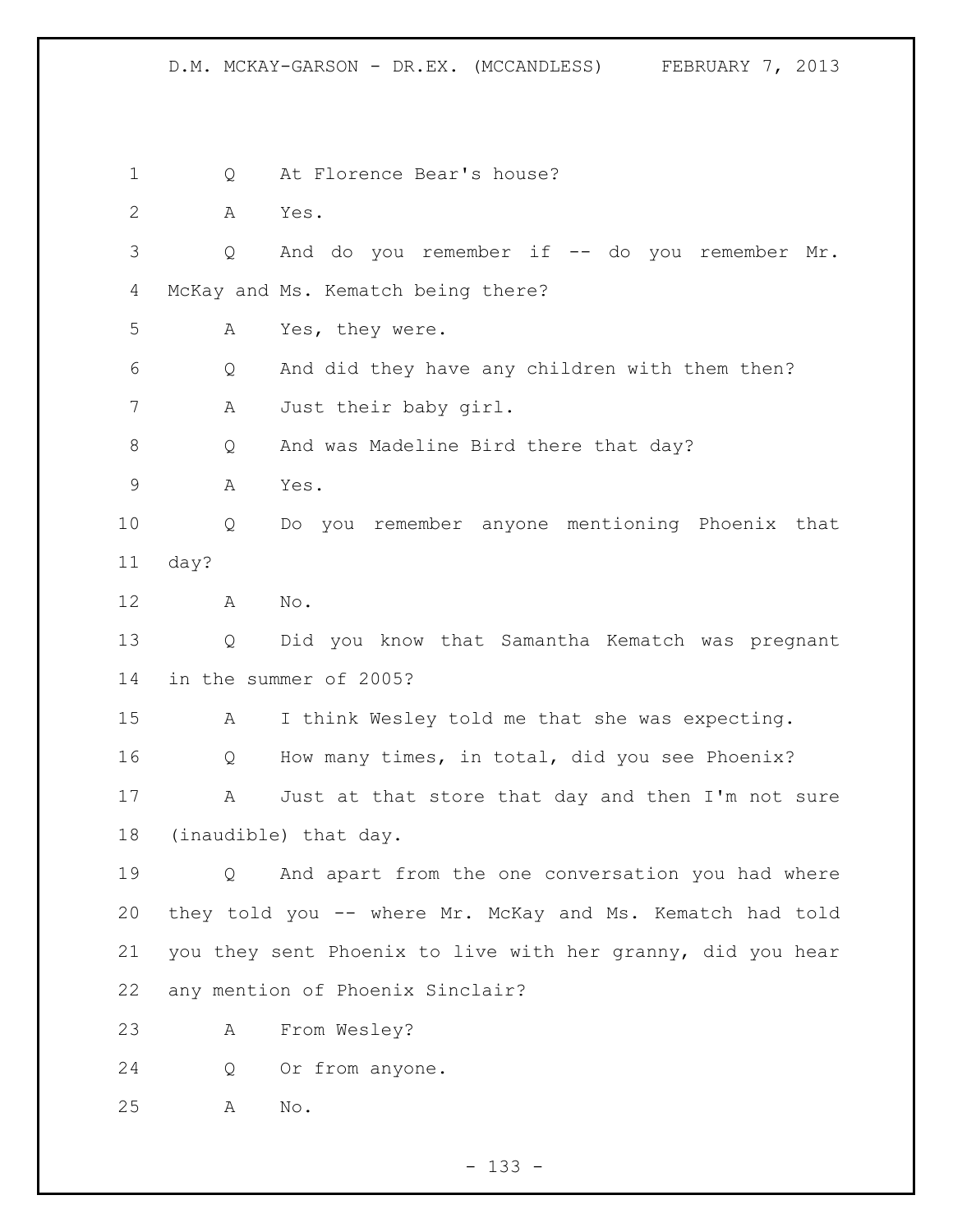Q How did you learn that Phoenix Sinclair had been killed?

 A I don't know, like I heard like three different rumours after that. I heard that she was, like, buried in cement or something.

Q This was after you had --

7 A After --

8 O -- heard about her death?

 A After, yeah it was after the cops were questioning everyone there.

 Q Did you have any contact with Mr. McKay or Ms. Kematch after Phoenix's death came to light?

A Yes. He called me from jail.

Q And who, who called you from jail?

A Wesley.

 Q And did he tell you -- what did he tell you about the spade he had borrowed from you?

18 A Well, I asked him if -- is that why you borrowed my spade? And he said: Yes, he said he used it to bury the little girl.

 Q At the time that he had borrowed the spade from you, did you think anything of it?

A No.

 MS. MCCANDLESS: Those are my questions, Mr. Commissioner.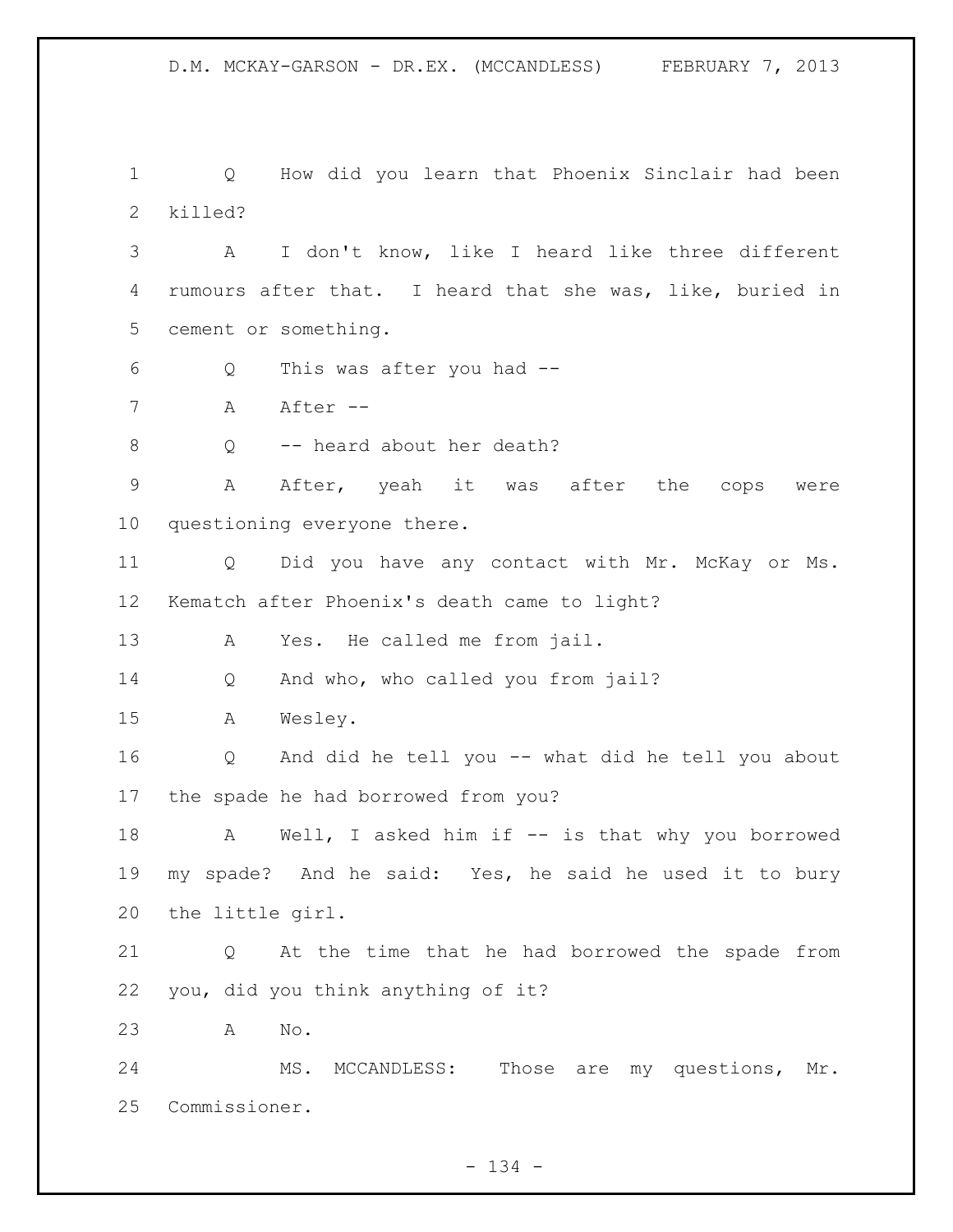1 THE COMMISSIONER: Thank you. All right. Who wishes -- Mr. Ireland? MR. IRELAND: Thanks, Mr. Commissioner. I think I only have one or two very brief questions. CROSS-EXAMINATION BY MR. IRELAND: Q Ms. Garson, good afternoon, my name is David Ireland. I'm one of the lawyers that acts for Steve Sinclair and Kim Edwards; okay? You talked to Commission counsel about a time where you met up with Wes and he took you to play or you were playing slots. 13 A Yes, I just walked into the slots, he was -- Q Right, he didn't -- A -- in the slot area. Q Okay. He didn't take you there? A No. Q Okay. Did you know Wes ever to be driving taxi in the community, to be taking people around? A Wesley? Q Yeah, Wes. A I can't recall. 23 0 Can't recall? A No. Q Commission counsel asked you about a time where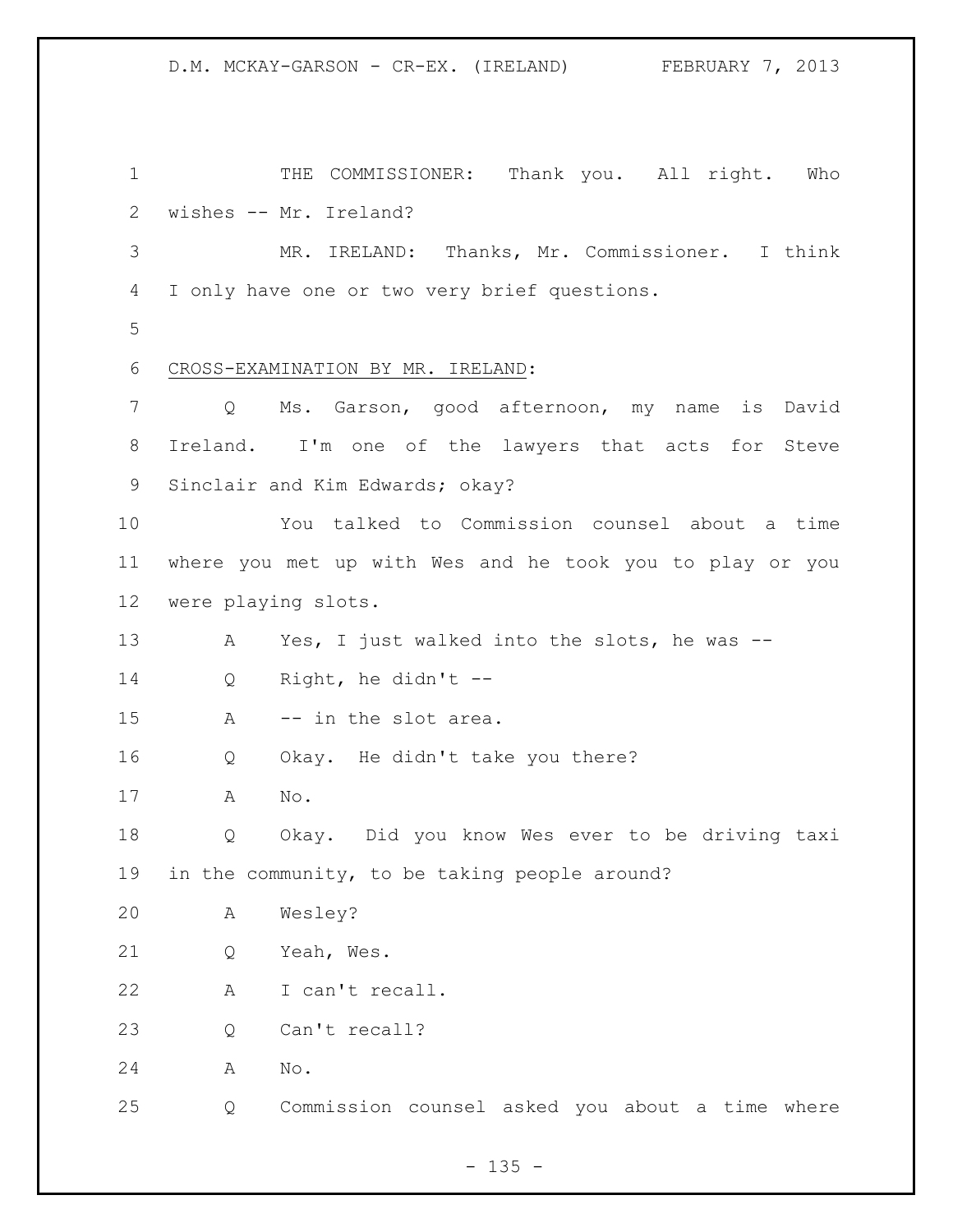D.M. MCKAY-GARSON - CR-EX. (IRELAND) FEBRUARY 7, 2013

 you saw Wes and Sam and two little girls walking by your house. Do you remember that? A When he was walking by with Samantha? Q Right. Do you recall being asked about that? A From the? Q From Ms. McCandless just now? When they turned around or Samantha turned around and said hurry up or words to that effect to the little girl. A Can you repeat it again? Q Yeah, of course. When you were testifying before you talked about seeing Wesley, Samantha, the baby and the little girl following behind them and Sam was shouting at the little girl. Do you remember that? A Yes. Q Okay. And you've also told us about the, the borrowing of the spade. A Yes. Q Yes? A Yes. Q Do you know which one came first? Do you know if you saw them outside first or he borrowed the spade first? A I can't recall. 23 0 You can't recall? A No. Q Do you know if they were close together in time?

# $- 136 -$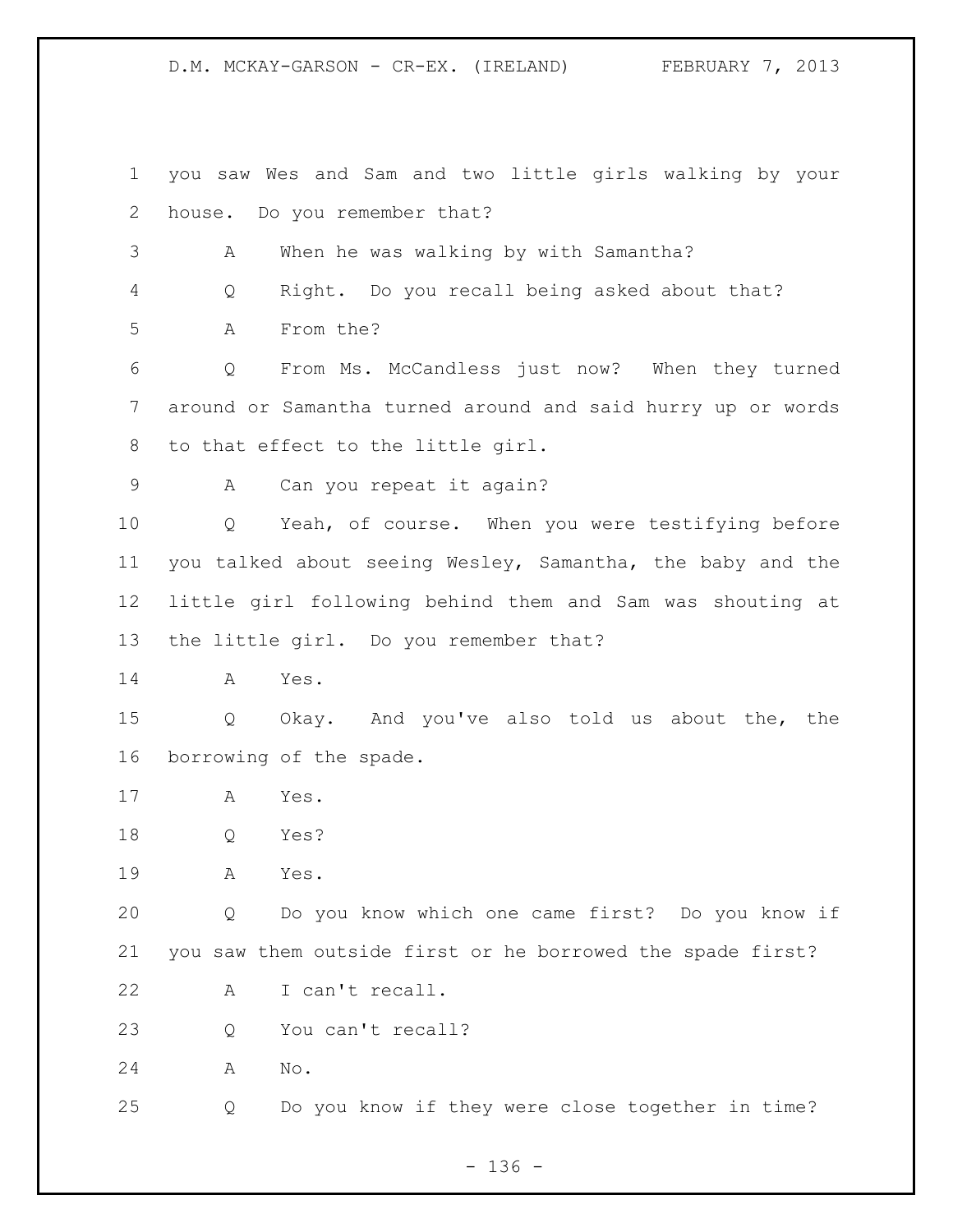D.M. MCKAY-GARSON - CR-EX. (IRELAND) FEBRUARY 7, 2013 D.M. MCKAY-GARSON - CR-EX. (KHAN) A I don't know. Q You don't -- A I don't remember. Q You don't have a recollection? A No. MR. IRELAND: That's fine, just needed to ask. Those are my questions then. Thank you. 8 THE COMMISSIONER: Thank you, Mr. Ireland. Mr. Khan? CROSS-EXAMINATION BY MR. KHAN: 12 Q Hello, Ms. Garson. A Hello. Q My name is Hafeez Khan, I'm counsel for Intertribal Child and Family Services. I just have a few questions for you. Has Madeline ever discussed Wes with you in 2005? A No. Q Has she ever discussed anything about her work with you? A No. Q Did you ever discuss anything about Wes with Madeline? A No. Q Did you ever mention to Madeline about Phoenix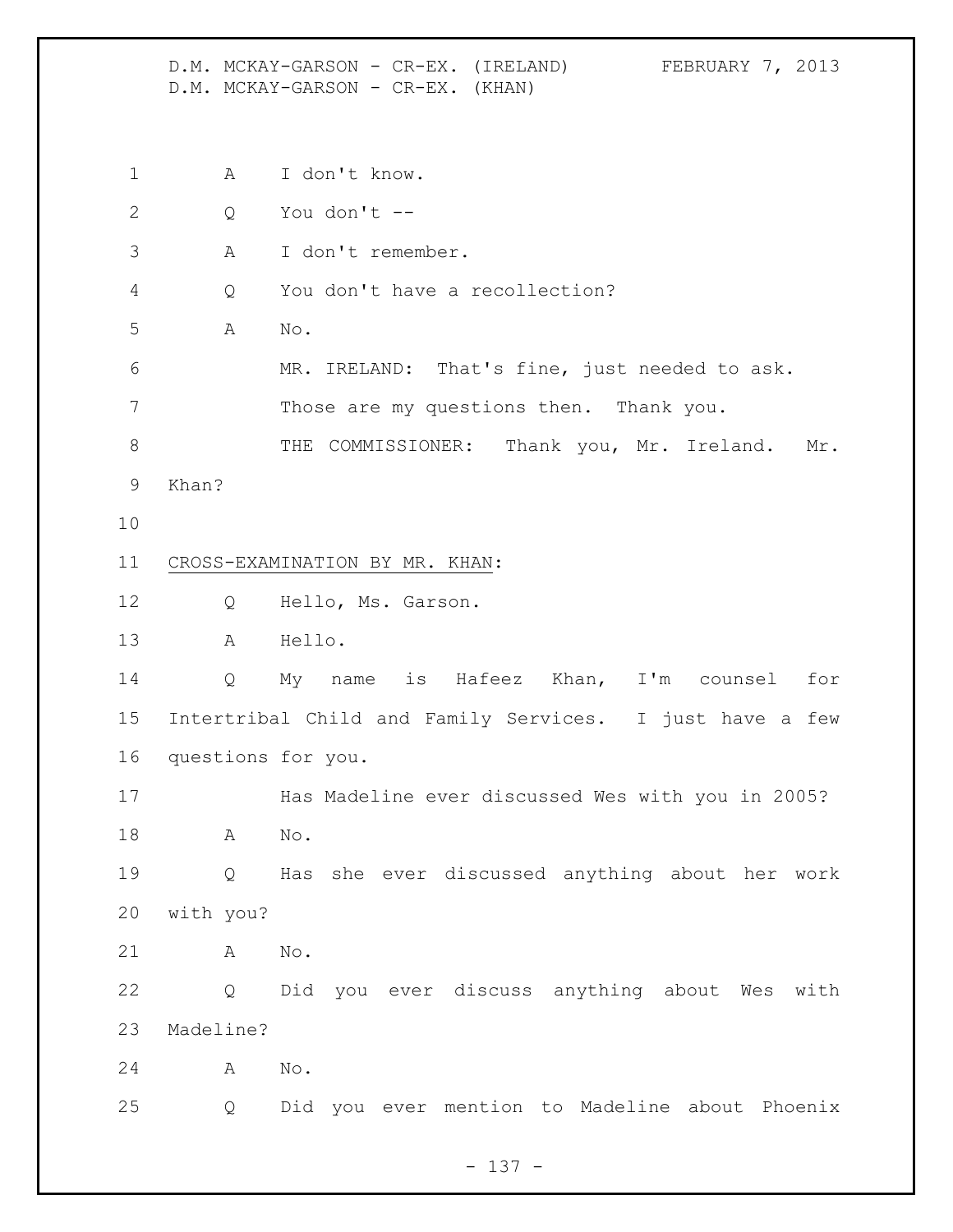D.M. MCKAY-GARSON - CR-EX. (KHAN) FEBRUARY 7, 2013

 or, or, or the infant? A No. Q Has Wes ever discussed to you anything about Child and Family Services' involvement in his life? A No, he didn't. Q Now, you're from a large family. A Yes. 8 Q And you're from a large extended family; right? A Yes. Q Your, your mom and your father, they have large families, too? A Yeah. Q Right? So the family is pretty big in the community? A Yes. Q Right? Would I be wrong to say that the people that you're, you're familiar with the people that you grew up with in the community? So most of the cousins that you know, for example -- 21 A Are from the community. Q Are from the community. The people that you know more personally, closer to you? A Yes. Q And with your siblings you mention that you get

## - 138 -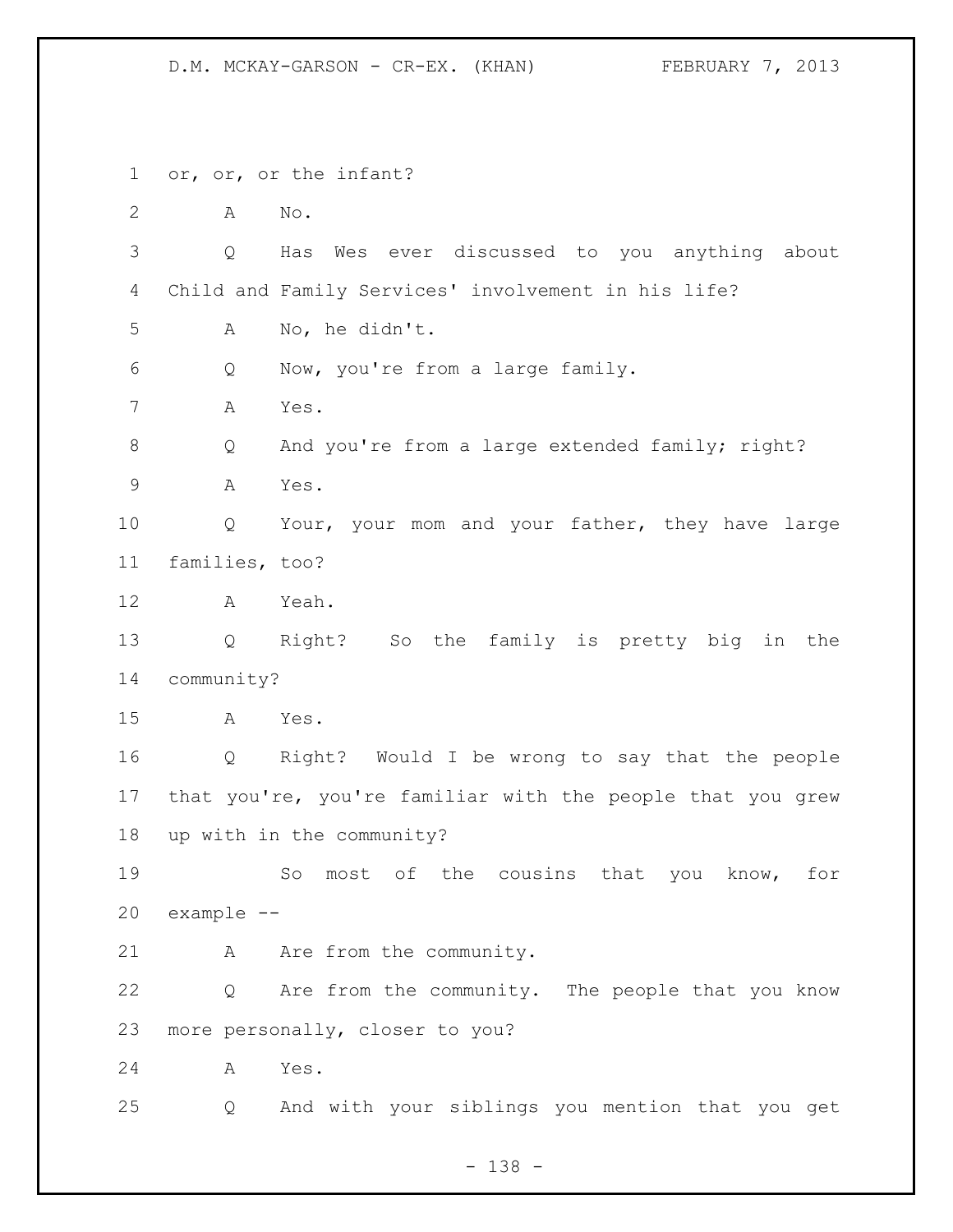D.M. MCKAY-GARSON - CR-EX. (KHAN) FEBRUARY 7, 2013

 together from time to time; is that correct? A For family? Q Or should I say your sister mentioned that you get together? A Yeah, for family, family get-togethers -- Q Right. 7 A -- or Christmas or ... Q Do you also get together just at random at, at times, drop-bys to say hello? A Could you repeat it again? Q Do you ever just randomly get together, just drop by someone's home once in awhile to say hi, say your mother's place? 14 A Yeah, just visit each other, whatever. Q Pretty common? A Yeah, just go play cards or something. Q So it's a pretty open family? A Yeah. Q Is that a yes, sorry? A Yes. MR. KHAN: Yes. Okay, thank you, those are my questions, Mr. Commissioner. 23 THE COMMISSIONER: Thank you, Mr. Khan. Anybody else? I guess, Mr. -- Mr. Cochrane, any questions?

MR. COCHRANE: I have no questions.

- 139 -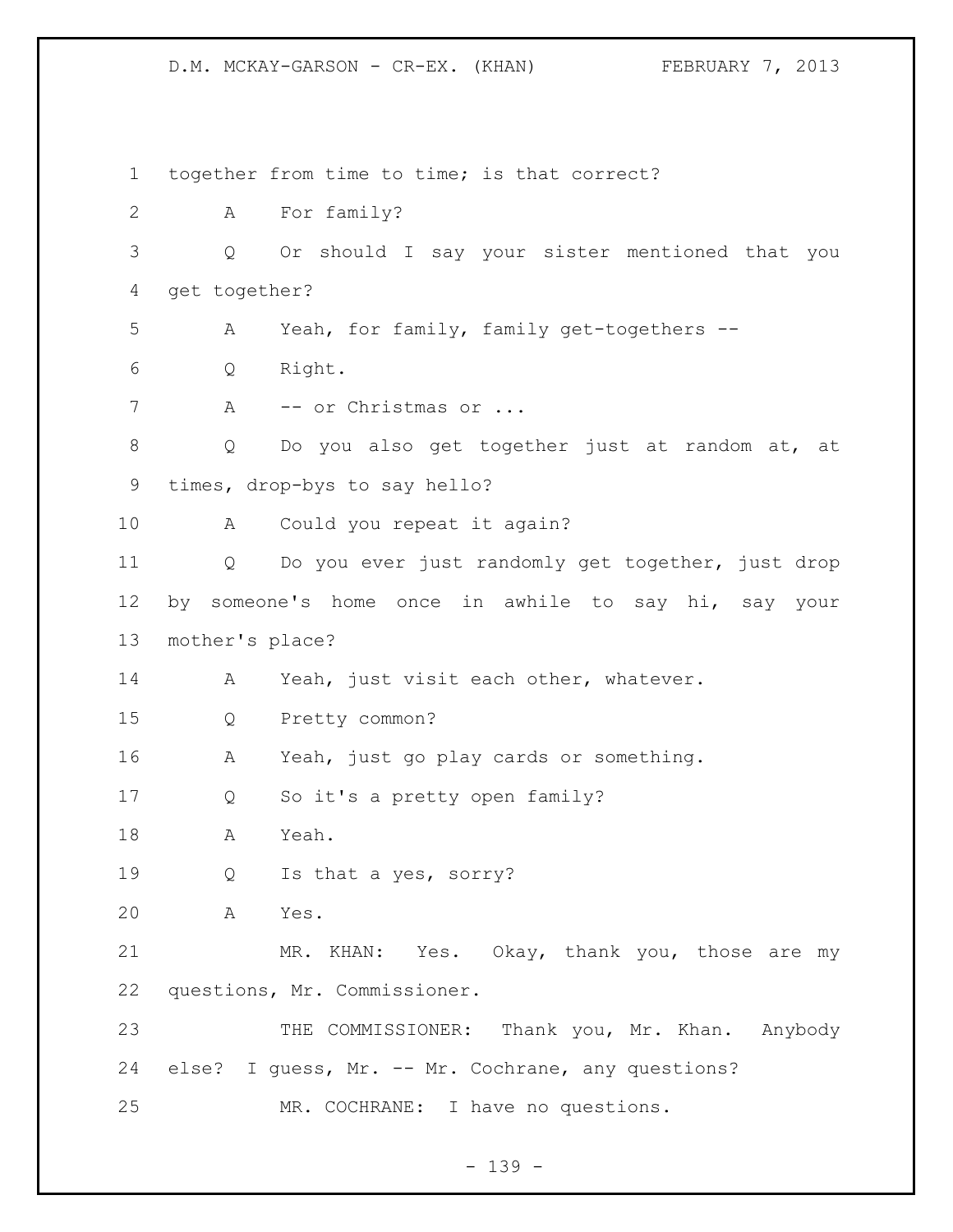1 THE COMMISSIONER: All right. Any re-examination, Ms. McCandless? MS. MCCANDLESS: No re-examination, Mr. Commissioner. I wonder, we only have one witness left for the day, if we might take an early afternoon break and come back at three o'clock? THE COMMISSIONER: Yes, that's, that's reasonable. Witness, you're finished, thank you very much for your attendance and you can leave now. 10 THE WITNESS: You're welcome. (WITNESS EXCUSED) 14 THE COMMISSIONER: All right, we'll adjourn for 15 minutes. (BRIEF RECESS) 19 THE COMMISSIONER: All right, Ms. McCandless. MS. MCCANDLESS: Thank you, Mr. Commissioner. We are ready for our last witness of the day. 22 THE COMMISSIONER: Thank you. 23 THE CLERK: Is it your choice to swear on the Bible or affirm without the Bible? 25 THE WITNESS: The Bible.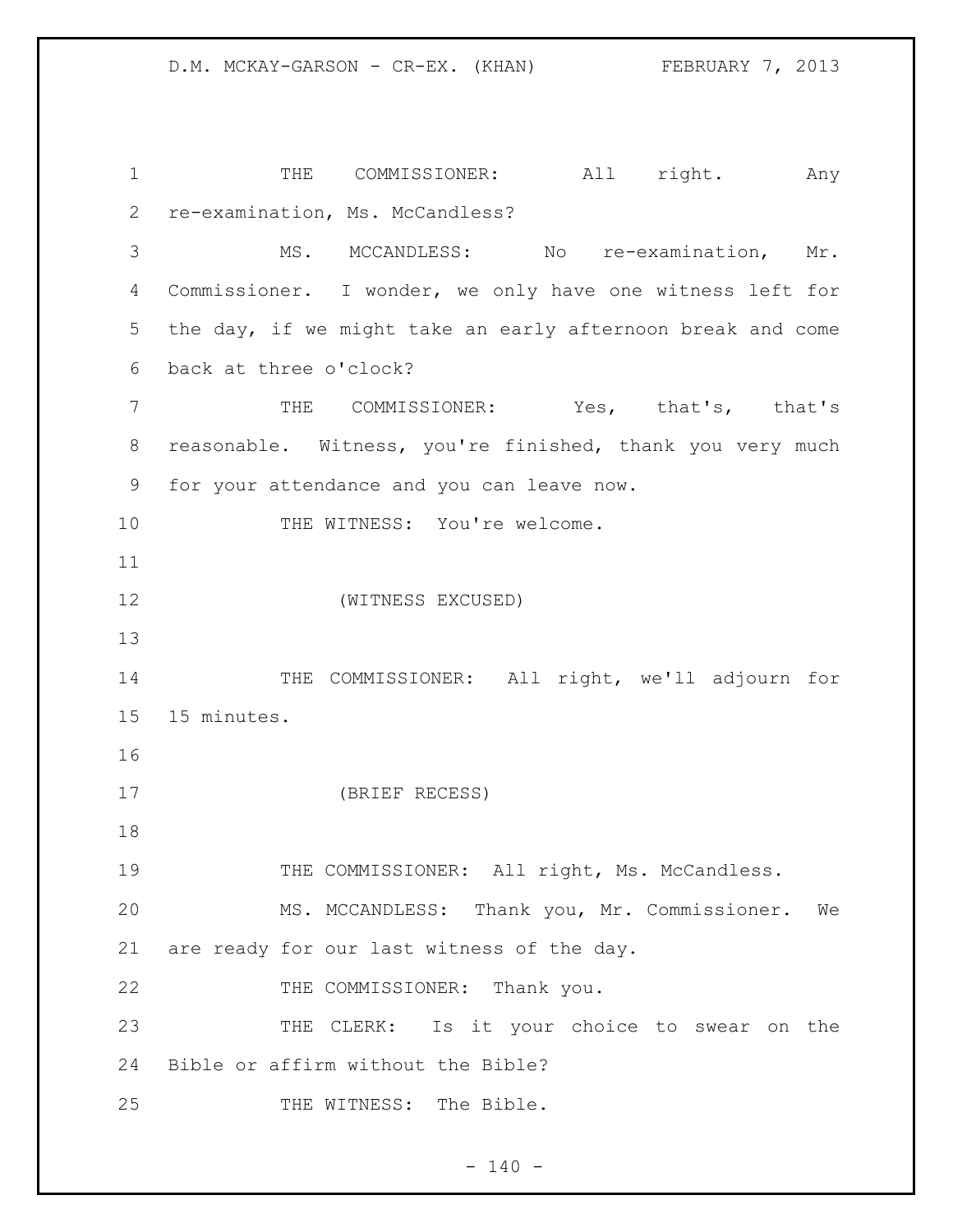1 THE CLERK: All right. Just stand up for a moment. And state your full name to the court. THE WITNESS: Keith Stanford Murdock. 4 THE CLERK: And spell me your first name, please. 5 THE WITNESS: K-E-I-T-H. THE CLERK: And your middle name? THE WITNESS: Stanford, S-T-A-N-F-O-R-N -- O-R-D. 8 THE CLERK: And your last name? 9 THE WITNESS: Murdock, M-U-R-D-O-C-K. THE CLERK: Thank you. Will you just take the Bible in your right hand. **KEITH STANFORD MURDOCK,** sworn, 14 testified as follows: 16 THE CLERK: Thank you. You may have a seat. DIRECT EXAMINATION BY MS. MCCANDLESS: Q Good afternoon, Mr. Murdock. You live in Fisher River? A Yes. Q How long have you lived there? A The majority of my life. Q How old are you? A Forty-five.

 $- 141 -$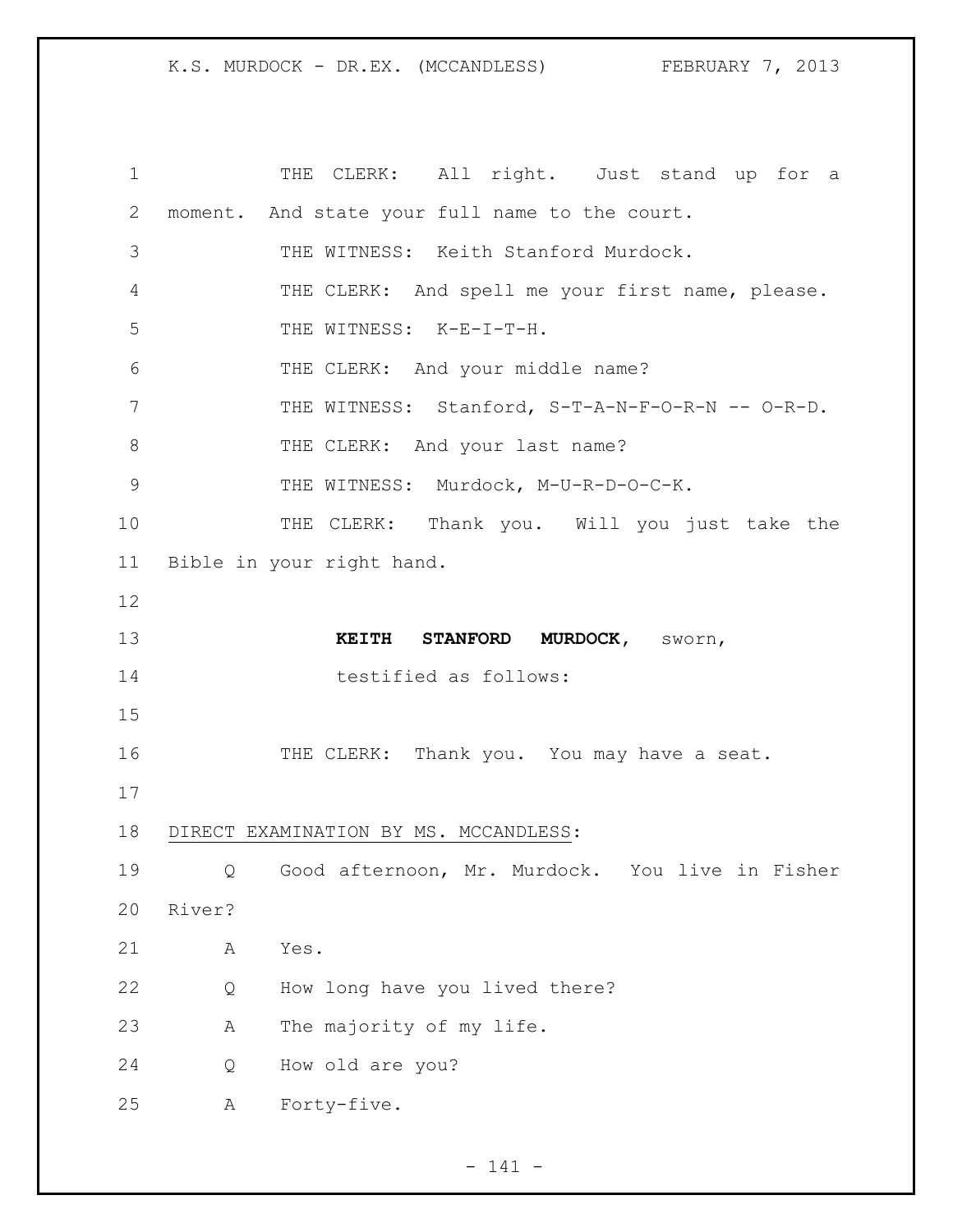K.S. MURDOCK - DR.EX. (MCCANDLESS) FEBRUARY 7, 2013 Q I understand you're currently employed as a compliance resource officer in Fisher River? A Yes. Q What does being a compliance resource officer involve? A Mainly drug testing within our community. Q Have you been employed in the past as a band councillor? A 2005. In the year 2005, for two years. THE COMMISSIONER: Are you still a band councillor? 12 THE WITNESS: No, I'm -- no. I was a band councillor for one term. 14 THE COMMISSIONER: Right. 15 THE WITNESS: A term consists of two years. 16 THE COMMISSIONER: In 2005? 17 THE WITNESS: Yes. BY MS. MCCANDLESS: Q In 2005 what was the on reserve population in Fisher River? 22 A About 1700 on reserve. Q And was it a community where people generally knew who was coming and going from the reserve? Do people know each other on reserve?

 $- 142 -$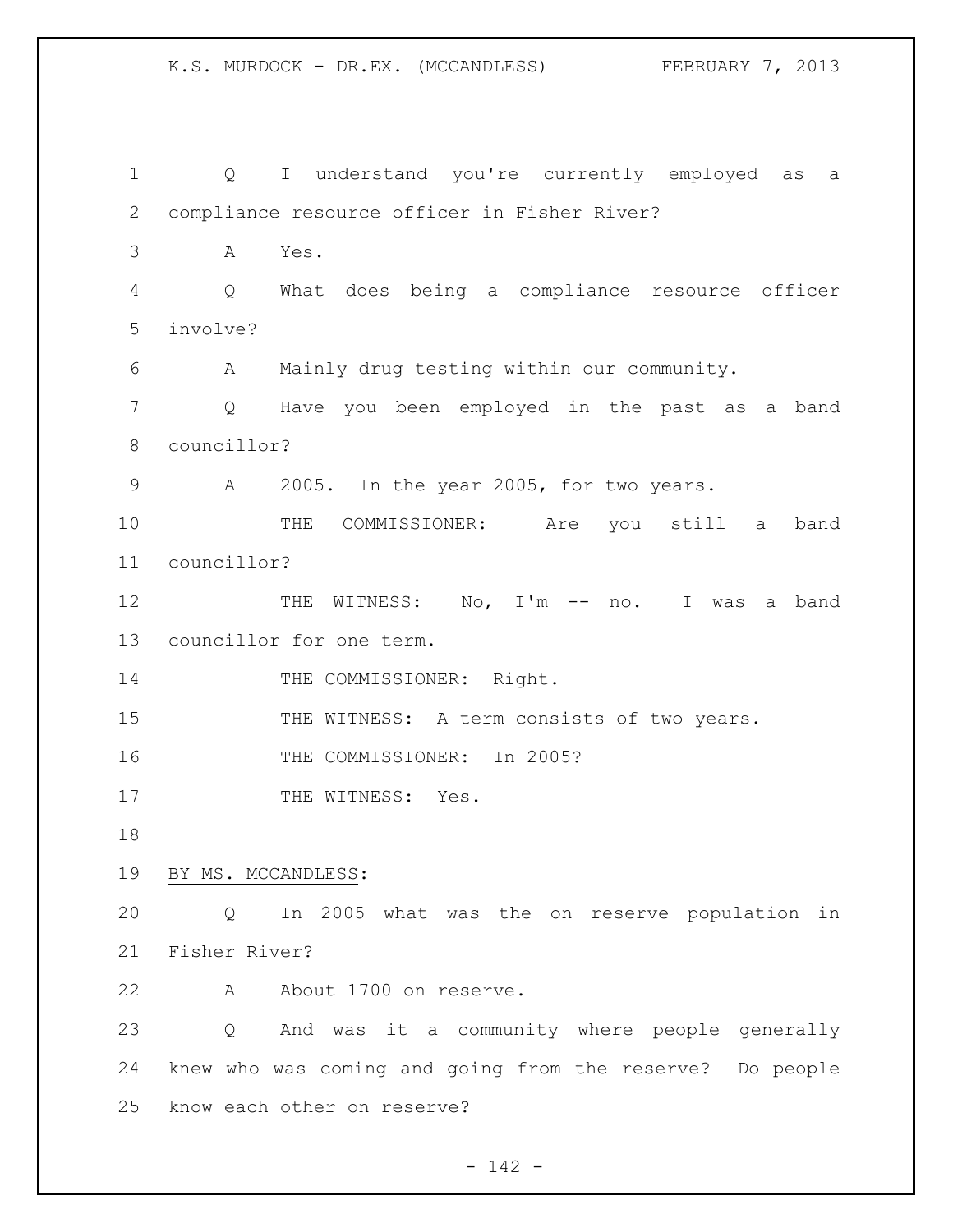A It depends. It depends on the family. Like when I say family, my family for an example, we have relatives, each family has -- like there's Murdocks, there's Crates, there's McKays, there's Sinclairs, we all pretty much know one another but the extended family members, we probably wouldn't be able to identify them. Q You lived in Fisher River in 2005? A Yes. Q And where in Fisher River did you live? A Lot 175. 11 Q And what route is that, is that on? A 224. Q It's Provincial Road 224? A Yes. Q Madam Clerk, if I could just have you pull up a document, please, it's Commission disclosure 45, the page number is 3069. You'll see you're looking at a photograph here -- A Yes. Q -- on the screen. Can you tell me what this photograph depicts? 22 A There's three homes on there. There's my, my home, the home that Wesley lived in, and my Uncle Bus (phonetic). Q So where in the photograph is your home?

- 143 -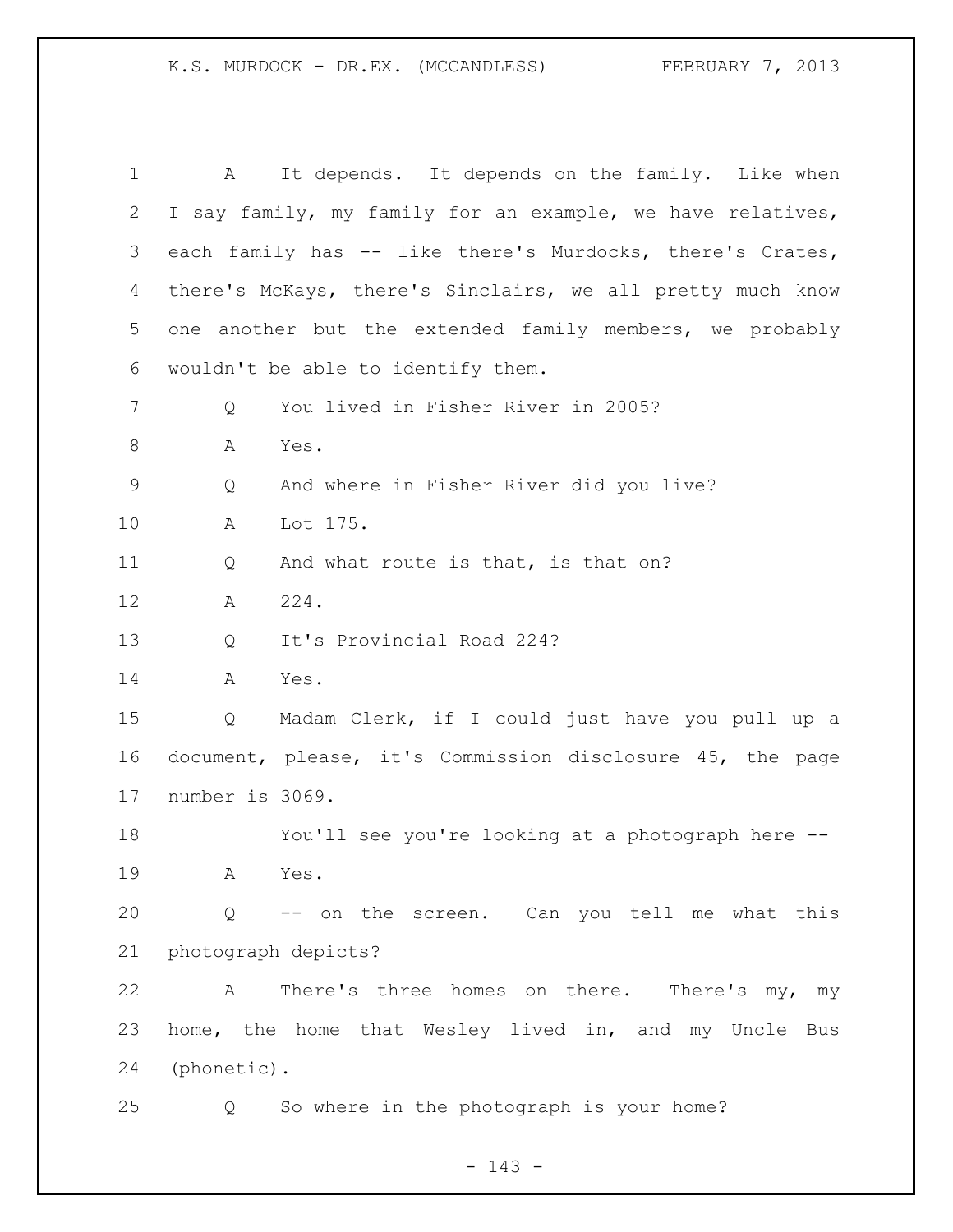A Mine is to the top. When you're looking at the screen, it's to the top right. Q The top right, okay. And is this an accurate depiction of the layout in 2005? A Yes. Q Now, the house across the street -- 7 A I'm sorry, the house across -- right across from me. Q Yes. A That's my, my cousin, Delmar Sinclair. The one to the right here, at the bottom, is Angie -- Angela Murdock's home where Wesley was living. Q Okay. A I believe. Q At the bottom of the photograph? A Yes. Yes, that's the one right here. I just wanted to make sure. Q And for how long have you lived in that home? A I lived in that home -- we got the home in 1988. Q And you had mentioned that you knew that Mr. McKay was living in Angela Murdock's house at some point in 2005? A Yes. Q Do you recall when it was you first learned that he was living there?

 $- 144 -$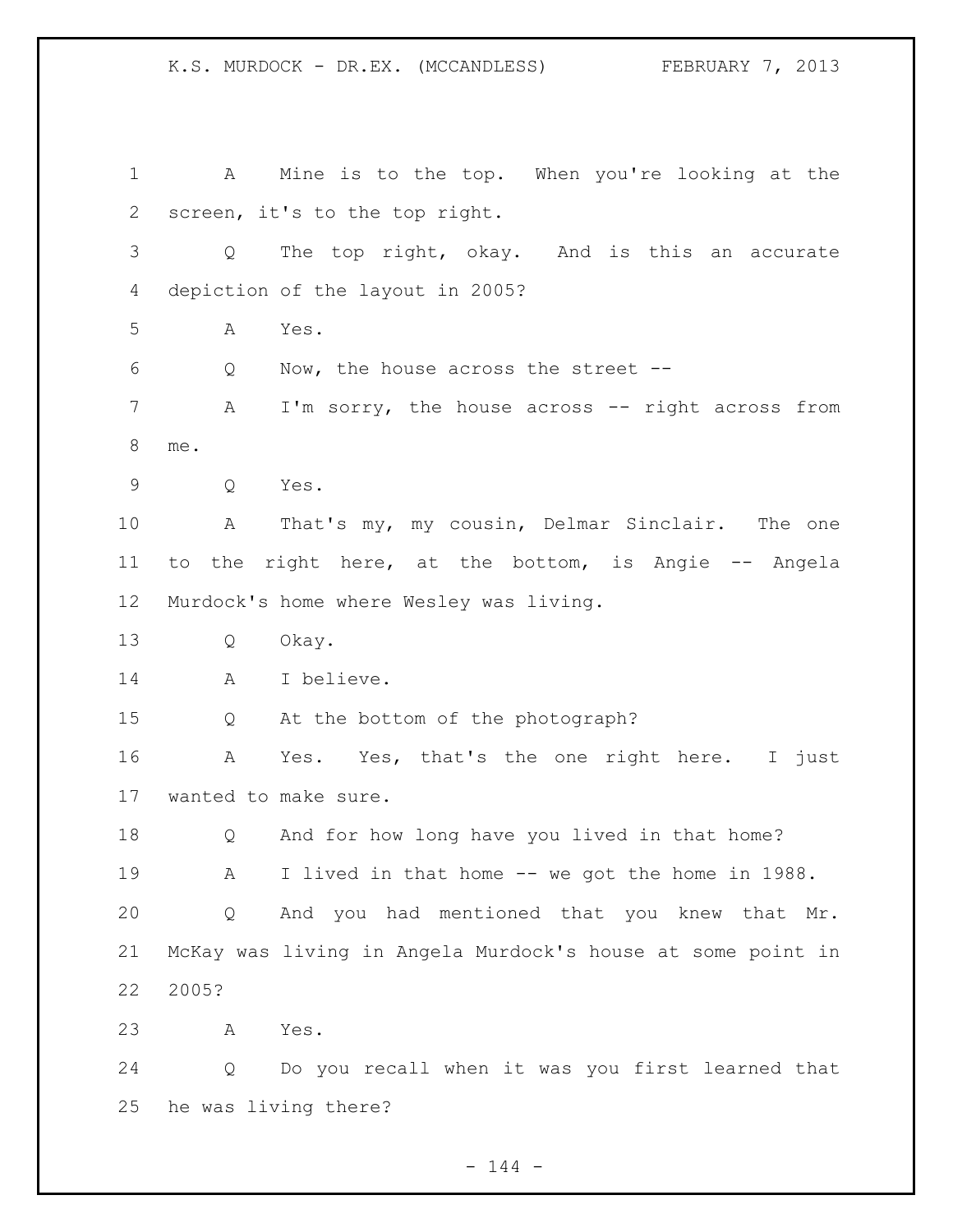A I can't really recall the exact month in 2005 but it was in the summer. Q Do you know how long he lived there for? A I can't recall the actual timeframe. Q Do you know who he was living with in the house? A I know he had a partner and two kids. Q I'll ask you more about the children in a moment. Did you ever meet Mr. McKay? A Yes. Q When did you first meet him? A I met him when he came to -- when I was counsellor he came to the band office with a concern and there was -- when he came to me at that time the, the concern was housing related. Q Okay. Do you recall any details about that? A He was looking for a home to stay in. Q Do you -- so you said it -- you were a band counsellor at the time? A Yes. Q Do you know roughly when he had -- you had this conversation with him? 22 A I can't recall the exact date. Q Did you ever socialize with Mr. McKay? A No. Q What did you know about him?

 $- 145 -$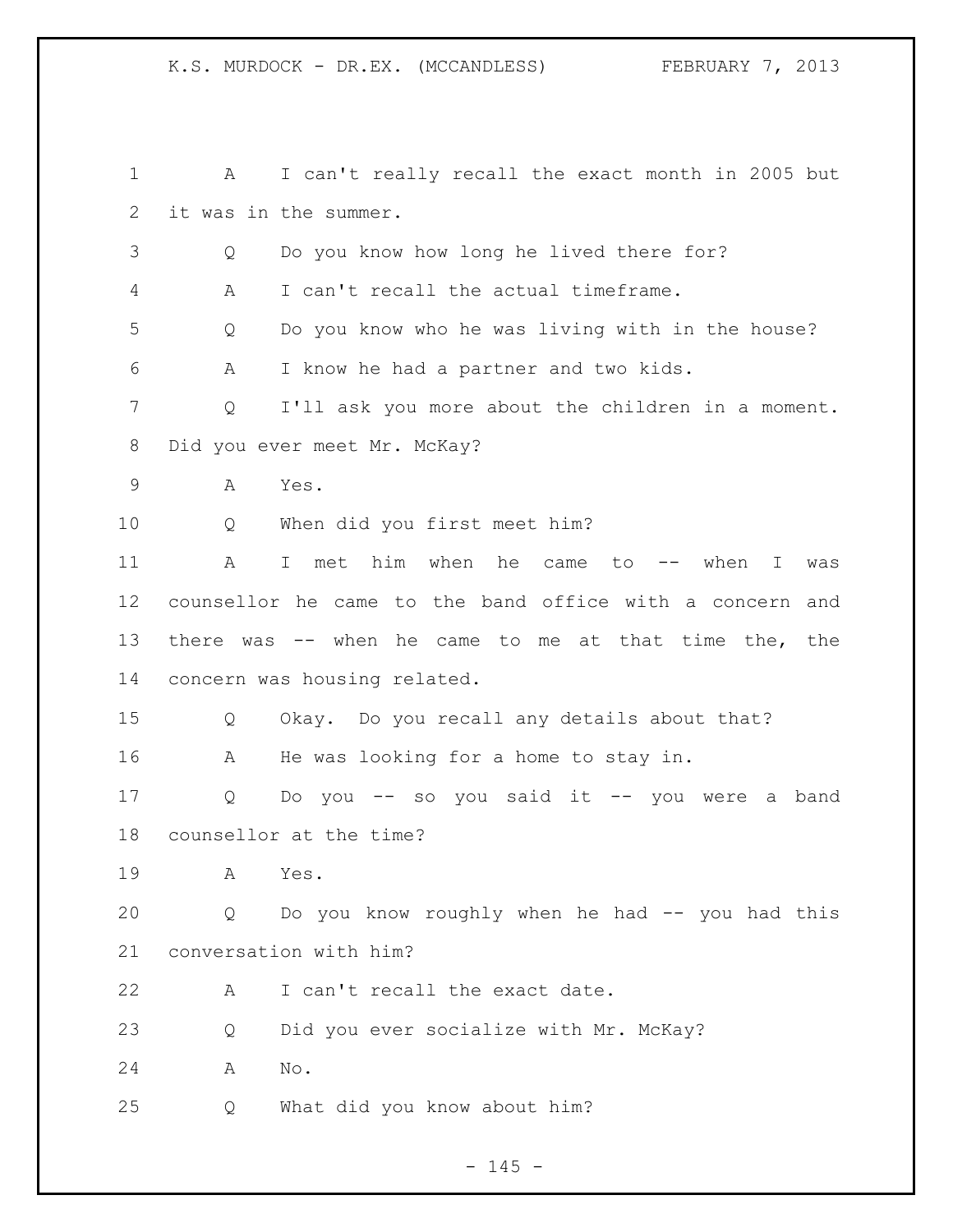1 A When he came into our community in 2005, I know I -- I knew he was a part-time bus driver for one of the local members in the community, they had a contract for driving buses. Q So he drove a bus in Fisher River in 2005? A Yes, part-time or whenever needed, I guess. Q What kind of a bus did he drive? 8 A A school bus. Q Did you know who he associated with in Fisher River? A No. Q Did you know if he had family ties to Fisher River? A Yes. Q What do you know about that? A He was related to the McKay family. The McKay family is a pretty large family on our community. Q During the time that Mr. McKay lived across the street from you, you had mentioned a partner. You also mentioned some children. A Yes. Q Did you know their names? A No. Q How did you know there were children living there?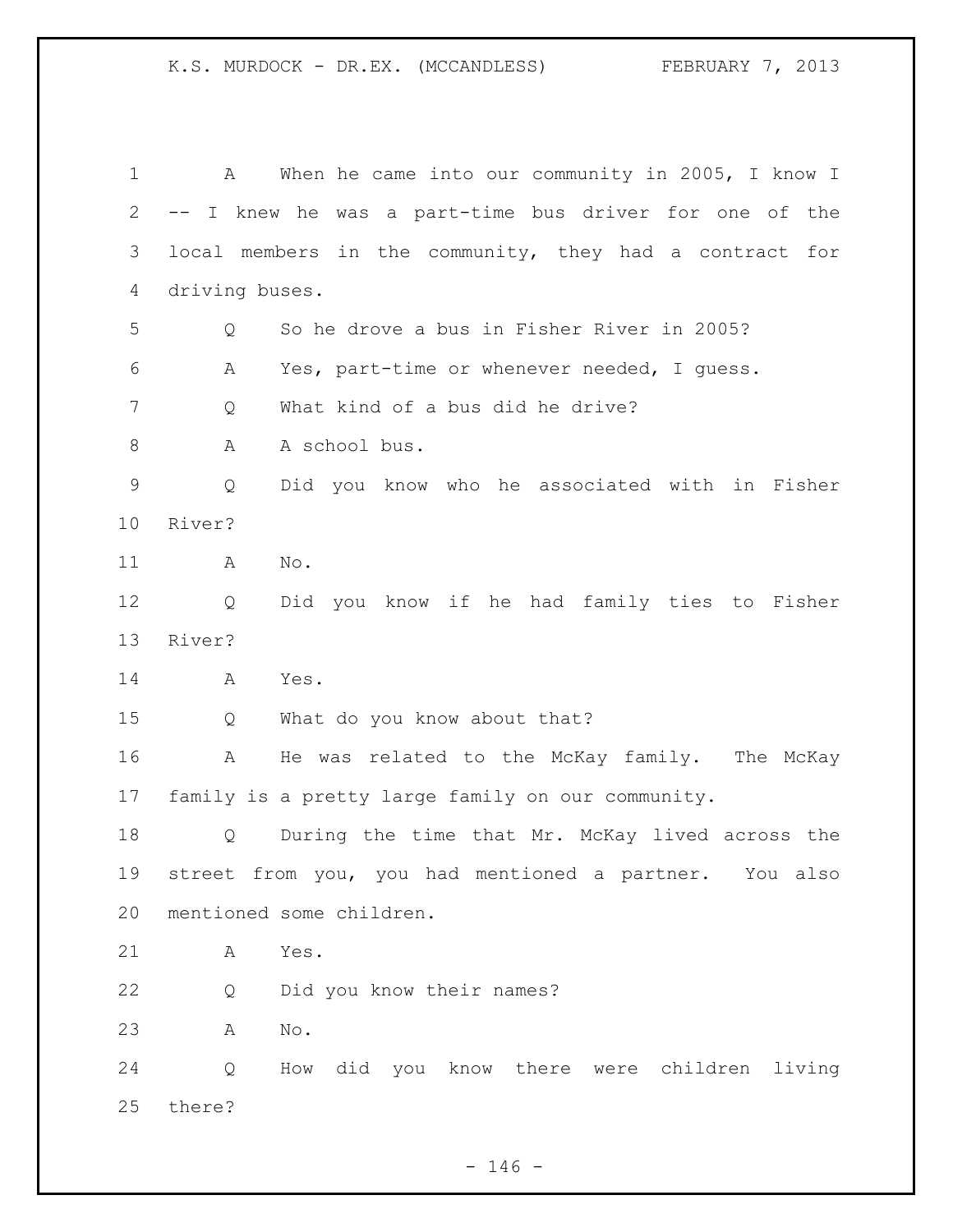1 A I seen them playing outside. Q Can you describe what you saw? A Just normal kids playing around in the front yard. Q Were they boys, girls? A It looked like a boy and a girl. I couldn't really tell. When you see them, when you see them it's like when you, when you see somebody playing outside you don't really -- you don't stop and stare to see who it is, you just take a glance and you notice some kids playing there. Q Did you know around what age the children were? 13 A Pretty young, about eight years younger. Q Eight, eight -- A Eight or 10 -- Q -- or younger? A Eight to 10, eight to 10 years old, I guess. I couldn't recall the ... Q Did you know who the children were? A No. Q So you never learned their names? A No. Q Do you know if either of those children were Phoenix? A I couldn't tell you because I had never seen a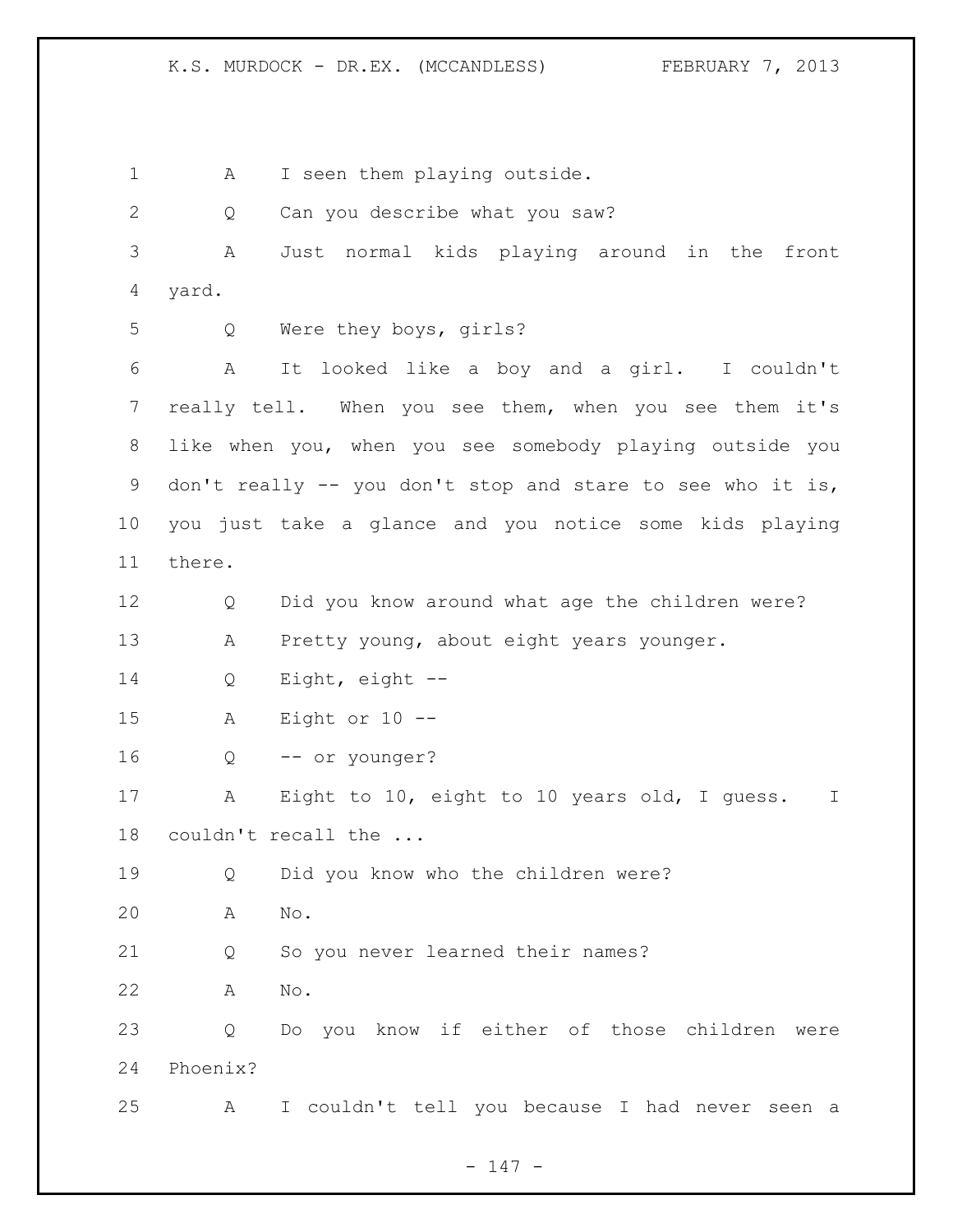picture of Phoenix.

- Q Until?
- A Until --
- Q You have now seen --
- A Yes.

 Q -- what she looks like and do you recall if either of those children looked like ...

 A It could have, could have, could have been her but I couldn't visually see her because there was one day -- well, one evening Wesley was walking on the road -- as you look at the monitor, towards the left corner, up by the road south on the Provincial Road 224, there's a store, a local convenience store, Wesley was walking by, beside our driveway, with two kids.

# Q And were those the same children you had seen -- A Yes.

Q -- outside the house?

A Yes.

 Q Did you know that two of Mr. McKay's sons had spent time in the house in, in the summer of 2005?

A Could you repeat that, please?

 Q Did you know that Mr. McKay had sons that spent time --

A No.

Q  $-$  in that house in 2005?

- 148 -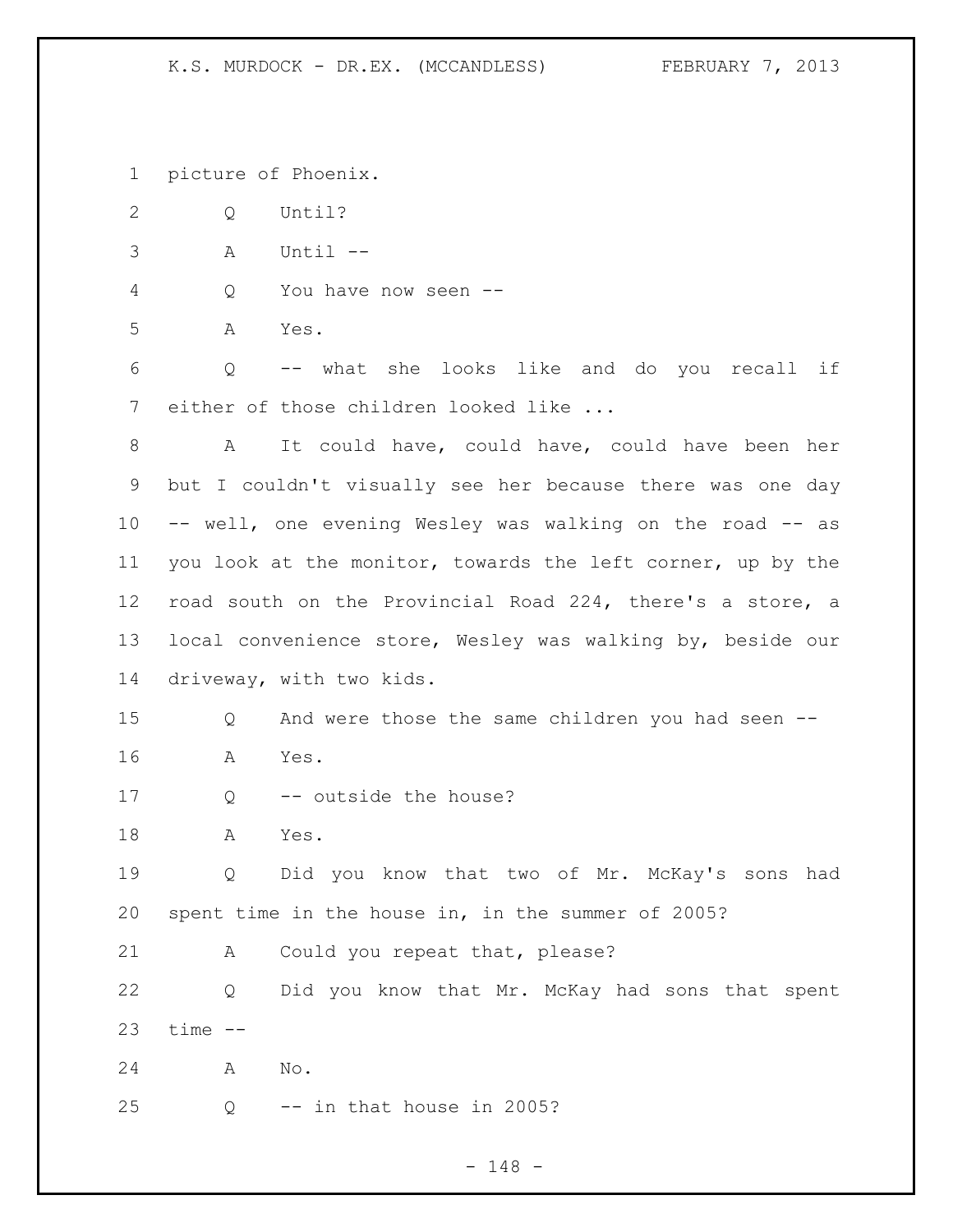A No. Q Did you ever see anyone else outside the house that Mr. McKay was staying at? A No. Q You said you knew he had a partner? A Yes. Q Did you ever see his partner? A I seen him -- I would see them getting in and out of a vehicle, maybe, maybe that one time, I guess. Q Did you ever meet his partner? A No. Q Now, I'll just take you back and ask you about what you had seen -- these children outside the house. Did you see anything that concerned you? A No. Q Did you see toys outside the house? A Yes. Q What -- A Boy toys, like little trucks or pails, playing around outside. Q Did you ever see a baby outside? A No. Q Now, do you recall, after Phoenix's death came to light in 2006, do you recall contacting the RCMP with some information?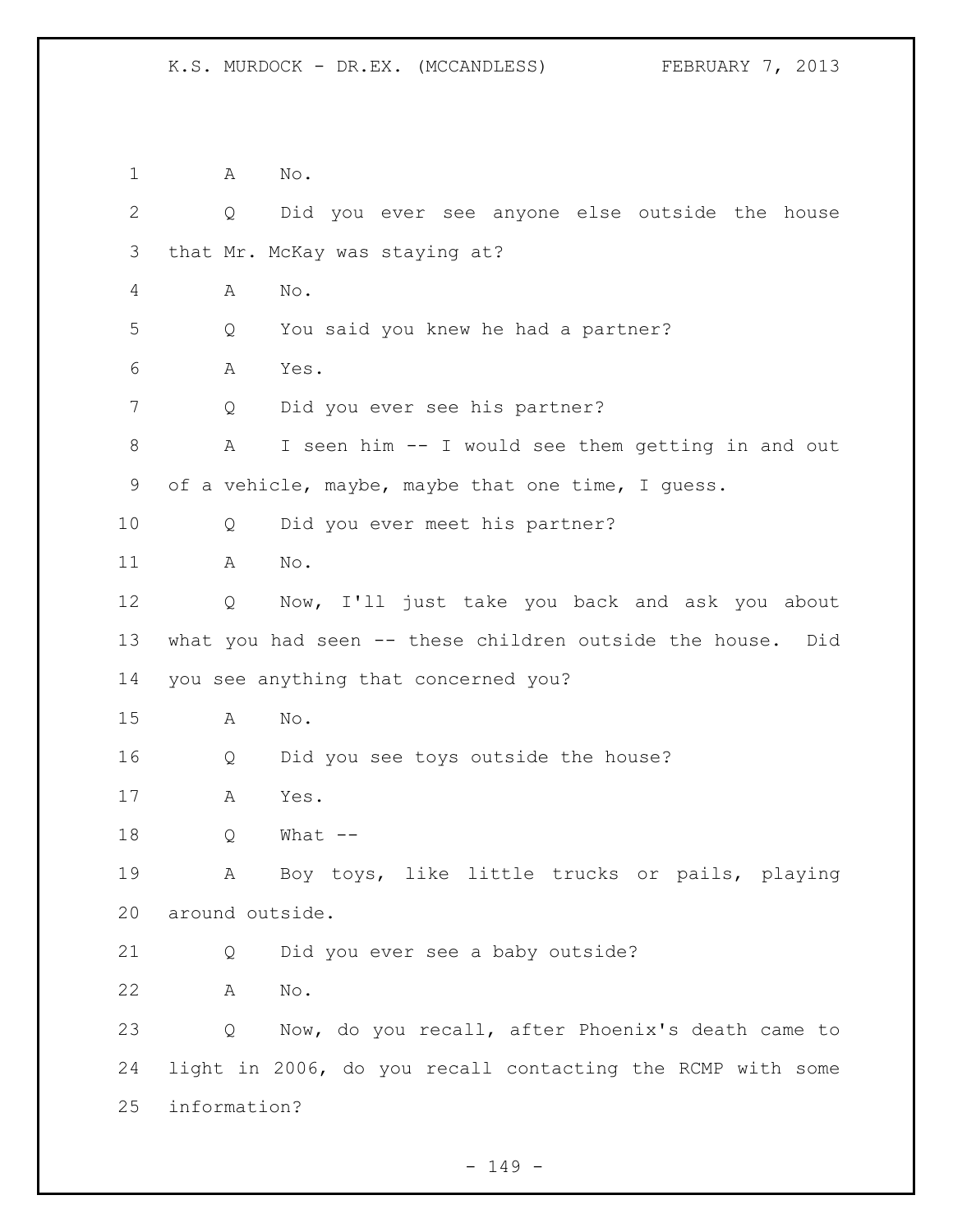A Yes.

 Q What was the purpose of you contacting the RCMP? 3 A After learning or hearing, when I was on council, our chief, at that time, contacted us, informed us that 5 there was an incident on the community and ... After I found out to -- found out the local person that was identified I knew, knew it was the incident and the incident took place across from my home. So -- could you repeat the question again, please? Q Sure. What was it that you got in touch with the RCMP to tell them about? 12 A What I seen. Q Okay. 14 A Happen during the night, outside the -- Wesley's home. Q Okay. Could you please tell the Commission what it is you saw? A This was late in the night, probably between 10:00, 12:00 a.m. Me and my wife were sleeping. While we were laying down up -- laying down upstairs. And I couldn't sleep so I got up and came downstairs and sat at my dining-room table to have a smoke. And it was pretty dark out, it was nice outside, you could see the stars. There was a vehicle pulled into -- down Wesley's driveway and there was a vehicle pulled in and backed up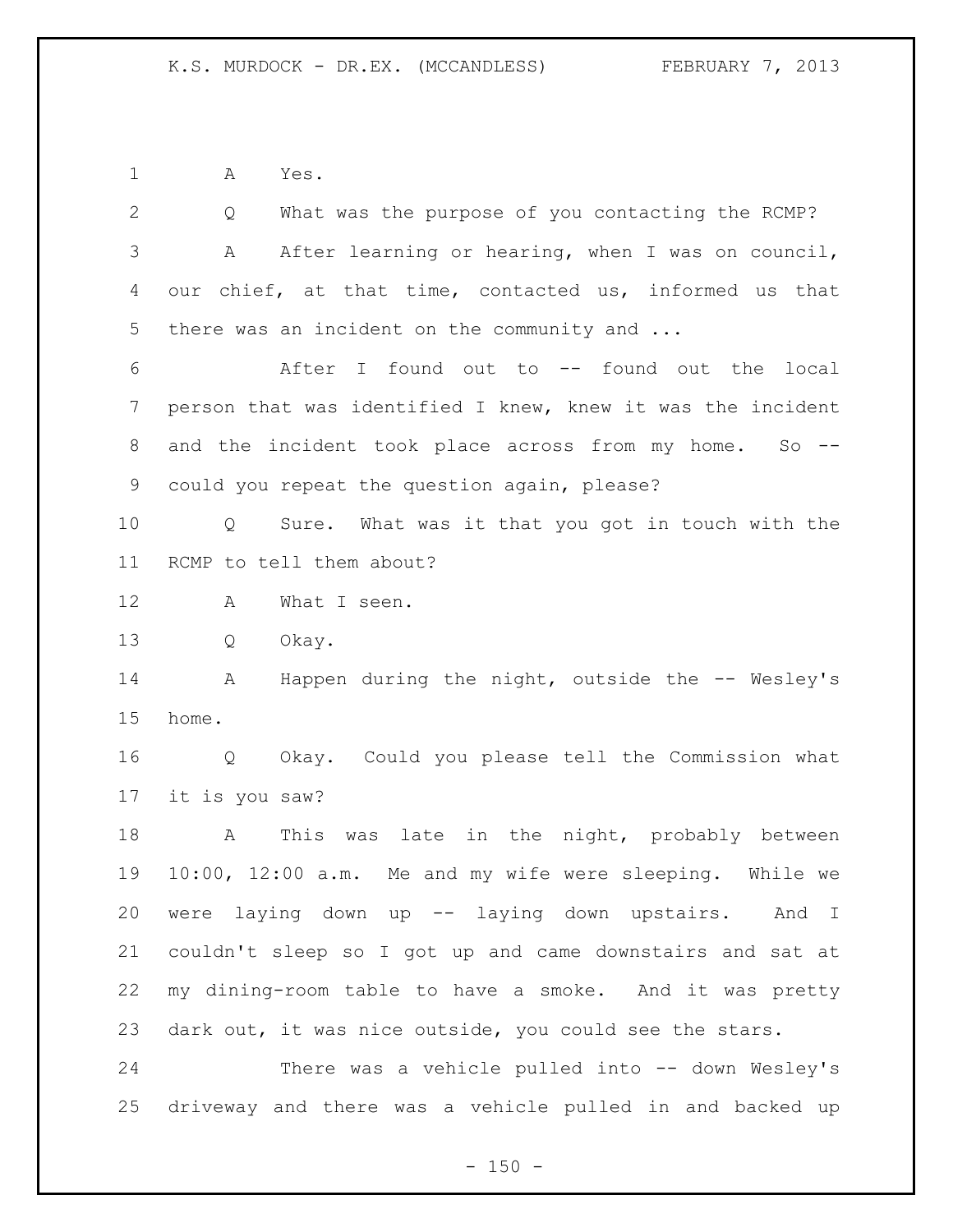towards the front of his house, to his front steps.

 I knew it was his car because when you live around -- live in our area you, you, you get to know the, the shape of each vehicle, the taillights. As I knew it was his car and his car backed up to the, the steps, I noticed his taillights, it was a Ford Tempo, I believe. The vehicle was running.

 And I didn't pay attention right away till I looked back to his house again and I noticed this person going in and out of his house, the front door was open, the, the light above the door was on. This person looked like Wes. I couldn't tell for sure if it was him but his body shape like Wes, his figure, the same size, it was thin. And I knew that was his vehicle.

 And when he would exit the home I noticed him carrying two, two garbage bags, like how a person would carry garbage out to the garbage bin.

 He then entered the home again and he came back out again, carrying something in his arms and like a, like a person carrying a rug or a person carrying a child. And I couldn't tell if he put -- if he was putting the garbage bags in the -- or the items that he was carrying, carrying out, I didn't know if he was putting them in the trunk or in the back seat of his car. But I knew his tail -- his trunk was open because you could see it, you could tell

 $- 151 -$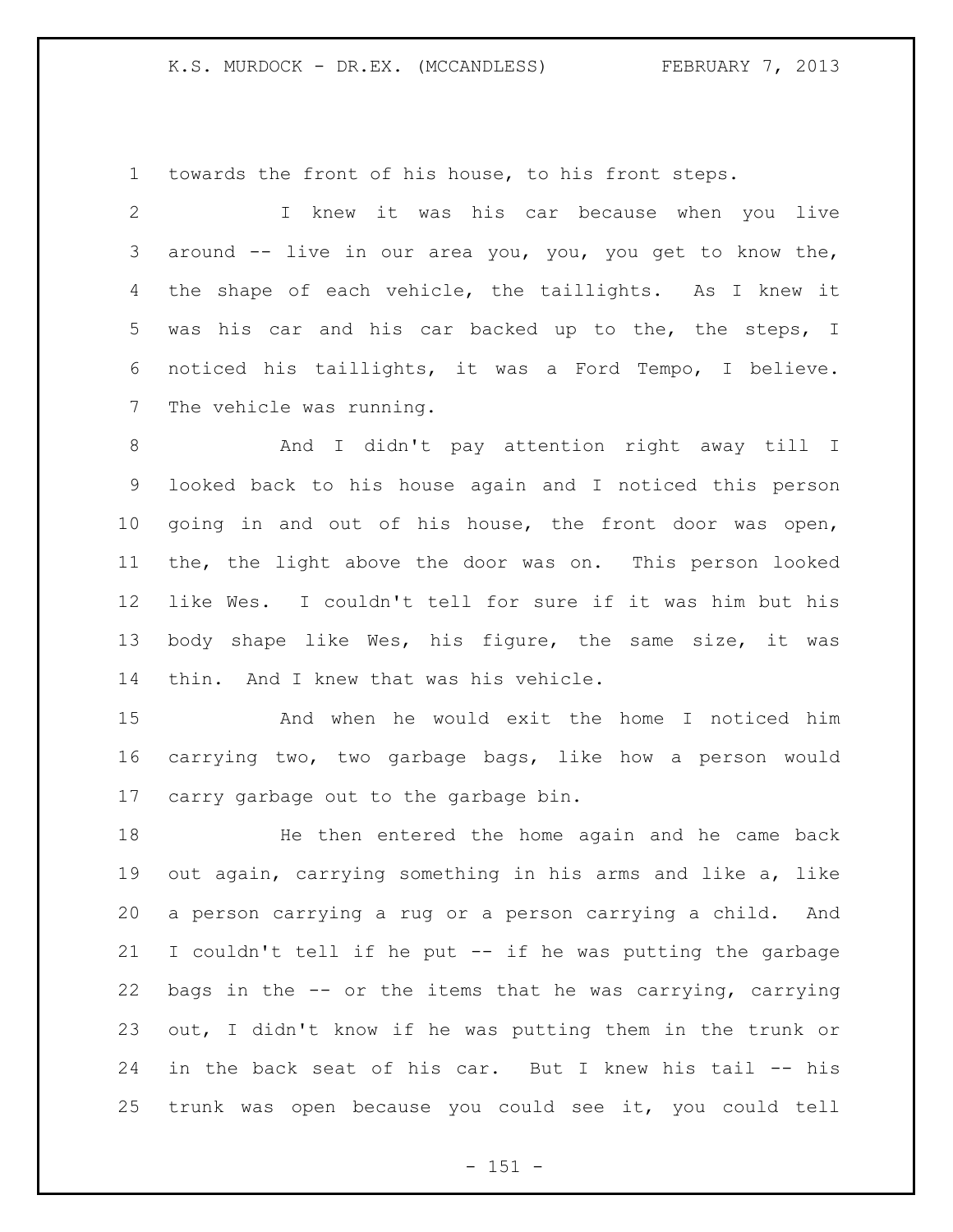when he was walking to the back of the car, that one tail light would go out. You could tell he was walking. So I knew he was going back to the back of the car. I knew that one load of the garbage bags he was going to the, to the trunk but the last load trip he -- the last trip he took from his house he put something in the back seat of his car because I never seen the back light go out. Shortly after that, the vehicle -- well, he went upstairs to close his door, got in his vehicle and pulled out, headed -- heading south -- I meant northeast into our community. Q Thank you. If he was heading northeast, if you refer to the photograph in front of you. A Would be north. Q Okay. A Right down towards the Fisher River. Q So towards the, the right hand side of the photograph? A Towards the right, right, yes. Q What time of year was this? A Pardon? Q When did you see this happen? A I can't recall if it was 2005 or 2006. Q Do you know what month? A I couldn't tell if it was -- remember if it was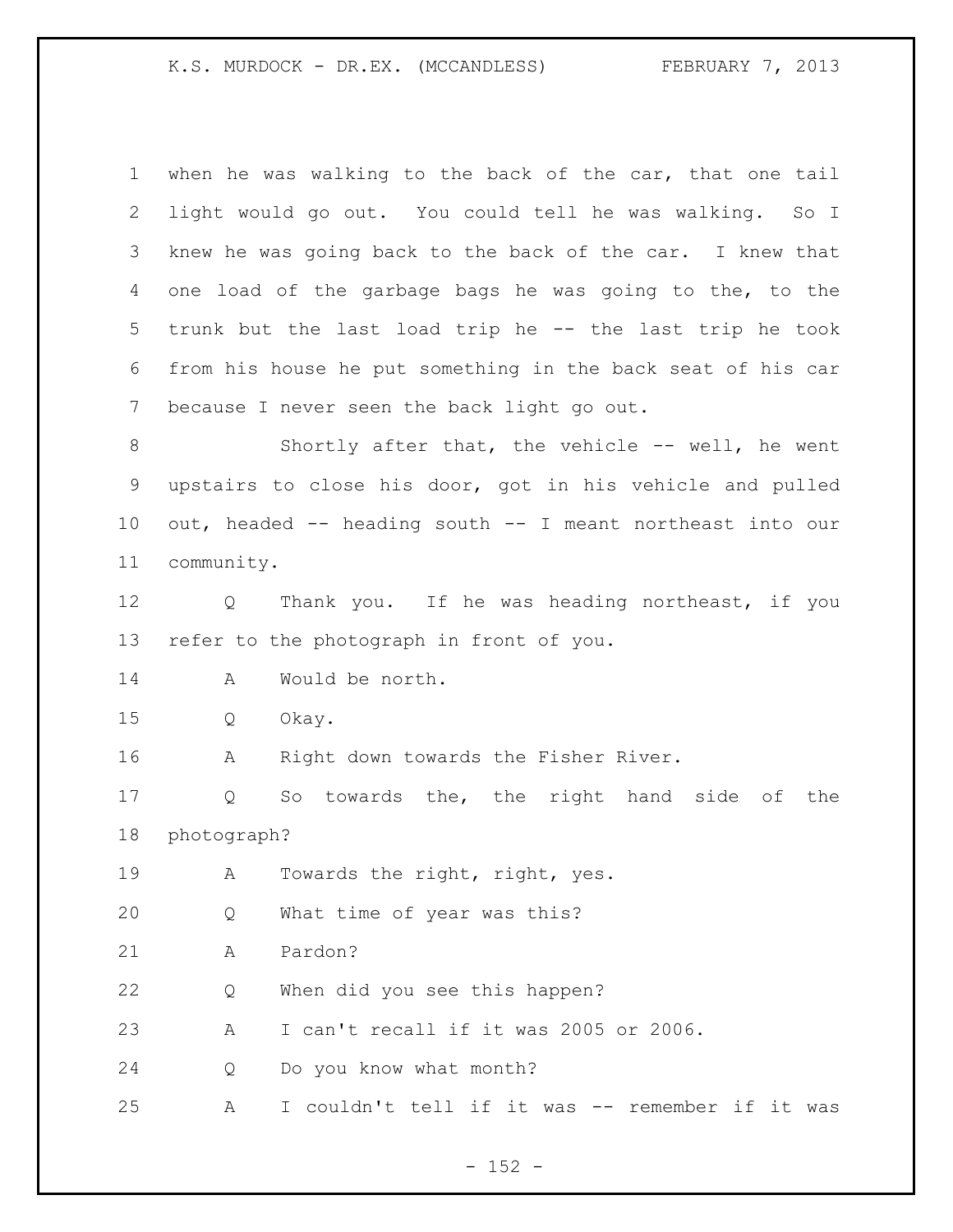late fall or early fall. But it was in the fall, I believe, I'm not -- I can't recall the exact date. I can't remember. All I know is it was nice out that evening and ... Q You do recall giving a statement to the RCMP? A Yes. Q Would it assist you to refer to that to recall? 8 A Pardon? Q I can refer you -- A Sure, please. Q -- if it would assist you. Do you have a copy of your statement in front of you? A No. Q Madam Clerk, if you could pull up page 5504. And this is a copy of the statement you gave to the RCMP on March 14th, 2006? A Um-hum. Q You recall making this statement? I'll just have you read over what's on the page there. A You want me to read it? Q No, just read it over to yourself for a moment. A Okay. Q Does reading that assist you in recalling when you saw this happen? A Late July. This happened in late July. I can't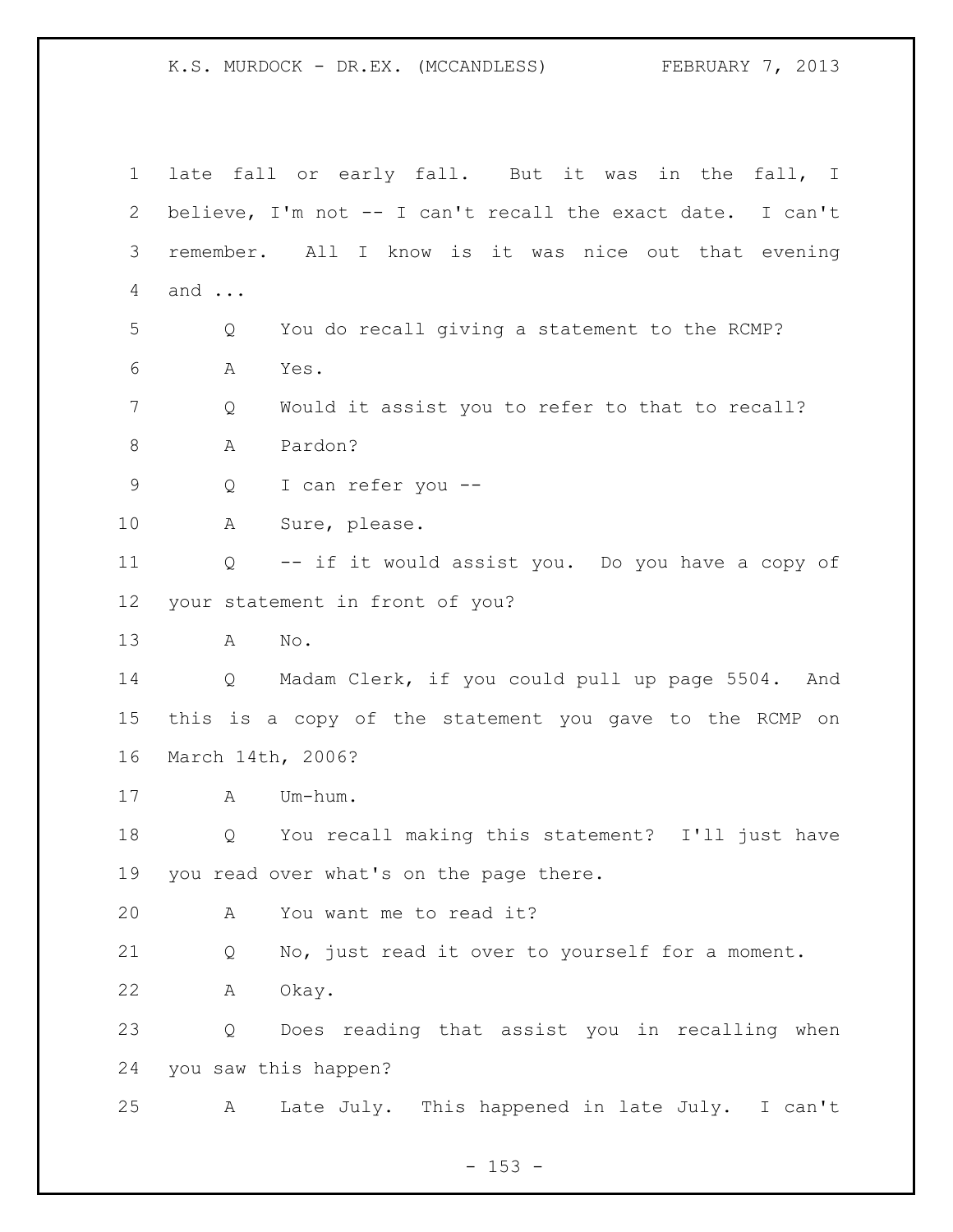recall -- like now I can't recall it but I do remember the weather but I know it was -- no, I can't, can't remember.

 Q That's fine. When you saw Mr. -- what, what you 4 believe to be Mr. McKay coming in and out of the house, was he with anyone else?

A No.

 Q Was there a particular reason why you wanted to tell the RCMP about this incident?

 A After, after I learned about the incident, that night when I was sitting at the dining-room table and I seen what I seen that evening, that night, I don't know whether or not if what I witnessed was Wesley carrying out Phoenix so I didn't want to carry that with me, so I forwarded that -- forwarded what I seen to the RCMP.

 Q At the time that you had seen this happen, did you think anything of it?

A No.

Q Did it make you suspicious?

19 A After I heard about the incident, yes.

 Q And when you say the incident, you're, you're referring to Phoenix's death?

A Yes, yes.

 Q Did you ever see anything else outside of Mr. McKay's house that was out of the ordinary?

A Furniture. I seen a dresser, mattress was piled

 $- 154 -$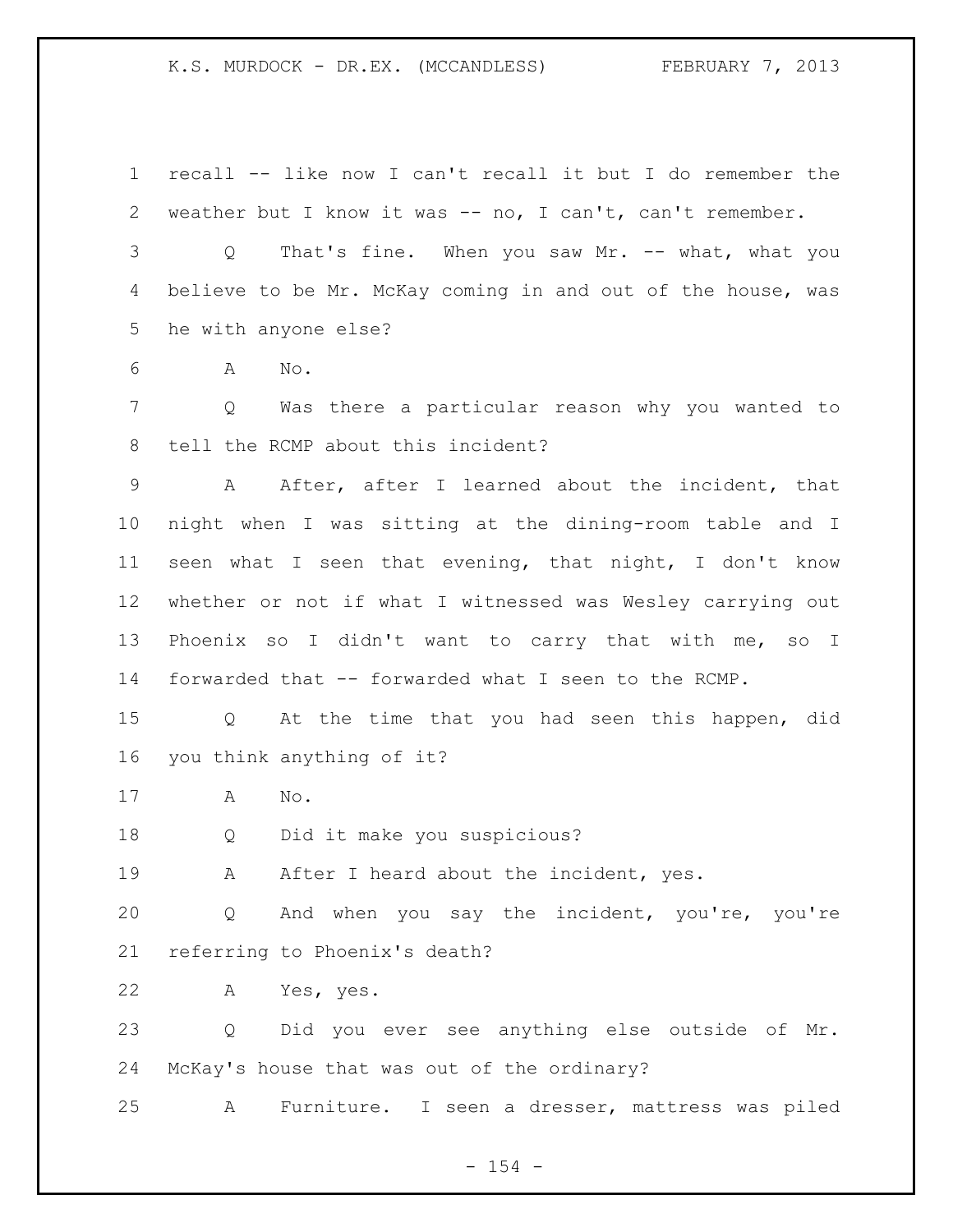in front of his driveway that following day. I don't think it was that following day but I do remember seeing that and shortly after that, that's the last time I seen Wesley or -- in that unit.

 Q And was there anything happening with the mattress, did you --

 A Burnt it -- I noticed it was like a -- I noticed 8 the colour of it, it was like a -- what do you call, square type of colours on it and I do recall coming back, coming back later on that evening from work that the mattress was on fire. I do recall that.

 Q You saw a mattress burning outside of his -- A It was burning outside but the other furniture was gone.

 Q And did you think anything of that at the time you saw it?

 A No. I just thought he was moving out, moving out or something.

 Q Did you ever see any adults interacting with the children outside the home where Mr. McKay was living?

A No.

 Q When you saw Mr. McKay walking with children down the street you had mentioned on the way to the store --

A Um-hum.

Q -- that one day. Was there anything that stood

 $- 155 -$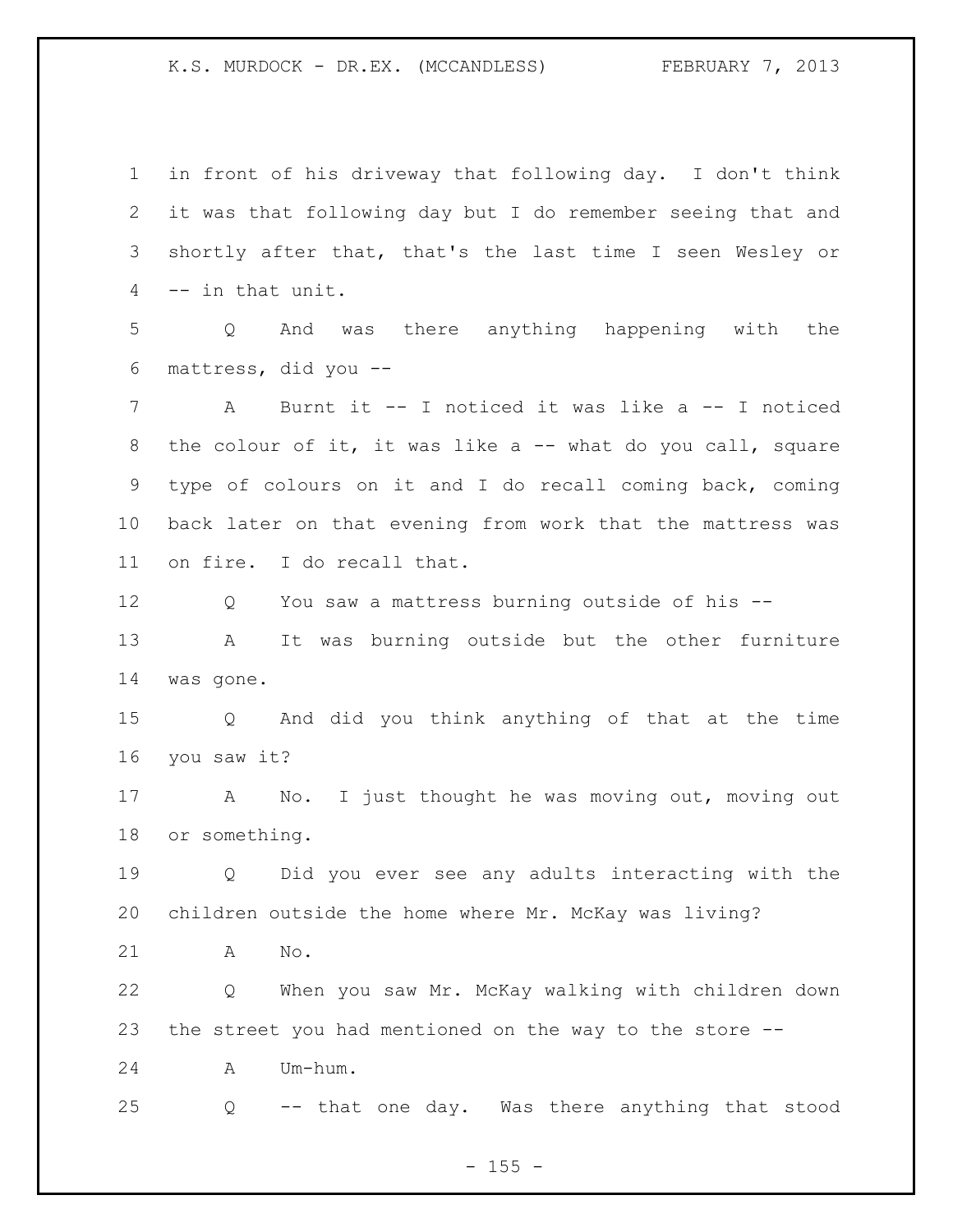K.S. MURDOCK - DR.EX. (MCCANDLESS) FEBRUARY 7, 2013 K.S. MURDOCK - CR-EX. (IRELAND)

out, to you, about that day?

 A No, it was like an adult pair walking with their two kids down the road. Q Did you ever know that Phoenix Sinclair was in the house across the street from you? A No. MS. MCCANDLESS: Thank you. Those are my questions. THE COMMISSIONER: Thank you, counsel. All right. Mr. Ireland? MR. IRELAND: Thank you, Mr. Commissioner. I 12 don't, in fact, have very many questions. CROSS-EXAMINATION BY MR. IRELAND: Q Good afternoon, Mr. Murdock, it's David Ireland, I'm one of the lawyers that acts for Steve Sinclair and Kim Edwards; okay? 18 A Um-hum. Q You mentioned in your testimony that you thought Wes was (inaudible) he was driving a bus on the community. Is that right? A Yes. Q A school bus. Who would he be driving that school bus for? A Barbara Murdock.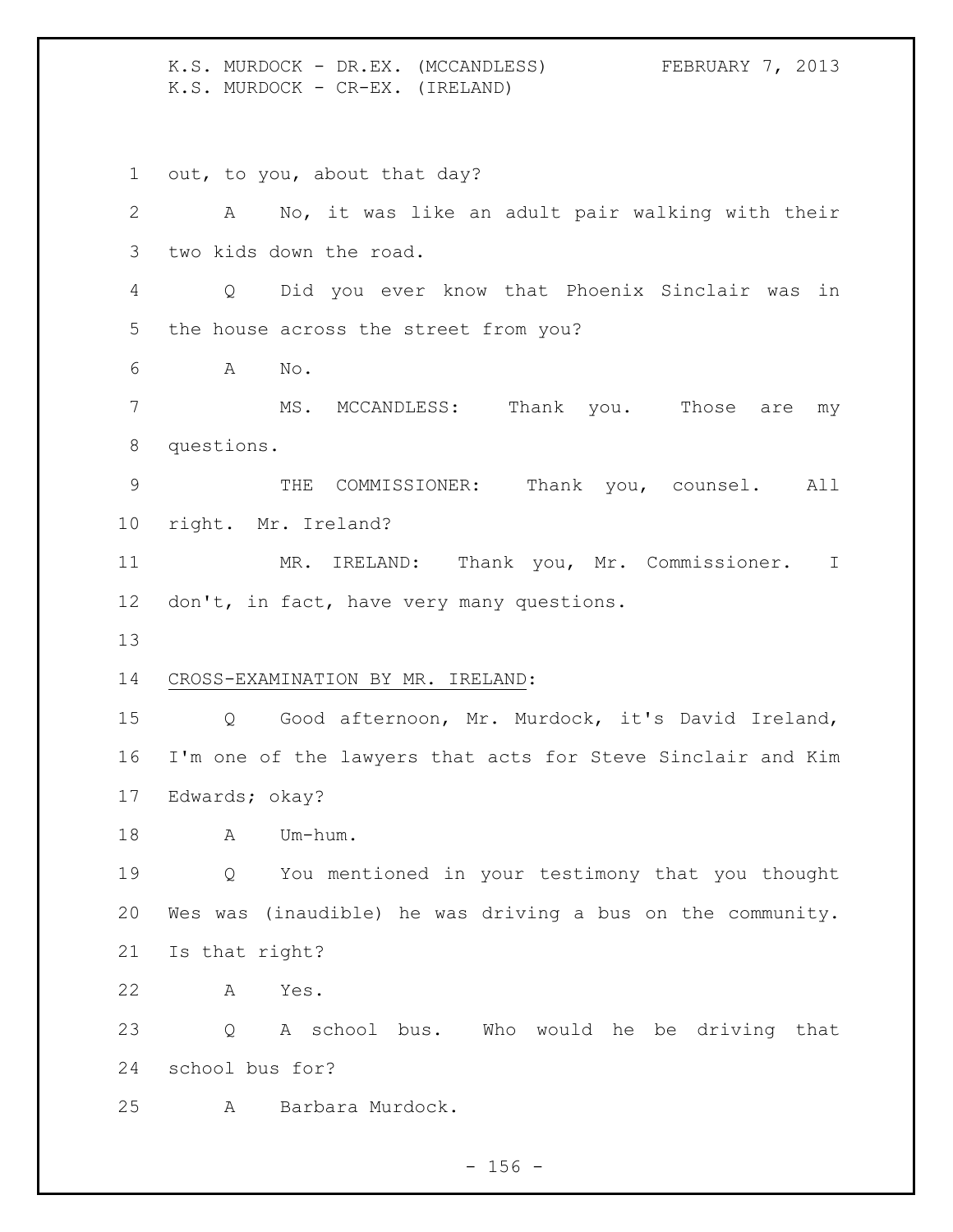- 157 - Q Okay. Who is Barbara Murdock? A Barbara Murdock is the wife of deceased Frank Murdock. She had the contract for the bus, school bus, and she, she was looking for drivers that, that year so Wes was driving whenever her bus driver wasn't available. Q Okay. Did you know that through Wes or through Barbara? 8 A Pardon? Q Did you know that Wes was driving? Did Wes tell you that or did someone else tell you? 11 A I seen him driving the bus. Q Oh, right. So you just saw him driving around? A Yeah. Well, I seen him driving a bus because his bus -- Barbara's bus picked up my kids for school. So Wes, Wes was driving, Wes was driving it one morning there, that's why I knew he was -- he got a job or was working for Barbara every now and then, I guess. Q Okay. When, when you saw him driving the bus you said that Barbara had the contract. So who did she have the contract with? A The Board of Education. Q Okay. And that's in Fisher River? A Yes. Q Okay. So the Board of Education gives someone a contract to run the bus service in, in the community?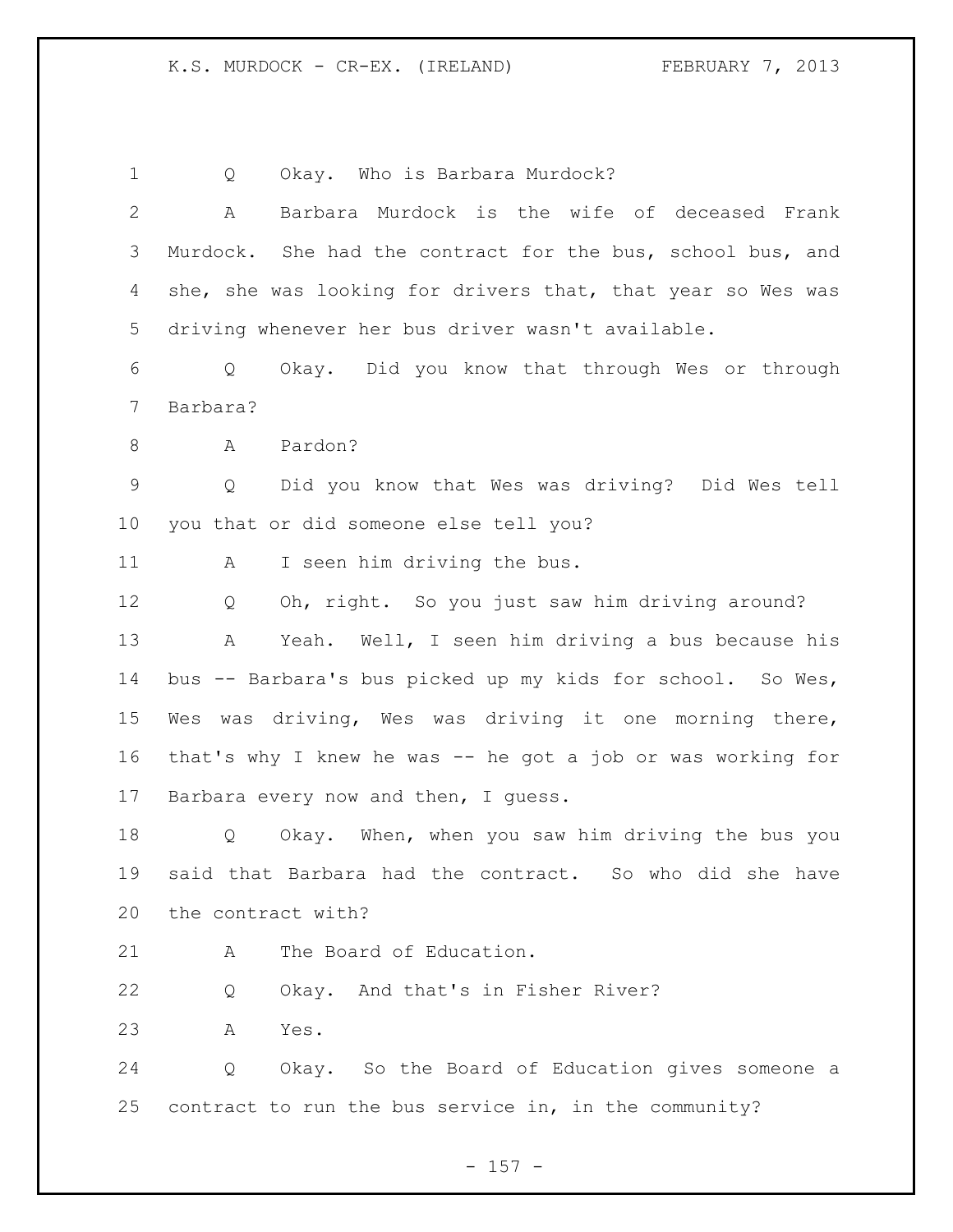A Yes. Q It is outside the community, as well? A Pardon? Q Is it outside of the community, as well, or just within Fisher River? A Just within Fisher River. Q Okay. Do you have anything -- when you were on the council, did you have anything to do with that, with the signing of those contracts or anything like that? A No. Q Okay. And you have -- you don't have a business relationship with Barbara, you just know her, she's the person who has the contract? A Yes. Q Okay. Ms. McCandless has referred you to your -- one of your police statements. Do you recall making more than one statement to the RCMP? A I just remember doing a written one. Q Right. A Yeah. Q You did a written one and then you were interviewed, as well. A Then I was interviewed, yes. Q Right. In both of those statements do you recall saying that -- to the RCMP that you got a phone call from

- 158 -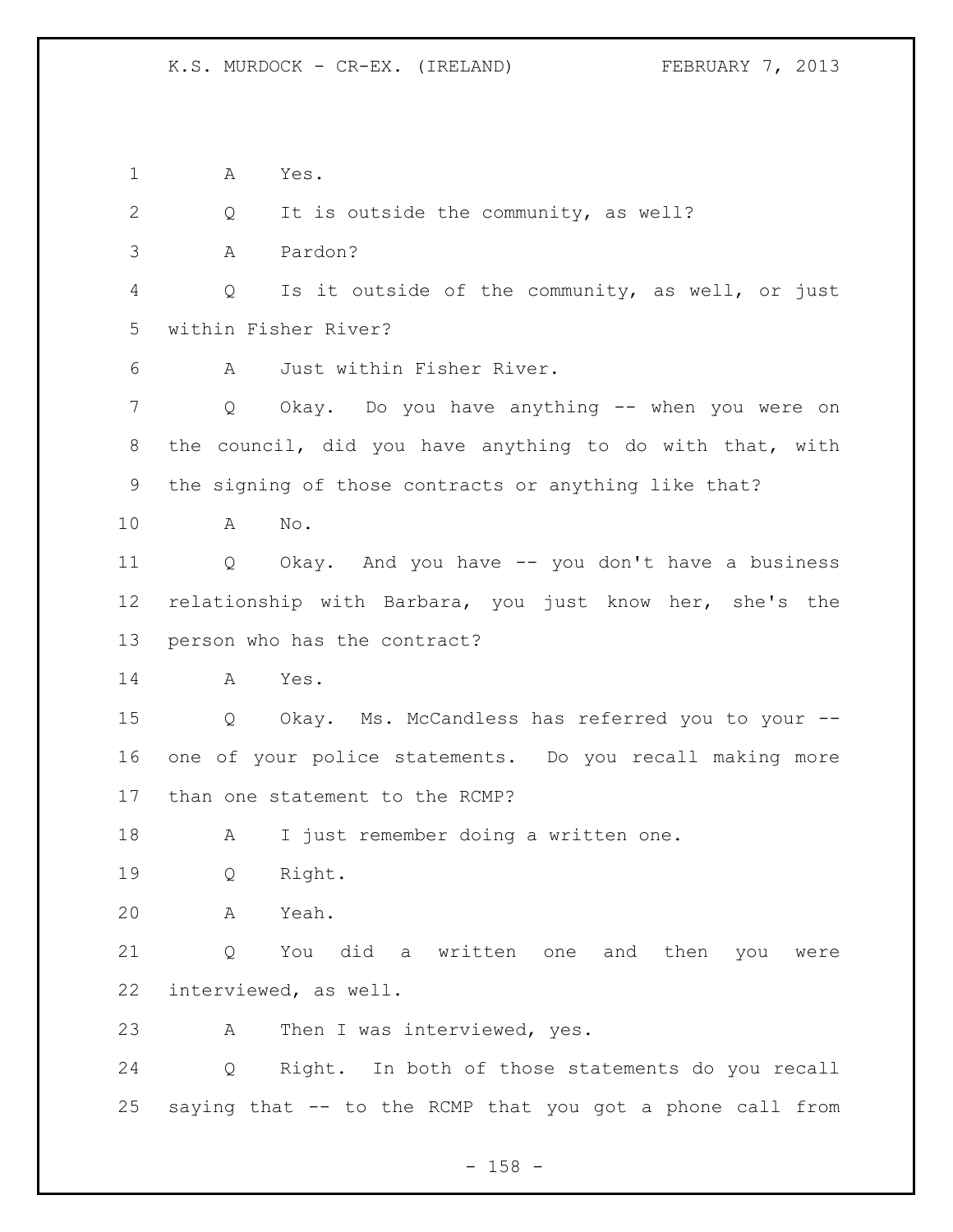Angela Murdock shortly after people found out about the murder?

A Yes.

 Q You recall that Angela had, had phoned you and I think you said you phoned her back?

A Yes.

7 Q Can you tell us about that conversation?

 A She phoned me -- well, I got a message from her so I returned her call and she was pretty scared when she was speaking to me. She was worried about -- we already knew about the -- what was going on, I think, and she was worried about -- she said something about forensics were after her, wanting to ask her questions because there was a death in her unit. And something about Wes wanted to paint her floor, her basement floor. And I told her -- I encouraged her all -- the only thing I could say to her was encourage her to report it to the RCMP or proper authorities in regards to what she had shared with me.

 Q Right. And Ms. Murdock testified this morning she did speak with the RCMP and she testified that she had found out about Phoenix's murder on the news and actually saw her house but she didn't recall the conversation so I just wondered if, if you had recalled it and you have.

A Yeah.

MR. IRELAND: Thank you, Mr. Murdock, I have no

- 159 -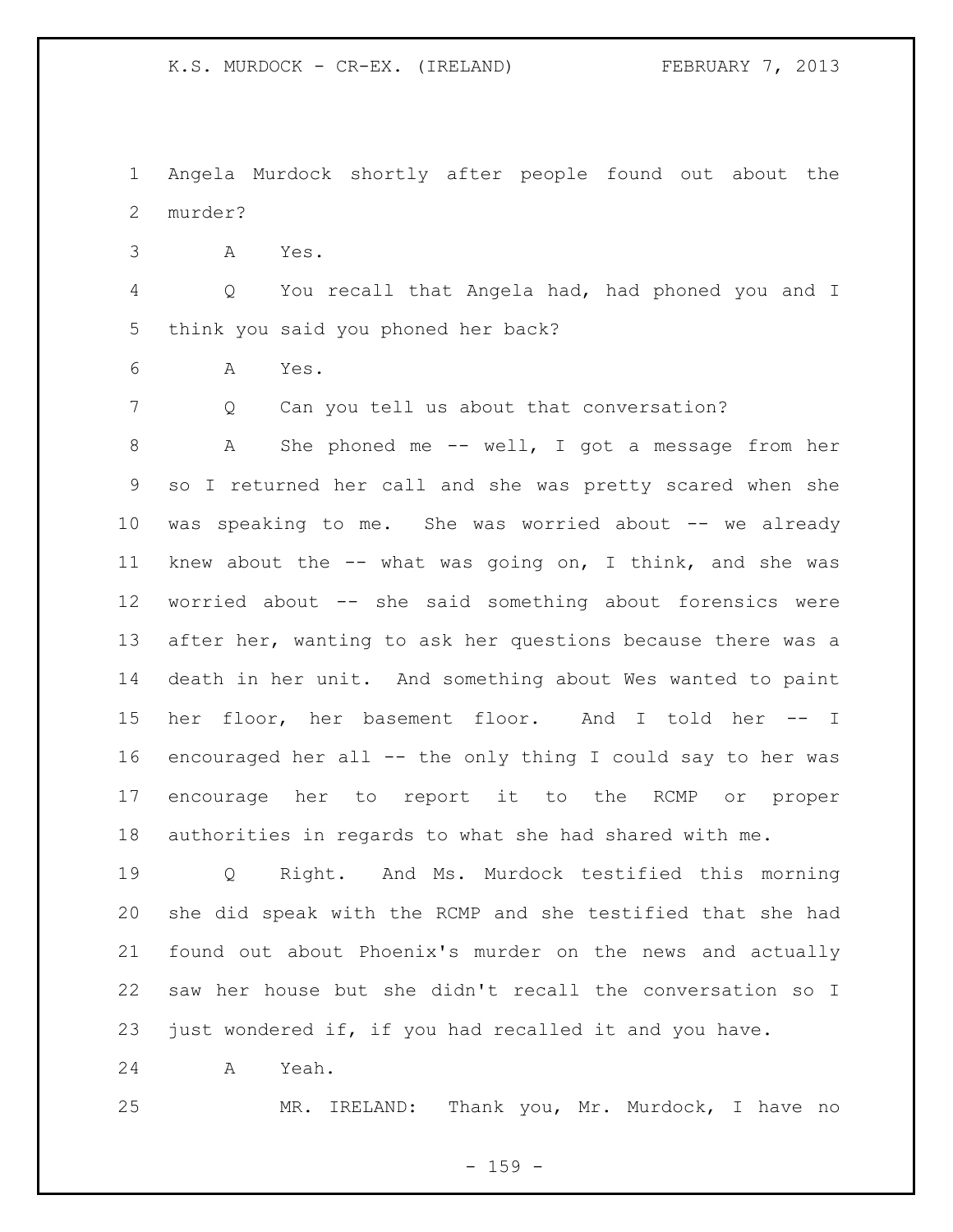K.S. MURDOCK - CR-EX. (PAUL) FEBRUARY 7, 2013

further questions.

| $\overline{2}$ | THE COMMISSIONER: Thank you, Mr. Ireland.                 |
|----------------|-----------------------------------------------------------|
| 3              | MR. IRELAND: Thank you.                                   |
| 4              | THE COMMISSIONER: Mr. Paul?                               |
| 5              | MR. PAUL: Thank you, Mr. Commissioner.                    |
| $6\,$          |                                                           |
| $\overline{7}$ | CROSS-EXAMINATION BY MR. PAUL:                            |
| $\,8\,$        | Sacha Paul, I'm one of the lawyers for Winnipeg<br>Q      |
| $\mathsf 9$    | CFS and the department. I have just one small matter in   |
| 10             | response to some questions put to you by Mr. Ireland. I   |
| 11             | think your evidence you gave to the Commissioner was that |
| 12             | Barb Murdock had a contract with the Board of Education.  |
| 13             | Is that correct?                                          |
| 14             | A<br>Yes.                                                 |
| 15             | And that Board of Education, that's a band run<br>Q       |
| 16             | thing; right?                                             |
| 17             | Α<br>Yes.                                                 |
| 18             | Okay. Run by Fisher River?<br>Q                           |
| 19             | Α<br>Yes.                                                 |
| 20             | MR. PAUL: Right. Mr. Commissioner, that's my              |
| 21             | sole question.                                            |
| 22             | THE COMMISSIONER: Thank you.                              |
| 23             | MR. PAUL: Thank you.                                      |
| 24             | COMMISSIONER: Anybody else before<br>THE<br>Mr.           |
| 25             | Cochrane? It would appear not. Mr. Cochrane,<br>any       |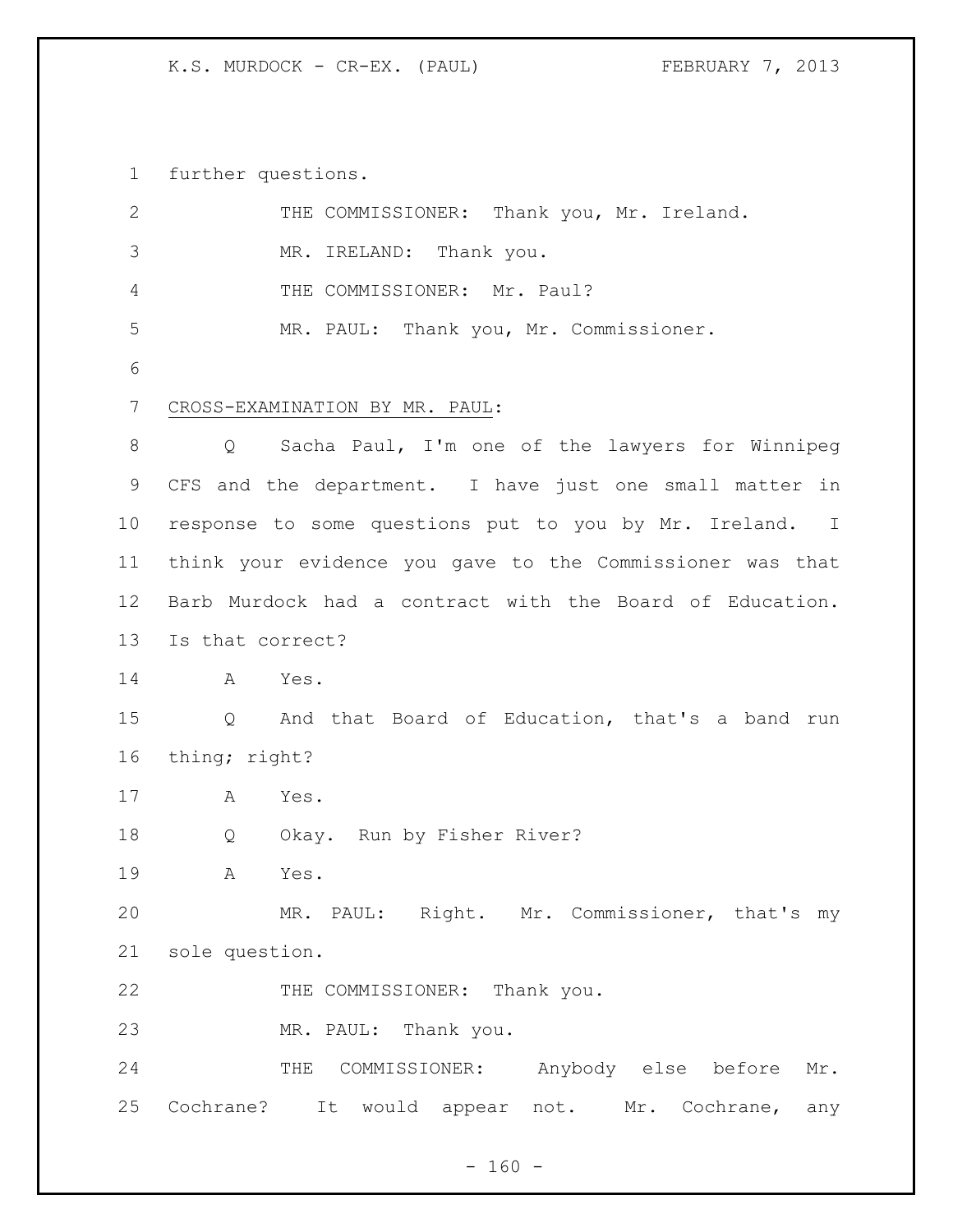PROCEEDINGS FEBRUARY 7, 2013

 questions? MR. COCHRANE: I have no questions, Mr. Commissioner. THE COMMISSIONER: Thank you. Any re-examination? MS. MCCANDLESS: No re-examination, Mr. Commissioner. 8 THE COMMISSIONER: Witness, you are completed and I thank you very much for your attendance and appearance here. 11 THE WITNESS: You're welcome. (WITNESS EXCUSED) THE COMMISSIONER: Now does that -- that completes the witnesses for today, does it? 17 MS. MCCANDLESS: Yes, that does, Mr. Commissioner. 19 THE COMMISSIONER: All right. Now I have one other matter I want to return to, the matter I raised yesterday morning about the conflict of interest issue. I don't see Mr. Saxberg here. Mr. Cochrane, you're here from the firm, are you? MR. COCHRANE: Yes, I am. 25 THE COMMISSIONER: I, I indicated I -- when Mr.

- 161 -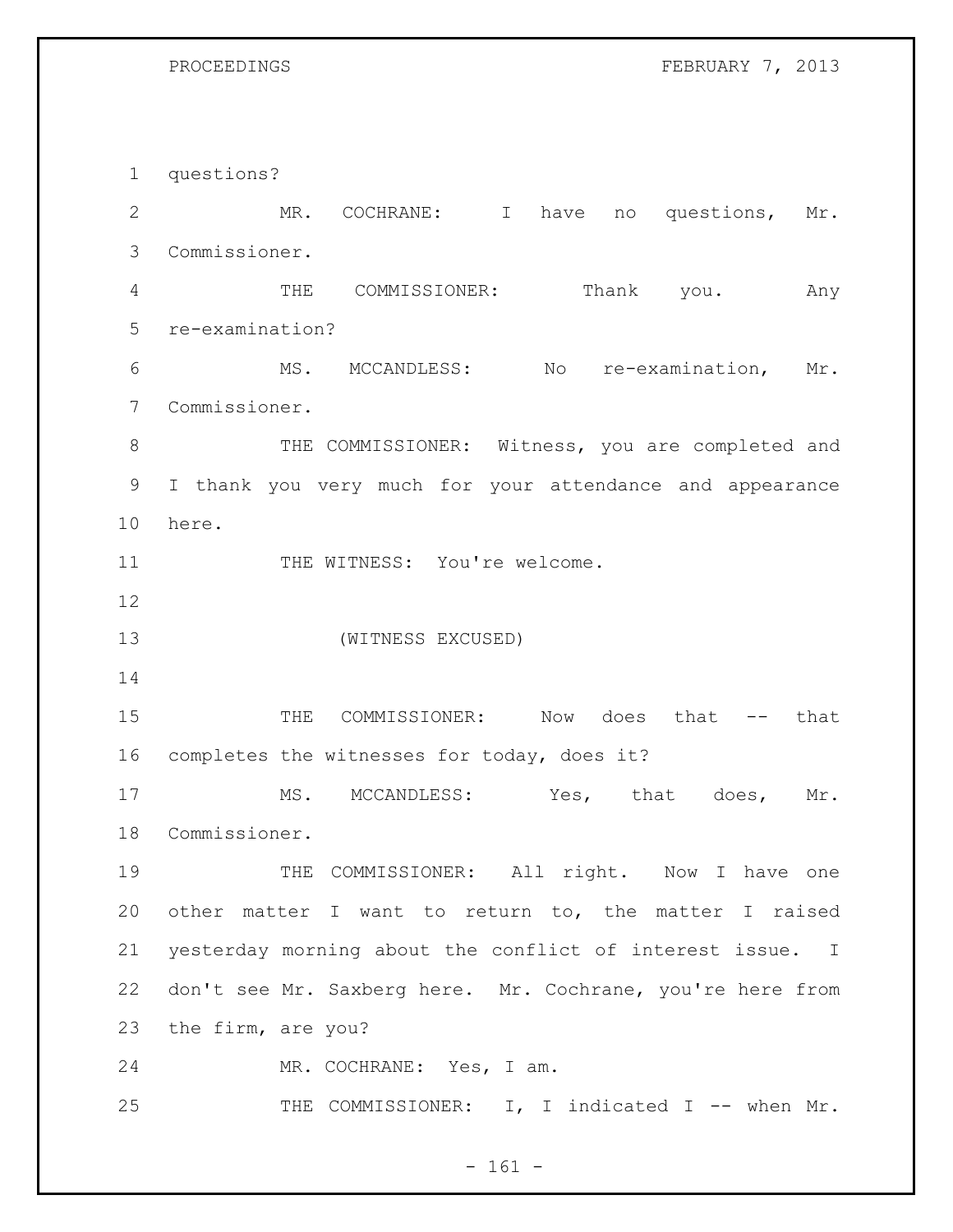PROCEEDINGS FEBRUARY 7, 2013

 Saxberg was ready to speak to that matter I would like to hear him, either yesterday or today. MR. COCHRANE: Yes. THE COMMISSIONER: He spoke briefly yesterday. Is there anything else to be said? Do you know? MR. COCHRANE: Mr., Mr. Commissioner, I do know that he is addressing the matter this afternoon with each of our clients. Beyond that, I'm not able to speak to the matter at this point. 10 THE COMMISSIONER: All right. But as far as you know, he has nothing else to -- make no other representations to me here? MR. COCHRANE: I, I believe he may be addressing the matter but I am certainly not within a position to do that this afternoon. 16 THE COMMISSIONER: All right. Well, then that we are going to be adjourned for a three week period now, I don't wish to have this matter stand indefinitely because I would like it explored and, and some answers, and it seems to me that the logical -- you, you can be seated when I speak -- MR. COCHRANE: Thank you. 23 THE COMMISSIONER: -- if you want to respond after, Mr. Cochrane, you certainly may. It seems to me that the logical way of exploring the matter that I raised

 $- 162 -$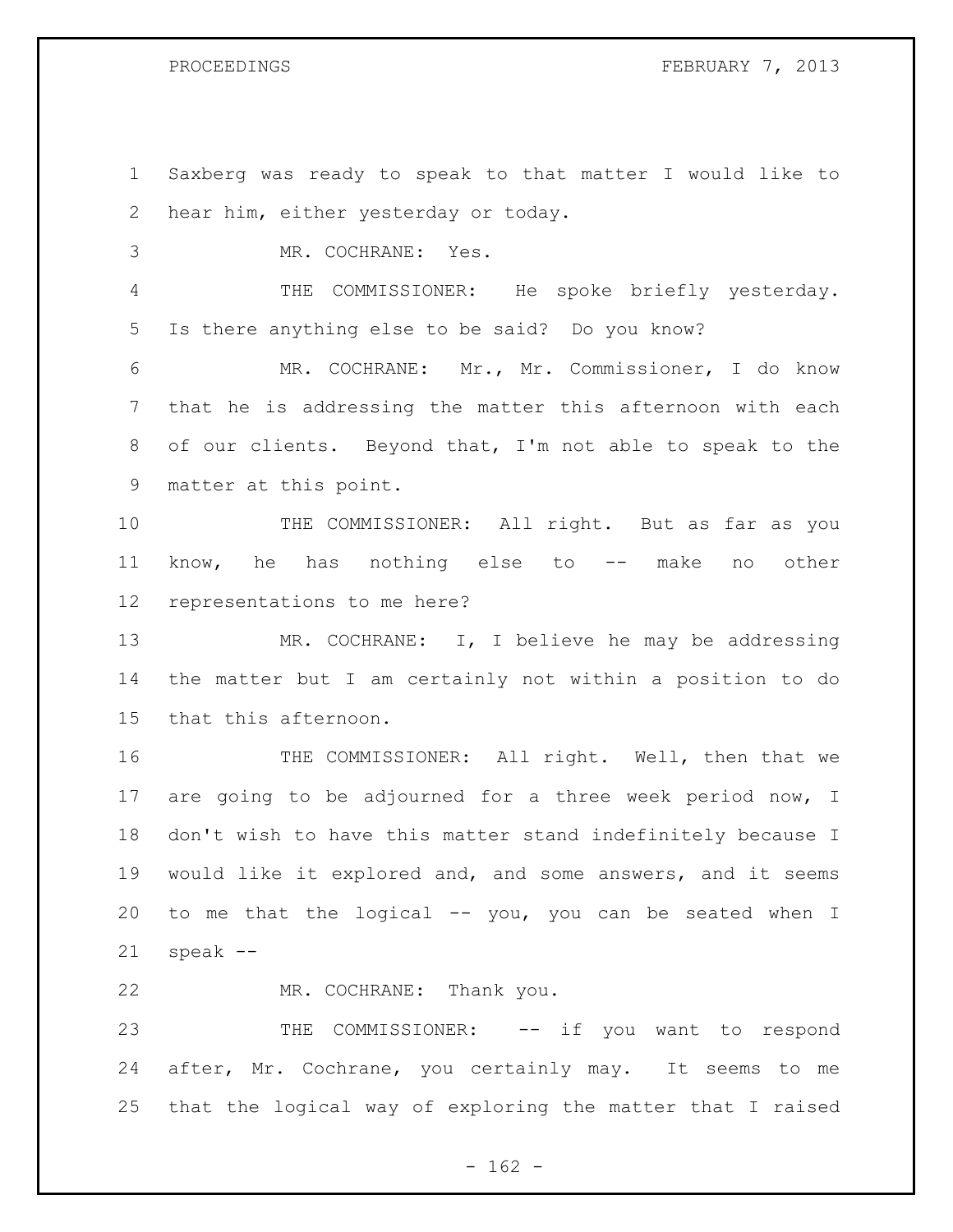yesterday would be to have an opinion obtained from the Law Society. I think it's an area that it would be in a, should be in a position to be of assistance to the Commission.

 I indicated, yesterday, that I had a concern about whether there would be a conflict with respect to the supervisor who signed off on March the 9th, that being Ms. Faria and -- on the one hand and the authorities on the other. I have given further thought and think that the matter should be looked at from the same supervisor and the -- her -- counsel's role of also acting for witness Dyck and the -- with respect to acting for Faria and -- the same supervisor that is, and the witness, Berg.

 So I am now directing Commission counsel, in the fair and impartial manner in which they have conducted this inquiry to date, to seek the opinion of the Law Society of Manitoba, making available to it such transcript excerpts that counsel believes will assist the Law Society in looking at this matter and we'll -- and I would ask that the Law Society, if it's in a position to do so, render us an opinion as to whether there is a conflict of interest situation here, if it's possible within the next three weeks while we stand adjourned and I would look for the cooperation of all concerned. I would request that whatever documentation Commission counsel sends to the Law

- 163 -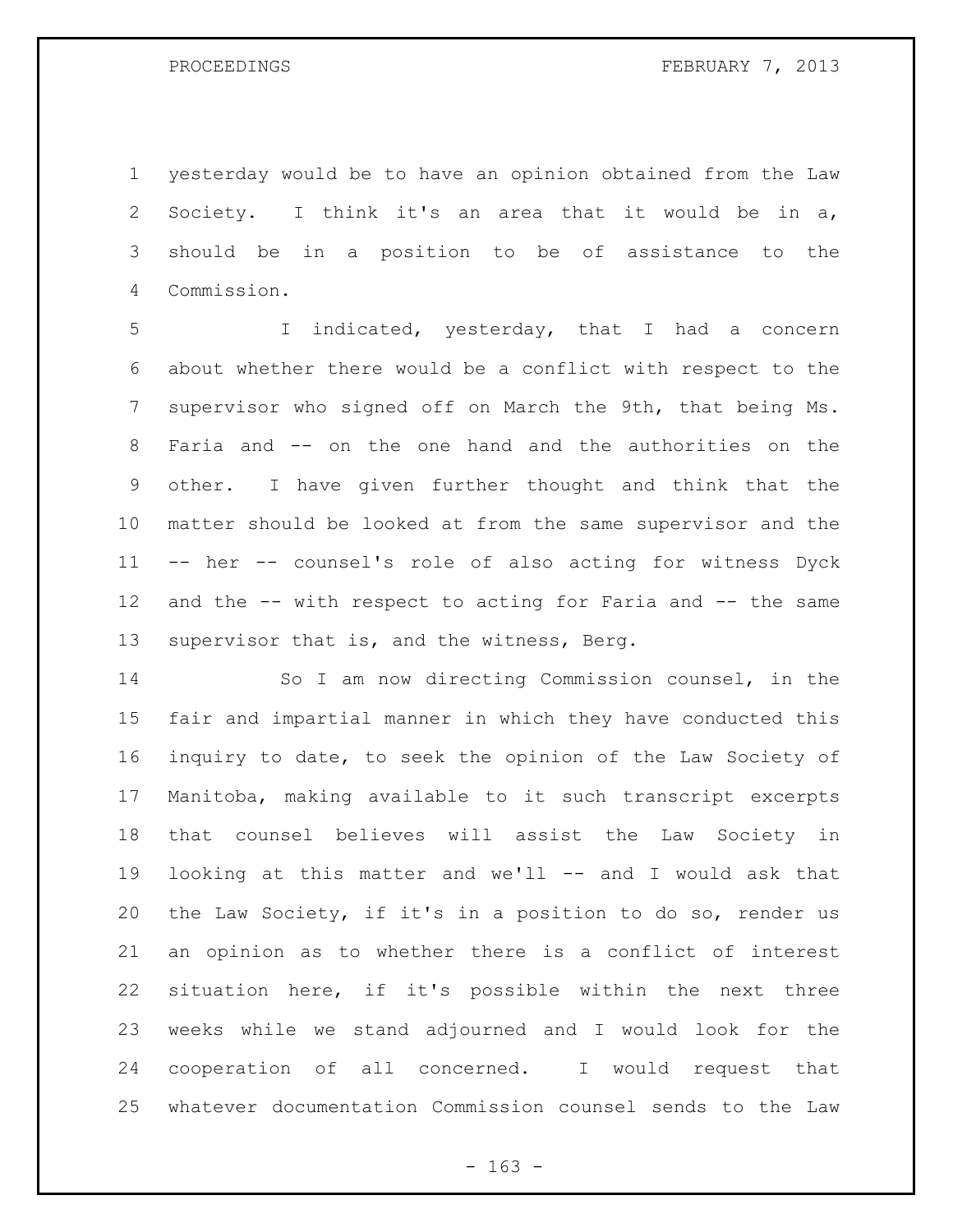PROCEEDINGS FEBRUARY 7, 2013

 Society that all parties and interveners with standing in front of this Commission, through their counsel, receive a copy of that material and I would hope that Mr. Saxberg and his firm will give their full cooperation to the Law Society. It's a delicate matter that I believe should be sorted out so that all parties who have standing here get the representation they deserve throughout the balance of the Commission and it is for that reason, and my concern whether there is a conflict present, in the instances I have referred to, that I am requesting this opinion be obtained.

12 Now, does -- is there anything else you might like to say, Mr. Cochrane, on behalf of Mr. Saxberg and the firm?

 MR. COCHRANE: I have to admit, Mr. Commissioner, that I, I, I have had very little discussion with Mr. Saxberg. I, of course, was not here yesterday and I was in the north yesterday, so I have not had the benefit of a lot of discussion with him other than I do know he is meeting with, with our clients this afternoon.

21 1 Can assure you, though, that we will, of course, cooperate fully and -- with the Law Society and with, with your direction and, of course, with Commission counsel.

25 THE COMMISSIONER: Well, I much appreciate that

- 164 -